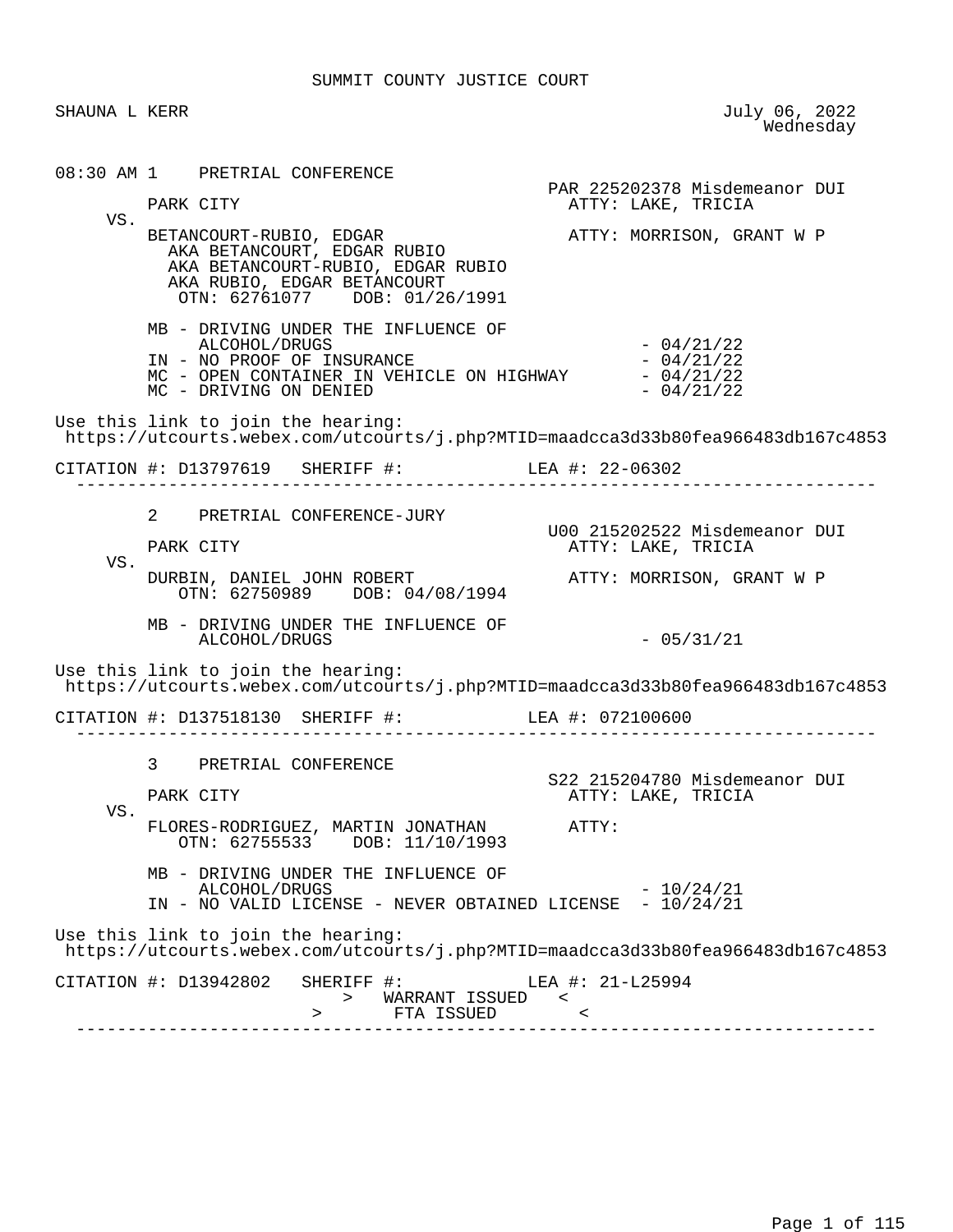| SHAUNA L KERR |                                                                                                                        | July 06, 2022<br>Wednesday                             |
|---------------|------------------------------------------------------------------------------------------------------------------------|--------------------------------------------------------|
|               | 08:30 AM 4 PRETRIAL CONFERENCE<br>PARK CITY                                                                            | PAR 225202826 Traffic Court Case<br>ATTY: LAKE, TRICIA |
| VS.           | GIRARDIN, JEAN MARC<br>OTN: DOB: 06/16/1952                                                                            | ATTY: HARTLEY, TAYLOR                                  |
|               | IN - FAIL TO OBEY TRAFFIC CONTROL DEVICES - 05/12/22                                                                   |                                                        |
|               | Use this link to join the hearing:<br>https://utcourts.webex.com/utcourts/j.php?MTID=maadcca3d33b80fea966483db167c4853 |                                                        |
|               | CITATION #: P10752104 SHERIFF #: LEA #: 22-07220                                                                       |                                                        |
|               | 5 PRETRIAL CONFERENCE                                                                                                  | PAR 221200213 Other Misdemeanor                        |
| VS.           | PARK CITY                                                                                                              | ATTY: LAKE, TRICIA                                     |
|               | GONZALEZ-BELLO, AURELIO<br>AKA GONZALAS-BELLO, AURELIO<br>OTN: 62760731 DOB: 03/18/1982                                | ATTY: MORRISON, GRANT W P                              |
|               | MC - INTOXICATION<br>MB - INTERFERENCE WITH ARRESTING OFFICER - 04/08/22                                               | $-04/08/22$                                            |
|               | Use this link to join the hearing:<br>https://utcourts.webex.com/utcourts/j.php?MTID=maadcca3d33b80fea966483db167c4853 |                                                        |
|               | CITATION #: P10740006 SHERIFF #: LEA #: 22-05651<br>______________________________                                     |                                                        |
| VS.           | 6 PRETRIAL CONFERENCE<br>PARK CITY                                                                                     | PAR 221200185 Other Misdemeanor<br>ATTY: LAKE, TRICIA  |
|               | IBOUMRATEN, HICHAM SAM<br>AKA IBOUMRATEN, HICHAM<br>AKA IBOUMRATEN, HICHAM SAM. Ý.<br>OTN: 62760293 DOB: 12/24/1971    | ATTY: MORRISON, GRANT W P                              |
|               | MC - INTOXICATION<br>IN - DISORDERLY CONDUCT<br>MB - OFFENSES BY PATRONS                                               | $-03/26/22$<br>$-03/26/22$<br>$-03/26/22$              |
|               | Use this link to join the hearing:<br>https://utcourts.webex.com/utcourts/j.php?MTID=maadcca3d33b80fea966483db167c4853 |                                                        |
|               |                                                                                                                        |                                                        |

------------------------------------------------------------------------------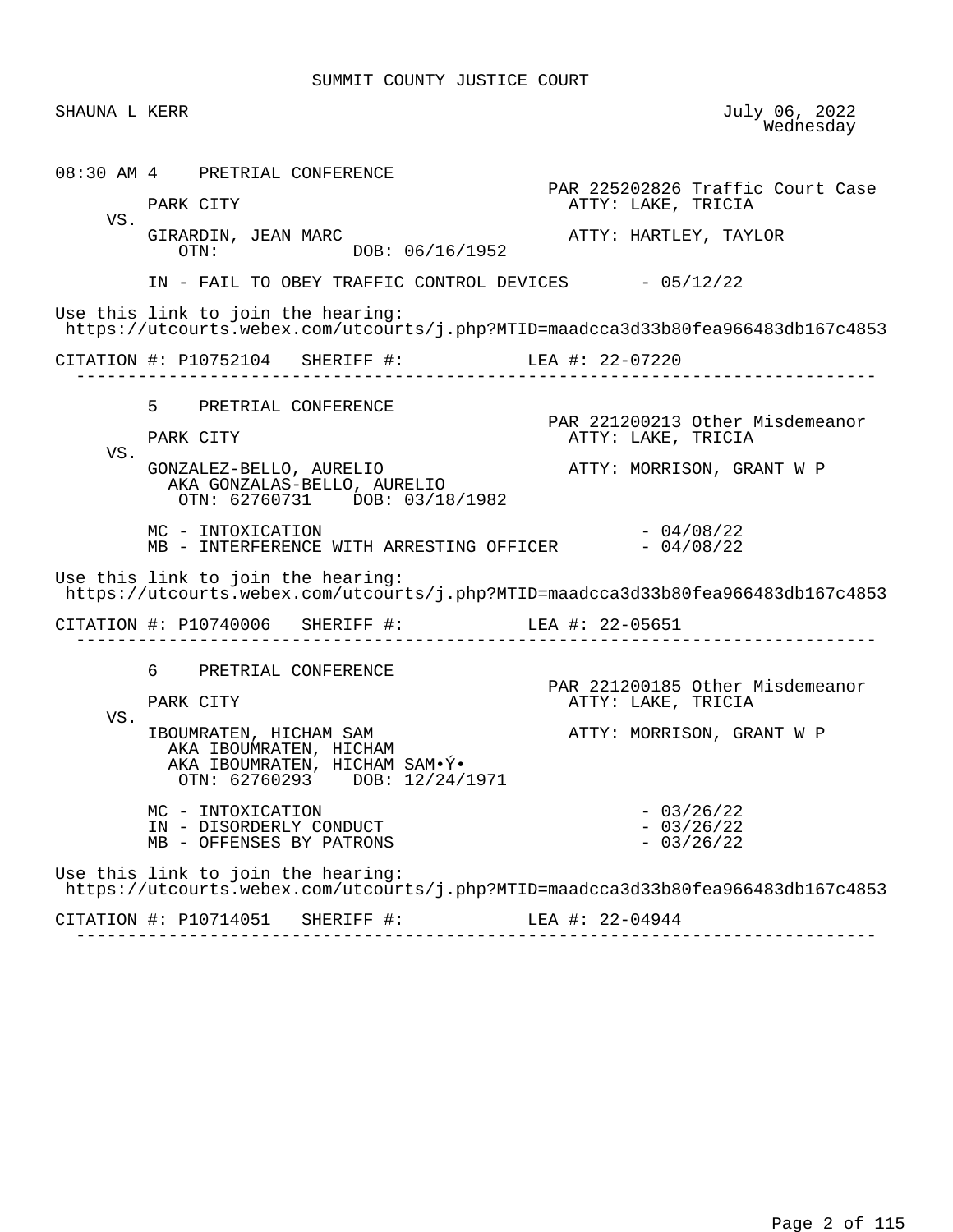| SHAUNA L KERR |                                                                                                                        | July 06, 2022<br>Wednesday                            |
|---------------|------------------------------------------------------------------------------------------------------------------------|-------------------------------------------------------|
|               | 08:30 AM 7 PRETRIAL CONFERENCE                                                                                         | PAR 225202812 Traffic Court Case                      |
| VS.           | PARK CITY                                                                                                              | ATTY: LAKE, TRICIA                                    |
|               | JENNINGS, AUTUMN STOKER<br>OTN: DOB: 10/12/1970                                                                        | ATTY:                                                 |
|               | IN - FAIL TO OBEY TRAFFIC CONTROL DEVICES - 05/11/22                                                                   |                                                       |
|               | Use this link to join the hearing:<br>https://utcourts.webex.com/utcourts/j.php?MTID=maadcca3d33b80fea966483db167c4853 |                                                       |
|               | CITATION #: P10749528 SHERIFF #: LEA #: 22-07153                                                                       |                                                       |
|               | 8 PRETRIAL CONFERENCE                                                                                                  |                                                       |
|               | PARK CITY                                                                                                              | PAR 221200369 Other Misdemeanor<br>ATTY: LAKE, TRICIA |
| VS.           | MARTINEZ, DANIEL F<br>DOB: 12/03/1983<br>OTN:                                                                          | ATTY:                                                 |
|               | MB - COMMERCIAL DRIVER'S LICENSE (CDL) VIOLAT - 06/30/22                                                               |                                                       |
|               | MB - NO MEDICAL CARD OR EXPIRED CARD IF<br>REOUIRED                                                                    | $-06/30/22$                                           |
|               | IN - COMMERCIAL VEHICLE FAILURE TO SECURE LOAD<br>ON VEHICLE - 2ND/S<br>MC - DRIVE ON SUSPENDED OR REVOKE LICENSE      | $-06/30/22$<br>$-06/30/22$                            |
|               | CITATION #: P10755110 SHERIFF #: LEA #: 22-09588<br>$>$ $\frac{1}{N}$ oth number $\frac{1}{N}$<br>-------------------  |                                                       |
|               | 9<br>PRETRIAL CONFERENCE                                                                                               |                                                       |
|               | PARK CITY                                                                                                              | PAR 211200038 Other Misdemeanor<br>ATTY: LAKE, TRICIA |
| VS.           | MARTINEZ, DANIEL FERMIN<br>AKA MARTINEZ, DANIEL F<br>OTN: DOB: 12/03/1983                                              | ATTY:                                                 |
|               | MC - DRIVE ON SUSPENDED OR REVOKE LICENSE<br>IN - CDL CLASSIFICATION ENDORSEMENT AND                                   | $-01/13/21$                                           |
|               | RESTRICTION VIOLATION                                                                                                  | $-01/13/21$                                           |
|               | MB - NO MEDICAL CARD OR EXPIRED CARD IF<br>REQUIRED                                                                    | $-01/13/21$                                           |
|               | IN - LITTERING<br>MB - INOPERABLE BREAKAWAY SYSTEM                                                                     | $-01/13/21$<br>$-01/13/21$                            |
|               | CITATION #: P10684634 SHERIFF #: LEA #: 21-00920<br>> WARRANT ISSUED <<br>FTA ISSUED <                                 |                                                       |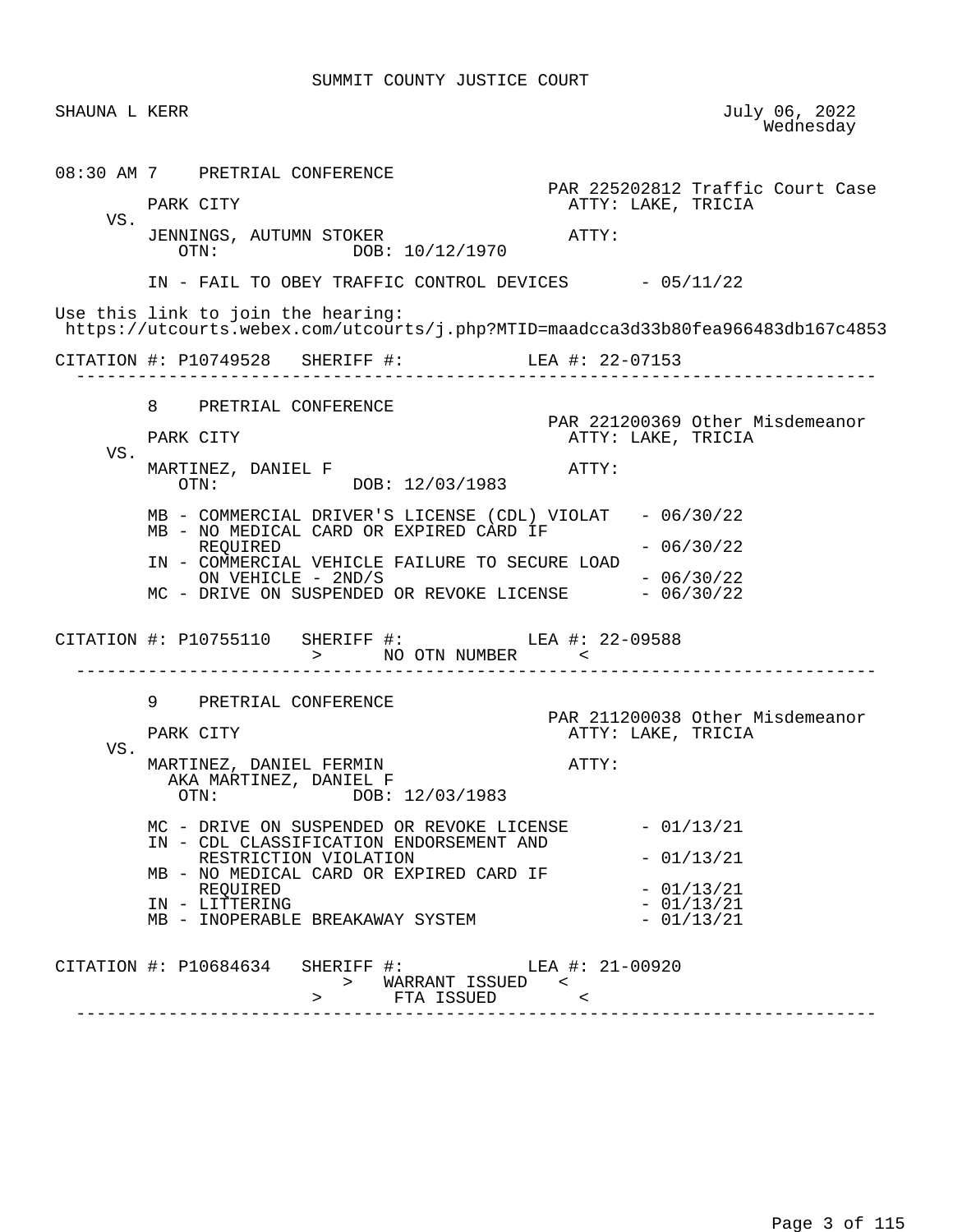|     | SHAUNA L KERR                                                                                                                                                                | July 06, 2022<br>Wednesday                                                       |
|-----|------------------------------------------------------------------------------------------------------------------------------------------------------------------------------|----------------------------------------------------------------------------------|
|     | 08:30 AM 10 PRETRIAL CONFERENCE                                                                                                                                              | PAR 225202890 Misdemeanor DUI                                                    |
| VS. | PARK CITY                                                                                                                                                                    | ATTY: LAKE, TRICIA                                                               |
|     | MOLINA-ANALCO, PEDRO<br>OTN: 62761572 DOB: 06/29/1998                                                                                                                        | ATTY:                                                                            |
|     | MB - DRIVING UNDER THE INFLUENCE OF<br>ALCOHOL/DRUGS                                                                                                                         | $-05/08/22$                                                                      |
|     | Use this link to join the hearing:                                                                                                                                           | https://utcourts.webex.com/utcourts/j.php?MTID=maadcca3d33b80fea966483db167c4853 |
|     | CITATION #: D918360 SHERIFF #: LEA #: 22-07050                                                                                                                               |                                                                                  |
|     |                                                                                                                                                                              |                                                                                  |
|     | 11 REVIEW                                                                                                                                                                    | PAR 221200135 Other Misdemeanor                                                  |
| VS. | PARK CITY                                                                                                                                                                    | ATTY: LAKE, TRICIA                                                               |
|     | AKA DURAN, COTY J<br>AKA DURAN, COTY<br>AKA DURAN, CODY<br>AKA MOUNTEER, BRANDON RICHARD<br>AKA MOUNTEER, BRANDON<br>DOB: 12/13/1980<br>$\text{OTN}:$                        |                                                                                  |
|     | IN - DISORDERLY CONDUCT<br>MC - INTOXICATION                                                                                                                                 | $-02/02/22$<br>$-02/02/22$                                                       |
|     | Use this link to join the hearing:                                                                                                                                           |                                                                                  |
|     |                                                                                                                                                                              |                                                                                  |
|     | SHERIFF #: LEA #: 22-02050<br>CITATION #:                                                                                                                                    | https://utcourts.webex.com/utcourts/j.php?MTID=maadcca3d33b80fea966483db167c4853 |
|     | PROSECUTING AGENCY NUMBER: 22-02050<br>> NO OTN NUMBER <                                                                                                                     |                                                                                  |
|     | 12 PRETRIAL CONFERENCE                                                                                                                                                       |                                                                                  |
|     | PARK CITY                                                                                                                                                                    | PAR 225202408 Misdemeanor DUI<br>ATTY: LAKE, TRICIA                              |
| VS. | NAVA, ALBIS CASTRO<br>OTN: 62760939 DOB: 04/21/1994                                                                                                                          | ATTY:                                                                            |
|     | MB - DRIVING UNDER THE INFLUENCE OF<br>ALCOHOL/DRUGS<br>$MC$ - OPEN CONTAINER IN VEHICLE ON HIGHWAY $-04/17/22$<br>IN - NO VALID LICENSE - NEVER OBTAINED LICENSE - 04/17/22 | $-04/17/22$                                                                      |
|     | Use this link to join the hearing:                                                                                                                                           | https://utcourts.webex.com/utcourts/j.php?MTID=maadcca3d33b80fea966483db167c4853 |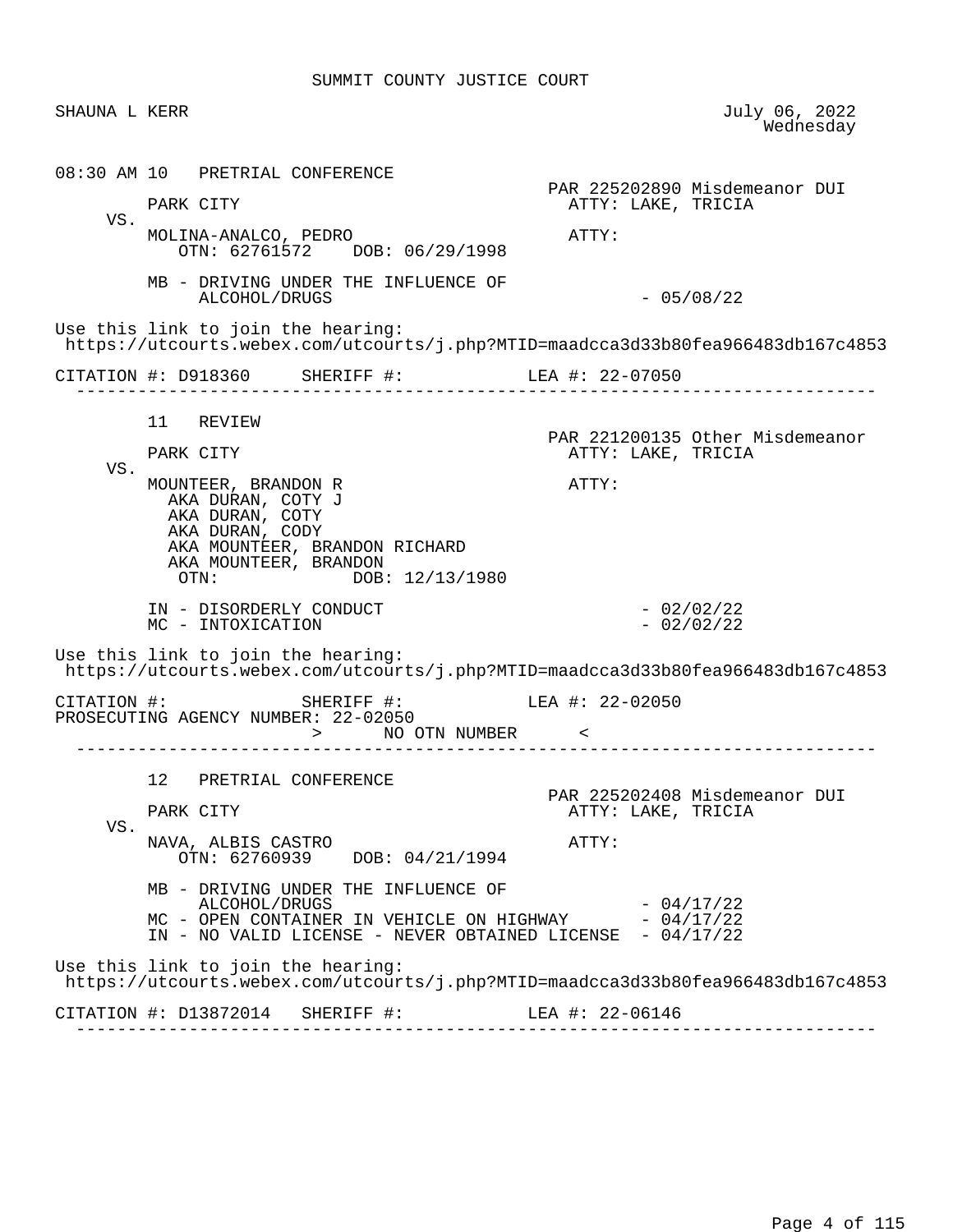| SHAUNA L KERR |                                                                                                                        | July 06, 2022<br>Wednesday                             |
|---------------|------------------------------------------------------------------------------------------------------------------------|--------------------------------------------------------|
|               | 08:30 AM 13 REVIEW                                                                                                     | PAR 215205555 Misdemeanor DUI                          |
|               | PARK CITY                                                                                                              | ATTY: LAKE, TRICIA                                     |
| VS.           | OROPEZA-CABRERA, VICARIO<br>OTN: 62756747 DOB: 09/04/1974                                                              | ATTY:                                                  |
|               | MB - DRIVING UNDER THE INFLUENCE OF<br>ALCOHOL/DRUGS                                                                   | $-12/01/21$                                            |
|               | Use this link to join the hearing:<br>https://utcourts.webex.com/utcourts/j.php?MTID=maadcca3d33b80fea966483db167c4853 |                                                        |
|               |                                                                                                                        |                                                        |
|               | 14 PRETRIAL CONFERENCE                                                                                                 |                                                        |
|               | PARK CITY                                                                                                              | PAR 225201829 Traffic Court Case<br>ATTY: LAKE, TRICIA |
| VS.           | OROPEZA-CABRERA, VICARIO<br>OTN: DOB: 09/04/1974                                                                       | ATTY:                                                  |
|               | MB - DRIVE ON SUSP / REVOKED / DENIED W/ PRIOR<br>CONVICTION<br>IN - IMPROPER LEFT/RIGHT TURN                          | $-03/23/22$<br>$-03/23/22$                             |
|               | Use this link to join the hearing:<br>https://utcourts.webex.com/utcourts/j.php?MTID=maadcca3d33b80fea966483db167c4853 |                                                        |
|               | CITATION #: P10680545 SHERIFF #: LEA #: 22-04780                                                                       |                                                        |
|               | 15 PRETRIAL CONFERENCE                                                                                                 |                                                        |
|               | PARK CITY                                                                                                              | PAR 221200223 Other Misdemeanor<br>ATTY: LAKE, TRICIA  |
| VS.           | RAMIREZ, ALEJANDRO BARRERA<br>AKA BARRERARAMIREZ, ALEJANDRO<br>OTN: 62760947 DOB: 03/24/1999                           | $\mathtt{ATTY}$ :                                      |
|               | MC - INTOXICATION                                                                                                      | $-04/17/22$                                            |
|               |                                                                                                                        |                                                        |
|               | Use this link to join the hearing:<br>https://utcourts.webex.com/utcourts/j.php?MTID=maadcca3d33b80fea966483db167c4853 |                                                        |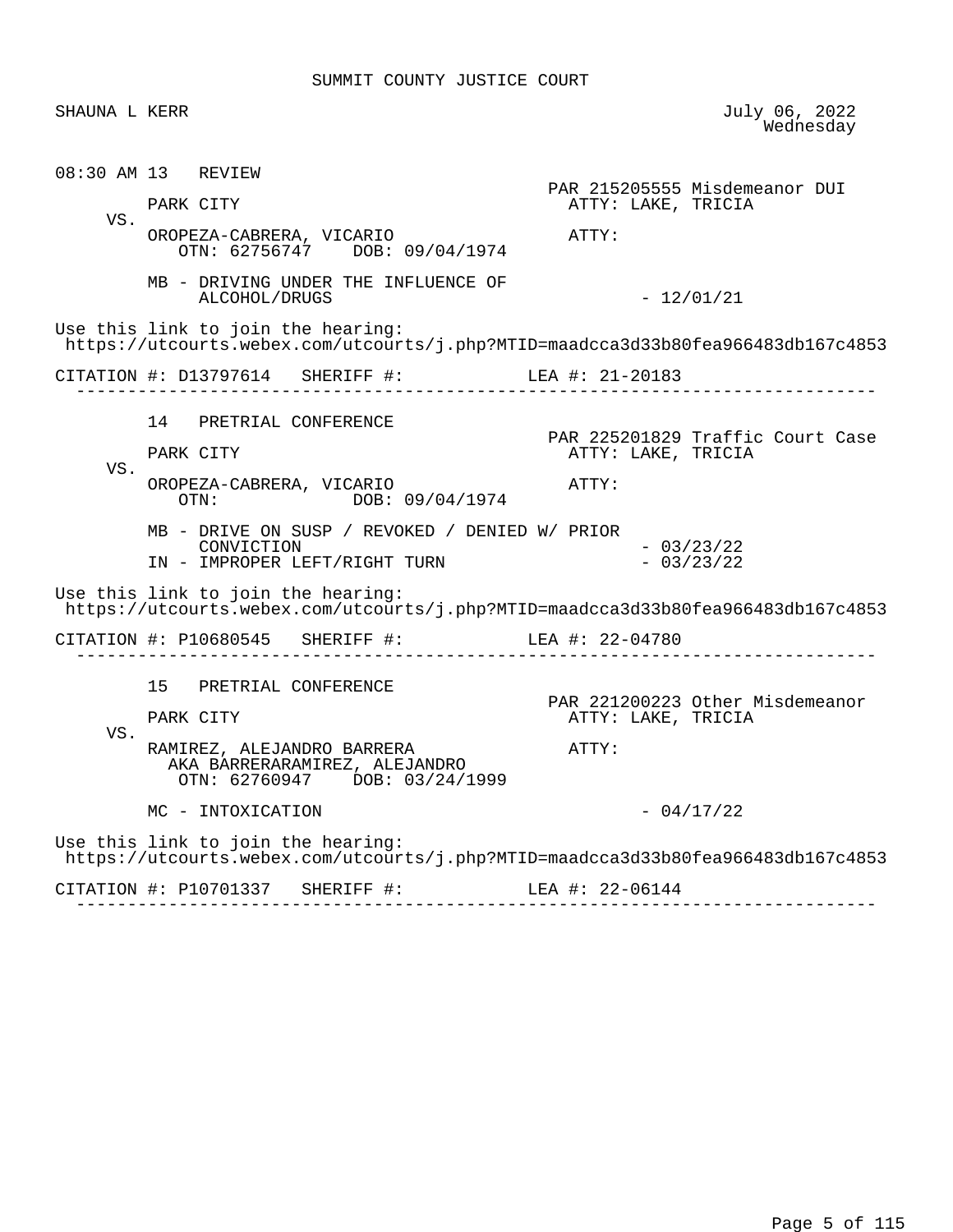SHAUNA L KERR JULY 06, 2022<br>Wednesday wednesday and the contract of the Mednesday of the Mednesday of the Mednesday of the Mednesday of the  $\sim$  08:30 AM 16 PRETRIAL CONFERENCE DPB 225201004 Traffic Court Case PARK CITY THE RESERVE TO A PARK CITY ATTY: LAKE, TRICIA VS. ROMERO DAVALOS, HECTOR DANIEL ATTY:<br>OTN: DOB: 01/18/1984 DOB: 01/18/1984 IN - SPEEDING - 61/45 - 2/13/22  $MC$  - DRIVE ON SUSPENDED OR REVOKE LICENSE  $-02/13/22$  Use this link to join the hearing: https://utcourts.webex.com/utcourts/j.php?MTID=maadcca3d33b80fea966483db167c4853 CITATION #: C177237658 SHERIFF #: LEA #: > NO OTN NUMBER  $-$  ------------------------------------------------------------------------------ 17 PRETRIAL CONFERENCE PAR 225203265 Traffic Court Case<br>PARK CITY COURT COURT ATTY: LAKE, TRICIA ATTY: LAKE, TRICIA VS. SAUCEDO VALLES, BERNARDO ATTY: OTN: DOB: 08/20/1973  $MC - DRIVE ON SUBPENDED OR REVOKE LICENSE  $-05/31/22$$ IN - FAIL TO OBEY TRAFFIC CONTROL DEVICES  $-05/31/22$  Use this link to join the hearing: https://utcourts.webex.com/utcourts/j.php?MTID=maadcca3d33b80fea966483db167c4853 CITATION #: P10752148 SHERIFF #: LEA #: 22-08129 ------------------------------------------------------------------------------ 18 PRETRIAL CONFERENCE PAR 221200156 Other Misdemeanor ATTY: LAKE, TRICIA VS. VALDIVIAS-CRUZ, DAVID **ATTY: MORRISON, GRANT W** P AKA VALDIVIAS CRUZ, DAVID OTN: 62759956 DOB: 06/21/2001 MB - POSSESSION OF CONTROLLED SUBSTANCE MARIJUANA/SPICE - 03/16/22 MB - INTERLOCK RESTRICTED DRIVER OPERATING VEHICLE W/O IL SYSTEM<br>DRIVE ON SUSPENDED OR REVOKE LICENSE  $-03/16/22$ MC - DRIVE ON SUSPENDED OR REVOKE LICENSE MB - PURCHASE, POSSESS, CONSUME BY MINOR - MEASURABLE AMOUNTS<br>OPEN CONTAINER IN VEHICLE ON HIGHWAY - 03/16/22 MC - OPEN CONTAINER IN VEHICLE ON HIGHWAY Use this link to join the hearing: https://utcourts.webex.com/utcourts/j.php?MTID=maadcca3d33b80fea966483db167c4853 CITATION #: P10680544 SHERIFF #: LEA #: 22-04400 ------------------------------------------------------------------------------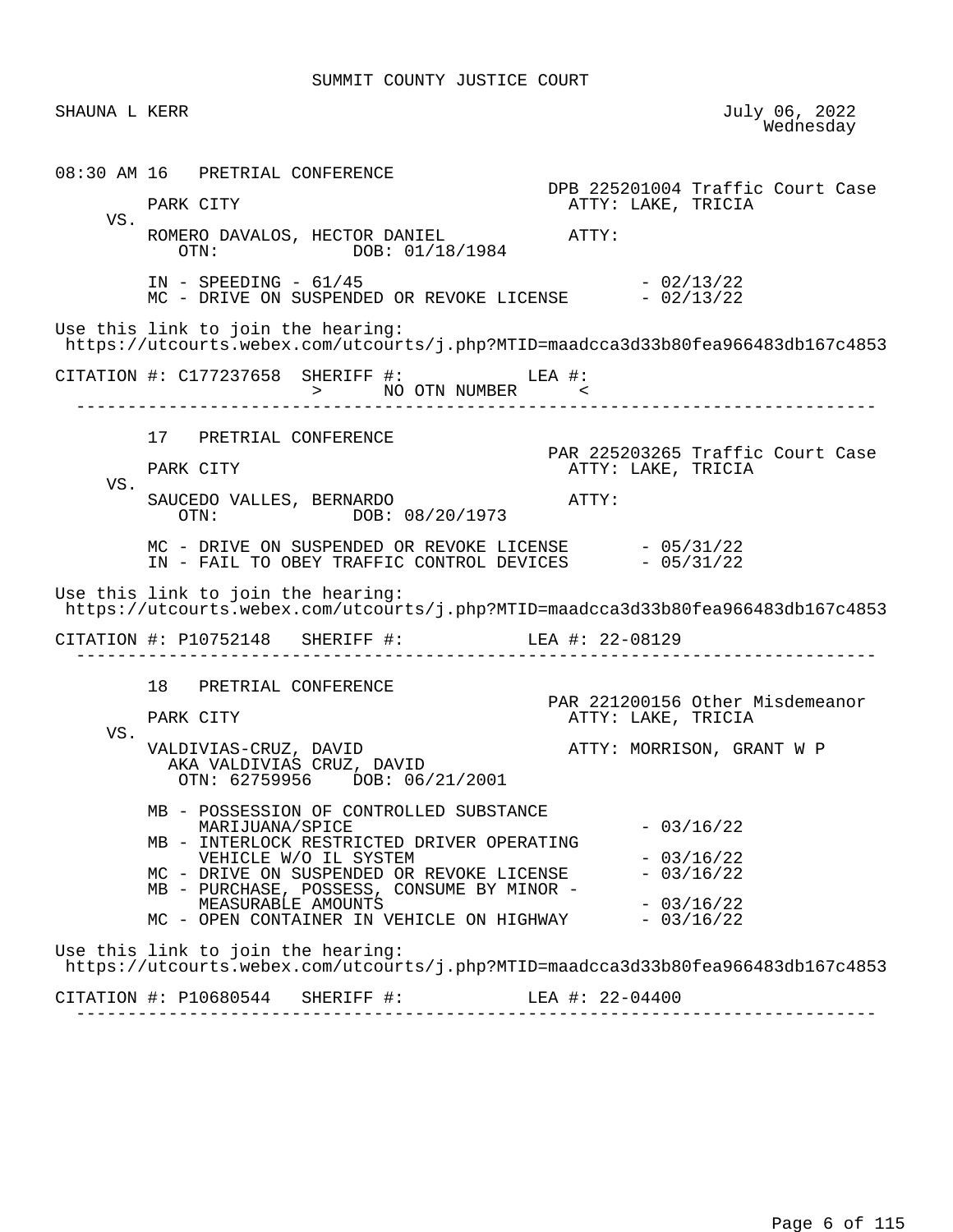| SHAUNA L KERR      |           |                                                                                                                        |                   |       |                    |                                 | July 06, 2022<br>Wednesday |
|--------------------|-----------|------------------------------------------------------------------------------------------------------------------------|-------------------|-------|--------------------|---------------------------------|----------------------------|
| 10:00 AM 19 REVIEW |           |                                                                                                                        |                   |       |                    | U00 201200683 Other Misdemeanor |                            |
| VS.                | PARK CITY |                                                                                                                        |                   |       | ATTY: LAKE, TRICIA |                                 |                            |
|                    |           | PARR, JAMES ALMA<br>OTN:                                                                                               | DOB: 06/15/1984   | ATTY: |                    |                                 |                            |
|                    |           | MB - DRIVE WITH MEASURABLE CONTROLLED SUBSTAN - 09/18/20                                                               |                   |       |                    |                                 |                            |
|                    |           | Use this link to join the hearing:<br>https://utcourts.webex.com/utcourts/j.php?MTID=maadcca3d33b80fea966483db167c4853 |                   |       |                    |                                 |                            |
|                    |           |                                                                                                                        |                   |       |                    |                                 |                            |
|                    |           | CITATION #: C169203379 SHERIFF #: LEA #: 072001021                                                                     | > NO OTN NUMBER < |       |                    |                                 |                            |
|                    |           | 20 ORDER TO SHOW CAUSE                                                                                                 |                   |       |                    |                                 |                            |
|                    | PARK CITY |                                                                                                                        |                   |       | ATTY: LAKE, TRICIA | PAR 215203060 Misdemeanor DUI   |                            |
| VS.                |           | SANTACRUZ-BAEZ, KEVYN STEVEN<br>OTN: 62752159 DOB: 01/21/1998                                                          |                   | ATTY: |                    |                                 |                            |
|                    |           | MB - IMPAIRED DRIVING                                                                                                  |                   |       | $-07/11/21$        |                                 |                            |
|                    |           | Use this link to join the hearing:<br>https://utcourts.webex.com/utcourts/j.php?MTID=maadcca3d33b80fea966483db167c4853 |                   |       |                    |                                 |                            |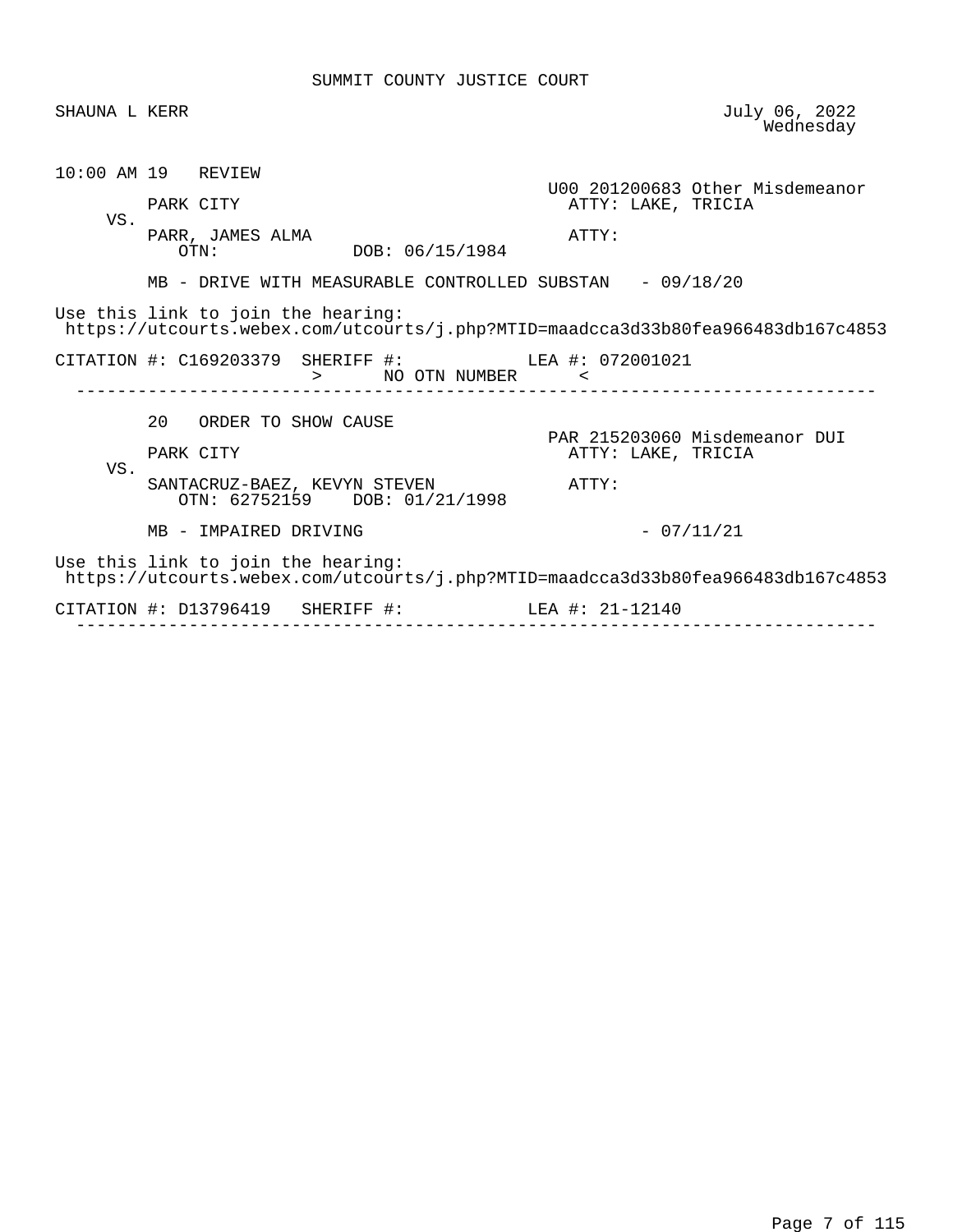| <b>JONATHAN KIRK</b> |                                                                                           |                | July 06, 2022<br>Wednesday |
|----------------------|-------------------------------------------------------------------------------------------|----------------|----------------------------|
| VS.                  | 01:00 PM 21 SMALL CLAIMS TRIAL<br>HOWE, LAUREN<br>LASTRA, IKER<br>FIRESIDE LC             | ATTY:<br>ATTY: | 228200019 Small Claim      |
| VS.                  | 22 SMALL CLAIMS TRIAL<br>LEWIS, CAMERON<br>HYATT PLACE PARK CITY                          | ATTY:<br>ATTY: | 228200026 Small Claim      |
| VS.                  | 23 SMALL CLAIMS HEARING<br>CAMPOS, YENI<br>RODRIGUEZ, SONIA                               | ATTY:<br>ATTY: | 228200018 Small Claim      |
| VS.                  | 24 SMALL CLAIMS HEARING<br>REAP, JOY<br>ST JOHN, ELISE<br>DBA ST JOHN PROPERTY MANAGEMENT | ATTY:<br>ATTY: | 228200017 Small Claim      |

------------------------------------------------------------------------------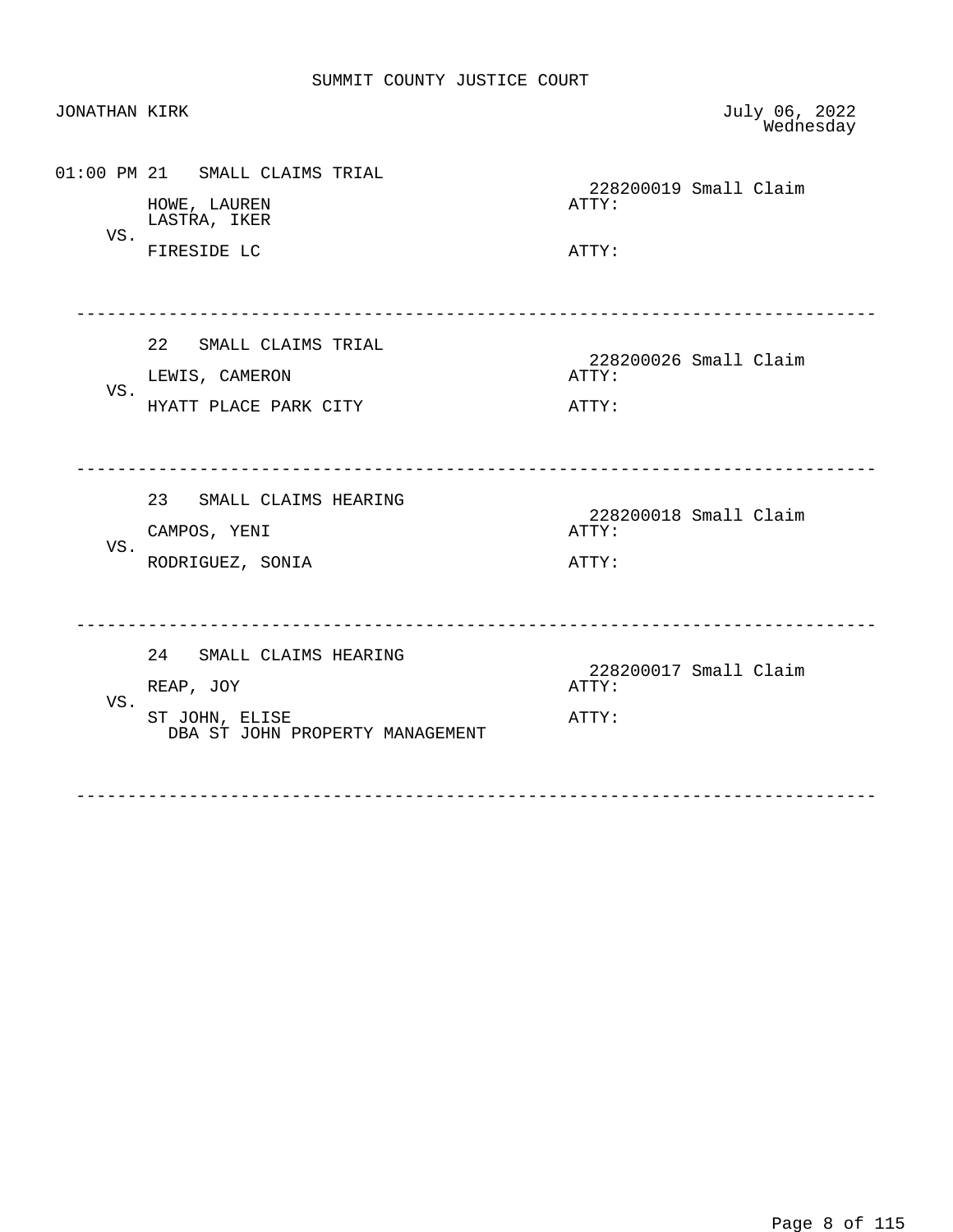| SHAUNA L KERR | SUMMIT CTY COURTROOM                                                                                                         | July 06, 2022<br>Wednesday                             |
|---------------|------------------------------------------------------------------------------------------------------------------------------|--------------------------------------------------------|
|               | 08:30 AM 25 DISPOSITION<br>PARK CITY                                                                                         | PAR 215204041 Misdemeanor DUI<br>ATTY: LAKE, TRICIA    |
| VS.           | FRANKS, JENNIFER DANIELLE<br>OTN: 62754288 DOB: 09/29/1977                                                                   | ATTY: MORRISON, GRANT W P                              |
|               | MB - DRIVING UNDER THE INFLUENCE OF<br>ALCOHOL/DRUGS<br>MB - FAIL TO OBSERVE BARRICADE, LIGHT SIGN,<br>CONE, OR OBEY FLAGMAN | $-09/09/21$<br>$-09/09/21$                             |
|               | Use this link to join the hearing:<br>https://utcourts.webex.com/utcourts/j.php?MTID=maadcca3d33b80fea966483db167c4853       |                                                        |
|               | CITATION #: D13796426 SHERIFF #: LEA #: 21-15921                                                                             |                                                        |
|               | 26 PRETRIAL CONFERENCE<br>PARK CITY                                                                                          | PAR 215203715 Traffic Court Case<br>ATTY: LAKE, TRICIA |
| VS.           | RICHARDSON, THERESA ANN<br>OTN: DOB: 07/12/1953                                                                              | ATTY:                                                  |
|               | IN - FAILURE TO REGISTER OR EXPIRED VEHICLE<br>REGISTRATION<br>IN - NO PROOF OF INSURANCE                                    | $-08/20/21$<br>$-08/20/21$                             |
|               | Use this link to join the hearing:<br>https://utcourts.webex.com/utcourts/j.php?MTID=maadcca3d33b80fea966483db167c4853       |                                                        |
|               | CITATION #: P10699724 SHERIFF #: LEA #: 21-14589<br>> NO OTN NUMBER                                                          |                                                        |
|               | 27 PRETRIAL CONFERENCE<br>PARK CITY                                                                                          | PAR 221200186 Other Misdemeanor<br>ATTY: LAKE, TRICIA  |
| VS.           | TRAX, WILLIAM BRYAN<br>OTN: 62760327 DOB: 01/14/1981                                                                         | ATTY: MELTON, WILLIAM                                  |
|               | MB - THEFT<br>MB - OFFENSES BY PATRONS<br>MC - DISORDERLY CONDUCT                                                            | $-03/27/22$<br>$-03/27/22$<br>$-03/27/22$              |
|               | Use this link to join the hearing:<br>https://utcourts.webex.com/utcourts/j.php?MTID=maadcca3d33b80fea966483db167c4853       |                                                        |
|               | CITATION #: P10701335<br>SHERIFF #:                                                                                          | LEA #: 22-04963                                        |

------------------------------------------------------------------------------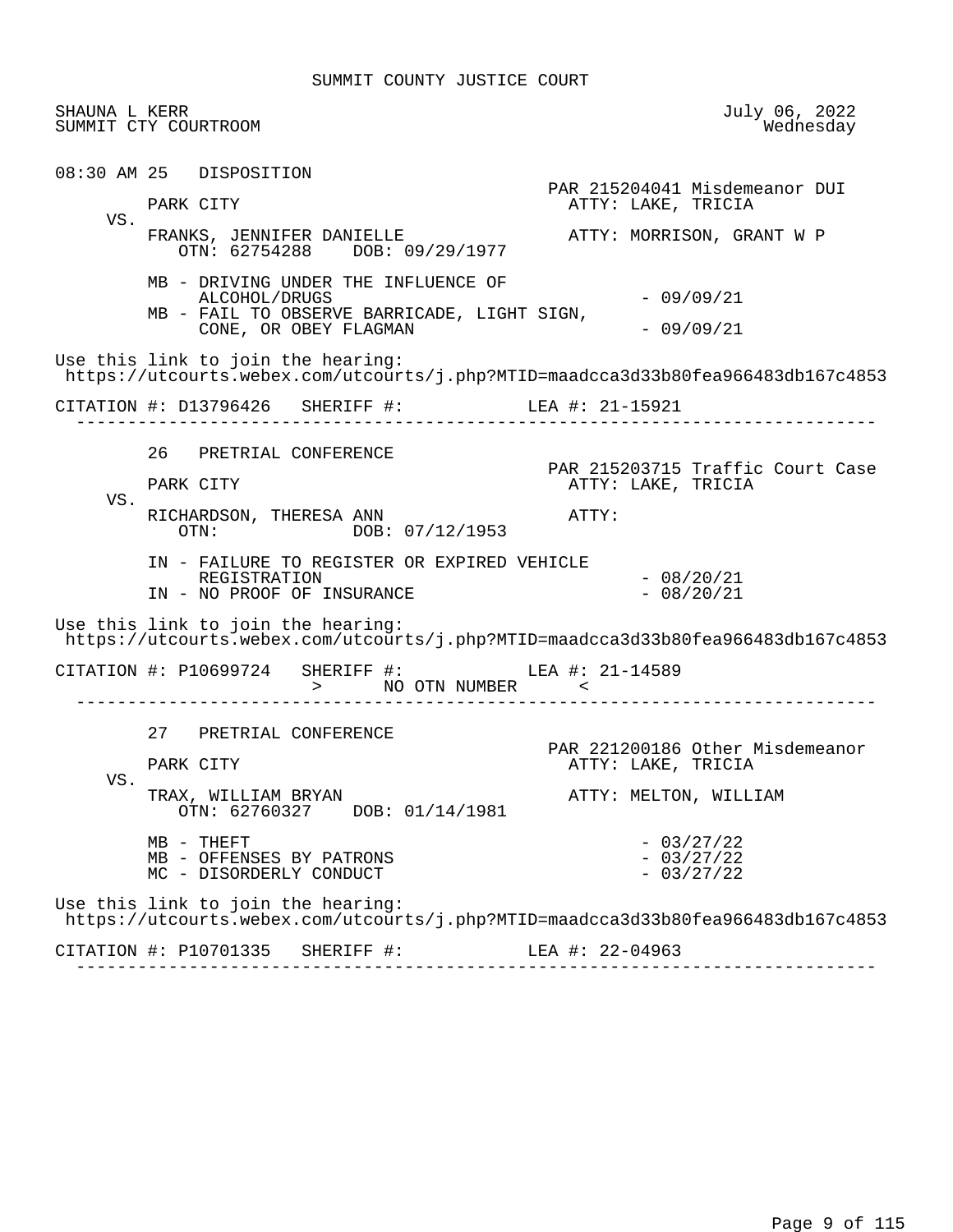|     | SHAUNA L KERR                                                                                        | July 11, 2022<br>Monday                                  |
|-----|------------------------------------------------------------------------------------------------------|----------------------------------------------------------|
|     | 09:00 AM 1 REVIEW                                                                                    | KAM 205204287 Traffic Court Case                         |
| VS. | KAMAS CITY                                                                                           | ATTY: ELLEDGE, JANET                                     |
|     | BENNION, GREGORY TALON<br>OTN: DOB: 08/27/1992                                                       | ATTY:                                                    |
|     | MB - ALCOHOL RESTRICTED DRIVERS                                                                      | $-08/29/20$                                              |
|     | CITATION #: K10407787 SHERIFF #: LEA #: 20-L22151<br>> NO OTN NUMBER                                 |                                                          |
|     | 2 ARRAIGNMENT                                                                                        |                                                          |
| VS. | STATE OF UTAH                                                                                        | U02 225201529 Traffic Court Case<br>ATTY: ELLEDGE, JANET |
|     | CROMAR, TANNER CALEB<br>OTN: $DDOB: 10/14/1987$                                                      | ATTY:                                                    |
|     | $IN - SPEEDING - 94/65$                                                                              | $-03/10/22$                                              |
|     | MB - DRIVE ON SUSP / REVOKED / DENIED W/ PRIOR<br>CONVICTION                                         | $-03/10/22$                                              |
|     | CITATION #: C177413861 SHERIFF #: LEA #: 072200331<br>> WARRANT ISSUED <<br>> FTA ISSUED <           |                                                          |
|     | 3 REVIEW                                                                                             |                                                          |
| VS. | STATE OF UTAH                                                                                        | U00 215202180 Traffic Court Case<br>ATTY: ELLEDGE, JANET |
|     | CULLERTON, ROBERT JOHN<br>OTN: DOB: 07/02/2003                                                       | $ATTY$ :                                                 |
|     | MC - CARELESS DRIVING                                                                                | $-05/17/21$                                              |
|     | CITATION #: C173190976 SHERIFF #: LEA #: 072100545<br>> DEFENDANT WAS A MINOR AT TIME OF VIOLATION < |                                                          |
|     |                                                                                                      |                                                          |
|     | 4 ARRAIGNMENT                                                                                        |                                                          |
|     | STATE OF UTAH                                                                                        | S22 225201671 Traffic Court Case<br>ATTY: ELLEDGE, JANET |
| VS. | CULLERTON, ROBERT JOHN<br>DOB: 07/02/2003<br>$\text{OTN}:$                                           | ATTY:                                                    |
|     | $IN - SPEEDING - 35/25$                                                                              | $-03/17/22$                                              |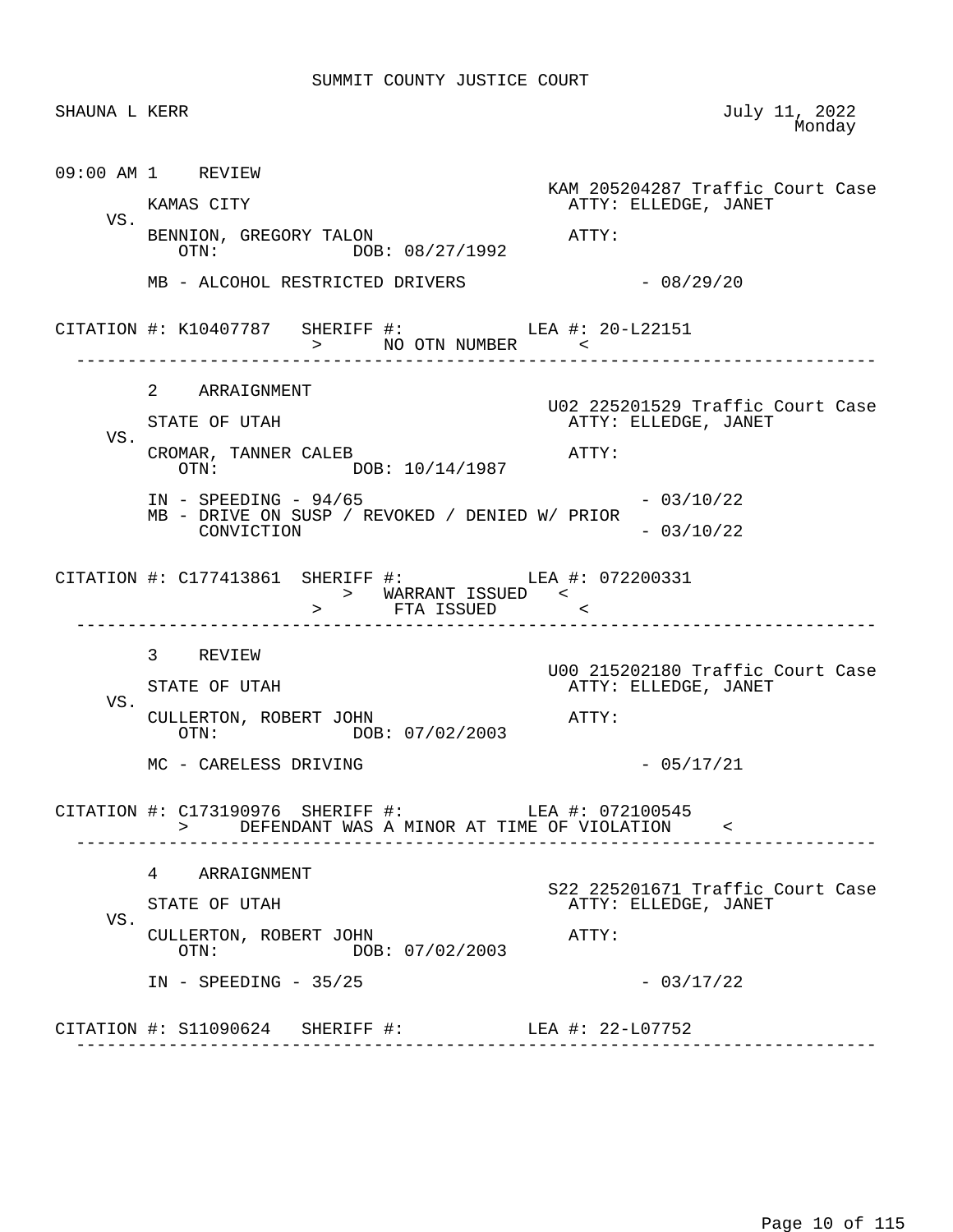| SHAUNA L KERR |                                                                  | July 11, 2022<br>Monday                                  |
|---------------|------------------------------------------------------------------|----------------------------------------------------------|
|               | 09:00 AM 5 ARRAIGNMENT                                           | U02 225201534 Traffic Court Case                         |
| VS.           | STATE OF UTAH                                                    | ATTY: ELLEDGE, JANET                                     |
|               | DALLISON, PETER K<br>OTN: DOB: 10/31/1965                        | ATTY:                                                    |
|               | IN - FAIL TO REDUCE SPEED WHEN APPROACHING<br>EMERGENCY VEHICLE  | $-03/11/22$                                              |
|               | CITATION #: $C177413945$ SHERIFF #: LEA #:                       | ---------------------                                    |
|               | 6 ARRAIGNMENT                                                    |                                                          |
|               | STATE OF UTAH                                                    | U02 225201711 Traffic Court Case<br>ATTY: ELLEDGE, JANET |
| VS.           | ELY, DAVID MICHAEL AMMON<br>DOB: 01/04/1967<br>OTN:              | ATTY:                                                    |
|               | $IN - SPEEDING - 45/40$                                          | $-03/18/22$                                              |
|               | CITATION #: $C177512753$ SHERIFF #: LEA #:                       |                                                          |
|               | 7 ARRAIGNMENT                                                    |                                                          |
|               | STATE OF UTAH                                                    | U02 225202162 Traffic Court Case<br>ATTY: ELLEDGE, JANET |
| VS.           | GREEN, BRYLEE JAY<br>OTN: DOB: 10/29/2003                        | ATTY:                                                    |
|               | MC - TEXTING OR EMAILING WHILE DRIVING $-04/09/22$               |                                                          |
|               | CITATION #: C177829066 SHERIFF #:                                | LEA #:                                                   |
|               | 8 ARRAIGNMENT                                                    |                                                          |
|               | STATE OF UTAH                                                    | U02 225201692 Traffic Court Case<br>ATTY: ELLEDGE, JANET |
| VS.           | MUNOZ, VICTOR<br>DOB: 09/15/2003<br>OTN:                         | ATTY:                                                    |
|               | IN - FAILURE TO WEAR SEAT BELT OR PROPERLY<br>ADJUST SAFETY BELT | $-03/17/22$                                              |
|               | IN - PURCHASE OR POSSESSION OF TOBACCO BY A<br>MINOR             | $-03/17/22$                                              |
|               |                                                                  |                                                          |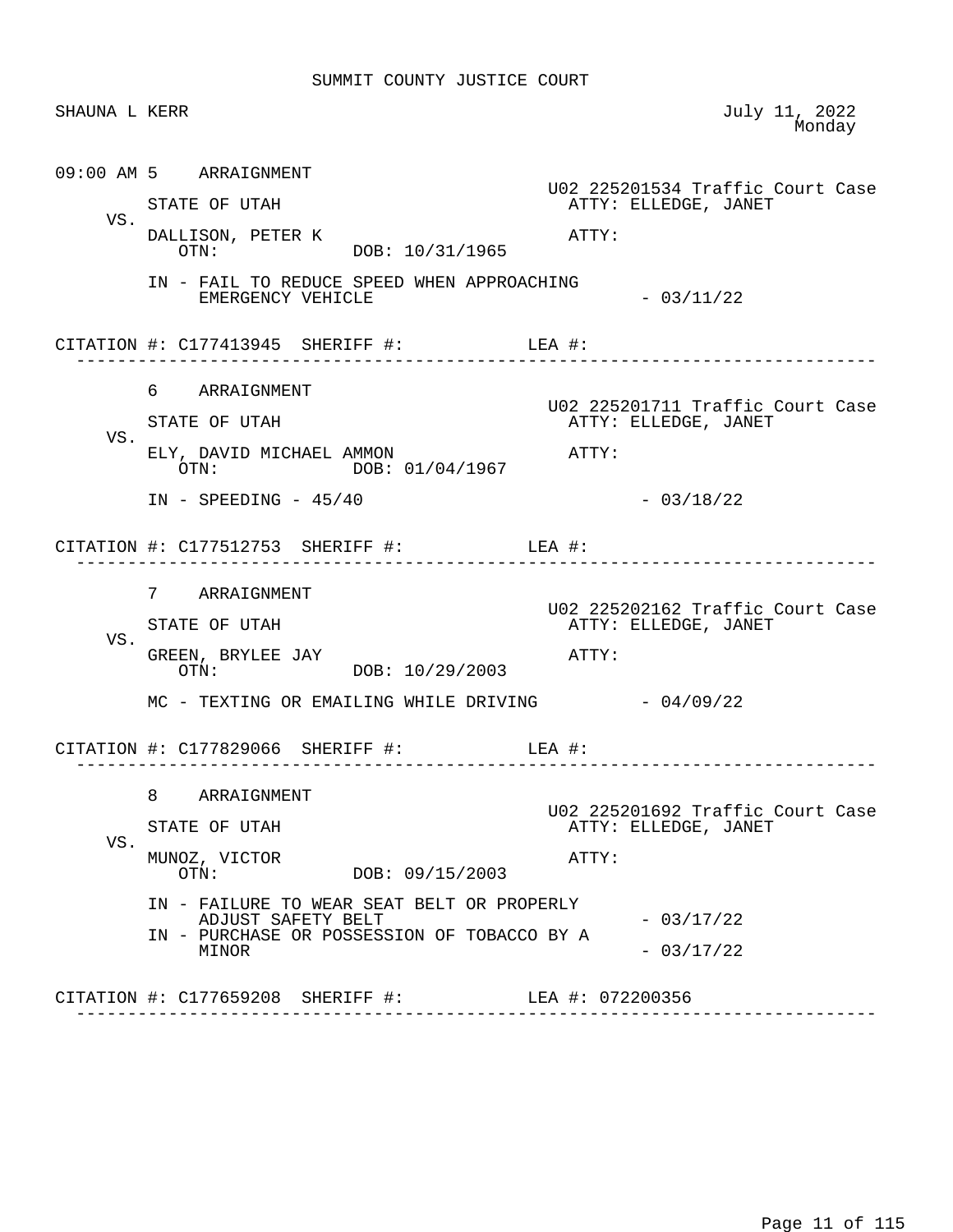| SHAUNA L KERR |                                                                                                           | July 11, 2022<br>Monday                                  |
|---------------|-----------------------------------------------------------------------------------------------------------|----------------------------------------------------------|
|               | 09:00 AM 9 ARRAIGNMENT                                                                                    | U02 221200256 Other Misdemeanor                          |
|               | STATE OF UTAH                                                                                             | ATTY: ELLEDGE, JANET                                     |
| VS.           | NEWMAN, CARSON SPENCER<br>OTN: DOB: 04/22/2004                                                            | $\mathtt{ATTY}$ :                                        |
|               | IN - FAIL TO YIELD RIGHT OF WAY $-05/06/22$<br>MB - UNLAWFUL FOR MINOR TO POSSESS AN ALCOHOLIC<br>PRODUCT | $-05/06/22$                                              |
|               | CITATION #: C178015343 SHERIFF #: LEA #: 072200553                                                        | _______________________                                  |
|               | 10 ARRAIGNMENT                                                                                            |                                                          |
| VS.           | STATE OF UTAH                                                                                             | U02 225201780 Traffic Court Case<br>ATTY: ELLEDGE, JANET |
|               | OTTERBEIN, KEVIN DAWSONPAUL<br>OTN: DOB: 06/28/2001                                                       | ATTY:                                                    |
|               | IN - SPEEDING - 92/65 - 03/21/22<br>MC - DRIVE ON SUSPENDED OR REVOKE LICENSE - 03/21/22                  | $-03/21/22$                                              |
|               | CITATION #: $C177447232$ SHERIFF #: LEA #:                                                                |                                                          |
|               | 11 ORDER TO SHOW CAUSE                                                                                    |                                                          |
|               | STATE OF UTAH                                                                                             | U00 205202309 Traffic Court Case<br>ATTY: ELLEDGE, JANET |
| VS.           | REED, JET ASHTON CECIL<br>OTN: DOB: 04/03/2001                                                            | $\mathtt{ATTY}$ :                                        |
|               | $IN - SPEEDING - 100/65$                                                                                  | $-05/07/20$                                              |
|               | CITATION $\#$ : C166898536 SHERIFF $\#$ :                                                                 | LEA #:                                                   |
|               | 12 <sup>°</sup><br>ARRAIGNMENT                                                                            | U02 225202487 Traffic Court Case                         |
|               | STATE OF UTAH                                                                                             | ATTY: ELLEDGE, JANET                                     |
| VS.           | ROBINSON, PAUL LEIGHTON<br>OTN:<br>DOB: 03/18/1969                                                        | ATTY:                                                    |
|               | IN - FAIL TO REDUCE SPEED WHEN APPROACHING<br>EMERGENCY VEHICLE                                           | $-04/26/22$                                              |
|               | CITATION #: $C177918299$ SHERIFF #: LEA #:                                                                |                                                          |
|               |                                                                                                           |                                                          |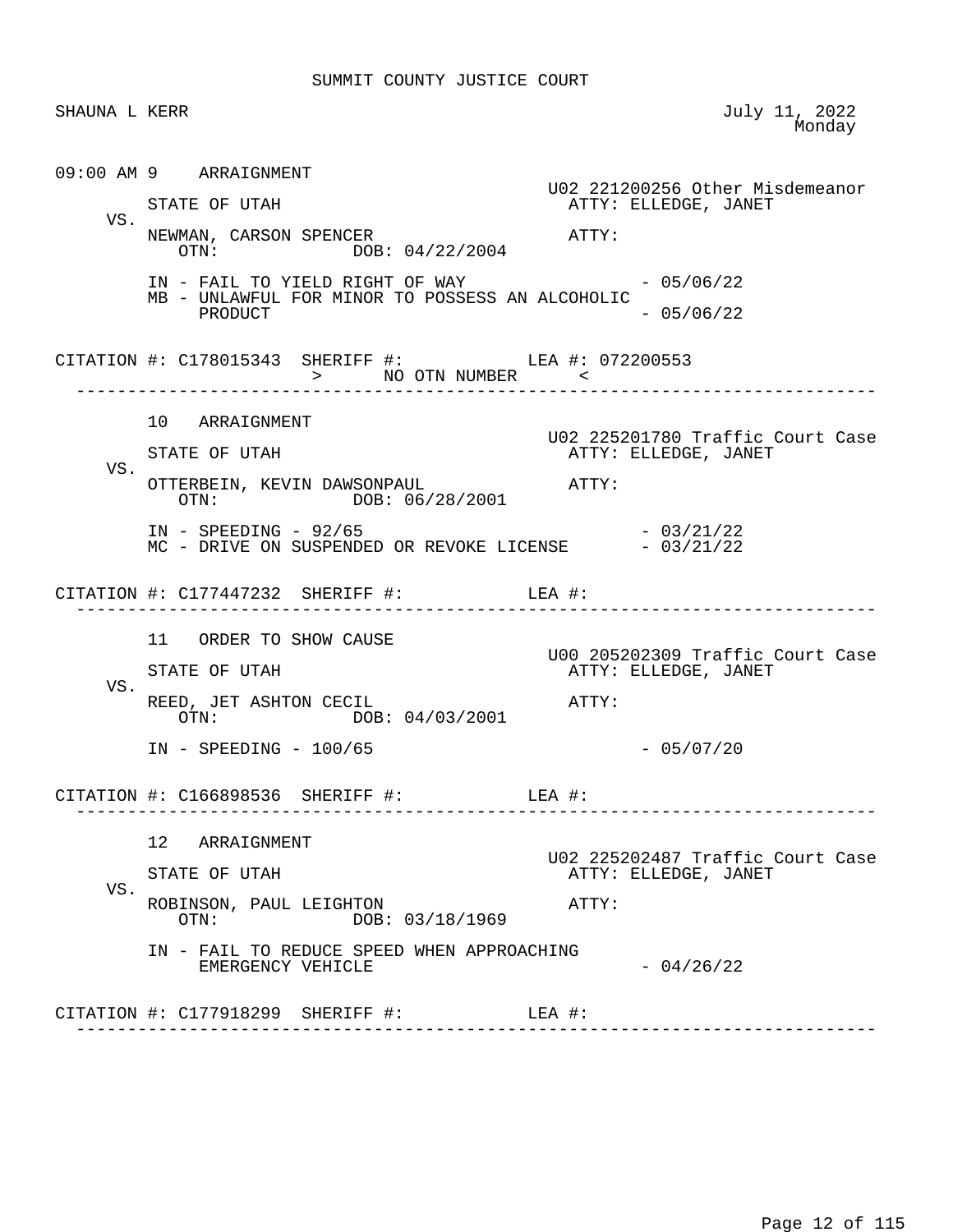| SHAUNA L KERR |                                                                                                | July 11, 2022<br>Monday                                  |
|---------------|------------------------------------------------------------------------------------------------|----------------------------------------------------------|
|               | 09:00 AM 13 ARRAIGNMENT                                                                        | U13 225202329 Traffic Court Case                         |
|               | STATE OF UTAH                                                                                  | ATTY: ELLEDGE, JANET                                     |
| VS.           | TOVA, MICHAEL JESS<br>OTN: DOB: 04/08/1993                                                     | ATTY:                                                    |
|               | IN - FAILURE TO WEAR SEAT BELT OR PROPERLY<br>ADJUST SAFETY BELT<br>IN - NO PROOF OF INSURANCE | $-04/18/22$<br>$-04/18/22$                               |
|               | CITATION #: $C177384799$ SHERIFF #: LEA #:<br>> NO OTN NUMBER <                                |                                                          |
|               | 14 ORDER TO SHOW CAUSE                                                                         | U00 215205389 Traffic Court Case                         |
|               | STATE OF UTAH                                                                                  | ATTY: ELLEDGE, JANET                                     |
| VS.           | VANNOY, WILLIAM RAY<br>OTN: DOB: 11/08/1988                                                    | ATTY:                                                    |
|               | $IN - SPEEDING - 80/65$                                                                        | $-11/25/21$                                              |
|               | CITATION #: $C175539006$ SHERIFF #: LEA #:                                                     |                                                          |
|               | 15 ARRAIGNMENT                                                                                 |                                                          |
|               | STATE OF UTAH                                                                                  | U02 225201733 Traffic Court Case<br>ATTY: ELLEDGE, JANET |
| VS.           | ZHANG, YIJIA NONE<br>DOB: 05/05/1990<br>OTN:                                                   | ATTY:                                                    |
|               | $IN - SPEEDING - 89/65$                                                                        | $-03/19/22$                                              |
|               | CITATION #: $C177583432$ SHERIFF #: LEA #:<br>-----------------------                          | ----------------                                         |
|               | 01:00 PM 16 ARRAIGNMENT                                                                        |                                                          |
|               | STATE OF UTAH                                                                                  | U02 221200252 Other Misdemeanor<br>ATTY: ELLEDGE, JANET  |
| VS.           | BELLOWS, SAMANTHA JEAN-ROSE<br>OTN: 62761473 DOB: 10/31/1999                                   | ATTY:                                                    |
|               | MB - ASSAULT                                                                                   | $-05/05/22$                                              |
|               | MC - INTOXICATION                                                                              | $-05/05/22$                                              |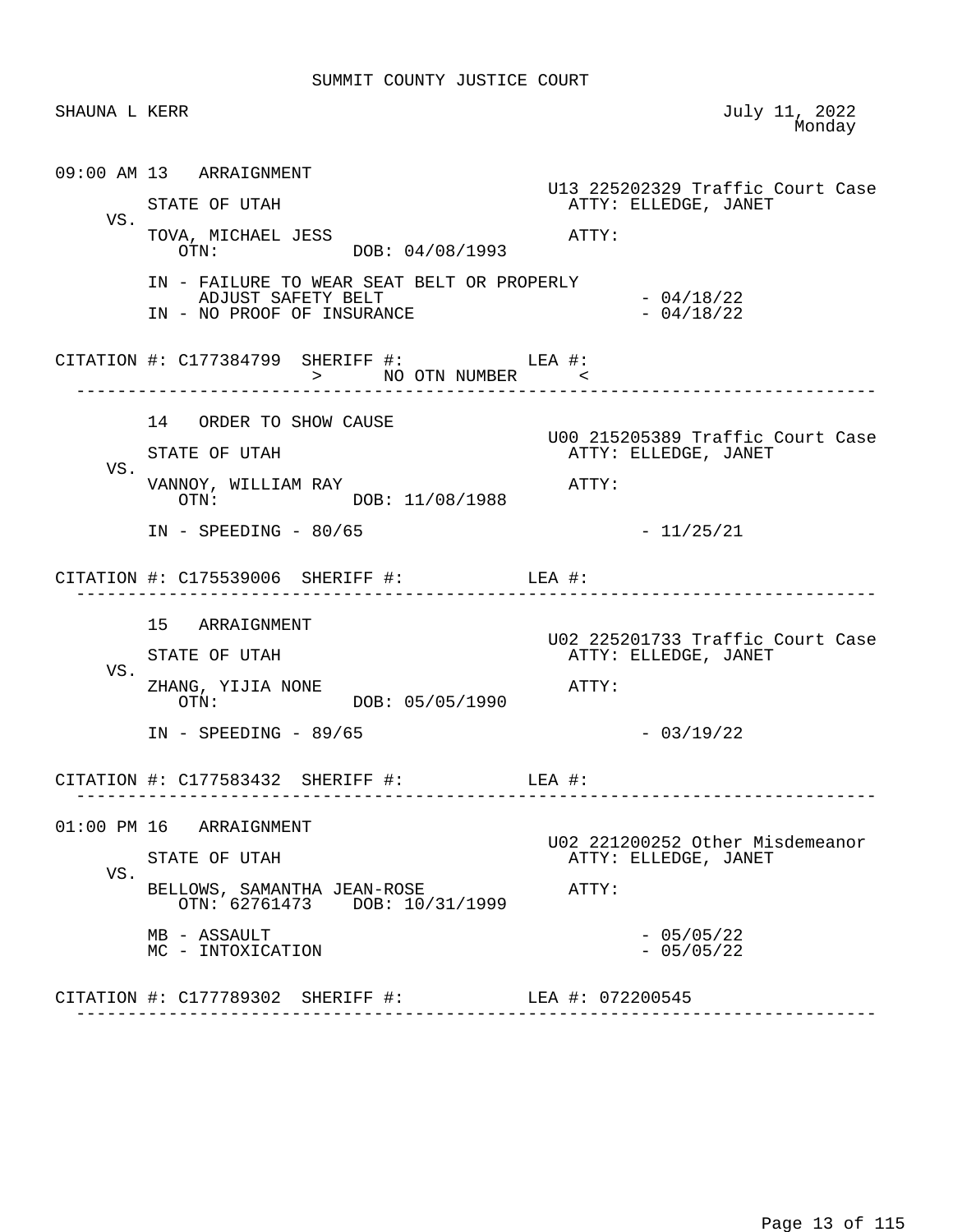|     | SHAUNA L KERR                                                                            | July 11, 2022<br>Monday                                           |
|-----|------------------------------------------------------------------------------------------|-------------------------------------------------------------------|
|     | $01:00$ PM $17$ REVIEW                                                                   | U00 215204398 Traffic Court Case                                  |
| VS. | STATE OF UTAH<br>BLAIR, SEAN THOMAS RICHARDS<br>OTN: DOB: 01/17/1984                     | ATTY: ELLEDGE, JANET<br>ATTY:                                     |
|     | MC - NO INSURANCE 2ND OR SUBSEQUENT OFFENSE<br>WITHIN 3 YRS OF PRIOR                     | $-09/30/21$                                                       |
|     | CITATION #: $C175404367$ SHERIFF #: LEA #:<br>> NO OTN NUMBER <                          |                                                                   |
|     | 18 ARRAIGNMENT                                                                           | S22 221200238 Other Misdemeanor                                   |
| VS. | STATE OF UTAH<br>BLANTON, JASON TODD<br>OTN: DOB: 04/07/1990                             | ATTY: ELLEDGE, JANET<br>ATTY:                                     |
|     | MB - POSSESSION OF CONTROLLED SUBSTANCE<br>MARIJUANA/SPICE                               | $-04/15/22$                                                       |
|     | CITATION #: S11107112 SHERIFF #: LEA #: 22-L10656                                        |                                                                   |
| VS. | 19 ARRAIGNMENT<br>STATE OF UTAH<br>BONEV, ELIZABET<br>OTN: DOB: 10/08/1971               | U02 225202488 Traffic Court Case<br>ATTY: ELLEDGE, JANET<br>ATTY: |
|     | IN - DRIVING OVER GORE OR ISLAND                                                         | $-04/26/22$                                                       |
|     | CITATION #: $C177918307$ SHERIFF #: LEA #:                                               |                                                                   |
| VS. | 20<br>ARRAIGNMENT<br>STATE OF UTAH<br>CASADOS, CHRISTIAN ALAN<br>DOB: 05/15/1992<br>OTN: | U02 225202452 Traffic Court Case<br>ATTY: ELLEDGE, JANET<br>ATTY: |
|     | $IN$ - SPEEDING - 85/65<br>CITATION #: C177447752 SHERIFF #:                             | $-04/24/22$<br>LEA #:                                             |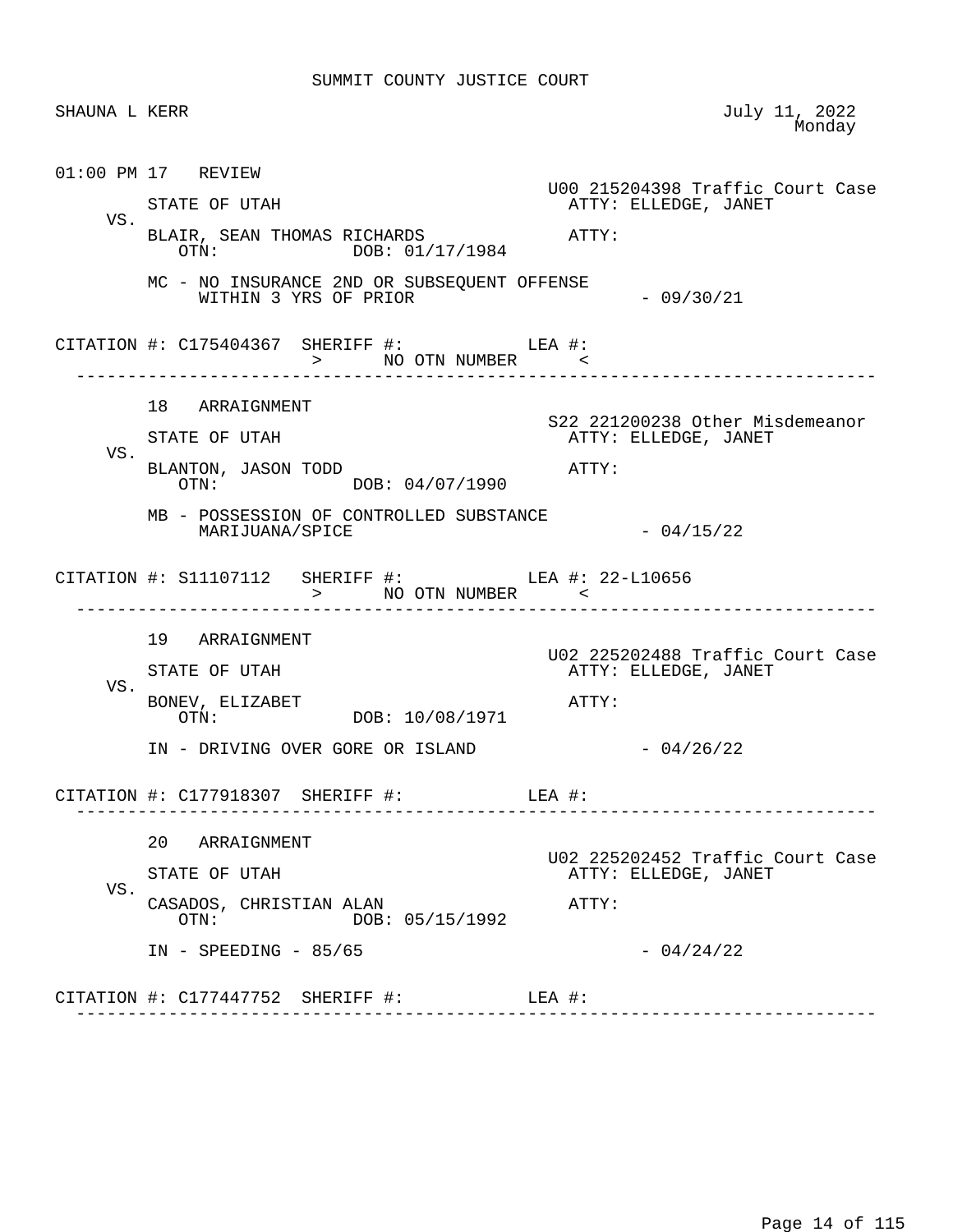| SHAUNA L KERR |                                                                                         | July 11, 2022<br>Monday                                           |
|---------------|-----------------------------------------------------------------------------------------|-------------------------------------------------------------------|
| VS.           | 01:00 PM 21 ARRAIGNMENT<br>STATE OF UTAH<br>CLARKE, IAN BRADLEY<br>OTN: DOB: 09/23/1987 | PRK 221200241 Other Misdemeanor<br>ATTY: ELLEDGE, JANET<br>ATTY:  |
|               | MB - POSSESSION OF CONTROLLED SUBSTANCE<br>MARIJUANA/SPICE                              | $-04/30/22$                                                       |
|               | CITATION #: K104543889 SHERIFF #: LEA #: 2022-000748<br>> NO OTN NUMBER <               |                                                                   |
| VS.           | 22 ARRAIGNMENT<br>STATE OF UTAH<br>FIELDING, LAUREN<br>OTN: DOB: 09/28/1989             | U02 225202696 Traffic Court Case<br>ATTY: ELLEDGE, JANET<br>ATTY: |
|               | $IN - SPEEDING - 70/65$<br>CITATION $\#$ : C177829959 SHERIFF $\#$ : LEA $\#$ :         | $-05/06/22$                                                       |
| VS.           | 23 ARRAIGNMENT<br>STATE OF UTAH<br>GAY, ADDISON LOUISE<br>OTN: DOB: 01/04/2002          | U02 225202027 Traffic Court Case<br>ATTY: ELLEDGE, JANET<br>ATTY: |
|               | $IN - SPEEDING - 70/65$<br>CITATION $\#$ : C177447448 SHERIFF $\#$ :                    | $-04/03/22$<br>LEA #:                                             |
| VS.           | 24 ARRAIGNMENT<br>STATE OF UTAH<br>GAY, ADDISON LOUISE<br>DOB: 01/04/2002<br>OTN:       | U02 225202564 Traffic Court Case<br>ATTY: ELLEDGE, JANET<br>ATTY: |
|               | $IN - SPEEDING - 75/65$<br>CITATION #: C177829744 SHERIFF #:                            | $-04/30/22$<br>LEA #:                                             |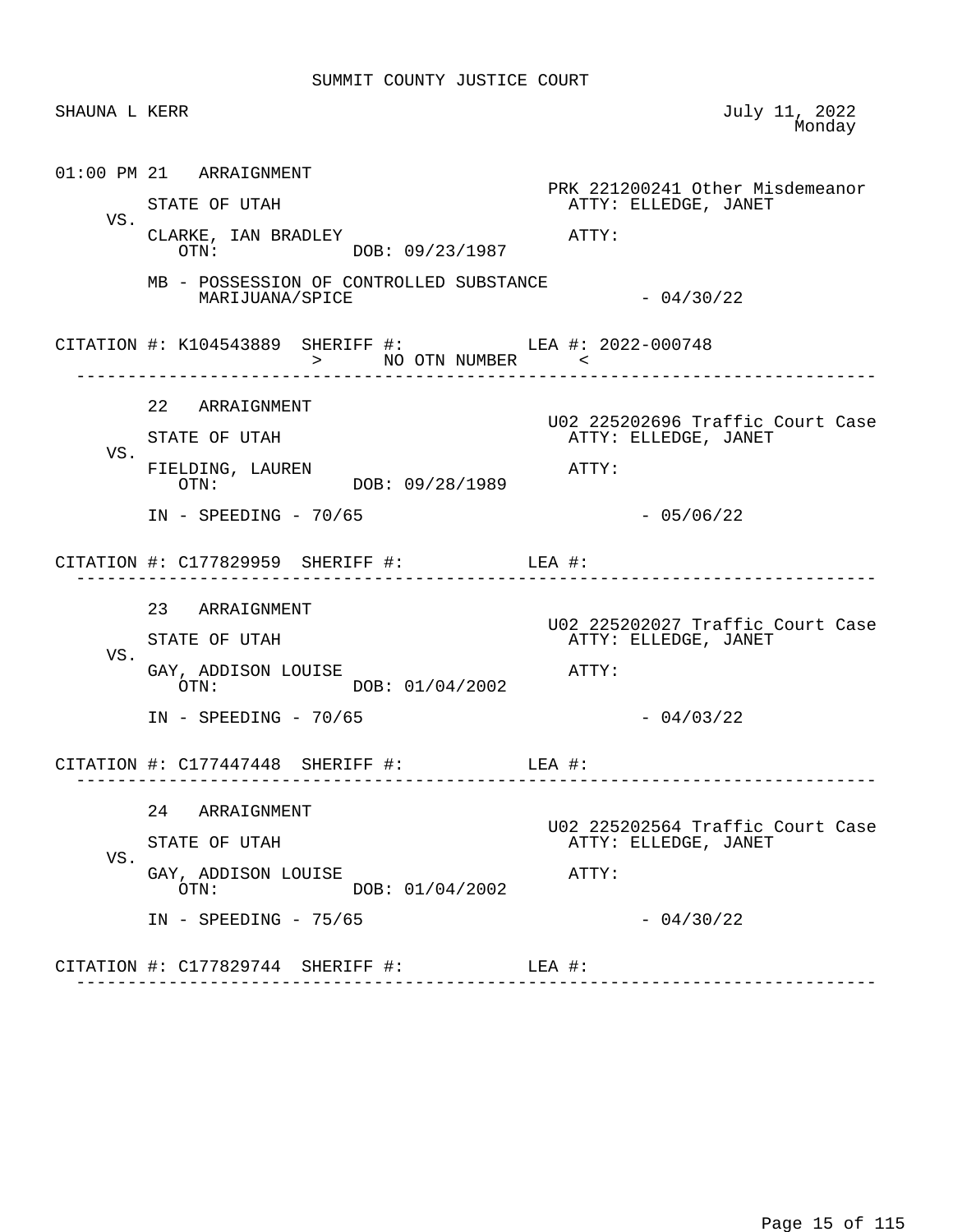| SHAUNA L KERR |                                                                                                                                                                                                                                                        | July 11, 2022<br>Monday                                                          |
|---------------|--------------------------------------------------------------------------------------------------------------------------------------------------------------------------------------------------------------------------------------------------------|----------------------------------------------------------------------------------|
| VS.           | $01:00$ PM 25 ARRAIGNMENT<br>STATE OF UTAH<br>KRININGER, ASHLEY MARIE<br>DOB: 08/22/1995<br>$\text{OTN}$ :                                                                                                                                             | U02 225202472 Traffic Court Case<br>ATTY: ELLEDGE, JANET<br>ATTY:                |
|               | $IN - SPEEDING - 93/65$                                                                                                                                                                                                                                | $-04/26/22$                                                                      |
|               |                                                                                                                                                                                                                                                        | ------------------------                                                         |
| VS.           | 26 ARRAIGNMENT<br>STATE OF UTAH<br>MEZA, ZACHARY AUSTIN<br>OTN: DOB: 11/12/1998<br>$IN - SPEEDING - 98/65$                                                                                                                                             | U02 225203156 Traffic Court Case<br>ATTY: ELLEDGE, JANET<br>ATTY:<br>$-05/26/22$ |
|               | IN - FAIL TO STOP FOR EMERGENCY VEHICLE/OBEY<br>WARNING LIGHTS<br>CITATION #: $C178159240$ SHERIFF #: LEA #:                                                                                                                                           | $-05/26/22$                                                                      |
| VS.           | 27 ARRAIGNMENT<br>STATE OF UTAH<br>MURRAY, TERA BROOKE<br>OTN: DOB: 03/31/1988                                                                                                                                                                         | U13 225203542 Traffic Court Case<br>ATTY: ELLEDGE, JANET<br>ATTY:                |
|               | MB - DRIVE ON SUSP / REVOKED / DENIED W/ PRIOR<br>CONVICTION<br>IN - SPEEDING IN A CONSTRUCTION/MAINTENANCE<br>ZONE<br>IN - FAILURE TO WEAR SEAT BELT OR PROPERLY<br>ADJUST SAFETY BELT<br>IN - FAILURE TO REGISTER OR EXPIRED VEHICLE<br>REGISTRATION | $-06/14/22$<br>$-06/14/22$<br>$-06/14/22$<br>$-06/14/22$                         |
|               | CITATION #: C178361267 SHERIFF #: LEA #: 072200723<br>> NO OTN NUMBER <                                                                                                                                                                                |                                                                                  |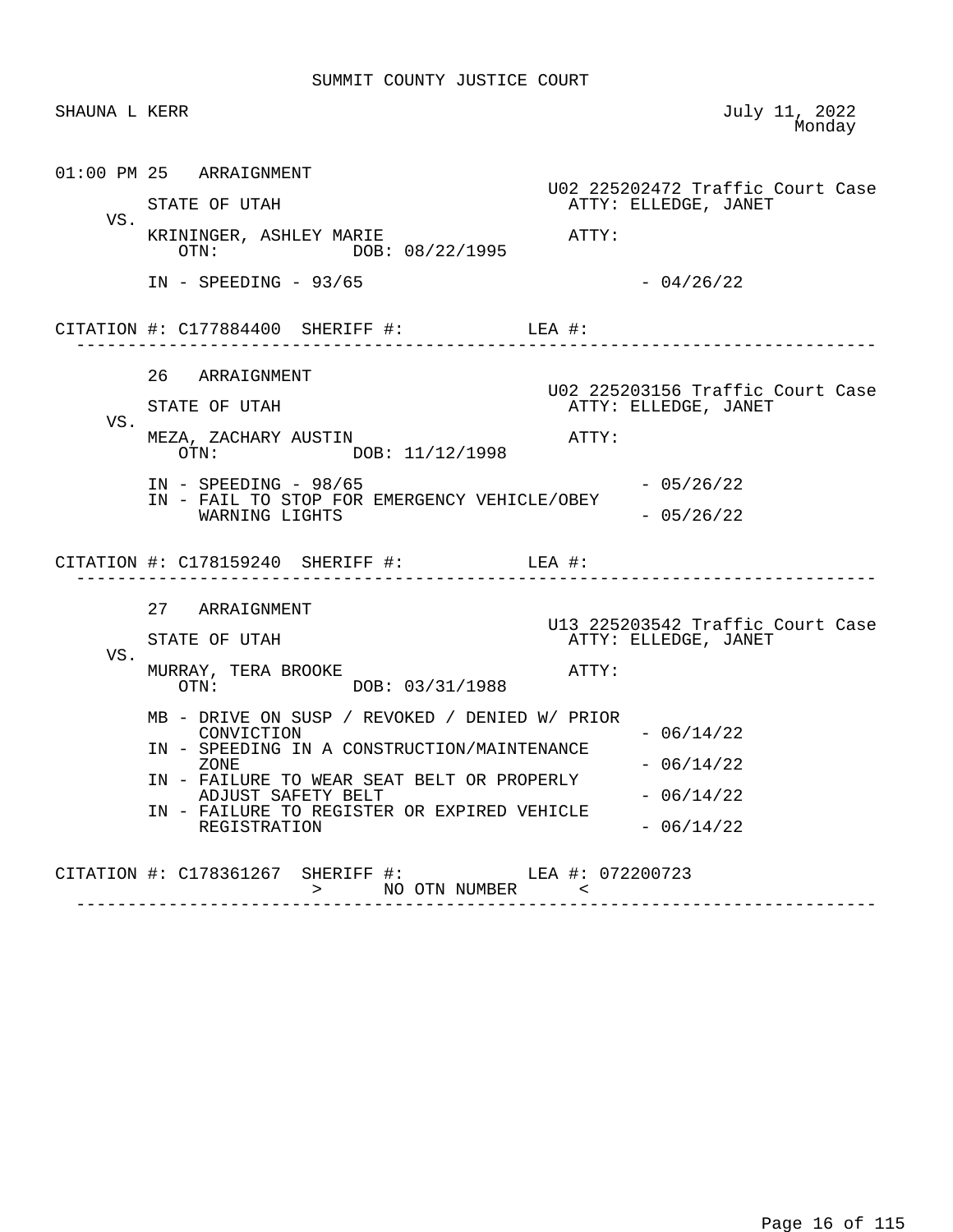| SHAUNA L KERR |                                                                                                                                                                                                                                                    | July 11, 2022<br>Monday                                           |
|---------------|----------------------------------------------------------------------------------------------------------------------------------------------------------------------------------------------------------------------------------------------------|-------------------------------------------------------------------|
| VS.           | $01:00$ PM 28 ARRAIGNMENT<br>STATE OF UTAH<br>NEWKIRK, RICHARD WILLIAM<br>OTN: DOB: 02/15/1974                                                                                                                                                     | U02 225202653 Traffic Court Case<br>ATTY: ELLEDGE, JANET<br>ATTY: |
|               | $IN - SPEEDING - 86/65$<br>IN - IMPROPER PASSING OF VEHICLE-SAME DIRECTION - 05/04/22                                                                                                                                                              | $-05/04/22$                                                       |
|               |                                                                                                                                                                                                                                                    |                                                                   |
| VS.           | 29 ARRAIGNMENT<br>STATE OF UTAH<br>PARKER, CALVIN BRAXTON<br>OTN: DOB: 04/22/1994                                                                                                                                                                  | U02 225202676 Traffic Court Case<br>ATTY: ELLEDGE, JANET<br>ATTY: |
|               | $IN - SPEEDING - 116/65$<br>IN - FAIL TO STOP FOR EMERGENCY VEHICLE/OBEY<br>WARNING LIGHTS                                                                                                                                                         | $-05/05/22$<br>$-05/05/22$                                        |
|               | CITATION #: $C177918786$ SHERIFF #: LEA #:                                                                                                                                                                                                         |                                                                   |
| VS.           | 30 ARRAIGNMENT<br>STATE OF UTAH<br>POE, CHRISTOPHER ANDREW<br>OTN: DOB: 05/18/1993                                                                                                                                                                 | U02 225200297 Traffic Court Case<br>ATTY: ELLEDGE, JANET<br>ATTY: |
|               | IN - FAILURE TO WEAR SEAT BELT OR PROPERLY<br>ADJUST SAFETY BELT<br>MC - DRIVE ON SUSPENDED OR REVOKE LICENSE<br>IN - FAILURE TO REGISTER OR EXPIRED VEHICLE<br>REGISTRATION<br>IN - LICENSE PLATE TO DISPLAY REGISTRATION<br>DECAL AND EXPIRATION | $-01/07/22$<br>$-01/07/22$<br>$-01/07/22$<br>$-01/07/22$          |
|               | CITATION #: C176181097 SHERIFF #: ___ LEA #: 072200065<br>---------------------------                                                                                                                                                              |                                                                   |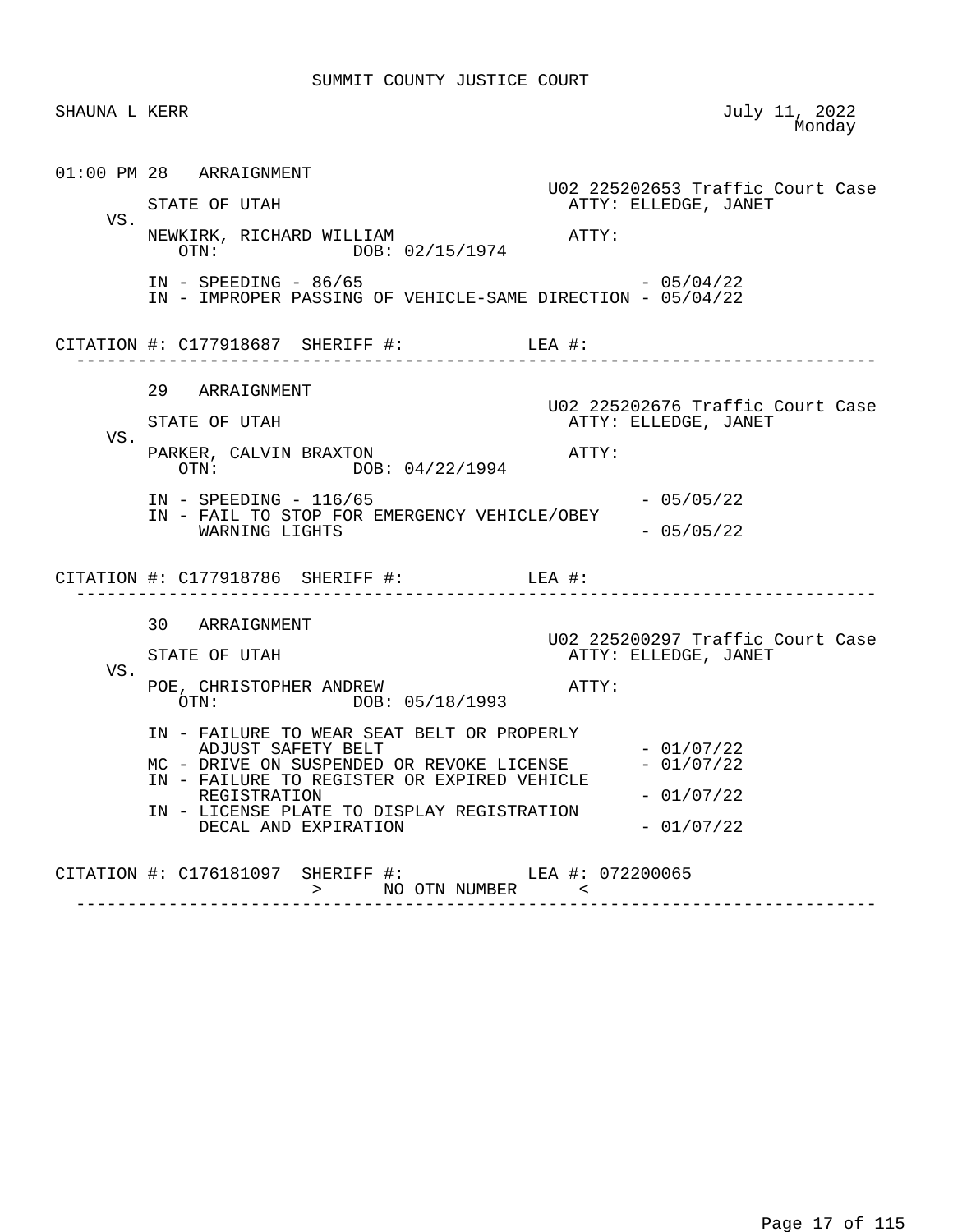| SHAUNA L KERR |                                                                                                                                     | July 11, 2022<br>Monday                               |
|---------------|-------------------------------------------------------------------------------------------------------------------------------------|-------------------------------------------------------|
|               | 01:00 PM 31 ARRAIGNMENT                                                                                                             | U00 185202158 Traffic Court Case                      |
| VS.           | STATE OF UTAH                                                                                                                       | ATTY: ELLEDGE, JANET                                  |
|               | RIOJAS, JAMES ROMEO<br>OTN: DOB: 08/15/1995                                                                                         | ATTY:                                                 |
|               | $IN - SPEEDING - 95/65$<br>MC - DRIVE ON SUSPENDED OR REVOKE LICENSE $-07/03/18$<br>IN - UNSAFE VEHICLE/FAULTY EQUIPMENT - 07/03/18 | $-07/03/18$                                           |
|               | CITATION #: $C157452327$ SHERIFF #: LEA #:<br>> WARRANT ISSUED <<br>> FTA ISSUED <                                                  |                                                       |
|               | 32 ARRAIGNMENT                                                                                                                      |                                                       |
|               | STATE OF UTAH                                                                                                                       | U00 205205991 Traffic Court Case<br>ATTY: TELLES, IVY |
| VS.           | SANATINIA, ARMAN<br>OTN: DOB: 12/09/1999                                                                                            | ATTY:                                                 |
|               | $IN - SPEEDING - 84/65$<br>MC - DRIVE ON SUSPENDED OR REVOKE LICENSE - 12/03/20                                                     | $-12/03/20$                                           |
|               | CITATION #: C170072508 SHERIFF #: LEA #:<br>> WARRANT ISSUED <<br>> FTA ISSUED <                                                    |                                                       |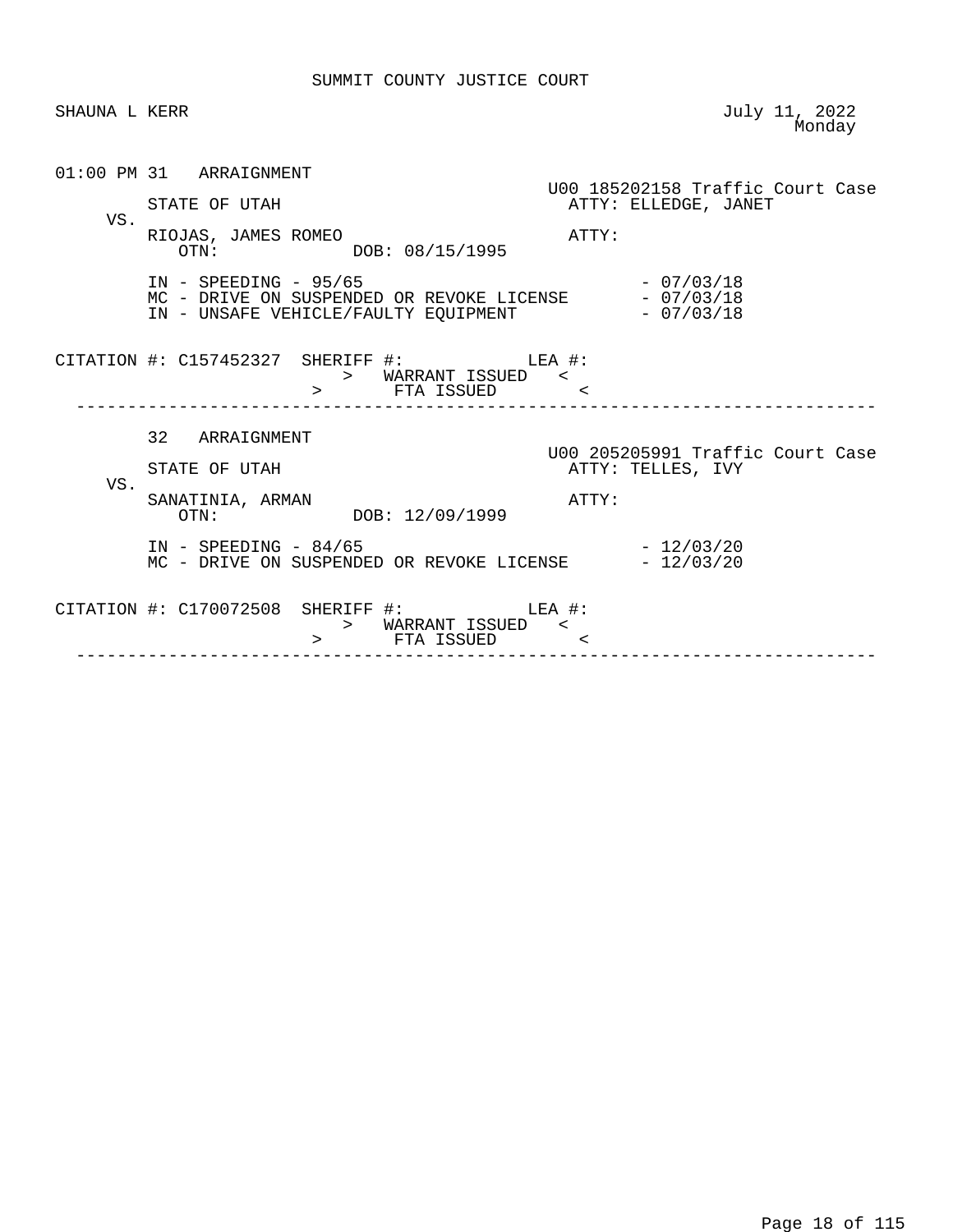| SHAUNA L KERR | SUMMIT CTY COURTROOM                                                                                               | July 11, 2022<br>Monday                                  |
|---------------|--------------------------------------------------------------------------------------------------------------------|----------------------------------------------------------|
|               | 09:00 AM 33 ARRAIGNMENT                                                                                            | U02 225202381 Traffic Court Case                         |
|               | STATE OF UTAH                                                                                                      | ATTY: ELLEDGE, JANET                                     |
| VS.           | ALEJANDRINO, ERIC ARNOLD<br>OTN: DOB: 09/22/1965                                                                   | ATTY:                                                    |
|               | $IN - SPEEDING - 89/65$                                                                                            | $-04/21/22$                                              |
|               | CITATION #: $C177884319$ SHERIFF #: LEA #:                                                                         |                                                          |
|               | 34 ARRAIGNMENT                                                                                                     |                                                          |
| VS.           | STATE OF UTAH                                                                                                      | S22 215203771 Traffic Court Case<br>ATTY: ELLEDGE, JANET |
|               | BROADBENT, LINDSAY MADISON ATTY:<br>DOB: 01/03/1982<br>OTN:                                                        |                                                          |
|               | IN - NO PROOF OF INSURANCE                                                                                         | $-08/24/21$                                              |
|               | CITATION #: S11018391 SHERIFF #: LEA #: 21-L20573<br>>          NO  OTN   NUMBER             <                     |                                                          |
|               | 35 ARRAIGNMENT                                                                                                     |                                                          |
| VS.           | STATE OF UTAH                                                                                                      | U13 225202640 Traffic Court Case<br>ATTY: ELLEDGE, JANET |
|               | CLEVELAND, CARSON BURK<br>OTN: DOB: 04/07/1987                                                                     | ATTY:                                                    |
|               | $IN - SPEEDING - 104/70$                                                                                           | $-05/03/22$                                              |
|               | CITATION #: $C177837176$ SHERIFF #: LEA #:                                                                         |                                                          |
|               | 36 ARRAIGNMENT                                                                                                     | U00 215203440 Traffic Court Case                         |
| VS.           | STATE OF UTAH                                                                                                      | ATTY: ELLEDGE, JANET                                     |
|               | FRANKLIN, JAMES EDWARD<br>DOB: 12/22/1966<br>$\cap T N$ :                                                          | ATTY:                                                    |
|               | MC - DRIVE ON SUSPENDED OR REVOKE LICENSE - 07/29/21<br>IN - NO PROOF OF INSURANCE                                 | $-07/29/21$                                              |
|               | CITATION #: C174963082 SHERIFF #: LEA #: 062101773<br>NO OTN NUMBER <<br>$\rightarrow$ $\rightarrow$ $\rightarrow$ |                                                          |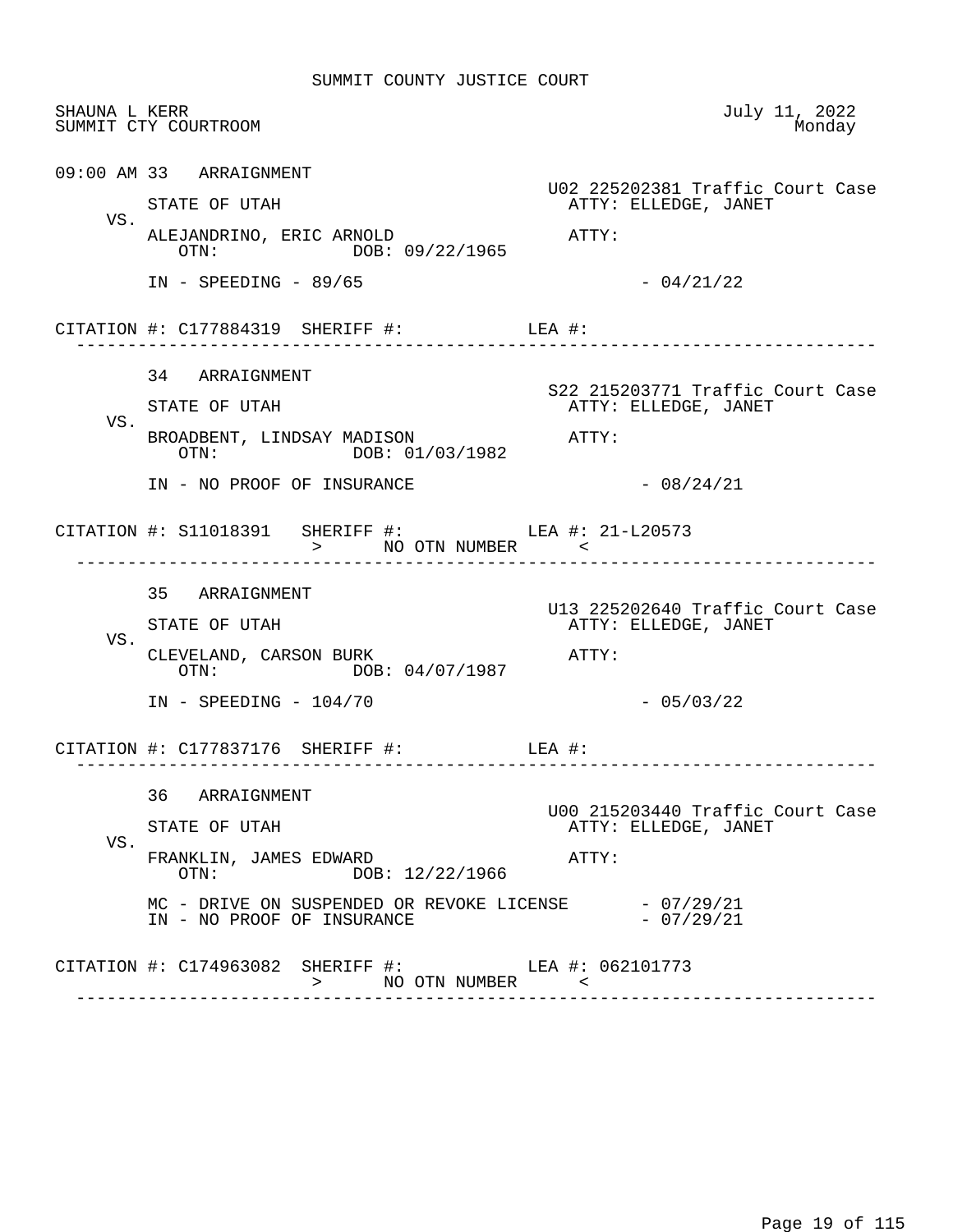| SHAUNA L KERR | SUMMIT CTY COURTROOM                                                                                                                                                                                                                                                                                                                                                                                               | July 11, 2022<br>Monday                                                                                                                   |
|---------------|--------------------------------------------------------------------------------------------------------------------------------------------------------------------------------------------------------------------------------------------------------------------------------------------------------------------------------------------------------------------------------------------------------------------|-------------------------------------------------------------------------------------------------------------------------------------------|
| VS.           | 09:00 AM 37 ARRAIGNMENT<br>STATE OF UTAH<br>HEDIN, JONAS EDEN<br>OTN: DOB: 04/06/2000                                                                                                                                                                                                                                                                                                                              | PRK 211200454 Other Misdemeanor<br>ATTY: ELLEDGE, JANET<br>ATTY:                                                                          |
|               | MB - POSSESSION OF CONTROLLED SUBSTANCE<br>MARIJUANA/SPICE                                                                                                                                                                                                                                                                                                                                                         | $-07/24/21$                                                                                                                               |
|               | CITATION #: K104247978 SHERIFF #: LEA #: 2021-001987                                                                                                                                                                                                                                                                                                                                                               |                                                                                                                                           |
| VS.           | 38 ARRAIGNMENT<br>STATE OF UTAH<br>MARTIN, NANCY ANNE<br>OTN: 62761275 DOB: 02/18/1960<br>MB - POSSESSION OF CONTROLLED SUBSTANCE<br>MARIJUANA/SPICE<br>MB - USE OR POSSESSION OF DRUG PARAPHERNALIA - 04/25/22<br>MC - OPEN CONTAINER/DRINKING ALCOHOL IN A<br>VEHICLE<br>MC - OPERATING VEHICLE WITHOUT INSURANCE<br>IN - FAILURE TO SIGNAL<br>MC - USE HANDHELD DEVICE TO TEXT/EMAIL WHILE<br>OPERATING VEHICLE | KAM 225202463 Misdemeanor DUI<br>ATTY: ELLEDGE, JANET<br>ATTY:<br>$-04/25/22$<br>$-04/25/22$<br>$-04/25/22$<br>$-04/25/22$<br>$-04/25/22$ |
|               | CITATION #: D14066008 SHERIFF #: LEA #: 22-K00345                                                                                                                                                                                                                                                                                                                                                                  |                                                                                                                                           |
| VS.           | 39 ARRAIGNMENT<br>STATE OF UTAH<br>STOWELL, ROBERT J<br>OTN: DOB: 07/15/1977<br>IN - FAIL TO OBSERVE NO PASSING ZONE                                                                                                                                                                                                                                                                                               | PRK 225202910 Traffic Court Case<br>ATTY: ELLEDGE, JANET<br>ATTY:<br>$-05/14/22$                                                          |
|               | CITATION #: K104710868 SHERIFF #: LEA #:                                                                                                                                                                                                                                                                                                                                                                           |                                                                                                                                           |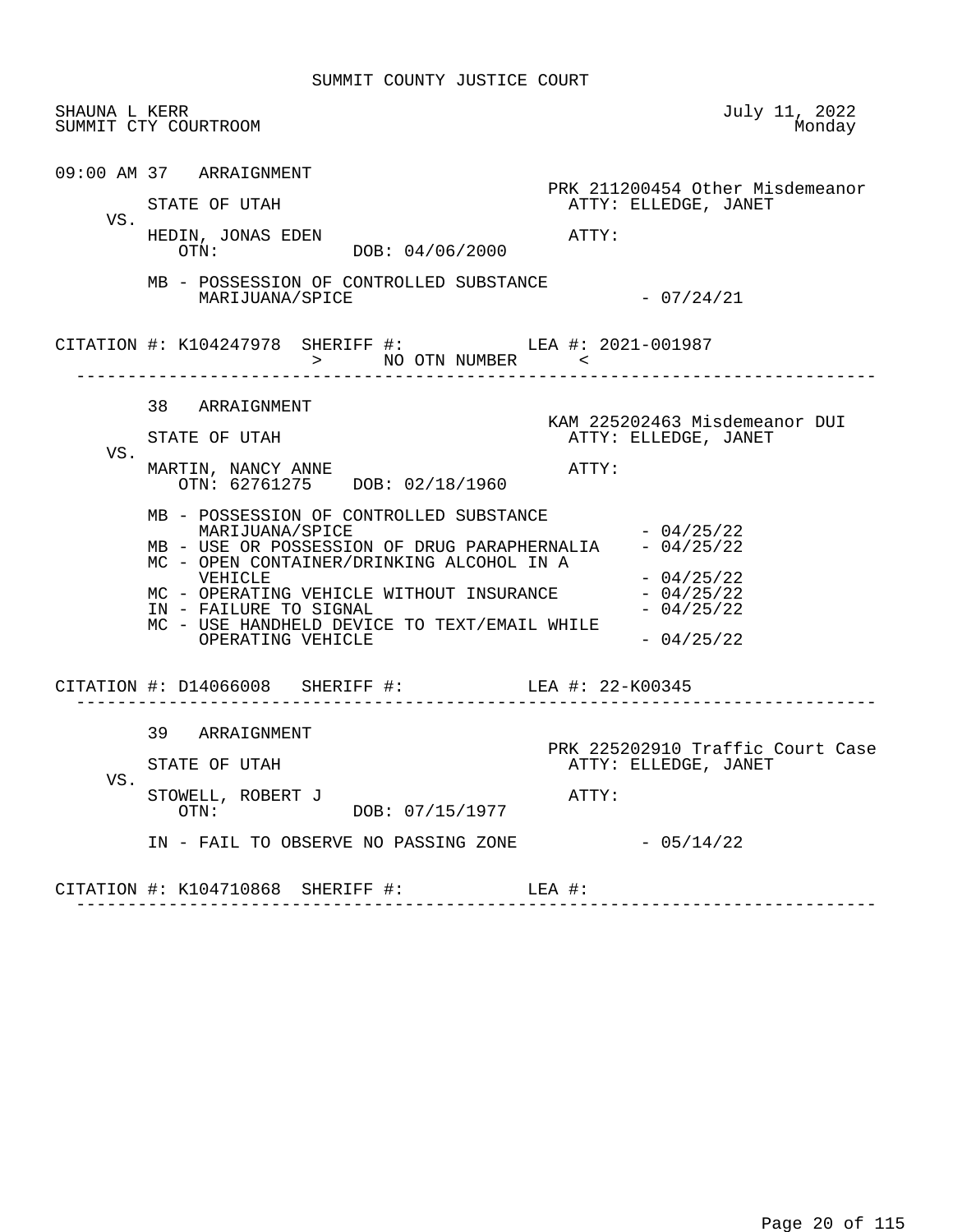|     | SHAUNA L KERR<br>SUMMIT CTY COURTROOM                                                   | July 11, 2022<br>Monday                                 |
|-----|-----------------------------------------------------------------------------------------|---------------------------------------------------------|
|     | 09:00 AM 40 ARRAIGNMENT                                                                 | S22 215203750 Traffic Court Case                        |
|     | STATE OF UTAH                                                                           | ATTY: ELLEDGE, JANET                                    |
| VS. | THOMAS, TRAVIS JEREMY<br>OTN: DOB: 06/26/1979                                           | ATTY:                                                   |
|     | MC - OPERATING VEHICLE WITHOUT INSURANCE $-08/19/21$<br>IN - NO VALID LICENSE - EXPIRED | $-08/19/21$                                             |
|     | CITATION #: S11099360 SHERIFF #: LEA #: 21-L20108<br>> NO OTN NUMBER <                  |                                                         |
|     | $01:00$ PM $41$ ARRAIGNMENT                                                             |                                                         |
|     | STATE OF UTAH                                                                           | U00 211200441 Other Misdemeanor<br>ATTY: ELLEDGE, JANET |
| VS. | DAMICO, NICHOLAS LUCIANO<br>OTN: DOB: 11/13/1983                                        | ATTY:                                                   |
|     | $IN - SPEEDING - 75/65$<br>MB - POSSESSION OF CONTROLLED SUBSTANCE                      | $-07/18/21$                                             |
|     | MARIJUANA/SPICE                                                                         | $-07/18/21$                                             |
|     | CITATION #: C174617050 SHERIFF #: LEA #: 072100843<br>> NO OTN NUMBER <                 |                                                         |
|     |                                                                                         |                                                         |
|     | 42 ARRAIGNMENT                                                                          |                                                         |
|     | STATE OF UTAH                                                                           | ATTY: ELLEDGE, JANET                                    |
| VS. | EVANS, ROBERT<br>OTN: DOB: 05/15/1985                                                   | A22 221200258 Other Misdemeanor<br>ATTY:                |
|     | MC - FAILURE TO COMPLY WITH ALJ                                                         | $-02/22/22$                                             |
|     | > NO OTN NUMBER <                                                                       |                                                         |
|     | 43 ARRAIGNMENT                                                                          |                                                         |
|     | STATE OF UTAH                                                                           | ATTY: ELLEDGE, JANET                                    |
| VS. | LABON, ARCADIA LISA<br>DOB: 11/23/2004<br>OTN:                                          | U02 225202553 Traffic Court Case<br>ATTY:               |
|     | $IN - SPEEDING - 70/65$<br>MC - TEXTING OR EMAILING WHILE DRIVING                       | $-04/29/22$<br>$-04/29/22$                              |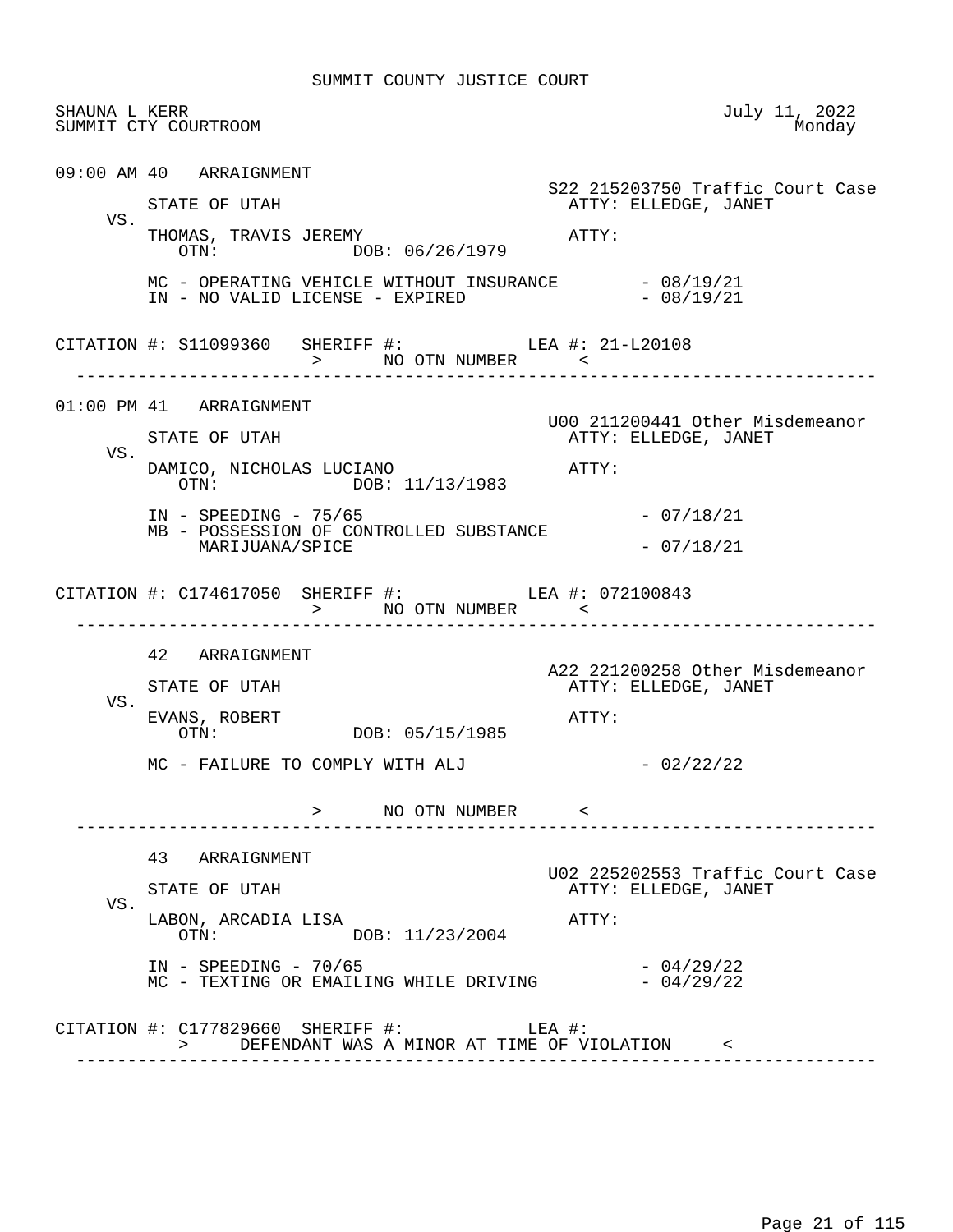| SHAUNA L KERR | SUMMIT CTY COURTROOM                                                                                                                 | July 11, 2022<br>Monday                                  |
|---------------|--------------------------------------------------------------------------------------------------------------------------------------|----------------------------------------------------------|
|               | 01:00 PM 44 ARRAIGNMENT                                                                                                              | U02 225202414 Traffic Court Case                         |
| VS.           | STATE OF UTAH                                                                                                                        | ATTY: ELLEDGE, JANET                                     |
|               | LARGENT, CAMERON GENE<br>OTN: 62761143 DOB: 08/23/1989                                                                               | ATTY:                                                    |
|               | MC - IGNITION INTERLOCK VIOLATION<br>IN - NO VALID LICENSE - EXPIRED<br>IN - FAILURE TO WEAR SEAT BELT OR PROPERLY                   | $-04/22/22$<br>$-04/22/22$                               |
|               | ADJUST SAFETY BELT<br>IN - NO PROOF OF INSURANCE                                                                                     | $-04/22/22$<br>$-04/22/22$                               |
|               | CITATION #: C177731973 SHERIFF #: LEA #: 072200509                                                                                   |                                                          |
|               | 45 ARRAIGNMENT                                                                                                                       | A22 221200257 Other Misdemeanor                          |
| VS.           | STATE OF UTAH                                                                                                                        | ATTY: ELLEDGE, JANET                                     |
|               | MARTINEZ, ANTHONY DAVID JR<br>OTN: DOB: 09/21/1977                                                                                   | ATTY:                                                    |
|               | MC - FAILURE TO COMPLY WITH ALJ                                                                                                      | $-03/07/22$                                              |
|               | > NO OTN NUMBER <                                                                                                                    |                                                          |
|               | 46 ARRAIGNMENT                                                                                                                       | U13 225202197 Traffic Court Case                         |
| VS.           | STATE OF UTAH                                                                                                                        | ATTY: ELLEDGE, JANET                                     |
|               | MURRAY, ASHTON T<br>OTN: DOB: 01/21/1999                                                                                             | ATTY:                                                    |
|               | $IN - SPEEDING - 101/65$<br>MC - IGNITION INTERLOCK VIOLATION $-04/10/22$<br>$MC$ - DRIVE ON SUSPENDED OR REVOKE LICENSE $-04/10/22$ | $-04/10/22$                                              |
|               | CITATION #: C177385978 SHERIFF #: LEA #: 072200449<br>> NO OTN NUMBER <                                                              |                                                          |
|               | 47 ARRAIGNMENT                                                                                                                       |                                                          |
|               | STATE OF UTAH                                                                                                                        | U00 215203332 Traffic Court Case<br>ATTY: ELLEDGE, JANET |
|               |                                                                                                                                      |                                                          |
| VS.           | OSHEA, CHRISTOPHER RYAN<br>DOB: 06/09/1975<br>OTN:                                                                                   | ATTY:                                                    |
|               | IN - DRIVE VEHICLE W/O PROPER CLASS LICENSE - 07/25/21                                                                               |                                                          |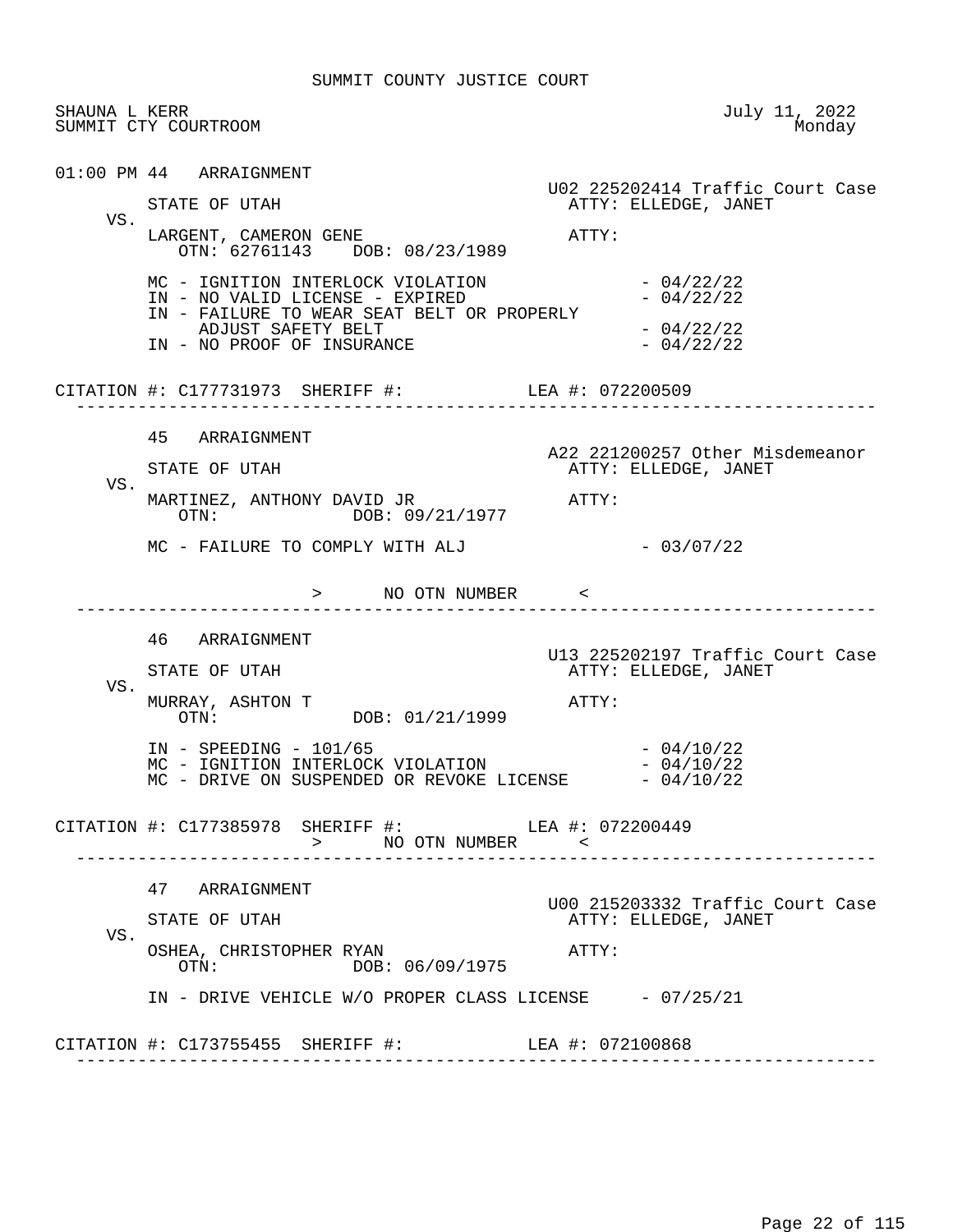| SHAUNA L KERR | SUMMIT CTY COURTROOM                                                                                                                                                                                                                                               | July 11, 2022<br>Monday                                                                        |
|---------------|--------------------------------------------------------------------------------------------------------------------------------------------------------------------------------------------------------------------------------------------------------------------|------------------------------------------------------------------------------------------------|
| VS.           | $01:00$ PM $48$ ARRAIGNMENT<br>STATE OF UTAH<br>PRESSER, ADAM CHRISTOPHER<br>DOB: 06/25/1984<br>OTN:<br>MB - POSSESSION OF CONTROLLED SUBSTANCE<br>MARIJUANA/SPICE                                                                                                 | A22 221200244 Other Misdemeanor<br>ATTY: ELLEDGE, JANET<br>ATTY:<br>$-03/20/22$                |
|               | NO OTN NUMBER <<br>$\geq$                                                                                                                                                                                                                                          |                                                                                                |
| VS.           | 49 ARRAIGNMENT<br>STATE OF UTAH<br>WAGNER, BRANDON ANTHONY<br>DOB: 08/28/1995<br>OTN:<br>IN - NO VALID LICENSE - NEVER OBTAINED LICENSE - 07/24/21<br>MC - OPERATING VEHICLE WITHOUT INSURANCE<br>MC - OPERATE VEH W/O LICENSE OR REGIST<br>(SUSPENDED OR REVOKED) | U00 215203310 Traffic Court Case<br>ATTY: ELLEDGE, JANET<br>ATTY:<br>- 07/24/21<br>$-07/24/21$ |
|               | CITATION #: $C174728238$ SHERIFF #: LEA #:<br>NO OTN NUMBER <<br>$\geq$                                                                                                                                                                                            |                                                                                                |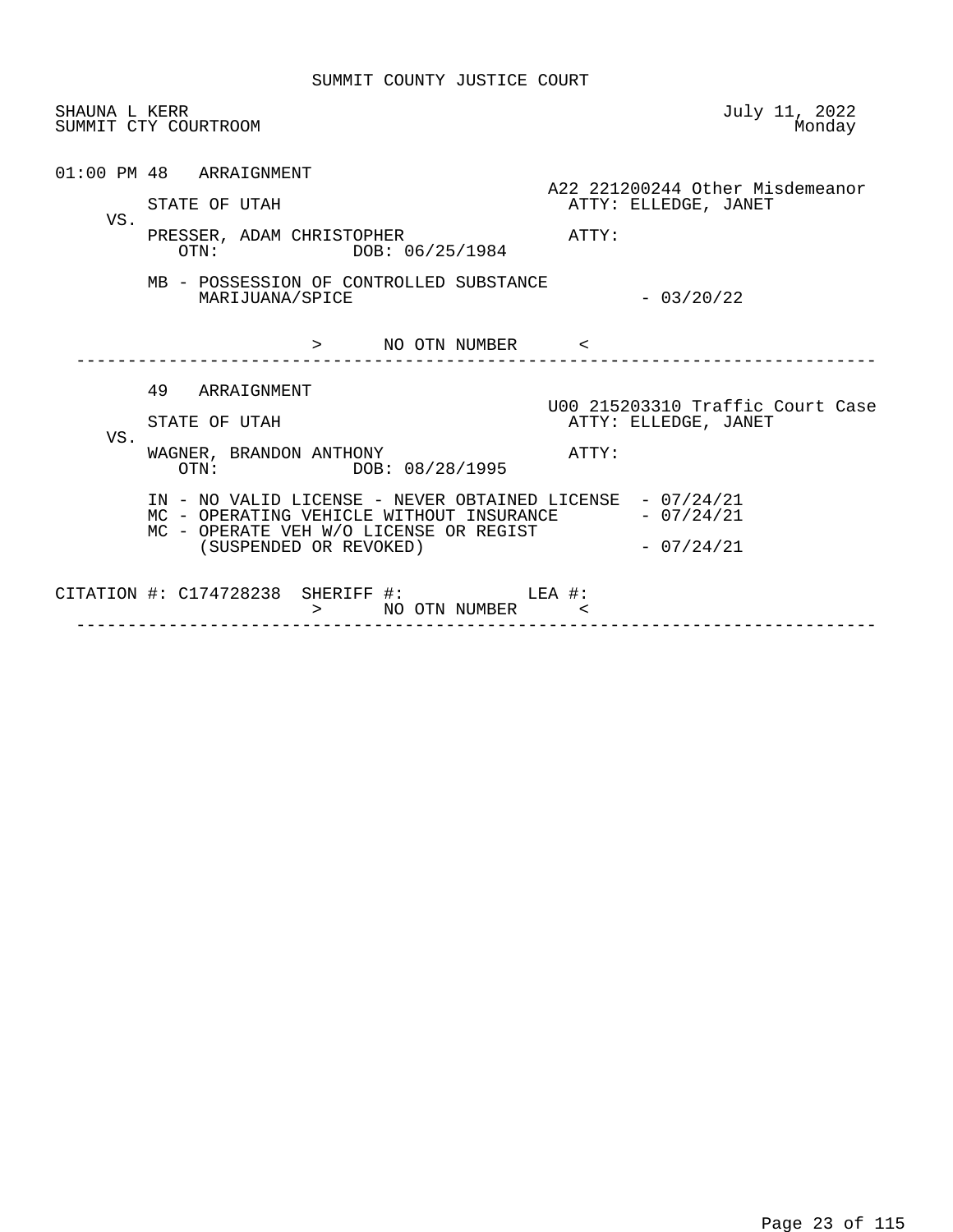| 08:30 AM 1 PRETRIAL CONFERENCE<br>ATTY: ELLEDGE, JANET<br>STATE OF UTAH<br>VS.<br>BAUGHMAN, ERIC CHANDLER<br>ATTY: LANGFORD, MICHAEL<br>RAMOS, ALEXANDER<br>GRAYSON, STEVEN<br>OTN: DOB: 05/17/1971<br>MB - UNLAWFUL TAKING OF PROTECTED WILDLIFE<br>WHILE TRESPASSING<br>$-09/09/21$<br>> NO OTN NUMBER <<br>2 PRETRIAL CONFERENCE<br>ATTY: ELLEDGE, JANET<br>STATE OF UTAH<br>VS.<br>BURONOV, ABDULAZIZ<br>ATTY: BRIMLEY, MATTHEW<br>DOB: 07/24/2000<br>OTN:<br>$-04/29/22$<br>$IN - SPEEDING - 96/65$<br>CITATION #: $C177884616$ SHERIFF #: LEA #:<br>3 PRETRIAL CONFERENCE<br>U02 225202857 Misdemeanor DUI<br>ATTY: ELLEDGE, JANET<br>STATE OF UTAH<br>VS.<br>CAMERON, JERALD DARREN<br>ATTY: MORRISON, THERON<br>NEWTON, STEVEN<br>AKA CAMERON, JERELD DARREN<br>OTN: 62761408 DOB: 12/01/1980<br>MB - DRIVING UNDER THE INFLUENCE OF<br>$-04/30/22$<br>ALCOHOL/DRUGS<br>MC - OPEN CONTAINER/DRINKING ALCOHOL IN A<br>$-04/30/22$<br>VEHICLE<br>IN - FAILURE TO STAY IN ONE LANE<br>$-04/30/22$<br>CITATION #: D140642448 SHERIFF #: LEA #: 072200528<br>4 PRETRIAL CONFERENCE<br>KAM 225202469 Misdemeanor DUI<br>ATTY:<br>KAMAS CITY<br>VS.<br>JOHNSTONE, MATTHEW RICHARD<br>ATTY: EGAN, JOSHUA<br>OTN: 62761317 DOB: 03/27/1996<br>MB - DRIVING UNDER THE INFLUENCE OF<br>$-04/26/22$<br>ALCOHOL/DRUGS<br>$-04/26/22$<br>IN - FAILURE TO STAY IN ONE LANE<br>CITATION #: D13639623 SHERIFF #: LEA #: 22-K00346 | SHAUNA L KERR | July 12, 2022<br>Tuesday         |
|--------------------------------------------------------------------------------------------------------------------------------------------------------------------------------------------------------------------------------------------------------------------------------------------------------------------------------------------------------------------------------------------------------------------------------------------------------------------------------------------------------------------------------------------------------------------------------------------------------------------------------------------------------------------------------------------------------------------------------------------------------------------------------------------------------------------------------------------------------------------------------------------------------------------------------------------------------------------------------------------------------------------------------------------------------------------------------------------------------------------------------------------------------------------------------------------------------------------------------------------------------------------------------------------------------------------------------------------------------------------------------------------------------------------------|---------------|----------------------------------|
|                                                                                                                                                                                                                                                                                                                                                                                                                                                                                                                                                                                                                                                                                                                                                                                                                                                                                                                                                                                                                                                                                                                                                                                                                                                                                                                                                                                                                          |               | A22 221200231 Other Misdemeanor  |
|                                                                                                                                                                                                                                                                                                                                                                                                                                                                                                                                                                                                                                                                                                                                                                                                                                                                                                                                                                                                                                                                                                                                                                                                                                                                                                                                                                                                                          |               |                                  |
|                                                                                                                                                                                                                                                                                                                                                                                                                                                                                                                                                                                                                                                                                                                                                                                                                                                                                                                                                                                                                                                                                                                                                                                                                                                                                                                                                                                                                          |               |                                  |
|                                                                                                                                                                                                                                                                                                                                                                                                                                                                                                                                                                                                                                                                                                                                                                                                                                                                                                                                                                                                                                                                                                                                                                                                                                                                                                                                                                                                                          |               |                                  |
|                                                                                                                                                                                                                                                                                                                                                                                                                                                                                                                                                                                                                                                                                                                                                                                                                                                                                                                                                                                                                                                                                                                                                                                                                                                                                                                                                                                                                          |               | U02 225202547 Traffic Court Case |
|                                                                                                                                                                                                                                                                                                                                                                                                                                                                                                                                                                                                                                                                                                                                                                                                                                                                                                                                                                                                                                                                                                                                                                                                                                                                                                                                                                                                                          |               |                                  |
|                                                                                                                                                                                                                                                                                                                                                                                                                                                                                                                                                                                                                                                                                                                                                                                                                                                                                                                                                                                                                                                                                                                                                                                                                                                                                                                                                                                                                          |               |                                  |
|                                                                                                                                                                                                                                                                                                                                                                                                                                                                                                                                                                                                                                                                                                                                                                                                                                                                                                                                                                                                                                                                                                                                                                                                                                                                                                                                                                                                                          |               |                                  |
|                                                                                                                                                                                                                                                                                                                                                                                                                                                                                                                                                                                                                                                                                                                                                                                                                                                                                                                                                                                                                                                                                                                                                                                                                                                                                                                                                                                                                          |               |                                  |
|                                                                                                                                                                                                                                                                                                                                                                                                                                                                                                                                                                                                                                                                                                                                                                                                                                                                                                                                                                                                                                                                                                                                                                                                                                                                                                                                                                                                                          |               |                                  |
|                                                                                                                                                                                                                                                                                                                                                                                                                                                                                                                                                                                                                                                                                                                                                                                                                                                                                                                                                                                                                                                                                                                                                                                                                                                                                                                                                                                                                          |               |                                  |
|                                                                                                                                                                                                                                                                                                                                                                                                                                                                                                                                                                                                                                                                                                                                                                                                                                                                                                                                                                                                                                                                                                                                                                                                                                                                                                                                                                                                                          |               |                                  |
|                                                                                                                                                                                                                                                                                                                                                                                                                                                                                                                                                                                                                                                                                                                                                                                                                                                                                                                                                                                                                                                                                                                                                                                                                                                                                                                                                                                                                          |               |                                  |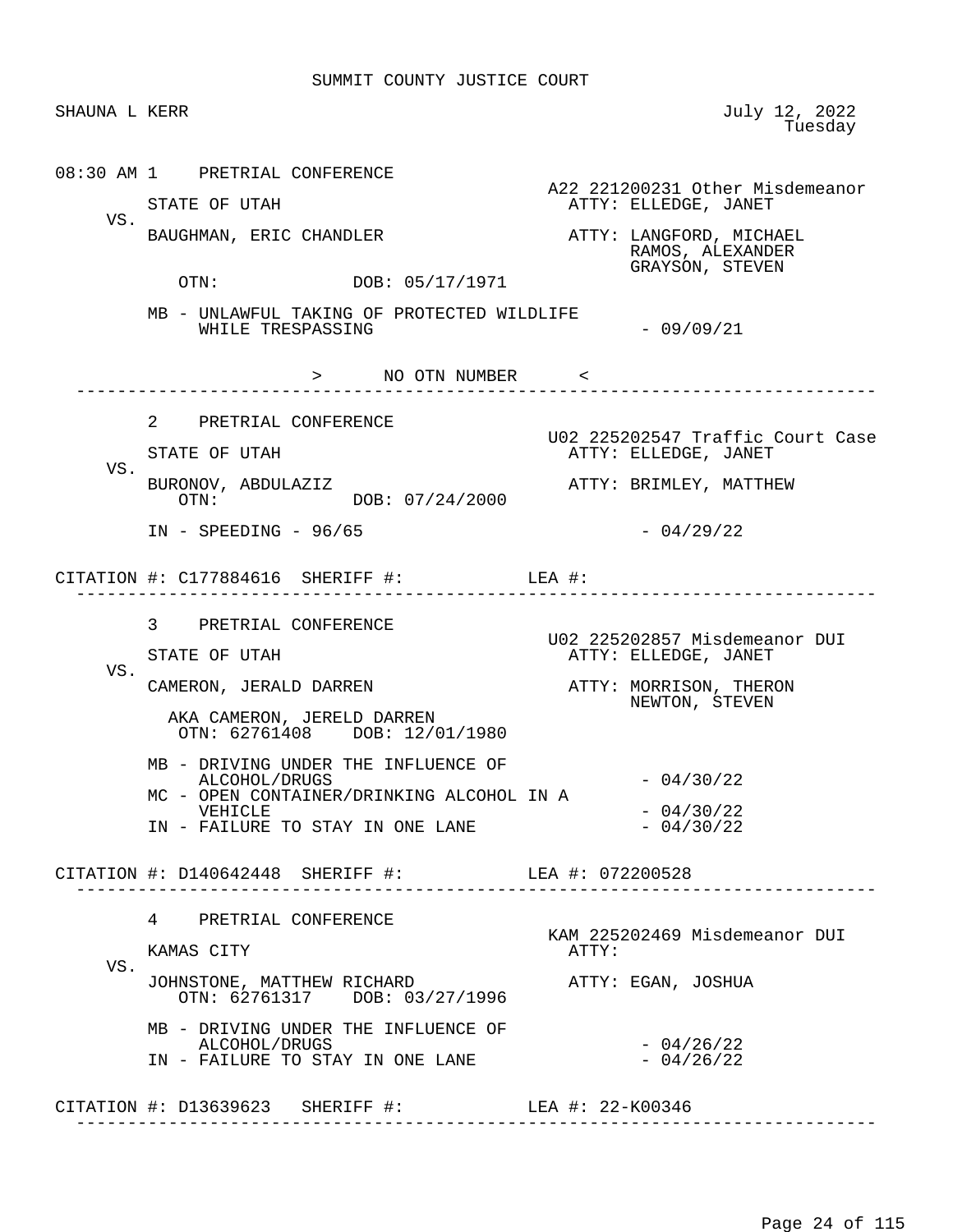SHAUNA L KERR July 12, 2022<br>Tuesday en de la construcción de la construcción de la construcción de la construcción de la construcción de la construcción de la construcción de la construcción de la construcción de la construcción de la construcción de la cons 08:30 AM 5 PRETRIAL CONFERENCE U02 225201962 Traffic Court Case ATTY: ELLEDGE, JANET VS.<br>MANSOUR, HANEEN MANSOUR, HANEEN ATTY: BRIMLEY, MATTHEW DOB: 08/19/1999 IN - SPEEDING - 89/65 - 03/31/22 IN - FAIL TO STOP FOR EMERGENCY VEHICLE/OBEY  $WARNING LIGHTS$   $-03/31/22$ CITATION #: C177521721 SHERIFF #: LEA #: ------------------------------------------------------------------------------ 6 PRETRIAL CONFERENCE U02 225203580 Traffic Court Case ATTY: ELLEDGE, JANET VS. MARRERO POU, GUSTAVO ADOLFO ATTY: BRIMLEY, MATTHEW DOB: 05/06/1991  $IN - SPEEDING - 88/65$  - 06/16/22 CITATION #: C178141321 SHERIFF #: LEA #: ------------------------------------------------------------------------------ 7 PRETRIAL CONFERENCE U02 225202471 Traffic Court Case ATTY: ELLEDGE, JANET VS.<br>MAYR, TYSON TAYLOR MAYR, TYSON TAYLOR ATTY: BRIMLEY, MATTHEW DOB: 10/24/1997 IN - SPEEDING - 90/70 - 04/26/22<br>IN - NO MUD FLAPS - 04/26/22  $IN - NO MUD FLAPS$  CITATION #: C177884392 SHERIFF #: LEA #: ------------------------------------------------------------------------------ 09:00 AM 8 PRETRIAL CONFERENCE U02 225202368 Traffic Court Case ATTY: ELLEDGE, JANET VS. CASTRO MORALES, CRESPIN <br>
OTN: DOB: 01/11/2002 ATTY: DOB: 01/11/2002  $MC - OPERATING VEHICLE WITHOUT INSURANCE -  $04/20/22$$ CITATION #: C177918042 SHERIFF #: LEA #: 072200499 > NO OTN NUMBER < ------------------------------------------------------------------------------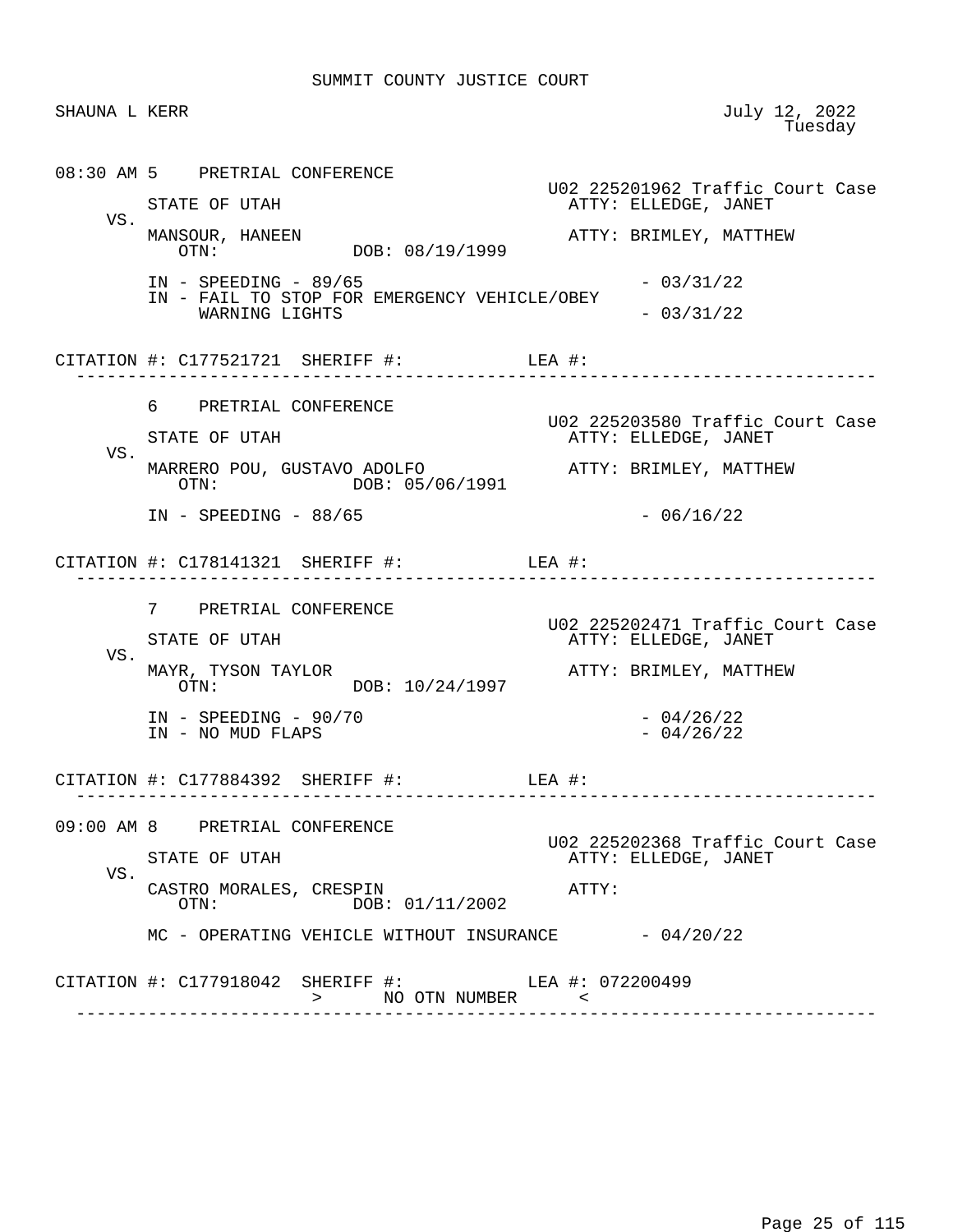| SHAUNA L KERR |                                                                                    | July 12, 2022<br>Tuesday                                 |
|---------------|------------------------------------------------------------------------------------|----------------------------------------------------------|
|               | 09:00 AM 9 PRETRIAL CONFERENCE                                                     | A22 221200072 Other Misdemeanor                          |
| VS.           | STATE OF UTAH                                                                      | ATTY: ELLEDGE, JANET                                     |
|               | COVER, GREG JOSEPH<br>OTN: DOB: 05/03/1976                                         | ATTY:                                                    |
|               | MC - FAILURE TO COMPLY WITH ALJ                                                    | $-11/15/21$                                              |
|               | > NO OTN NUMBER <                                                                  |                                                          |
|               | 10 PRETRIAL CONFERENCE                                                             |                                                          |
|               | STATE OF UTAH                                                                      | U02 225201818 Traffic Court Case<br>ATTY: ELLEDGE, JANET |
| VS.           | ESPINOZA, ALEXANDRO<br>DOB: 06/16/1993<br>OTN:                                     | ATTY:                                                    |
|               | $MC$ - DRIVE ON SUSPENDED OR REVOKE LICENSE $-03/22/22$                            |                                                          |
|               | CITATION #: $C177591039$ SHERIFF #: LEA #:                                         |                                                          |
|               | 11 PRETRIAL CONFERENCE                                                             |                                                          |
|               | STATE OF UTAH                                                                      | U02 225201841 Traffic Court Case<br>ATTY: ELLEDGE, JANET |
| VS.           | FISHER, DALE ANN<br>DOB: 12/20/1962<br>OTN:                                        | ATTY:                                                    |
|               | IN - FAILURE TO STAY IN ONE LANE<br>MC - CARELESS DRIVING                          | $-03/24/22$<br>$-03/24/22$                               |
|               | CITATION #: C177659406 SHERIFF #: LEA #: 072200382                                 |                                                          |
|               | 12 PRETRIAL CONFERENCE                                                             |                                                          |
|               | STATE OF UTAH                                                                      | U02 225202942 Traffic Court Case<br>ATTY: ELLEDGE, JANET |
| VS.           | MORTENSEN, NATHAN<br>AKA MORTENSEN, NATHAN LEE<br>OTN: 62761721 DOB: 11/15/1979    | ATTY:                                                    |
|               | MC - FAIL TO RETURN CANCELED, SUSP, REVOKED                                        | $-05/15/22$                                              |
|               | PLATES, REG CARD, PERMIT<br>IN - FAILURE TO REGISTER OR EXPIRED VEHICLE            |                                                          |
|               | REGISTRATION<br>MC - OPERATING VEHICLE WITHOUT INSURANCE<br>MC - DRIVING ON DENIED | $-05/15/22$<br>$-05/15/22$<br>$-05/15/22$                |
|               | CITATION #: C178015525 SHERIFF #: LEA #: 072200591                                 |                                                          |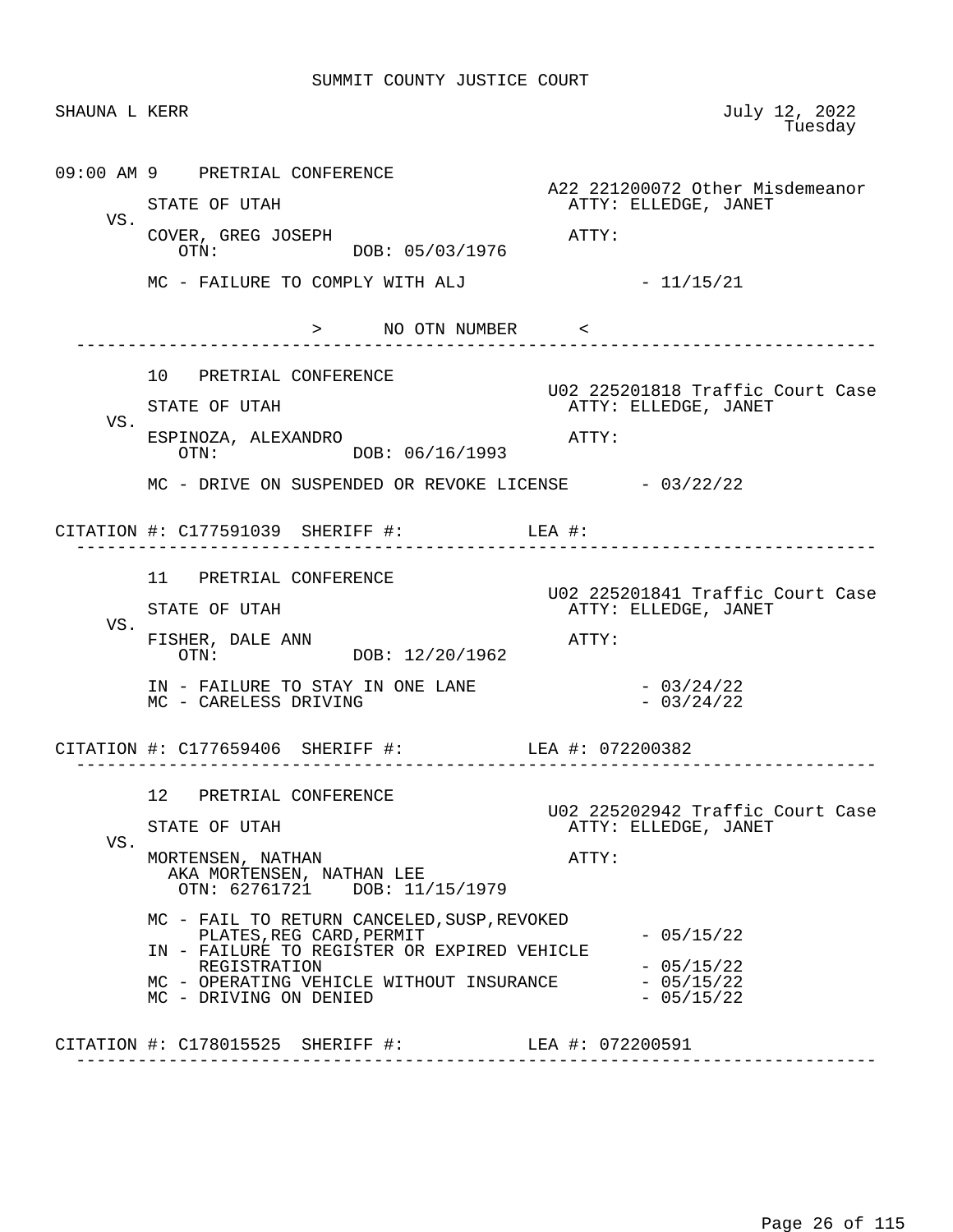| SHAUNA L KERR |                                                                 | July 12, 2022<br>Tuesday                                 |
|---------------|-----------------------------------------------------------------|----------------------------------------------------------|
| VS.           | 09:00 AM 13 PRETRIAL CONFERENCE<br>STATE OF UTAH                | U02 225203479 Traffic Court Case<br>ATTY: ELLEDGE, JANET |
|               | WOLF, ANTHONY LEE<br>OTN: 62762307 DOB: 09/03/1987              | ATTY: BANGERTER, JAROM                                   |
|               | MB - ACCIDENT INV PROPERTY DAMAGE - W/<br>KNOWLEDGE OF ACCIDENT | $-06/06/22$                                              |
|               | CITATION #: C178111902 SHERIFF #: LEA #: 072200676              |                                                          |
|               | 10:30 AM 14 TRIAL-BENCH                                         | U02 225201765 Traffic Court Case                         |
| VS.           | STATE OF UTAH                                                   | ATTY: ELLEDGE, JANET                                     |
|               | WILLIAMS, BRADLEY OWEN<br>DOB: 09/07/1969<br>OTN:               | ATTY:                                                    |
|               | $IN - SPEEDING - 75/70$                                         | $-03/20/22$                                              |
|               | CITATION $\#$ : C177512993 SHERIFF $\#$ :                       | LEA #:                                                   |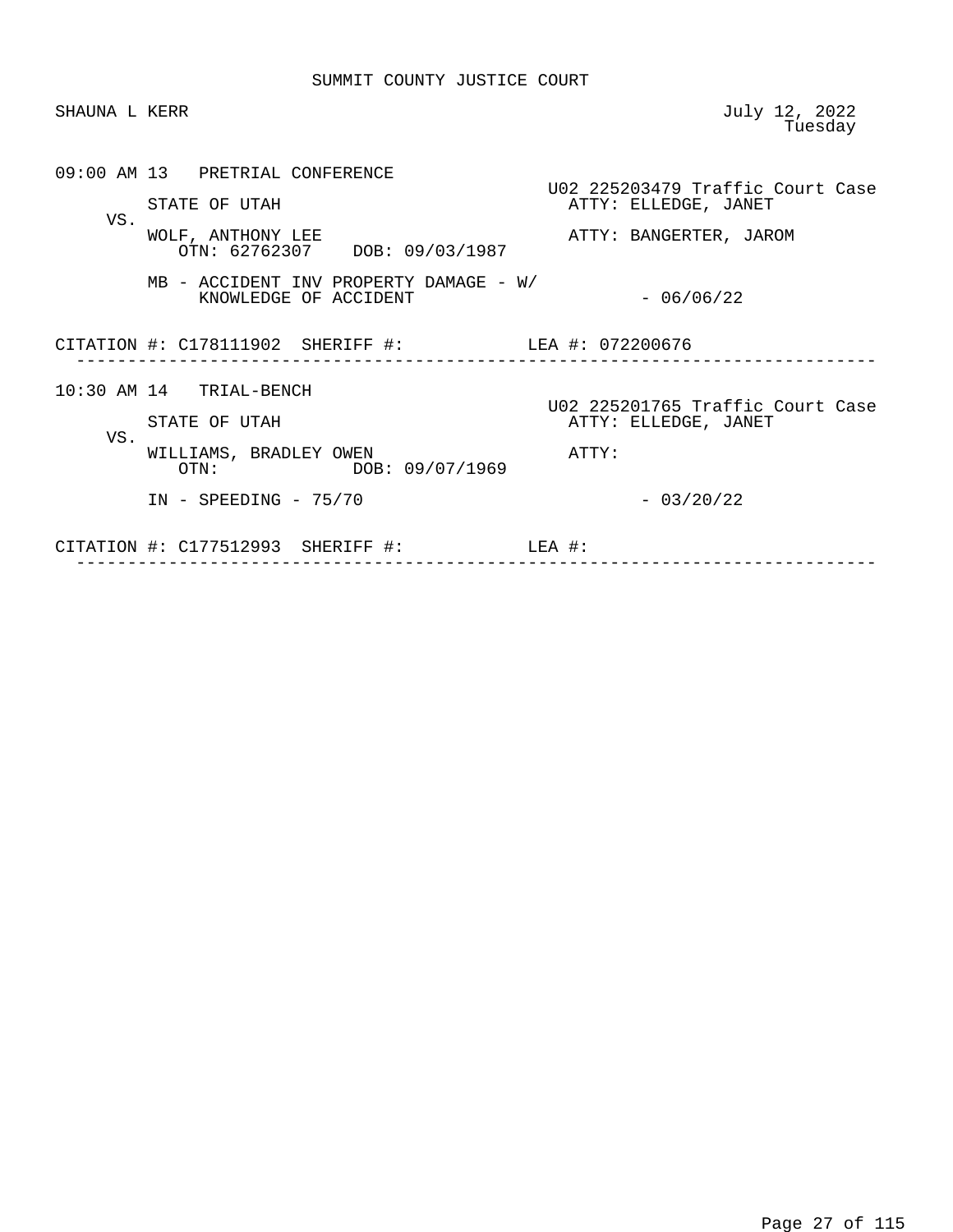| SHAUNA L KERR | SUMMIT CTY COURTROOM                                                                                                                                                                                             | July 12, 2022<br>Tuesday                                            |
|---------------|------------------------------------------------------------------------------------------------------------------------------------------------------------------------------------------------------------------|---------------------------------------------------------------------|
|               | 09:00 AM 15 SENTENCING<br>STATE OF UTAH                                                                                                                                                                          | U00 215204873 Misdemeanor DUI<br>ATTY: ELLEDGE, JANET               |
| VS.           | KISSELL, COLTON WILLIAM<br>OTN: 62755517 DOB: 05/30/1996                                                                                                                                                         | ATTY: MOFFAT, MARK                                                  |
|               | MB - DRIVING UNDER THE INFLUENCE OF<br>ALCOHOL/DRUGS                                                                                                                                                             | $-10/23/21$                                                         |
|               | CITATION #: D140644022 SHERIFF #: LEA #: 072101278                                                                                                                                                               |                                                                     |
| VS.           | 16 ORDER TO SHOW CAUSE<br>STATE OF UTAH                                                                                                                                                                          | U00 215204496 Traffic Court Case<br>ATTY: ELLEDGE, JANET            |
|               | SMITH, MARK A<br>DOB: 01/18/1986<br>OTN:                                                                                                                                                                         | ATTY: WEBER, THOMAS                                                 |
|               | $IN - SPEEDING - 75/65$<br>CITATION #: $C175403708$ SHERIFF #: LEA #:                                                                                                                                            | $-10/07/21$                                                         |
| VS.           | 17 PRETRIAL CONFERENCE-JURY<br>STATE OF UTAH                                                                                                                                                                     | S22 211200463 Other Misdemeanor<br>ATTY: ELLEDGE, JANET             |
|               | STEPHENS, BRANDON<br>OTN: DOB: 08/19/1980                                                                                                                                                                        | ATTY: JONES, J EDWARD                                               |
|               | MB - ASSAULT                                                                                                                                                                                                     | $-07/08/21$                                                         |
| CITATION #:   | SHERIFF #: LEA #: 21-L16121<br>> NO OTN NUMBER <<br>---------------------                                                                                                                                        |                                                                     |
| VS.           | 18 PRETRIAL CONFERENCE<br>STATE OF UTAH                                                                                                                                                                          | U02 225202070 Traffic Court Case<br>ATTY: ELLEDGE, JANET            |
|               | WOLF, ANTHONY LEE<br>OTN: 62760657 DOB: 09/03/1987<br>MB - ACCIDENT INVOLVING PROPERTY DAMAGE, DUTIES<br>OF OPERATOR<br>IN - FAILURE TO STAY IN ONE LANE<br>MC - OPEN CONTAINER/DRINKING ALCOHOL IN A<br>VEHICLE | ATTY: BANGERTER, JAROM<br>$-04/05/22$<br>$-04/05/22$<br>$-04/05/22$ |
|               |                                                                                                                                                                                                                  |                                                                     |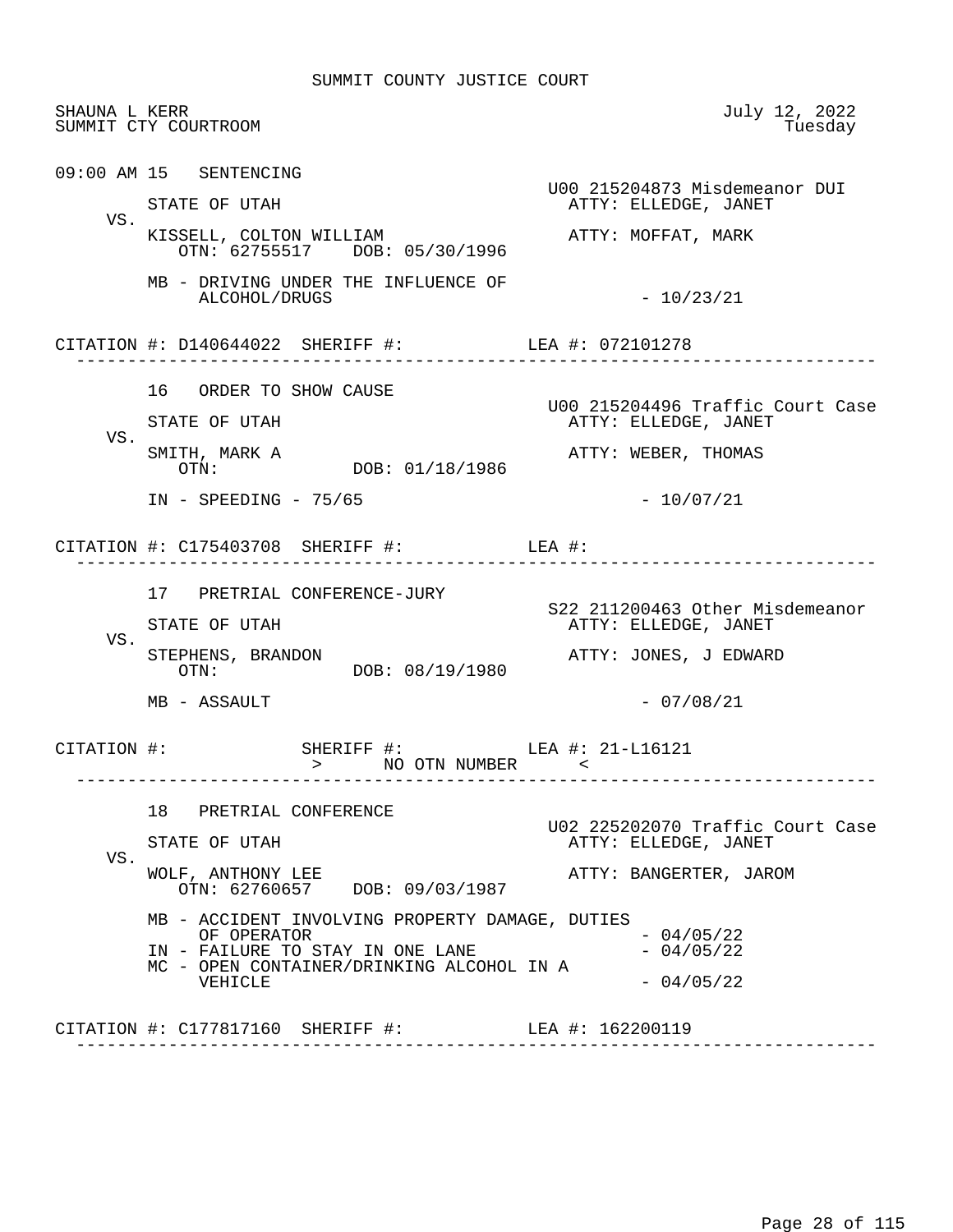| SHAUNA L KERR | SUMMIT CTY COURTROOM                                                                                                                                    | July 12, 2022<br>Tuesday                                |
|---------------|---------------------------------------------------------------------------------------------------------------------------------------------------------|---------------------------------------------------------|
| VS.           | 09:30 AM 19 PRETRIAL CONFERENCE<br>STATE OF UTAH                                                                                                        | PAR 215204687 Misdemeanor DUI<br>ATTY: ELLEDGE, JANET   |
|               | HANCOCK, DANIEL FRANK<br>OTN: 62755400 DOB: 08/26/1973                                                                                                  | ATTY: WEST, BRANSON                                     |
|               | MB - DRIVING UNDER THE INFLUENCE OF<br>ALCOHOL/DRUGS<br>IN - FAILURE TO REGISTER OR EXPIRED VEHICLE<br>REGISTRATION<br>IN - UNSAFE LANE TRAVEL - SIGNAL | $-10/19/21$<br>$-10/19/21$<br>$-10/19/21$               |
|               | CITATION #: D14019705 SHERIFF #: LEA #: 21-18119                                                                                                        |                                                         |
| VS.           | 01:00 PM 20 PRETRIAL CONFERENCE<br>STATE OF UTAH                                                                                                        | A22 221200118 Other Misdemeanor<br>ATTY: ELLEDGE, JANET |
|               | MCCORMICK, TOM RYAN<br>OTN: 62759121 DOB: 06/02/1974                                                                                                    | ATTY: LASER, GAIL                                       |
|               | MB - ASSAULT<br>CASE INVOLVES DOMESTIC VIOLENCE<br>$>$ and $\sim$ $\sim$                                                                                | $-02/16/22$<br>$\epsilon$                               |
|               |                                                                                                                                                         |                                                         |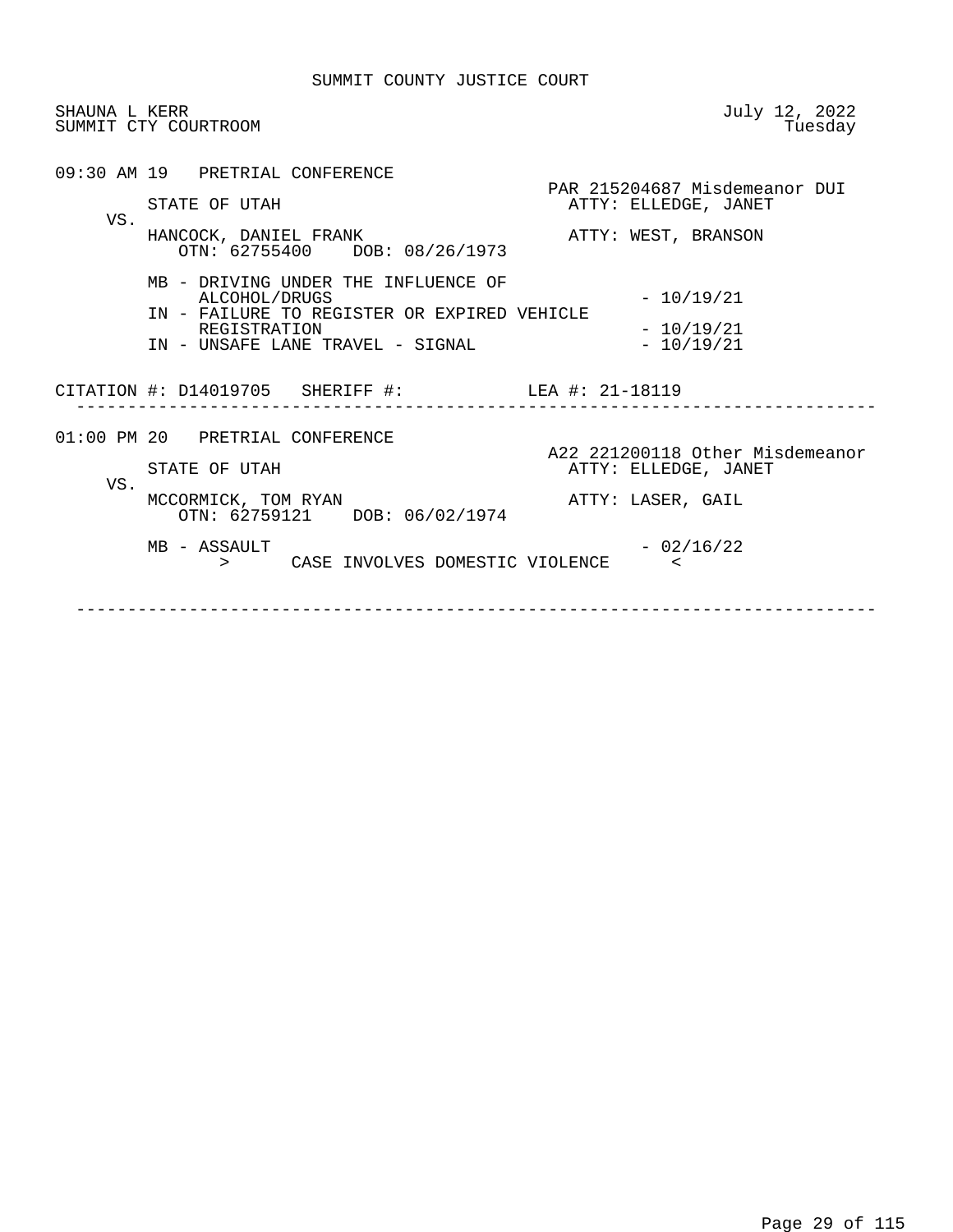| SHAUNA L KERR |                                                                                                                        | July 13, 2022<br>Wednesday                            |
|---------------|------------------------------------------------------------------------------------------------------------------------|-------------------------------------------------------|
| VS.           | 08:30 AM 1 PRETRIAL CONFERENCE<br>PARK CITY                                                                            | PAR 221200122 Other Misdemeanor<br>ATTY: LAKE, TRICIA |
|               | ADCOCK, KIRK EDWIN<br>OTN: DOB: 10/06/1969                                                                             | ATTY: JONES, J EDWARD                                 |
|               | MB - RETAIL THEFT (SHOPLIFTING)                                                                                        | $-02/25/22$                                           |
|               | Use this link to join the hearing:<br>https://utcourts.webex.com/utcourts/j.php?MTID=m2ad74bde35b4ed1ed423ed2d958a3ff9 |                                                       |
|               | CITATION #: P10716231 SHERIFF #: LEA #: 22-03435<br>> NO OTN NUMBER <                                                  |                                                       |
|               | 2 REVIEW                                                                                                               | PAR 211200570 Other Misdemeanor                       |
|               | PARK CITY                                                                                                              | ATTY: LAKE, TRICIA                                    |
| VS.           | BILBRO, TYLER REMOR<br>OTN: $-$ ---- Adrian DOB: 03/22/2004                                                            | ATTY:                                                 |
|               | IN - FAIL TO OBEY TRAFFIC CONTROL DEVICES - 09/06/21<br>IN - FAILURE TO REGISTER OR EXPIRED VEHICLE<br>REGISTRATION    | $-09/06/21$                                           |
|               | Use this link to join the hearing:<br>https://utcourts.webex.com/utcourts/j.php?MTID=m2ad74bde35b4ed1ed423ed2d958a3ff9 |                                                       |
|               | CITATION #: P10679608 SHERIFF #: LEA #: 21-15610<br>> NO OTN NUMBER <                                                  |                                                       |
|               | > DEFENDANT WAS A MINOR AT TIME OF VIOLATION <                                                                         |                                                       |
|               | 3 REVIEW                                                                                                               |                                                       |
|               | PARK CITY                                                                                                              | PAR 211200371 Other Misdemeanor<br>ATTY: LAKE, TRICIA |
| VS.           | CASTRO, ADAIR CASTRO<br>$OTN: 62760004$ DOB: $06/20/2001$                                                              | ATTY:                                                 |
|               | MB - PURCHASE, POSSESS, CONSUME BY MINOR -<br>MEASURABLE AMOUNTS                                                       | $-06/23/21$                                           |
|               | Use this link to join the hearing:<br>https://utcourts.webex.com/utcourts/j.php?MTID=m2ad74bde35b4ed1ed423ed2d958a3ff9 |                                                       |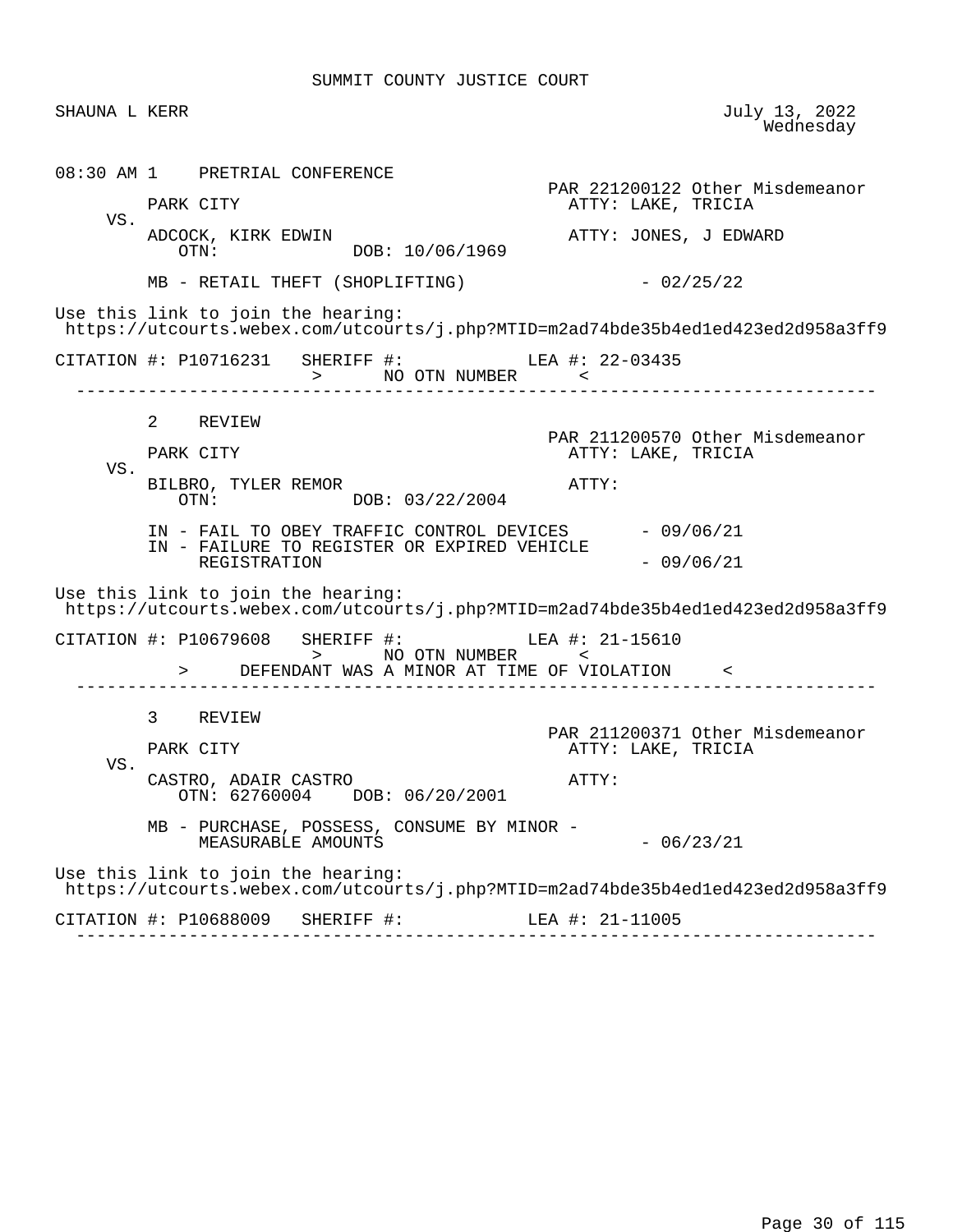| SHAUNA L KERR |                                                                                                                                                                                                               | July 13, 2022<br>Wednesday                               |
|---------------|---------------------------------------------------------------------------------------------------------------------------------------------------------------------------------------------------------------|----------------------------------------------------------|
|               | 08:30 AM 4 PRETRIAL CONFERENCE                                                                                                                                                                                | U02 225203176 Traffic Court Case                         |
| VS.           | PARK CITY                                                                                                                                                                                                     | ATTY: LAKE, TRICIA                                       |
|               | DE JESUS AIVAR, DENI<br>DOB: 12/22/1986<br>OTN:                                                                                                                                                               | ATTY:                                                    |
|               | IN - FAILURE TO STAY IN ONE LANE $- 05/27/22$<br>IN - NO VALID LICENSE - NEVER OBTAINED LICENSE - 05/27/22                                                                                                    |                                                          |
|               | Use this link to join the hearing:<br>https://utcourts.webex.com/utcourts/j.php?MTID=m2ad74bde35b4ed1ed423ed2d958a3ff9                                                                                        |                                                          |
|               | CITATION #: C177844487 SHERIFF #: LEA #: 072200649                                                                                                                                                            |                                                          |
|               | 5 PRETRIAL CONFERENCE                                                                                                                                                                                         |                                                          |
| VS.           | PARK CITY                                                                                                                                                                                                     | PAR 221200303 Other Misdemeanor<br>ATTY: LAKE, TRICIA    |
|               | HOBBINS, JOHN PHILIP<br>OTN: 62762166 DOB: 05/04/1984                                                                                                                                                         | ATTY:                                                    |
|               | MC - INTOXICATION                                                                                                                                                                                             | $-06/03/22$                                              |
|               | Use this link to join the hearing:<br>https://utcourts.webex.com/utcourts/j.php?MTID=m2ad74bde35b4ed1ed423ed2d958a3ff9                                                                                        |                                                          |
|               | CITATION #: P10753313 SHERIFF #: LEA #: 22-08239                                                                                                                                                              |                                                          |
|               | 6 STATUS HEARING                                                                                                                                                                                              |                                                          |
|               | PARK CITY                                                                                                                                                                                                     | PAR 225200880 Misdemeanor DUI<br>ATTY: LAKE, TRICIA      |
| VS.           | JEFFRIES, ANDREW ALLEN<br>OTN: 62758800 DOB: 12/13/1995                                                                                                                                                       | ATTY: SAUNDERS, ROBERT                                   |
|               | MB - DRIVING UNDER THE INFLUENCE OF<br>ALCOHOL/DRUGS<br>MC - OPEN CONTAINER IN VEHICLE ON HIGHWAY<br>IN - FAIL TO OBEY TRAFFIC CONTROL DEVICES<br>IN - FAILURE TO REGISTER OR EXPIRED VEHICLE<br>REGISTRATION | $-02/06/22$<br>$-02/06/22$<br>$-02/06/22$<br>$-02/06/22$ |
|               | Use this link to join the hearing:<br>https://utcourts.webex.com/utcourts/j.php?MTID=m2ad74bde35b4ed1ed423ed2d958a3ff9                                                                                        |                                                          |
|               |                                                                                                                                                                                                               |                                                          |

 CITATION #: D13841519 SHERIFF #: LEA #: 22-02261 ------------------------------------------------------------------------------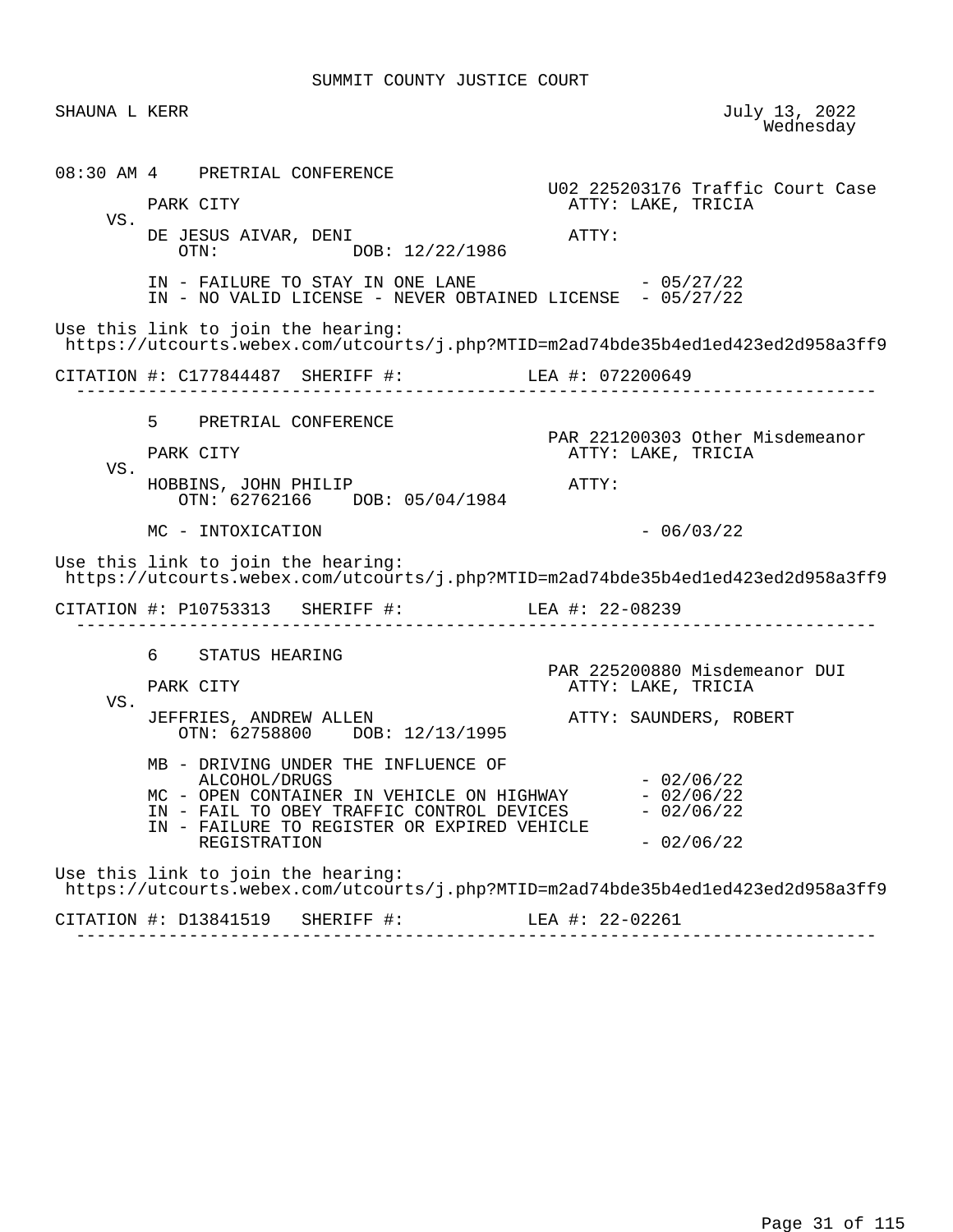SHAUNA L KERR July 13, 2022<br>Wednesday wednesday and the contract of the Mednesday of the Mednesday of the Mednesday of the Mednesday of the  $\sim$  08:30 AM 7 SENTENCING PAR 215202032 Misdemeanor DUI ATTY: LAKE, TRICIA VS. NAVA-CALVARIO, GERARDO ATTY: OTN: 62750419 DOB: 11/26/1992 MB - DRIVING UNDER THE INFLUENCE OF ALCOHOL/DRUGS - 04/30/21 Use this link to join the hearing: https://utcourts.webex.com/utcourts/j.php?MTID=m2ad74bde35b4ed1ed423ed2d958a3ff9 CITATION #: D13841508 SHERIFF #: LEA #: 21-07889 > WARRANT ISSUED < ------------------------------------------------------------------------------ 8 PRETRIAL CONFERENCE PAR 215204444 Traffic Court Case<br>PARK CITY COURT COURT ATTY: LAKE, TRICIA ATTY: LAKE, TRICIA VS. OLIVERA, OSVALDO GUTIERREZ  $\overline{A}$ TTY: AKA OLIVERA, OSVALDO<br>OTN: DOB: 10/11/2000  $MC$  - DRIVE ON SUSPENDED OR REVOKE LICENSE  $-10/04/21$  Use this link to join the hearing: https://utcourts.webex.com/utcourts/j.php?MTID=m2ad74bde35b4ed1ed423ed2d958a3ff9 CITATION #: P10719646 SHERIFF #: LEA #: 21-17353 ------------------------------------------------------------------------------ 9 PRETRIAL CONFERENCE PAR 225203509 Traffic Court Case ATTY: LAKE, TRICIA VS. RUEDA REVEROL, JOSE RAFAEL **ATTY:**  OTN: DOB: 10/30/2000 IN - FAILURE TO STAY IN ONE LANE  $- 06/11/22$  Use this link to join the hearing: https://utcourts.webex.com/utcourts/j.php?MTID=m2ad74bde35b4ed1ed423ed2d958a3ff9 CITATION #: P10751714 SHERIFF #: LEA #: 22-08615 ------------------------------------------------------------------------------ 10 PRETRIAL CONFERENCE PAR 225203024 Traffic Court Case PARK CITY THE RESERVE TO A PARK CITY ATTY: LAKE, TRICIA VS. SERNA MARULANDA, CARLOS A ATTY: DOB: 03/17/1994  $IN - SPEEDING - 87/45$  - 05/20/22 Use this link to join the hearing: https://utcourts.webex.com/utcourts/j.php?MTID=m2ad74bde35b4ed1ed423ed2d958a3ff9 CITATION #: P10749559 SHERIFF #: LEA #: 22-07666 ------------------------------------------------------------------------------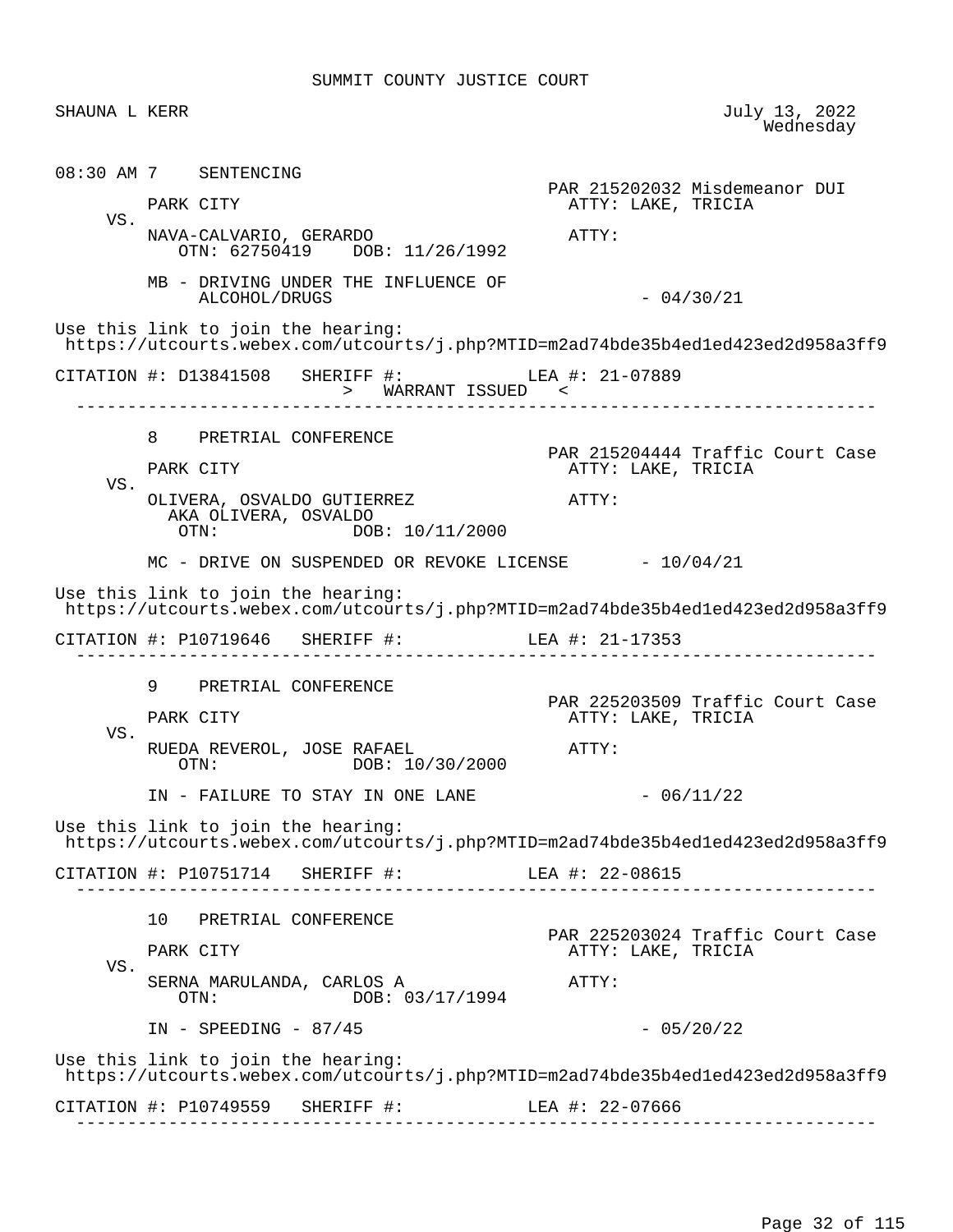SHAUNA L KERR July 13, 2022<br>Wednesday wednesday and the contract of the Mednesday of the Mednesday of the Mednesday of the Mednesday of the  $\sim$  08:30 AM 11 PRETRIAL CONFERENCE PAR 221200202 Other Misdemeanor ATTY: LAKE, TRICIA VS.<br>TALCOTT, CHARLES DANA ATTY: VAN WAGONER, RICHARD WORMDAHL, PHILIP OTN: 62760533 DOB: 08/18/1995  $MB - OFFENSES BY PARTRONS$ <br>  $MC - INTOXICATION$ <br>  $- 04/02/22$  $MC - INTOXICATION$ <br>  $MB - FAILURE TO DISCLOSE IDENTITY$  - 04/02/22 MB - FAILURE TO DISCLOSE IDENTITY Use this link to join the hearing: https://utcourts.webex.com/utcourts/j.php?MTID=m2ad74bde35b4ed1ed423ed2d958a3ff9 CITATION #: P10716241 SHERIFF #: LEA #: 22-05398 ------------------------------------------------------------------------------ 12 STATUS HEARING PAR 225201209 Traffic Court Case<br>PARK CITY ATTY: LAKE, TRICIA ATTY: LAKE, TRICIA VS. TINOCO, CARLOS ULISES ATTY: SAUNDERS, ROBERT AKA TINOCO, CARLOS U OTN: 62758420 DOB: 02/12/1988  $MB - ALCOHOL RESTRICTED DRIVERS - 01/25/22$  IN - FAILURE TO REGISTER OR EXPIRED VEHICLE REGISTRATION  $-01/25/22$  Use this link to join the hearing: https://utcourts.webex.com/utcourts/j.php?MTID=m2ad74bde35b4ed1ed423ed2d958a3ff9 CITATION #: D13797617 SHERIFF #: LEA #: 22-01508 PROSECUTING AGENCY NUMBER: 22-01508 ------------------------------------------------------------------------------ 13 PRETRIAL CONFERENCE SBI 221200298 Other Misdemeanor ATTY: LAKE, TRICIA VS. VONWERNICH, MATHIAS ALEXIS<br>
OTN: OTN: DOR: 12/28/1995 DOB: 12/28/1995 MB - SELL, OFFER, FURNISH ALC PRODUCT TO A MINOR -NEGLIGENTLY  $-05/31/22$  Use this link to join the hearing: https://utcourts.webex.com/utcourts/j.php?MTID=m2ad74bde35b4ed1ed423ed2d958a3ff9 CITATION #: K0394874 SHERIFF #: LEA #: 222210214 > NO OTN NUMBER  $\sim$ ------------------------------------------------------------------------------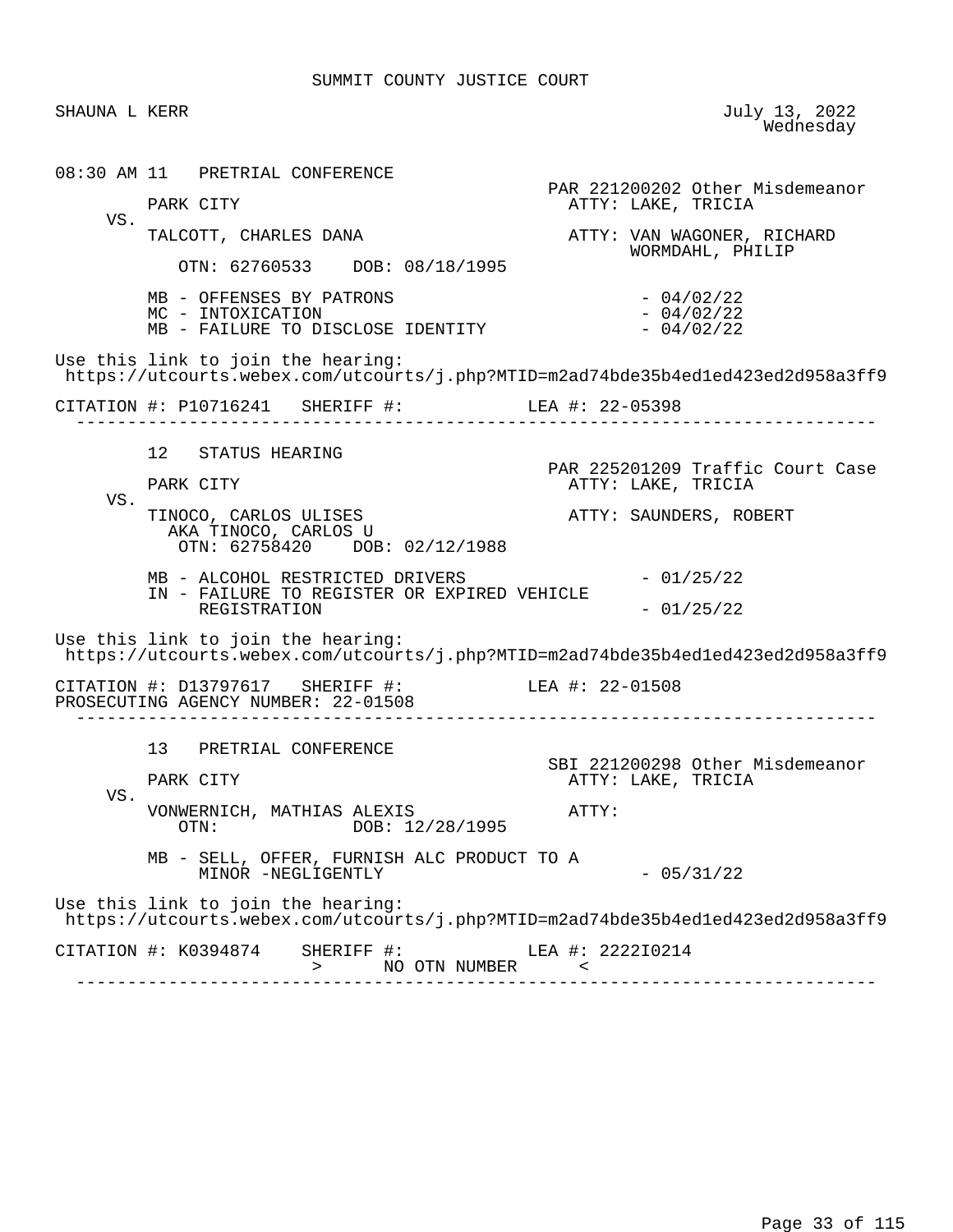SHAUNA L KERR July 13, 2022<br>Wednesday wednesday and the contract of the Mednesday of the Mednesday of the Mednesday of the Mednesday of the  $\sim$  10:00 AM 14 SUPPRESSION HEARING PAR 215205851 Misdemeanor DUI ATTY: LAKE, TRICIA VS. SHOEMAKER, JACOB TYLER ATTY: EGAN, JOSHUA OTN: 62757414 DOB: 09/16/1989 MB - DRIVING UNDER THE INFLUENCE OF ALCOHOL/DRUGS - 12/18/21 MB - ACCIDENT INVOLVING PROPERTY DAMAGE, DUTIES OF OPERATOR - 12/18/21 IN - FAIL TO TURN ON HEADLIGHTS Use this link to join the hearing: https://utcourts.webex.com/utcourts/j.php?MTID=m2ad74bde35b4ed1ed423ed2d958a3ff9 CITATION #: D13796429 SHERIFF #: LEA #: 21-21087 ------------------------------------------------------------------------------ 01:00 PM 15 PRETRIAL CONFERENCE PAR 225203573 Traffic Court Case PARK CITY THE RESERVE TO A PARK CITY ATTY: LAKE, TRICIA VS. CASEY, CHAZ SEKI TORA ALI ATTY: DOB: 07/17/1998 MC - OPERATE VEH W/O LICENSE OR REGIST (SUSPENDED OR REVOKED) - 06/16/22<br>OPERATING VEHICLE WITHOUT INSURANCE - 06/16/22 MC - OPERATING VEHICLE WITHOUT INSURANCE Use this link to join the hearing: https://utcourts.webex.com/utcourts/j.php?MTID=m4c35719700dd26f9b411ab396fb495e7 CITATION #: P10737711 SHERIFF #: LEA #: 22-08811 > NO OTN NUMBER < ------------------------------------------------------------------------------ 16 PRETRIAL CONFERENCE PAR 225201290 Misdemeanor DUI<br>PARK CITY CITY CONSECTION ATTY: LAKE, TRICIA ATTY: LAKE, TRICIA VS. FJELDHEIM, DAVID JOHANNES ATTY: BLAKE, RYAN OTN: 62759337 DOB: 07/24/1982 MB - DRIVING UNDER THE INFLUENCE OF ALCOHOL/DRUGS - 02/27/22<br>WRONG WAY ON ONE WAY STREET - - 02/27/22 IN - WRONG WAY ON ONE WAY STREET Use this link to join the hearing: https://utcourts.webex.com/utcourts/j.php?MTID=m4c35719700dd26f9b411ab396fb495e7 CITATION #: D13872012 SHERIFF #: LEA #: 22-03538 ------------------------------------------------------------------------------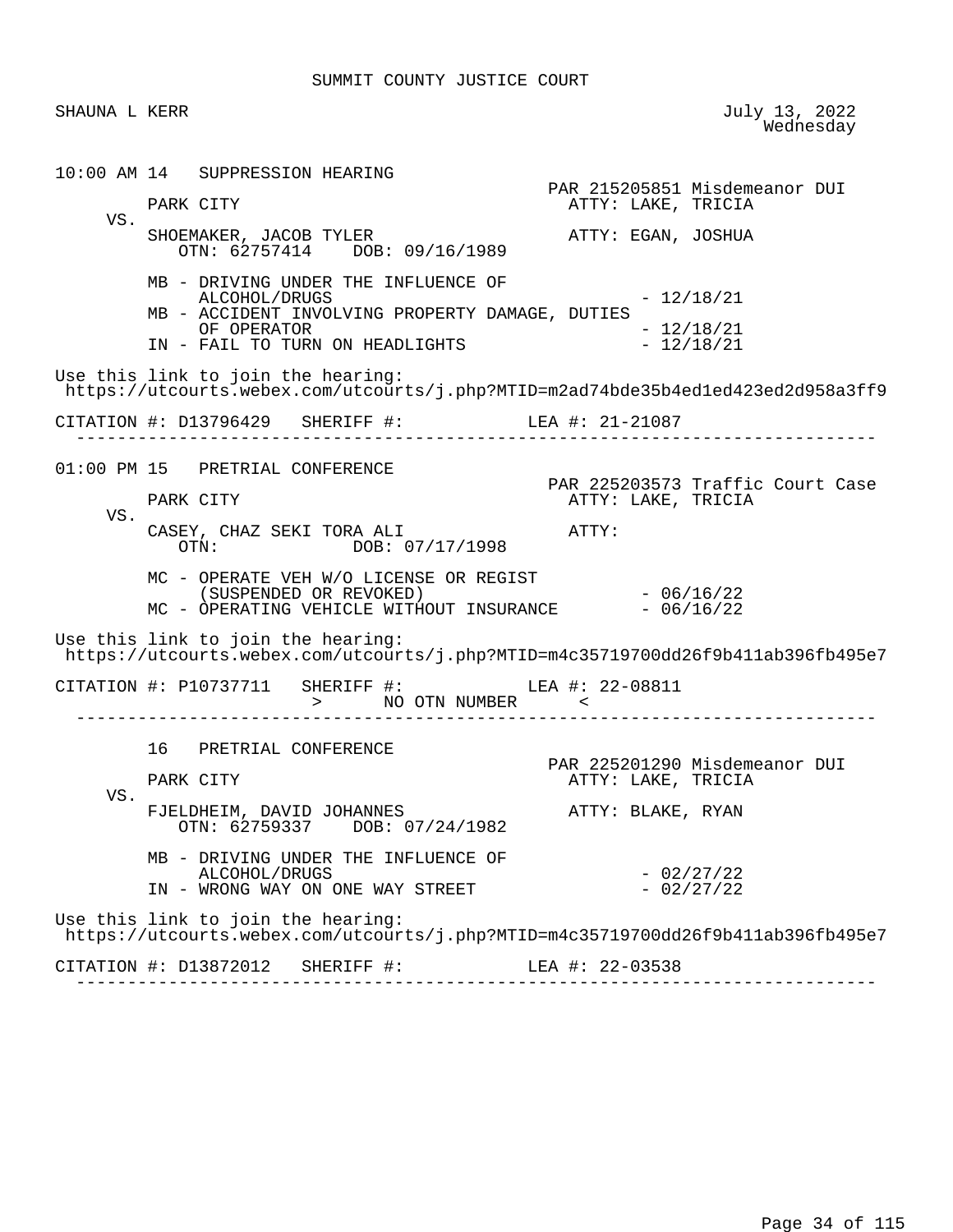SHAUNA L KERR July 13, 2022<br>Wednesday wednesday and the contract of the Mednesday of the Mednesday of the Mednesday of the Mednesday of the  $\sim$  01:00 PM 17 REVIEW PAR 201200691 Other Misdemeanor PARK CITY THE RESERVE TO A PARK CITY ATTY: LAKE, TRICIA VS. KIMBALL, ANDREW LARRY **ATTY: SIMMS, CLAYTON**  OTN: 55275390 DOB: 03/20/2002  $MB - ASSAULT$  - 09/24/20 MB - POSSESSION OF CONTROLLED SUBSTANCE  $MARIJUANA/SPICE$   $-09/24/20$  > CASE INVOLVES DOMESTIC VIOLENCE < Use this link to join the hearing: https://utcourts.webex.com/utcourts/j.php?MTID=m4c35719700dd26f9b411ab396fb495e7 CITATION #: P10653706 SHERIFF #: LEA #: 20-16646 ------------------------------------------------------------------------------ 18 ORDER TO SHOW CAUSE PAR 215203792 Traffic Court Case<br>PARK CITY ATTY: LAKE, TRICIA ATTY: LAKE, TRICIA VS. KURTZ, NACHMAN YOSEF YITZCH ATTY:<br>OTN: DOB: 12/13/1988 DOB: 12/13/1988 IN - SPEEDING - 80/45 - 200 - 200 - 2010 Use this link to join the hearing: https://utcourts.webex.com/utcourts/j.php?MTID=m4c35719700dd26f9b411ab396fb495e7 CITATION #: P10720901 SHERIFF #: LEA #: 21-14995 ------------------------------------------------------------------------------ 19 ORDER TO SHOW CAUSE PAR 211200574 Other Misdemeanor ATTY: LAKE, TRICIA VS. MERRION, HANNAH J **ATTY: TANGARO, CARA**  OTN: 62757679 DOB: 02/28/1993  $MC - DISORDERLY CONDUCT$  - 09/12/21 > CASE INVOLVES DOMESTIC VIOLENCE < Use this link to join the hearing: https://utcourts.webex.com/utcourts/j.php?MTID=m4c35719700dd26f9b411ab396fb495e7 CITATION #: P10677651 SHERIFF #: LEA #: 21-16062 ------------------------------------------------------------------------------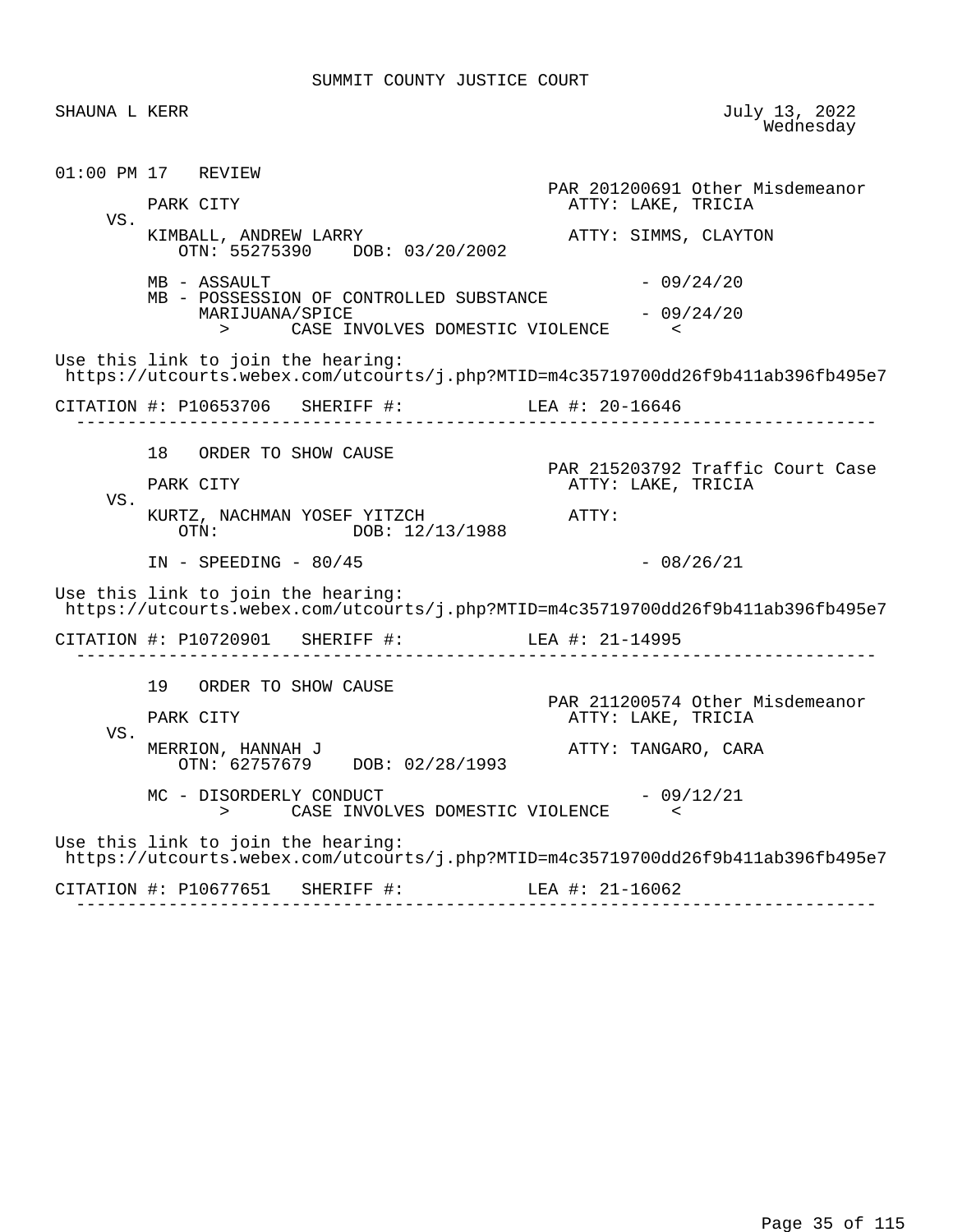| SHAUNA L KERR<br>SUMMIT CTY COURTROOM |    |                                                                                  |                                                                                                                                                                      | July 13, 2022<br>Wednesday |
|---------------------------------------|----|----------------------------------------------------------------------------------|----------------------------------------------------------------------------------------------------------------------------------------------------------------------|----------------------------|
|                                       |    | 08:30 AM 20 PRETRIAL CONFERENCE                                                  | PAR 225202974 Traffic Court Case                                                                                                                                     |                            |
| VS.                                   |    | PARK CITY                                                                        | ATTY: LAKE, TRICIA                                                                                                                                                   |                            |
|                                       |    | CALVARIO PONCE, RAUL<br>DOB: 01/10/2000<br>OTN:                                  | ATTY:                                                                                                                                                                |                            |
|                                       |    | IN - FAIL TO OBSERVE NO PASSING ZONE                                             | IN - FAIL TO OBEY TRAFFIC CONTROL DEVICES - 05/18/22<br>- 05/18/22<br>IN - NO VALID LICENSE - NEVER OBTAINED LICENSE - 05/18/22                                      |                            |
|                                       |    | Use this link to join the hearing:                                               | https://utcourts.webex.com/utcourts/j.php?MTID=m2ad74bde35b4ed1ed423ed2d958a3ff9                                                                                     |                            |
|                                       |    | CITATION #: P10752129 SHERIFF #: LEA #: 22-07534                                 |                                                                                                                                                                      |                            |
|                                       | 21 | PRETRIAL CONFERENCE                                                              | PAR 211200716 Other Misdemeanor                                                                                                                                      |                            |
| VS.                                   |    | PARK CITY                                                                        | ATTY: LAKE, TRICIA                                                                                                                                                   |                            |
|                                       |    | MONIZ, BRIAN CHRISTOPHER<br>OTN: 62757489 DOB: 05/08/1986                        | ATTY: MICHAEL, RAKAY                                                                                                                                                 |                            |
|                                       |    | MB - RETAIL THEFT (SHOPLIFTING)                                                  | $-12/06/21$                                                                                                                                                          |                            |
|                                       |    | Use this link to join the hearing:                                               | https://utcourts.webex.com/utcourts/j.php?MTID=m2ad74bde35b4ed1ed423ed2d958a3ff9                                                                                     |                            |
|                                       |    | CITATION #: P10718809 SHERIFF #: LEA #: 21-20470                                 |                                                                                                                                                                      |                            |
|                                       |    | 22 PRETRIAL CONFERENCE                                                           |                                                                                                                                                                      |                            |
|                                       |    | PARK CITY                                                                        | PAR 211200731 Other Misdemeanor<br>ATTY: LAKE, TRICIA                                                                                                                |                            |
| VS.                                   |    | MONIZ, BRIAN CHRISTOPHER<br>OTN: 62757497 DOB: 05/08/1986                        | ATTY: MICHAEL, RAKAY                                                                                                                                                 |                            |
|                                       |    | MB - RETAIL THEFT (SHOPLIFTING)                                                  | $-12/07/21$                                                                                                                                                          |                            |
|                                       |    | Use this link to join the hearing:                                               | https://utcourts.webex.com/utcourts/j.php?MTID=m2ad74bde35b4ed1ed423ed2d958a3ff9                                                                                     |                            |
|                                       |    | CITATION #: P10719700 SHERIFF #: LEA #: 21-20542                                 |                                                                                                                                                                      |                            |
| VS.                                   |    | 23 PRETRIAL CONFERENCE                                                           |                                                                                                                                                                      |                            |
|                                       |    | PARK CITY                                                                        | PAR 225202976 Traffic Court Case<br>ATTY: LAKE, TRICIA                                                                                                               |                            |
|                                       |    | SANCHEZ ROMERO, EDILBERTO<br>DOB: 03/18/1999<br>OTN:                             | ATTY:                                                                                                                                                                |                            |
|                                       |    |                                                                                  | MC - DRIVE ON SUSPENDED OR REVOKE LICENSE $-$ 05/18/22<br>IN - FAIL TO OBEY TRAFFIC CONTROL DEVICES $-$ 05/18/22<br>IN - FAIL TO OBSERVE NO PASSING ZONE $-05/18/22$ |                            |
|                                       |    | Use this link to join the hearing:                                               |                                                                                                                                                                      |                            |
|                                       |    | https://utcourts.webex.com/utcourts/j.php?MTID=m2ad74bde35b4ed1ed423ed2d958a3ff9 |                                                                                                                                                                      |                            |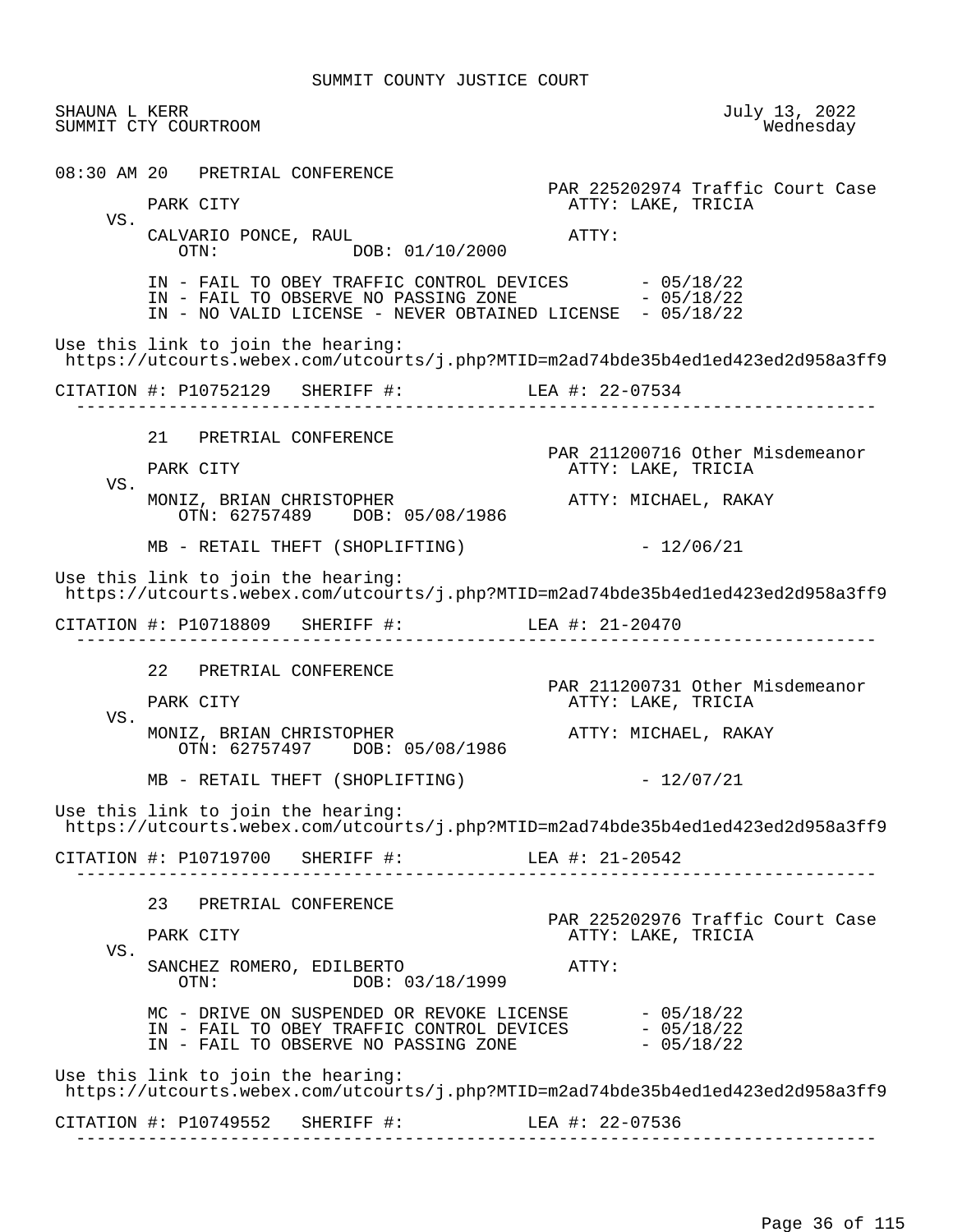| SHAUNA L KERR | SUMMIT CTY COURTROOM                                                                                                   | July 13, 2022<br>Wednesday                                      |
|---------------|------------------------------------------------------------------------------------------------------------------------|-----------------------------------------------------------------|
| VS.           | 01:00 PM 24 PRETRIAL CONFERENCE<br>PARK CITY<br>KIRK, WESLEY WIMMER<br>DOB: 09/25/2003<br>OTN:                         | U02 225202075 Traffic Court Case<br>ATTY: LAKE, TRICIA<br>ATTY: |
|               | IN - FAILURE TO STAY IN ONE LANE<br>IN - NO PROOF OF INSURANCE                                                         | $-04/05/22$<br>$-04/05/22$                                      |
|               | Use this link to join the hearing:<br>https://utcourts.webex.com/utcourts/j.php?MTID=m4c35719700dd26f9b411ab396fb495e7 |                                                                 |
|               | CITATION #: C177659703 SHERIFF #: LEA #: 072200432<br>> NO OTN NUMBER <                                                |                                                                 |
| VS.           | 25 PRETRIAL CONFERENCE<br>PARK CITY<br>LESAR, WILLIAM JOSEPH                                                           | PAR 225203134 Traffic Court Case<br>ATTY: LAKE, TRICIA<br>ATTY: |
|               | OTN:<br>DOB: 04/24/1950<br>IN - FAIL TO YIELD RIGHT OF WAY                                                             | $-05/24/22$                                                     |
|               | Use this link to join the hearing:<br>https://utcourts.webex.com/utcourts/j.php?MTID=m4c35719700dd26f9b411ab396fb495e7 |                                                                 |
|               | CITATION #: P10749572 SHERIFF #: LEA #: 22-07856                                                                       |                                                                 |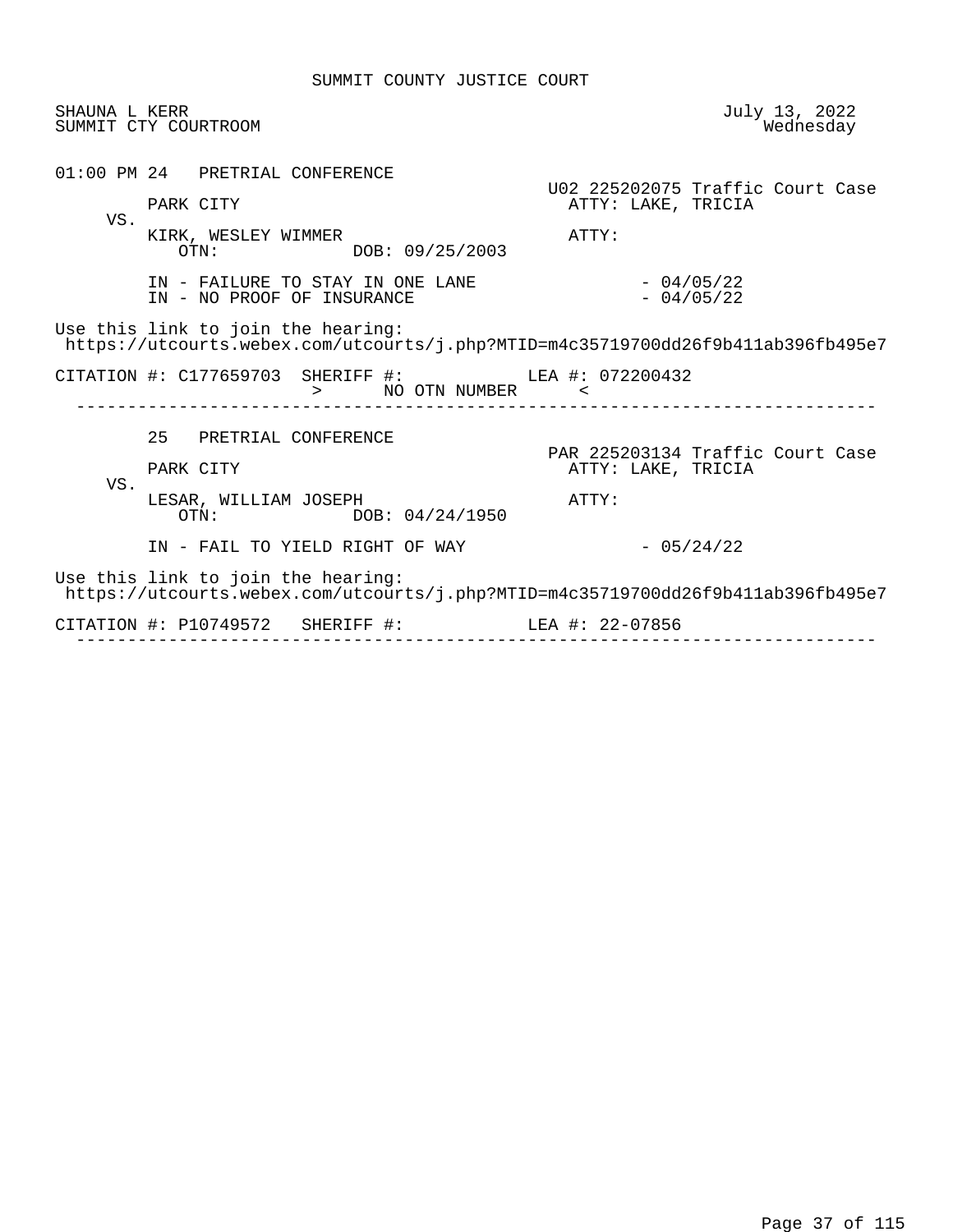|     | SHAUNA L KERR                                                                                                                                                                   | July 18, 2022<br>Monday                                  |
|-----|---------------------------------------------------------------------------------------------------------------------------------------------------------------------------------|----------------------------------------------------------|
|     | 09:00 AM 1 ARRAIGNMENT<br>STATE OF UTAH                                                                                                                                         | U13 225202728 Traffic Court Case<br>ATTY: ELLEDGE, JANET |
| VS. | BARKER, MERCEDES LYNNE<br>DOB: 02/16/1999<br>OTN:                                                                                                                               | $\mathtt{ATTY}$ :                                        |
|     | $IN - SPEEDING - 97/65$                                                                                                                                                         | $-05/07/22$                                              |
|     | CITATION #: $C177837267$ SHERIFF #: LEA #:                                                                                                                                      |                                                          |
| VS. | 2 ARRAIGNMENT<br>STATE OF UTAH                                                                                                                                                  | DPB 221200219 Other Misdemeanor<br>ATTY: ELLEDGE, JANET  |
|     | BEACHAM, JASON LARRY<br>OTN: DOB: 04/09/1970                                                                                                                                    | $\mathtt{ATTY}$ :                                        |
|     | MC - FAILURE TO INSTALL IGNITION INTERLOCK<br>DEVICE<br>MB - DRIVE ON SUSP / REVOKED / DENIED W/ PRIOR<br>CONVICTION<br>MB - USE OR POSSESSION OF DRUG PARAPHERNALIA - 04/15/22 | $-04/15/22$<br>$-04/15/22$                               |
|     | CITATION #: C177743044 SHERIFF #: LEA #: 072200480<br>> NO OTN NUMBER <                                                                                                         |                                                          |
|     | 3 ARRAIGNMENT                                                                                                                                                                   |                                                          |
|     | STATE OF UTAH                                                                                                                                                                   | S22 225202576 Traffic Court Case                         |
|     |                                                                                                                                                                                 | ATTY: ELLEDGE, JANET                                     |
| VS. | BROWN, GREGORY FIFE<br>OTN: DOB: 01/18/1967                                                                                                                                     | ATTY:                                                    |
|     | IN - NO PROOF OF INSURANCE                                                                                                                                                      | $-04/30/22$                                              |
|     | CITATION #: S11119970 SHERIFF #: LEA #: 22-L12079<br>> NO OTN NUMBER <                                                                                                          |                                                          |
|     | 4 ARRAIGNMENT                                                                                                                                                                   |                                                          |
|     | STATE OF UTAH                                                                                                                                                                   | ATTY: ELLEDGE, JANET                                     |
| VS. | CHYNOWETH, CADEN SAM<br>DOB: 07/30/2003<br>OTN:                                                                                                                                 | ATTY:                                                    |
|     | $IN - SPEEDING - 85/65$                                                                                                                                                         | U02 225201527 Traffic Court Case<br>$-03/11/22$          |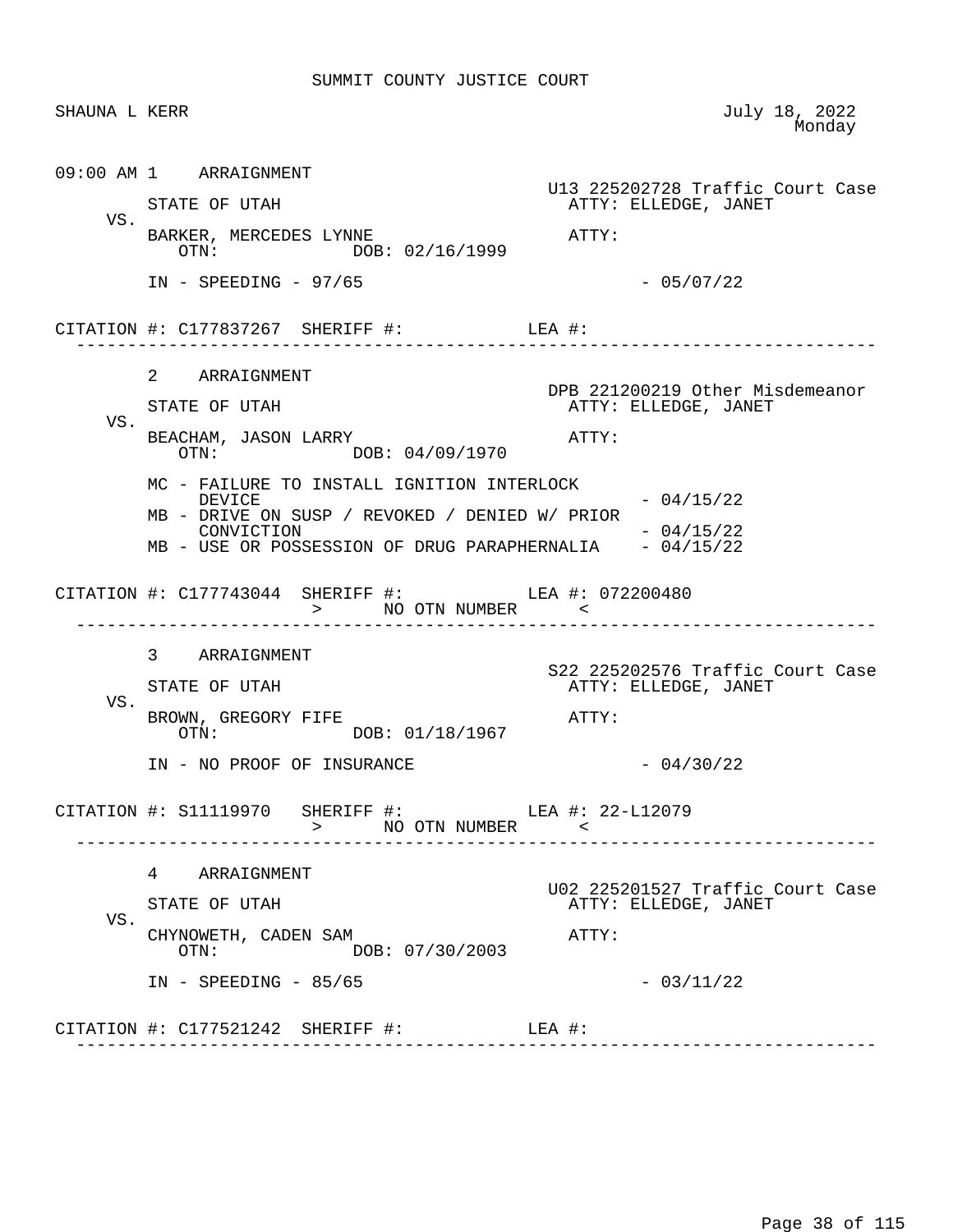SHAUNA L KERR JULY 18, 2022 e a comparative contract of the Monday Monday

|     | 09:00 AM 5 ARRAIGNMENT                                                               |                                                          |
|-----|--------------------------------------------------------------------------------------|----------------------------------------------------------|
|     | STATE OF UTAH                                                                        | S22 225202131 Misdemeanor DUI<br>ATTY: ELLEDGE, JANET    |
| VS. | CORTES, ISMAEL BRAVO<br>OTN: 62760723 DOB: 07/17/1991                                | ATTY:                                                    |
|     | MB - ACCIDENT INVOLVING PROPERTY DAMAGE<br>MB - DUI - BLOOD/BREATH ALCOHOL > = .05   | - 04/08/22                                               |
|     | OPERATING OR CONTROL<br>MC - OPEN CONTAINER/DRINKING ALCOHOL IN A                    | $-04/08/22$                                              |
|     | VEHICLE                                                                              | $-04/08/22$                                              |
|     | MB - FAILURE TO REMAIN AT SCENE OF ACCIDENT -<br>DAMAGE ONLY                         | $-04/08/22$                                              |
|     | CITATION #: D14159501 SHERIFF #: LEA #: 22-L10020                                    |                                                          |
|     | 6 ARRAIGNMENT                                                                        |                                                          |
|     | STATE OF UTAH                                                                        | U00 215202170 Traffic Court Case<br>ATTY: ELLEDGE, JANET |
| VS. | FISILAU, TEVITA TAMALE<br>OTN: DOB: 03/15/1988                                       | $\mathtt{ATTY}$ :                                        |
|     | $IN - SPEEDING - 82/65$<br>IN - NO VALID LICENSE - NEVER OBTAINED LICENSE - 05/17/21 | - 05/17/21                                               |
|     | CITATION #: $C173452327$ SHERIFF #: LEA #:                                           |                                                          |
|     | 7 ARRAIGNMENT                                                                        |                                                          |
|     | STATE OF UTAH                                                                        | U02 225202851 Traffic Court Case<br>ATTY: ELLEDGE, JANET |
| VS. | HICKEN, TODD ROYAL<br>OTN: DOB: 01/12/1966                                           | ATTY:                                                    |
|     | IN - FAIL TO REDUCE SPEED WHEN APPROACHING<br>EMERGENCY VEHICLE                      | $-05/12/22$                                              |
|     | IN - FAILURE TO REGISTER OR EXPIRED VEHICLE<br>REGISTRATION                          | $-05/12/22$                                              |
|     | CITATION #: C177918984 SHERIFF #: LEA #:                                             | -------------------------------------                    |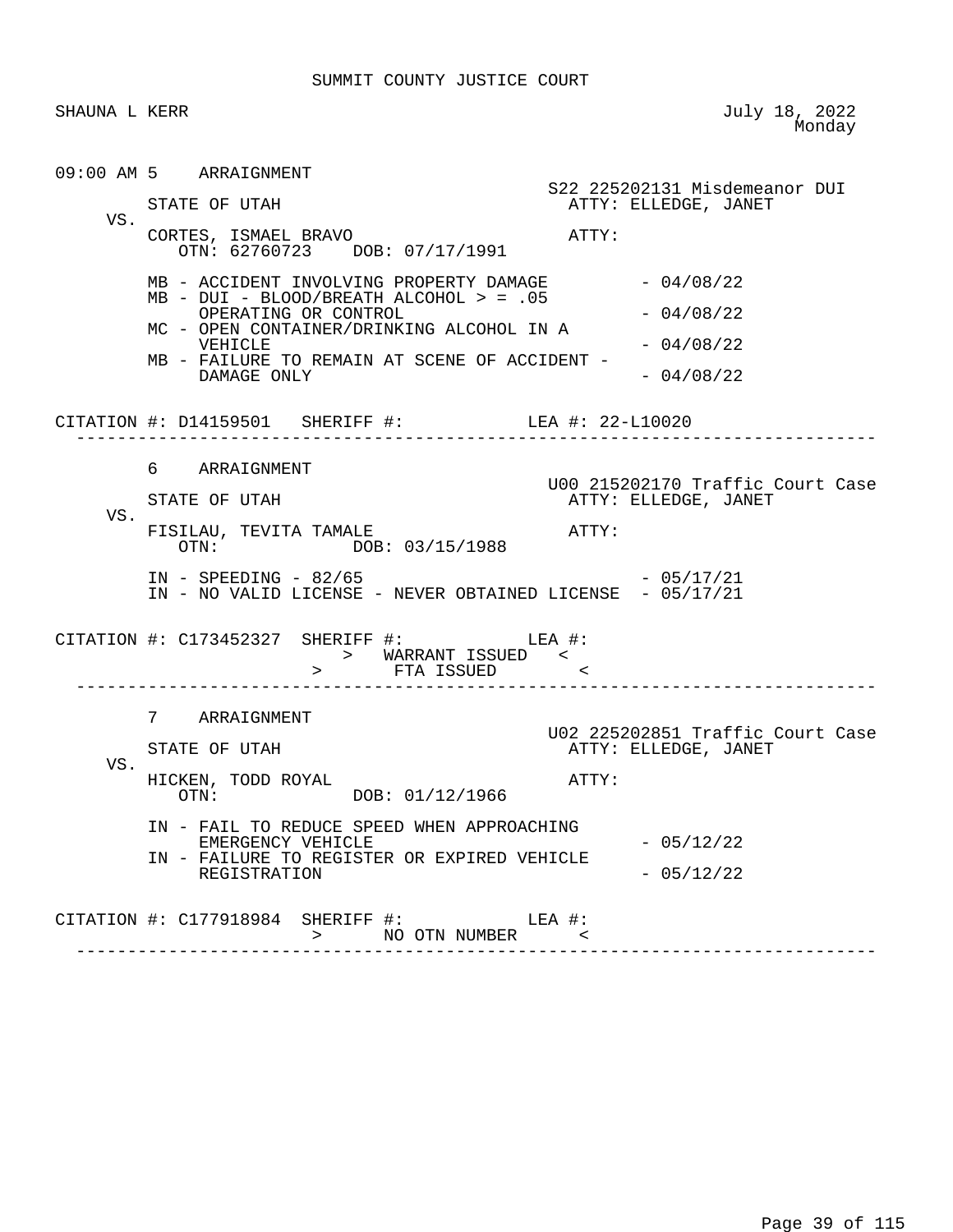| SHAUNA L KERR |                                                                                                                                                              | July 18, 2022<br>Monday                                  |
|---------------|--------------------------------------------------------------------------------------------------------------------------------------------------------------|----------------------------------------------------------|
|               | 09:00 AM 8 ARRAIGNMENT                                                                                                                                       | U02 225202842 Traffic Court Case                         |
| VS.           | STATE OF UTAH                                                                                                                                                | ATTY: ELLEDGE, JANET                                     |
|               | HIGHT, NEIL CONWAY<br>OTN: DOB: 04/28/1938                                                                                                                   | ATTY:                                                    |
|               | $IN - SPEEDING - 97/65$                                                                                                                                      | $-05/12/22$                                              |
|               | CITATION #: $C177884772$ SHERIFF #: LEA #:                                                                                                                   |                                                          |
|               | 9 ARRAIGNMENT                                                                                                                                                |                                                          |
| VS.           | STATE OF UTAH                                                                                                                                                | U02 225202054 Traffic Court Case<br>ATTY: ELLEDGE, JANET |
|               | HOLLOWAY, ALEXA MARIE<br>OTN: DOB: 09/05/1995                                                                                                                | $\mathtt{ATTY}$ :                                        |
|               | MC - USE HANDHELD DEVICE WHILE OPERATING<br>VEHICLE                                                                                                          | $-04/04/22$                                              |
|               | CITATION #: $C177447547$ SHERIFF #: LEA #:                                                                                                                   |                                                          |
|               | 10 ARRAIGNMENT                                                                                                                                               |                                                          |
|               | STATE OF UTAH                                                                                                                                                | U02 225203014 Traffic Court Case<br>ATTY: ELLEDGE, JANET |
| VS.           |                                                                                                                                                              |                                                          |
|               | MC - OPERATING VEHICLE WITHOUT INSURANCE $-05/19/22$<br>IN - NO VALID LICENSE - EXPIRED $-05/19/22$<br>IN - FAIL TO OPERATE WITHIN A SINGLE LANE $-05/19/22$ |                                                          |
|               | CITATION #: C177592003 SHERIFF #: LEA #: 072200608                                                                                                           |                                                          |
|               | 11<br>ARRAIGNMENT                                                                                                                                            |                                                          |
| VS.           | STATE OF UTAH                                                                                                                                                | A22 221200301 Other Misdemeanor<br>ATTY: ELLEDGE, JANET  |
|               | HUPE, JEFFREY PAUL<br>OTN: 62762778 DOB: 11/22/1958                                                                                                          | ATTY:                                                    |
|               |                                                                                                                                                              |                                                          |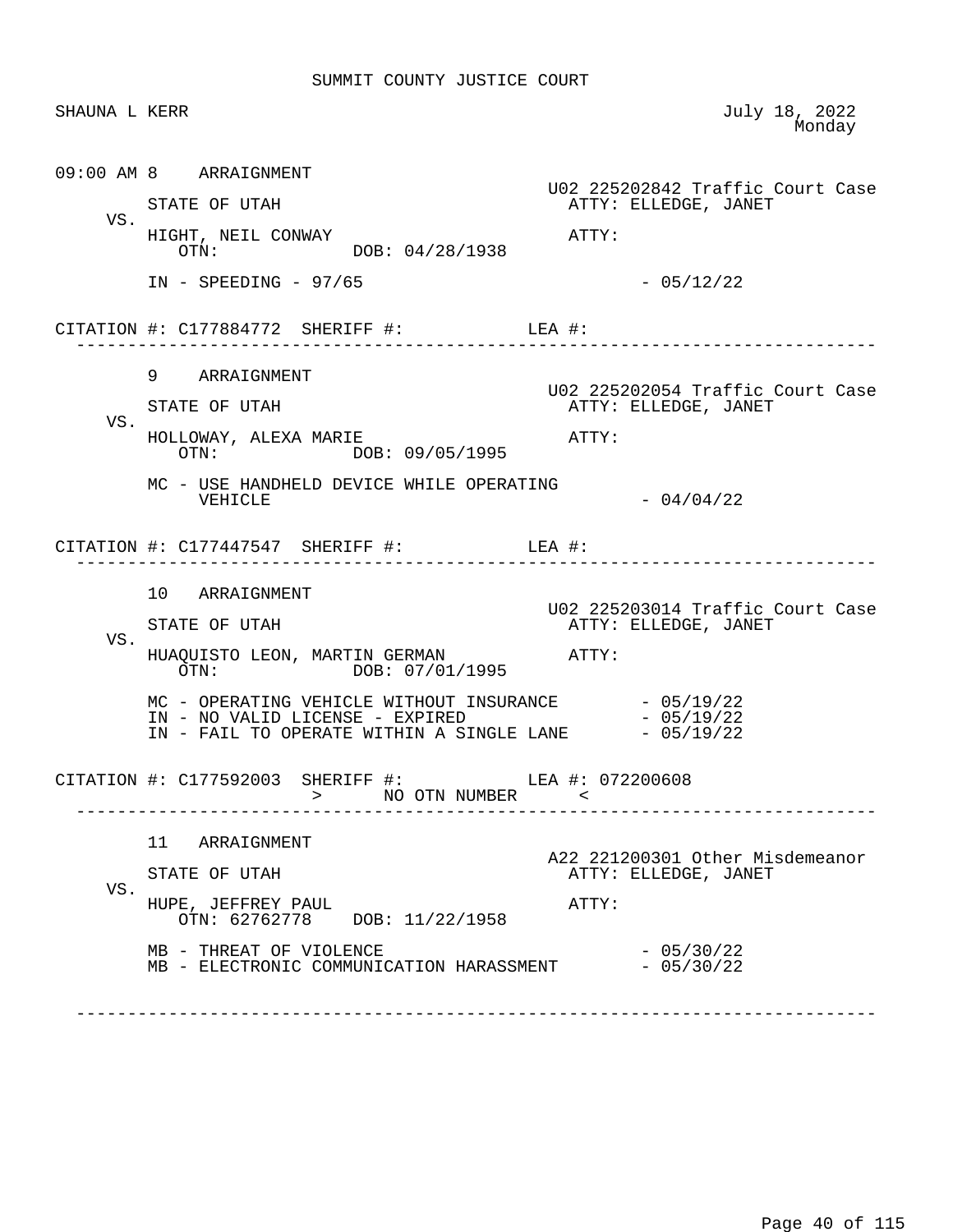| SHAUNA L KERR |                                                                                            | July 18, 2022<br>Monday                                  |
|---------------|--------------------------------------------------------------------------------------------|----------------------------------------------------------|
|               | 09:00 AM 12 ARRAIGNMENT                                                                    | U00 215201544 Traffic Court Case                         |
| VS.           | STATE OF UTAH                                                                              | ATTY: ELLEDGE, JANET                                     |
|               | HUSSEIN, MOHAMMED ABDULRAZAK<br>OTN: DOB: 04/25/2000                                       | $ATTY$ :                                                 |
|               | MC - DRIVE ON SUSPENDED OR REVOKE LICENSE - 03/31/21<br>$IN - SPEEDING - 82/70$            | $-03/31/21$                                              |
|               | CITATION #: $C172844334$ SHERIFF #: LEA #:<br>> WARRANT ISSUED <<br>> FTA ISSUED <         |                                                          |
|               | 13 ARRAIGNMENT                                                                             |                                                          |
|               | STATE OF UTAH                                                                              | U02 225202838 Traffic Court Case<br>ATTY: ELLEDGE, JANET |
| VS.           | JOHNSON, KOLETT MICHELE<br>OTN: DOB: 08/03/1974                                            | ATTY:                                                    |
|               | $IN - SPEEDING - 87/65$                                                                    | $-05/12/22$                                              |
|               | CITATION #: $C177884731$ SHERIFF #: LEA #:                                                 |                                                          |
|               | 14 ARRAIGNMENT                                                                             | U02 221200237 Other Misdemeanor                          |
| VS.           | STATE OF UTAH                                                                              | ATTY: ELLEDGE, JANET                                     |
|               | MCMACKIN GUINARD, RANDY DEAN<br>OTN: DOB: 07/31/1973                                       | ATTY:                                                    |
|               | MB - USING A HAND-HELD MOBILE TELEPHONE WHILE<br>DRIVING A CMV                             | $-04/27/22$                                              |
|               | CITATION #: $C177884491$ SHERIFF #: LEA #:                                                 |                                                          |
|               | 15 ARRAIGNMENT                                                                             | U00 141200700 Other Misdemeanor                          |
| VS.           | STATE OF UTAH                                                                              | ATTY:                                                    |
|               | OPENSHAW, NICOLE IRENE<br>OTN: 19421767 DOB: 10/24/1990                                    | ATTY:                                                    |
|               | $MC$ - SPEEDING - 90/65                                                                    | $-08/01/14$                                              |
|               | MB - POSS < 1 OZ MARIJUANA, SPICE, CONTROLLED<br>SUBSTANCE                                 | $-08/01/14$                                              |
|               | CITATION #: C138448212 SHERIFF #: LEA #: 071400979<br>> WARRANT ISSUED <<br>> FTA ISSUED < |                                                          |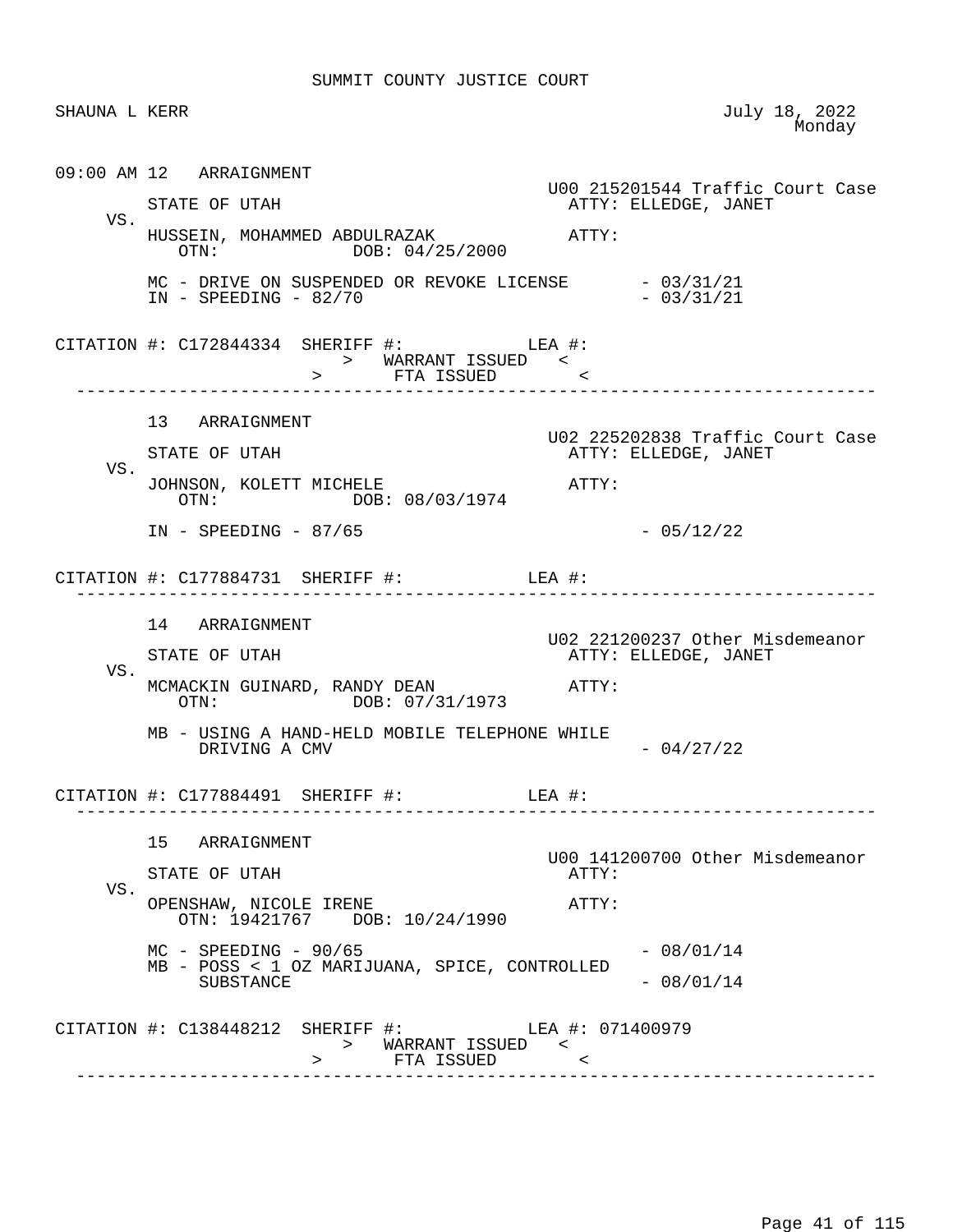| SHAUNA L KERR |                                                                                                                | July 18, 2022<br>Monday                                  |
|---------------|----------------------------------------------------------------------------------------------------------------|----------------------------------------------------------|
|               | 09:00 AM 16 ARRAIGNMENT                                                                                        | U02 225202875 Traffic Court Case                         |
|               | STATE OF UTAH                                                                                                  | ATTY: ELLEDGE, JANET                                     |
| VS.           | ORTIZ MARTINEZ, ESIDRO DOMINIC ATTY:<br>OTN: DOB: 12/19/2003                                                   |                                                          |
|               | $IN - SPEEDING - 100/65$                                                                                       | $-05/13/22$                                              |
|               | CITATION #: $C178111282$ SHERIFF #: LEA #:                                                                     |                                                          |
|               | 17 ARRAIGNMENT                                                                                                 |                                                          |
|               | STATE OF UTAH                                                                                                  | U00 205203738 Traffic Court Case<br>ATTY: ELLEDGE, JANET |
| VS.           | PROVEDOR, KEVIN GENARO<br>OTN: DOB: 11/08/1998                                                                 | ATTY:                                                    |
|               | $IN - SPEEDING - 90/65$<br>IN - NO VALID LICENSE - NEVER OBTAINED LICENSE - 07/29/20<br>MC - DRIVING ON DENIED | $-07/29/20$<br>$-07/29/20$                               |
|               | CITATION #: $C168411015$ SHERIFF #: LEA #:<br>> FTA ISSUED <                                                   |                                                          |
|               | 18 ARRAIGNMENT                                                                                                 |                                                          |
|               | STATE OF UTAH                                                                                                  | U02 225203147 Traffic Court Case<br>ATTY: ELLEDGE, JANET |
| VS.           | RAMIREZ, EDWIN ENRIQUE<br>OTN: 62761804 DOB: 11/05/1996                                                        | ATTY:                                                    |
|               | MB - RECKLESS DRIVING<br>IN - FAILURE TO REGISTER OR EXPIRED VEHICLE                                           | $-05/19/22$                                              |
|               | REGISTRATION<br>IN - NO PROOF OF INSURANCE                                                                     | $-05/19/22$<br>$-05/19/22$                               |
|               | CITATION #: C177884939 SHERIFF #: LEA #: 072200611                                                             |                                                          |
|               | 19 ARRAIGNMENT                                                                                                 |                                                          |
|               | STATE OF UTAH                                                                                                  | U02 225202687 Traffic Court Case<br>ATTY: ELLEDGE, JANET |
| VS.           | RICHINS, JORREL EDWIN<br>DOB: 02/06/1979<br>$\cap T N$ :                                                       | ATTY:                                                    |
|               | MC - CARELESS DRIVING DISTRACTED BY ACTIVITY<br>OTHER THAN DRIVING                                             | $-05/05/22$                                              |
|               | CITATION #: $C177918794$ SHERIFF #: LEA #:                                                                     |                                                          |
|               |                                                                                                                |                                                          |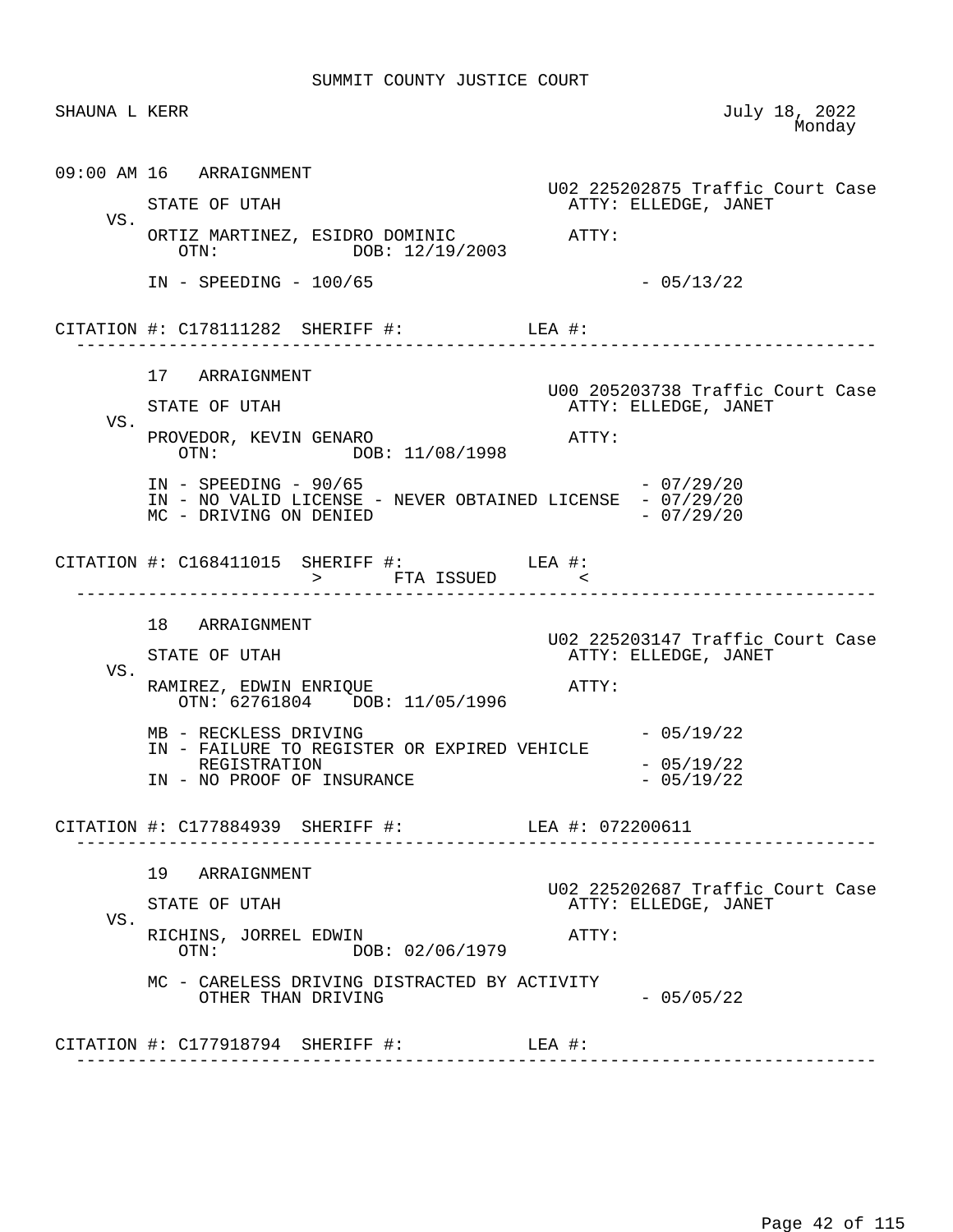| SHAUNA L KERR |                                                                                                                                                                                                | July 18, 2022<br>Monday                                  |
|---------------|------------------------------------------------------------------------------------------------------------------------------------------------------------------------------------------------|----------------------------------------------------------|
|               | 09:00 AM 20 ARRAIGNMENT                                                                                                                                                                        | U02 225202453 Traffic Court Case                         |
|               | STATE OF UTAH                                                                                                                                                                                  | ATTY: ELLEDGE, JANET                                     |
| VS.           | SMITH, MINDY ALEXANDER<br>OTN: DOB: 09/27/1980                                                                                                                                                 | ATTY:                                                    |
|               | $IN - SPEEDING - 95/65$<br>IN - FAILED TO REGISTER OR EXPIRED REGISTRATION - 04/24/22<br>IN - NO VALID LICENSE - EXPIRED $-$ 04/24/22<br>MC - OPERATING VEHICLE WITHOUT INSURANCE $-$ 04/24/22 | $-04/24/22$                                              |
|               | CITATION #: C178015061 SHERIFF #: LEA #: 072200516<br>> NO OTN NUMBER <                                                                                                                        |                                                          |
|               | 21 ARRAIGNMENT                                                                                                                                                                                 |                                                          |
|               | STATE OF UTAH                                                                                                                                                                                  | U02 225202718 Traffic Court Case<br>ATTY: ELLEDGE, JANET |
| VS.           | WENNER, CHARLES WESTON GARRE<br>OTN: DOB: 11/22/1983                                                                                                                                           | ATTY:                                                    |
|               | IN - WINDOW TINT VIOLATION                                                                                                                                                                     | $-05/07/22$                                              |
|               | CITATION #: $C178015376$ SHERIFF #: LEA #:                                                                                                                                                     |                                                          |
|               | 01:00 PM 22 ARRAIGNMENT                                                                                                                                                                        |                                                          |
|               | STATE OF UTAH                                                                                                                                                                                  | U02 225203137 Traffic Court Case<br>ATTY: ELLEDGE, JANET |
| VS.           | ALVARINO SANCHEZ, ANDRY JAVIER ATTY:<br>OTN: DOB: 11/07/1985                                                                                                                                   |                                                          |
|               | $IN - SPEEDING - 96/65$<br>IN - NO VALID LICENSE - NEVER OBTAINED LICENSE - 05/19/22                                                                                                           | $-05/19/22$                                              |
|               | CITATION #: C177884921 SHERIFF #:                                                                                                                                                              | LEA #:                                                   |
|               | 23<br>ARRAIGNMENT                                                                                                                                                                              |                                                          |
|               | STATE OF UTAH                                                                                                                                                                                  | U02 225202502 Traffic Court Case<br>ATTY: ELLEDGE, JANET |
| VS.           | BAH, BUBACARR<br>DOB: 08/23/2001<br>OTN:                                                                                                                                                       | ATTY:                                                    |
|               | $IN - SPEEDING - 92/65$                                                                                                                                                                        | $-04/27/22$                                              |
|               | CITATION #: C177884509 SHERIFF #:<br>$LEA$ #:                                                                                                                                                  |                                                          |
|               |                                                                                                                                                                                                |                                                          |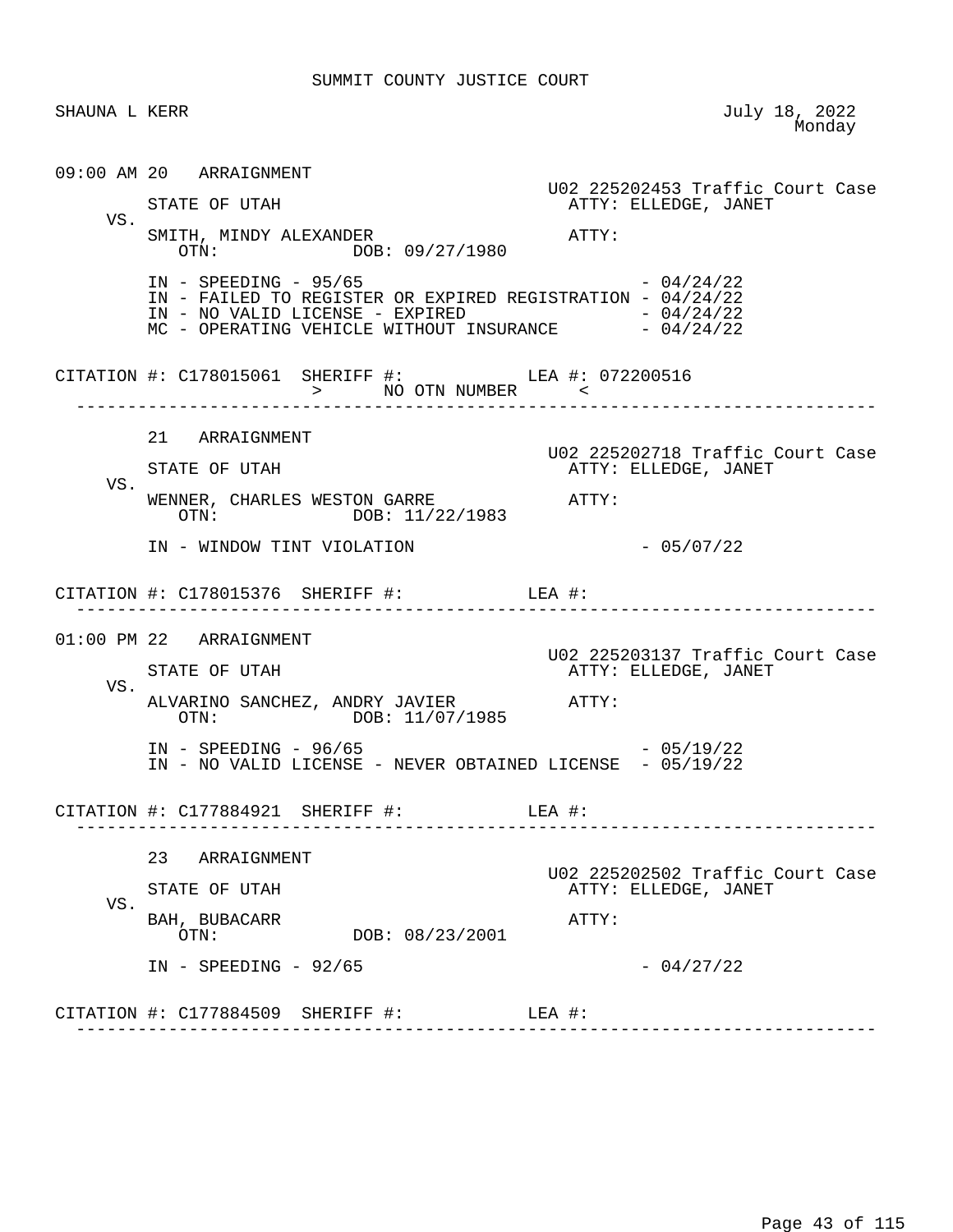|     | SHAUNA L KERR                                                                                                                               | July 18, 2022<br>Monday          |
|-----|---------------------------------------------------------------------------------------------------------------------------------------------|----------------------------------|
|     | 01:00 PM 24 ARRAIGNMENT                                                                                                                     | U13 225202730 Traffic Court Case |
| VS. | STATE OF UTAH                                                                                                                               | ATTY: ELLEDGE, JANET             |
|     | BORRELL, MARCELO<br>DOB: 07/04/1959<br>OTN:                                                                                                 | ATTY:                            |
|     | $IN - SPEEDING - 102/65$                                                                                                                    | $-05/07/22$                      |
|     | CITATION #: $C177837283$ SHERIFF #: LEA #:                                                                                                  |                                  |
|     | 25 ARRAIGNMENT                                                                                                                              | U02 225203002 Traffic Court Case |
| VS. | STATE OF UTAH                                                                                                                               | ATTY: ELLEDGE, JANET             |
|     | CALVARIO SANCHEZ, PAUL THOMAS ATTY:<br>OTN: DOB: 10/23/2004                                                                                 |                                  |
|     | IN - SPEEDING - 100 MILES OR MORE PER HOUR -<br>102/65                                                                                      | $-05/19/22$                      |
|     | MC - IMPROPER REGISTRATION/PLATE                                                                                                            | $-05/19/22$                      |
|     | CITATION #: C177884863 SHERIFF #: LEA #:                                                                                                    |                                  |
|     | > DEFENDANT WAS A MINOR AT TIME OF VIOLATION <                                                                                              |                                  |
|     | 26 ARRAIGNMENT                                                                                                                              | U02 225201783 Traffic Court Case |
|     | STATE OF UTAH                                                                                                                               | ATTY: ELLEDGE, JANET             |
| VS. | CAMPOS BARRAGAN, YENI<br>OTN: DOB: 04/27/1995                                                                                               | ATTY:                            |
|     | IN - FAIL TO OPERATE WITHIN A SINGLE LANE $-03/16/22$                                                                                       |                                  |
|     | IN - FAILURE TO PROVIDE CHILD RESTRAINT DEVICE<br>FOR CHILD $< 8$ YRS                                                                       | $-03/16/22$                      |
|     | CITATION #: C176227973 SHERIFF #: LEA #: 072200353                                                                                          |                                  |
|     | 27 ARRAIGNMENT                                                                                                                              | U02 225201815 Traffic Court Case |
| VS. | STATE OF UTAH                                                                                                                               | ATTY: ELLEDGE, JANET             |
|     | CASTRO, JOHNNY<br>DOB: 03/31/1994<br>$\cap T N$ :                                                                                           | ATTY:                            |
|     | $IN - SPEEDING - 84/65$<br>IN - NO VALID LICENSE - NEVER OBTAINED LICENSE - 03/23/22<br>MC - OPERATING VEHICLE WITHOUT INSURANCE - 03/23/22 | $-03/23/22$                      |
|     |                                                                                                                                             |                                  |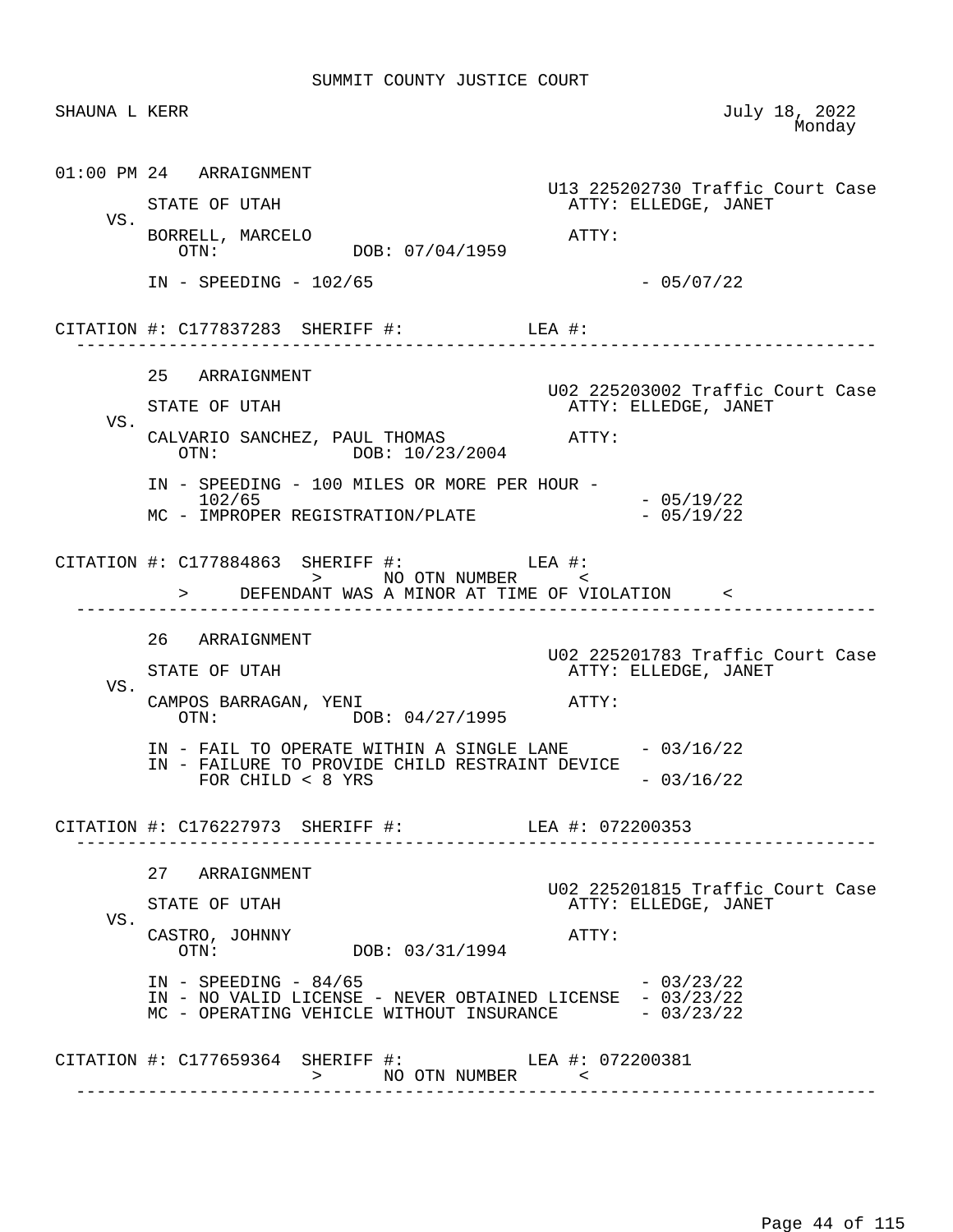| SHAUNA L KERR |                                                                                                                                                                                                                                                                                                                                                                                                                                                    | July 18, 2022<br>Monday                                  |
|---------------|----------------------------------------------------------------------------------------------------------------------------------------------------------------------------------------------------------------------------------------------------------------------------------------------------------------------------------------------------------------------------------------------------------------------------------------------------|----------------------------------------------------------|
|               | 01:00 PM 28 ARRAIGNMENT<br>STATE OF UTAH                                                                                                                                                                                                                                                                                                                                                                                                           | U02 225202899 Traffic Court Case<br>ATTY: ELLEDGE, JANET |
| VS.           | CONLIN, MCKAYLAH<br>AKA CONLIN, MCKAYLAH SHEA KALEIA<br>DOB: 01/10/1998<br>OTN:                                                                                                                                                                                                                                                                                                                                                                    | ATTY:                                                    |
|               | MB - RECKLESS DRIVING                                                                                                                                                                                                                                                                                                                                                                                                                              | $-05/14/22$                                              |
|               | $\begin{tabular}{lllllll} \multicolumn{2}{c}{\texttt{CITATION}} &\texttt{#}: &\texttt{C178111316} &\texttt{SHERIFF} &\texttt{#}: &\texttt{LEA} &\texttt{#}: &\texttt{NUMBER} &\texttt{<} \\ & & & & & \texttt{NO OTN NUMBER} & &\texttt{<} \\ \multicolumn{2}{c}{\texttt{N0 OTN NUMBER}} & & & & \texttt{S.} & \texttt{S.} & \texttt{S.} & \texttt{S.} & \texttt{S.} & \texttt{S.} \\ \multicolumn{2}{c}{\texttt{N0 OTN NUMBER}} & & & & \texttt{$ |                                                          |
|               | 29 ARRAIGNMENT<br>STATE OF UTAH                                                                                                                                                                                                                                                                                                                                                                                                                    | MCD 225202662 Traffic Court Case<br>ATTY: ELLEDGE, JANET |
| VS.           | HAGER, MICHAEL<br>OTN: DOB: 05/04/1982                                                                                                                                                                                                                                                                                                                                                                                                             | ATTY:                                                    |
|               | IN - AXLE LIMITATION VIOLATION                                                                                                                                                                                                                                                                                                                                                                                                                     | $-05/05/22$                                              |
|               | CITATION #: $C224000345$ SHERIFF #: LEA #:                                                                                                                                                                                                                                                                                                                                                                                                         |                                                          |
|               | 30 ARRAIGNMENT<br>STATE OF UTAH                                                                                                                                                                                                                                                                                                                                                                                                                    | U02 225201979 Traffic Court Case<br>ATTY: ELLEDGE, JANET |
| VS.           | HERAZO ABAD, ERIK DAVID<br>OTN: DOB: 07/30/1998                                                                                                                                                                                                                                                                                                                                                                                                    | ATTY:                                                    |
|               | $IN - SPEEDING - 91/65$<br>IN - NO VALID LICENSE - NEVER OBTAINED LICENSE - 03/31/22                                                                                                                                                                                                                                                                                                                                                               | $-03/31/22$                                              |
|               | CITATION #: $C177452299$ SHERIFF #: LEA #:                                                                                                                                                                                                                                                                                                                                                                                                         | ----------------------                                   |
|               | 31 ARRAIGNMENT                                                                                                                                                                                                                                                                                                                                                                                                                                     |                                                          |
| VS.           | STATE OF UTAH                                                                                                                                                                                                                                                                                                                                                                                                                                      | U02 225202941 Traffic Court Case<br>ATTY: ELLEDGE, JANET |
|               | HUNT, TERRY LEE<br>DOB: 11/17/1963<br>OTN:                                                                                                                                                                                                                                                                                                                                                                                                         | ATTY:                                                    |
|               | IN - FAILURE TO STAY IN ONE LANE                                                                                                                                                                                                                                                                                                                                                                                                                   | $-05/16/22$                                              |
|               | CITATION $\#$ : C177591906 SHERIFF $\#$ :                                                                                                                                                                                                                                                                                                                                                                                                          | LEA #: 072200596                                         |
|               |                                                                                                                                                                                                                                                                                                                                                                                                                                                    |                                                          |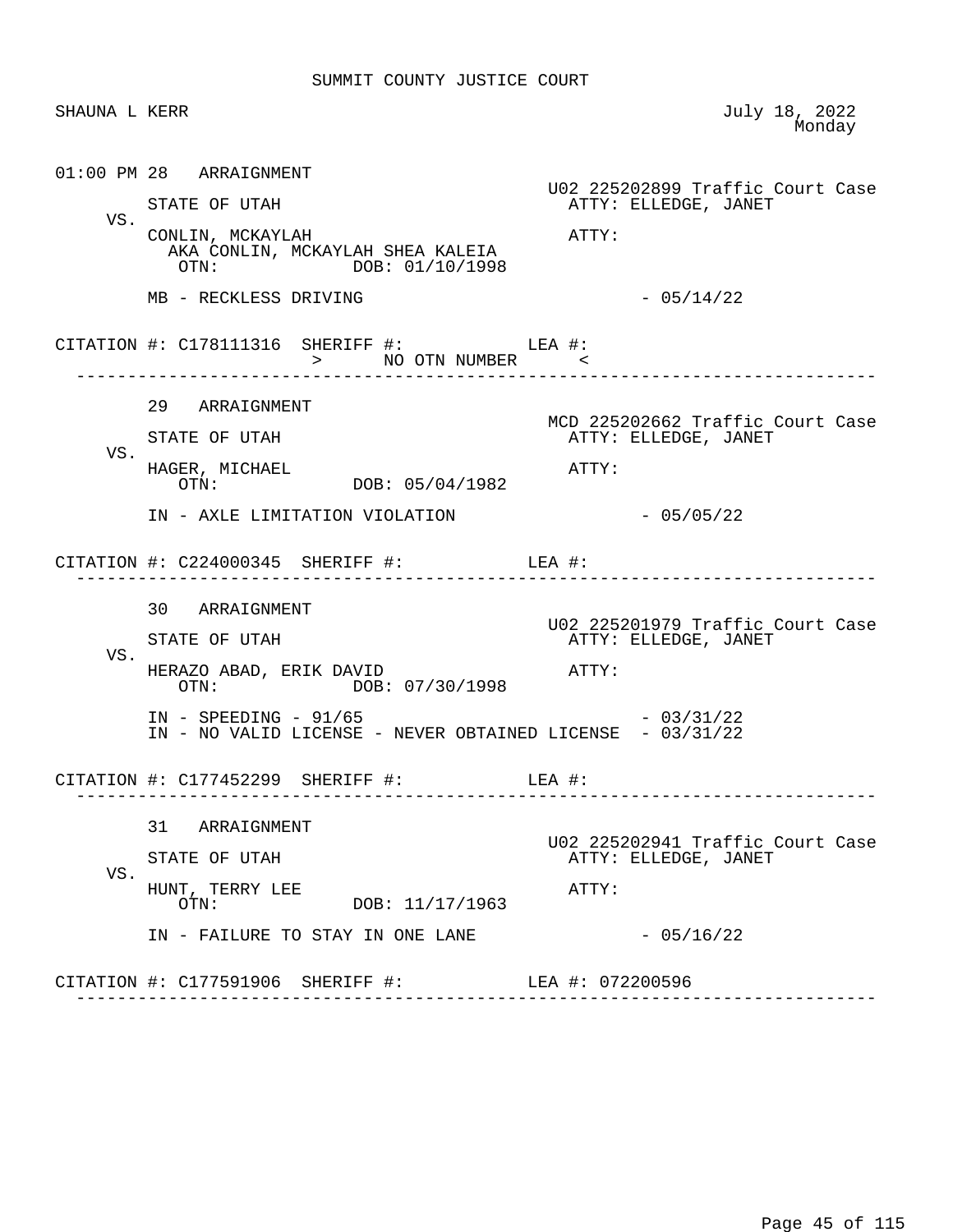| SHAUNA L KERR |                                                                                      | July 18, 2022<br>Monday                                  |
|---------------|--------------------------------------------------------------------------------------|----------------------------------------------------------|
|               | 01:00 PM 32 ARRAIGNMENT                                                              | U13 225202618 Traffic Court Case                         |
| VS.           | STATE OF UTAH                                                                        | ATTY: ELLEDGE, JANET                                     |
|               | INGLEBY, KRISTA ANN<br>DOB: 03/13/1992<br>OTN:                                       | ATTY:                                                    |
|               | $IN - SPEEDING - 75/65$                                                              | $-04/24/22$                                              |
|               | CITATION #: C177384880 SHERIFF #: LEA #:<br>--------------------------------------   |                                                          |
|               | 33 ARRAIGNMENT                                                                       | U02 221200246 Other Misdemeanor                          |
| VS.           | STATE OF UTAH                                                                        | ATTY: ELLEDGE, JANET                                     |
|               | KMAK, KATRINA ANNE<br>DOB: 03/29/1984<br>OTN:                                        | ATTY:                                                    |
|               | MB - TEXTING WHILE DRIVING                                                           | $-05/07/22$                                              |
|               | CITATION #: $C178111118$ SHERIFF #: LEA #:<br>_____________________                  |                                                          |
|               | 34 ARRAIGNMENT                                                                       |                                                          |
|               | STATE OF UTAH                                                                        | U02 225201476 Traffic Court Case<br>ATTY: ELLEDGE, JANET |
| VS.           | LAING, LORA LIN<br>OTN: DOB: 08/13/1955                                              | ATTY:                                                    |
|               | IN - FAIL TO YIELD RIGHT OF WAY - VEHICLE<br>TURNING LEFT                            | $-03/08/22$                                              |
|               | CITATION #: C177298353 SHERIFF #: LEA #: 072200321                                   |                                                          |
|               | 35<br>ARRAIGNMENT                                                                    |                                                          |
|               | STATE OF UTAH                                                                        | U02 225203253 Traffic Court Case<br>ATTY: ELLEDGE, JANET |
| VS.           | MARIA, MAGDALENA AMEZCUA GA<br>DOB: 04/08/1997<br>OTN:                               | ATTY:                                                    |
|               | $IN - SPEEDING - 97/65$<br>IN - NO VALID LICENSE - NEVER OBTAINED LICENSE - 05/30/22 | $-05/30/22$                                              |
|               | CITATION #: C178159364 SHERIFF #:                                                    | LEA #:                                                   |
|               |                                                                                      |                                                          |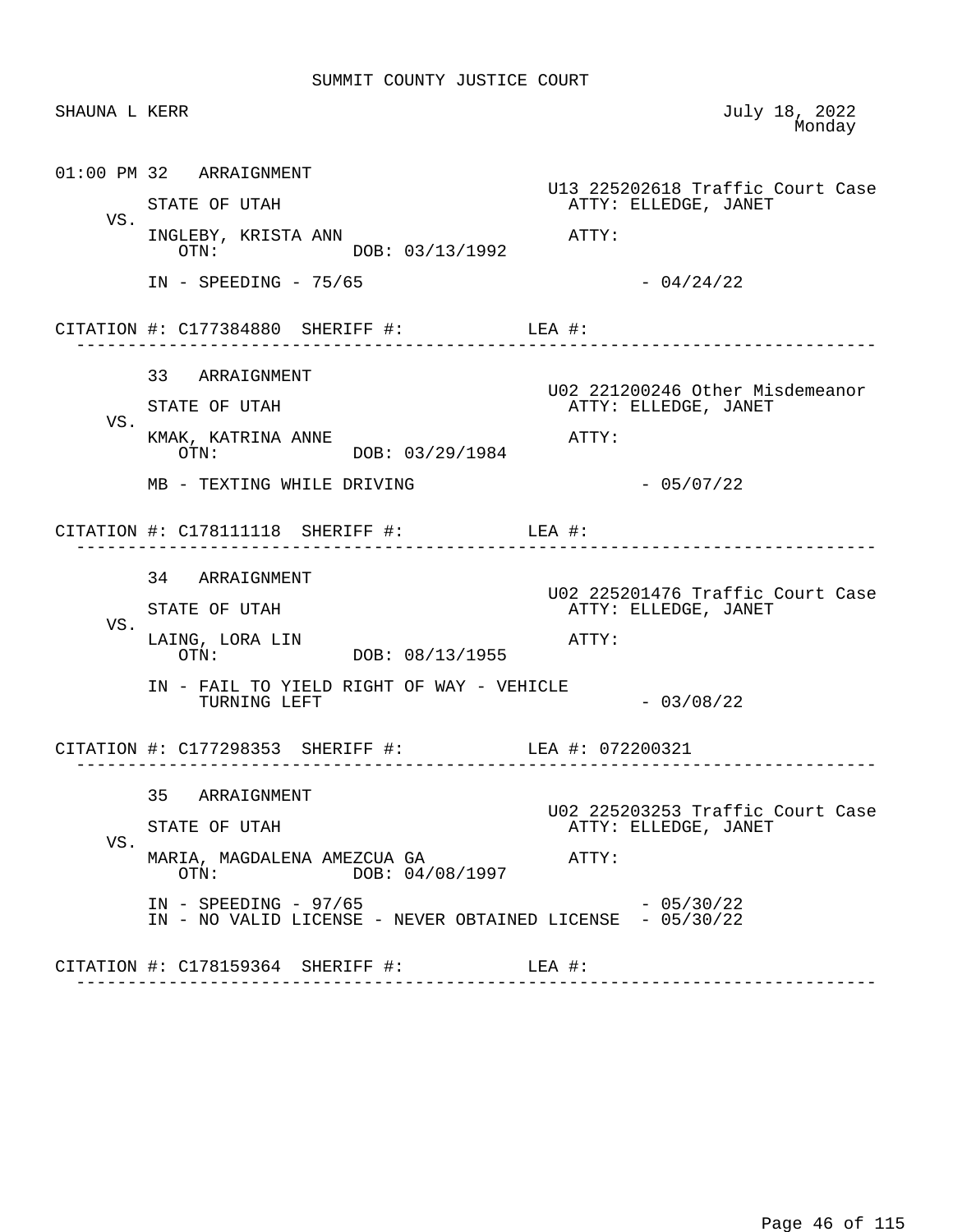|     | SHAUNA L KERR                                                                                                                                                                                                                          | July 18, 2022<br>Monday                                           |
|-----|----------------------------------------------------------------------------------------------------------------------------------------------------------------------------------------------------------------------------------------|-------------------------------------------------------------------|
|     | 01:00 PM 36 ARRAIGNMENT<br>STATE OF UTAH                                                                                                                                                                                               | U02 225202690 Traffic Court Case<br>ATTY: ELLEDGE, JANET          |
| VS. | MARTINEAU, DYLAN COLTER<br>OTN: DOB: 11/10/2000                                                                                                                                                                                        | ATTY:                                                             |
|     | IN - FOLLOWING ANOTHER VEHICLE TOO CLOSE - 05/06/22                                                                                                                                                                                    |                                                                   |
|     | CITATION #: $C177918836$ SHERIFF #: LEA #:                                                                                                                                                                                             |                                                                   |
| VS. | 37 ARRAIGNMENT<br>STATE OF UTAH<br>RODRIGUEZ, ONELIO J<br>DOB: 10/09/1985<br>OTN:                                                                                                                                                      | U00 211200514 Other Misdemeanor<br>ATTY: ELLEDGE, JANET<br>ATTY:  |
|     | MB - POSSESSION OF CONTROLLED SUBSTANCE<br>MARIJUANA/SPICE<br>MB - USE OR POSSESSION OF DRUG PARAPHERNALIA - 08/13/21<br>MC - DRIVE ON SUSPENDED OR REVOKE LICENSE<br>IN - FAIL TO YIELD OR STOP UPON APPROACHING<br>EMERGENCY VEHICLE | $-08/13/21$<br>$-08/13/21$<br>$-08/13/21$                         |
|     | CITATION #: C175052158 SHERIFF #: LEA #: 162100307<br>> NO OTN NUMBER <                                                                                                                                                                |                                                                   |
|     |                                                                                                                                                                                                                                        |                                                                   |
| VS. | 38 ARRAIGNMENT<br>STATE OF UTAH<br>RODRIGUEZ, REYES LUIS                                                                                                                                                                               | U02 225202834 Traffic Court Case<br>ATTY: ELLEDGE, JANET<br>ATTY: |
|     | OTN: DOB: 08/25/1967<br>$IN - SPEEDING - 92/65$<br>IN - PLATES TO BE VISIBLE FROM 100 FT                                                                                                                                               | $-05/12/22$<br>$-05/12/22$                                        |
|     | CITATION #: $C177884699$ SHERIFF #: LEA #:                                                                                                                                                                                             |                                                                   |
| VS. | 39 ARRAIGNMENT<br>STATE OF UTAH<br>ROMO, IVAN<br>OTN: 62760665 DOB: 06/02/1998                                                                                                                                                         | ATTY: ELLEDGE, JANET<br>ATTY:                                     |
|     | MB - RECKLESS DRIVING<br>IN - NO VALID LICENSE - NEVER OBTAINED LICENSE - 04/06/22<br>MC - DRIVING ON DENIED                                                                                                                           | U02 225202085 Traffic Court Case<br>$-04/06/22$<br>$-04/06/22$    |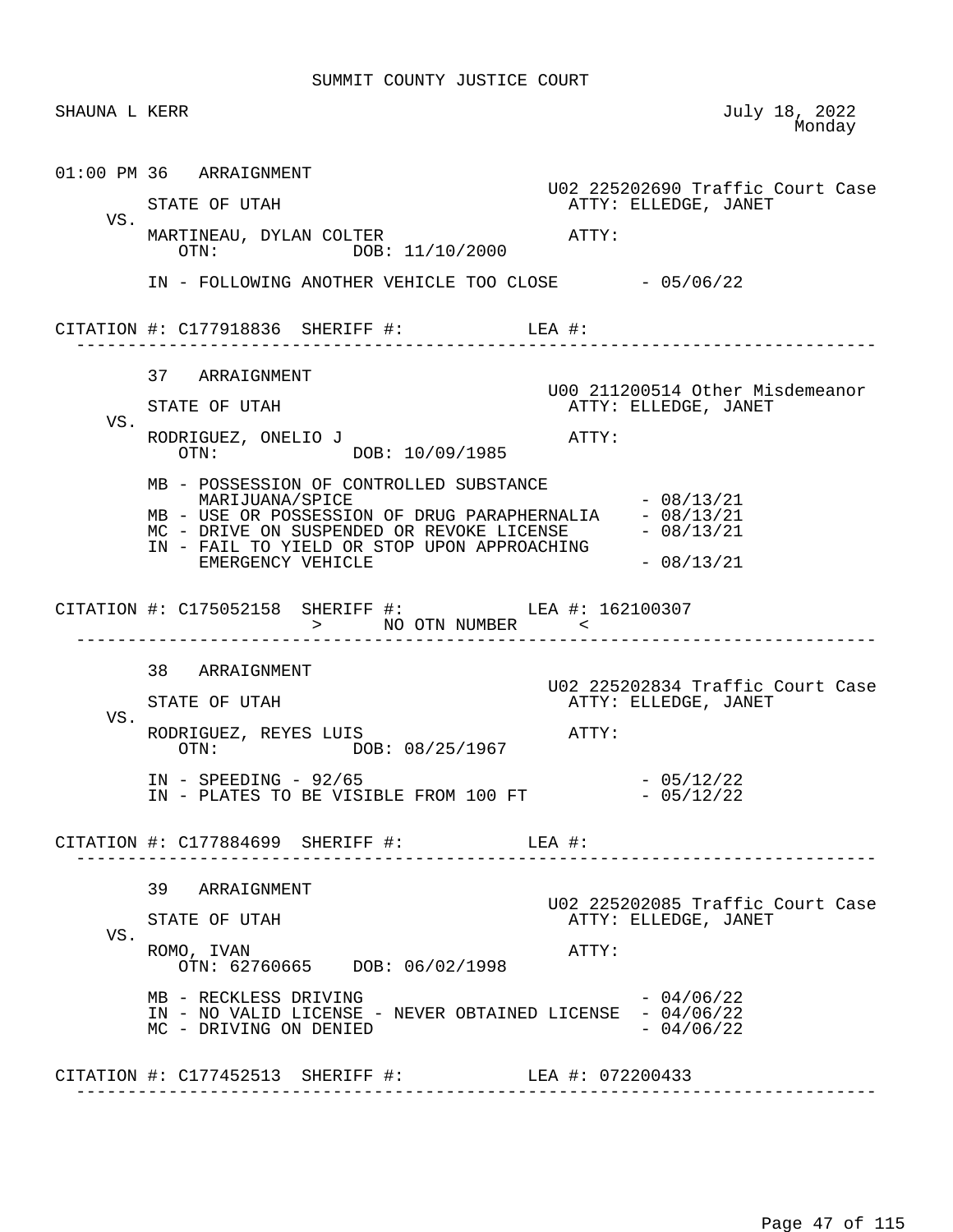| SHAUNA L KERR |                                                                                                                                                                                                                                                                                                                           | July 18, 2022<br>Monday                                                         |
|---------------|---------------------------------------------------------------------------------------------------------------------------------------------------------------------------------------------------------------------------------------------------------------------------------------------------------------------------|---------------------------------------------------------------------------------|
| VS.           | 01:00 PM 40 ARRAIGNMENT<br>STATE OF UTAH<br>SAIDGURHAN, MOHAMED FAISAL<br>OTN: DOB: 09/01/2000                                                                                                                                                                                                                            | U02 225203013 Traffic Court Case<br>ATTY: ELLEDGE, JANET<br>ATTY:               |
|               | IN - FAIL TO OPERATE WITHIN A SINGLE LANE $-05/19/22$<br>IN - SEATBELT VIOLATION - COMMERCIAL VEHICLE $-05/19/22$                                                                                                                                                                                                         |                                                                                 |
|               | CITATION #: C178142121 SHERIFF #: LEA #: 072200605                                                                                                                                                                                                                                                                        |                                                                                 |
| VS.           | 41 ARRAIGNMENT<br>STATE OF UTAH<br>SIMRANJOTSINGH, NOGIVENNAME<br>OTN: DOB: 06/28/1996                                                                                                                                                                                                                                    | MCD 225202573 Traffic Court Case<br>ATTY: ELLEDGE, JANET<br>ATTY:               |
|               | IN - FAIL TO OBEY TRAFFIC CONTROL DEVICES - 05/01/22<br>CITATION #: $C224000323$ SHERIFF #: LEA #:                                                                                                                                                                                                                        |                                                                                 |
| VS.           | 42 ARRAIGNMENT<br>STATE OF UTAH<br>SUTTON, BRAYDON RAY<br>OTN: DOB: 08/11/2004<br>$IN - SPEEDING - 75/70$                                                                                                                                                                                                                 | U13 221200273 Other Misdemeanor<br>ATTY: ELLEDGE, JANET<br>ATTY:<br>$-05/24/22$ |
|               | MC - USE HANDHELD DEVICE WHILE OPERATING<br>VEHICLE<br>MB - USE OR POSSESSION OF DRUG PARAPHERNALIA<br>MB - POSSESSION OF CONTROLLED SUBSTANCE<br>MARIJUANA/SPICE<br>CITATION #: C177837549 SHERIFF #: LEA #: 072200636<br>>            NO   OTN   NUMBER             <<br>> DEFENDANT WAS A MINOR AT TIME OF VIOLATION < | $-05/24/22$<br>$-05/24/22$<br>$-05/24/22$                                       |
| VS.           | _______________<br>43 ARRAIGNMENT<br>STATE OF UTAH<br>VALDERRAMA-ROQUE, CLEIDY GORRETTY ATTY:                                                                                                                                                                                                                             | U02 225200026 Traffic Court Case<br>ATTY: ELLEDGE, JANET                        |
|               | AKA VALDERRAMA ROQUE, CLEIDY GORRETTY<br>DOB: 09/11/1994<br>OTN:<br>IN - NO PROOF OF INSURANCE<br>IN - NO VALID LICENSE - NEVER OBTAINED LICENSE - 01/01/22<br>MC - OPERATE VEH W/O LICENSE OR REGIST<br>(SUSPENDED OR REVOKED)                                                                                           | $-01/01/22$<br>$-01/01/22$                                                      |
|               | CITATION #: $C176005445$ SHERIFF #: LEA #:<br>>          NO  OTN  NUMBER            <                                                                                                                                                                                                                                     |                                                                                 |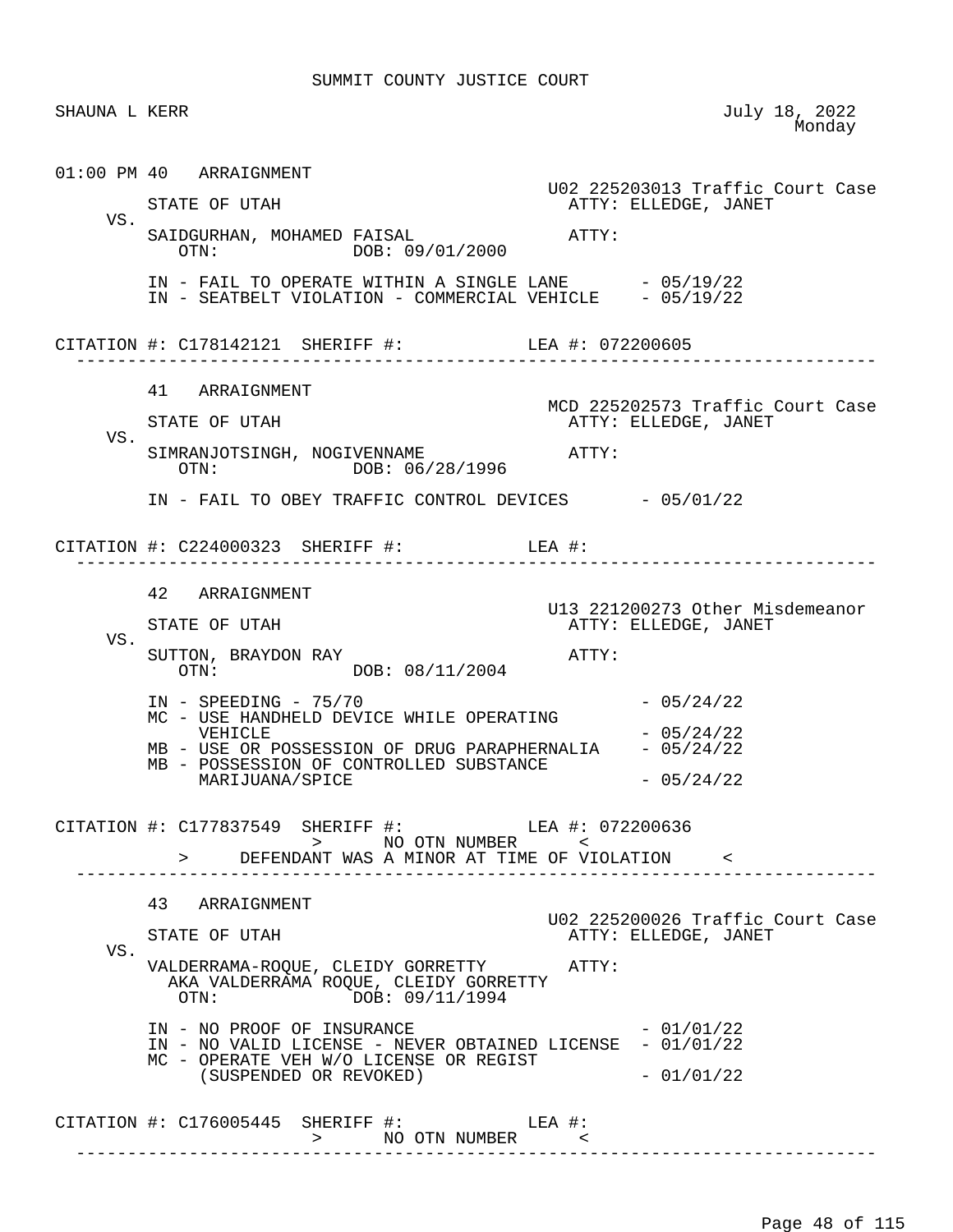| SHAUNA L KERR |                                                                                                                                                                           | July 18, 2022<br>Monday                                  |
|---------------|---------------------------------------------------------------------------------------------------------------------------------------------------------------------------|----------------------------------------------------------|
|               | 01:00 PM 44 ARRAIGNMENT<br>STATE OF UTAH                                                                                                                                  | U02 225202854 Traffic Court Case<br>ATTY: ELLEDGE, JANET |
| VS.           | WILLIAMS, JEFFERY LEE<br>OTN: DOB: 08/16/2004                                                                                                                             | ATTY:                                                    |
|               | $IN - SPEEDING - 90/65$                                                                                                                                                   | $-05/12/22$                                              |
|               | CITATION #: $C178159018$ SHERIFF #: LEA #:<br>> DEFENDANT WAS A MINOR AT TIME OF VIOLATION <                                                                              |                                                          |
| VS.           | 45 PRETRIAL CONFERENCE<br>STATE OF UTAH                                                                                                                                   | U02 225201930 Traffic Court Case<br>ATTY: ELLEDGE, JANET |
|               | ZEPEDA VILLAGRAN, XAVIER ENRIQUE<br>ATTY:<br>OTN: DOB: 12/07/2001                                                                                                         |                                                          |
|               | MC - USE HANDHELD DEVICE WHILE OPERATING<br>VEHICLE<br>IN - NO VALID LICENSE - NEVER OBTAINED LICENSE - 03/25/22<br>IN - FAIL TO OPERATE WITHIN A SINGLE LANE $-03/25/22$ | $-03/25/22$                                              |
|               | CITATION #: C177659497 SHERIFF #: LEA #: 072200393                                                                                                                        |                                                          |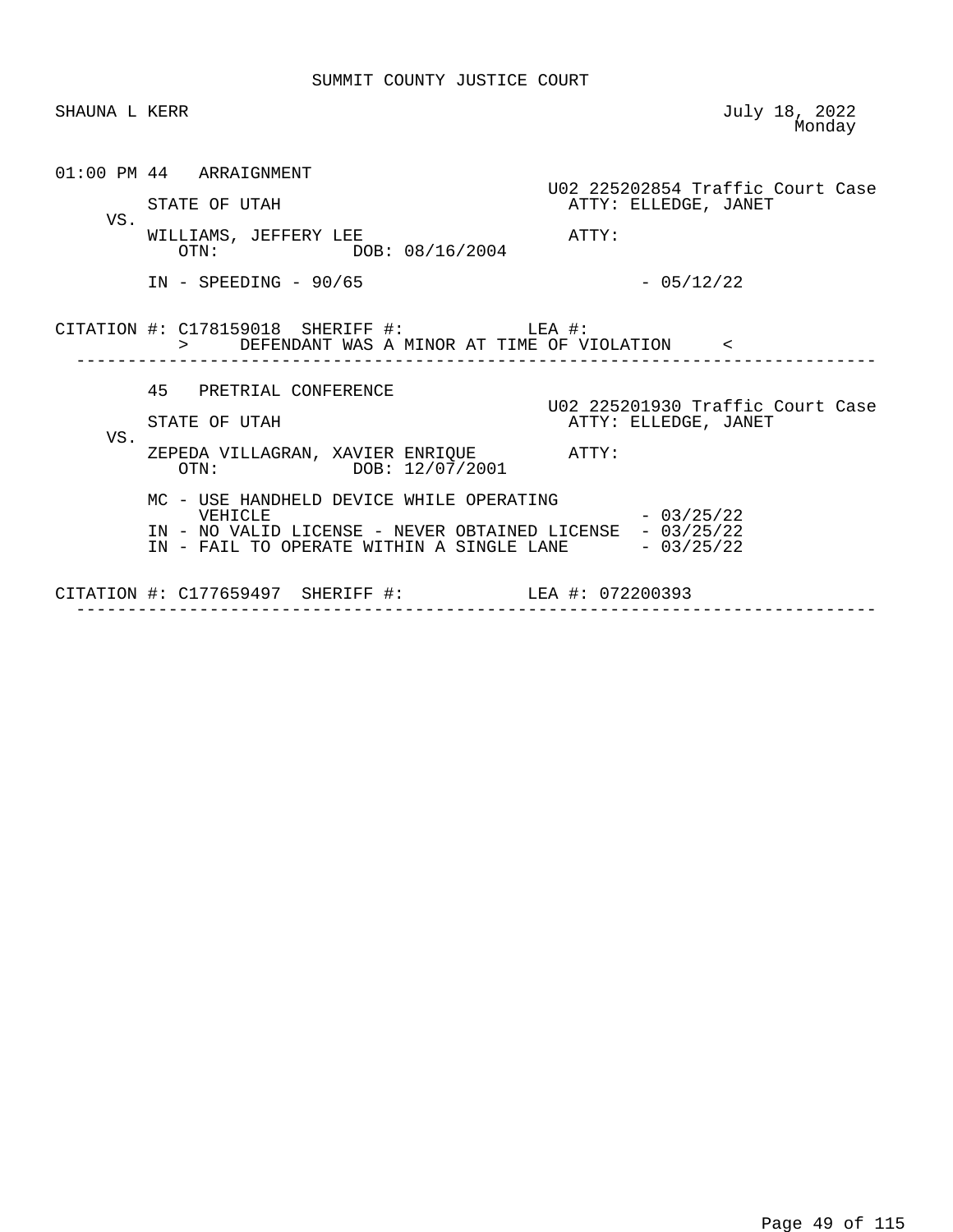| SHAUNA L KERR | SUMMIT CTY COURTROOM                                                                                                                                                                                             | July 18, 2022<br>Monday                                  |
|---------------|------------------------------------------------------------------------------------------------------------------------------------------------------------------------------------------------------------------|----------------------------------------------------------|
| VS.           | 09:00 AM 46 ARRAIGNMENT<br>STATE OF UTAH                                                                                                                                                                         | U02 225202797 Traffic Court Case<br>ATTY: ELLEDGE, JANET |
|               | KOCH, GLENN STEVEN<br>OTN: DOB: 07/18/1970                                                                                                                                                                       | ATTY:                                                    |
|               | $IN - SPEEDING - 99/70$                                                                                                                                                                                          | $-05/09/22$                                              |
|               |                                                                                                                                                                                                                  |                                                          |
|               | 47 ARRAIGNMENT                                                                                                                                                                                                   | S22 225202286 Traffic Court Case                         |
| VS.           | STATE OF UTAH                                                                                                                                                                                                    | ATTY: ELLEDGE, JANET                                     |
|               | VANCE, CHASE RAYNOR<br>OTN: DOB: 01/16/1992                                                                                                                                                                      | ATTY:                                                    |
|               | IN - FAILURE TO REGISTER OR EXPIRED VEHICLE<br>REGISTRATION<br>IN - NO PROOF OF INSURANCE                                                                                                                        | $-04/16/22$<br>$-04/16/22$                               |
|               | CITATION #: S11105039 SHERIFF #: LEA #: 22-L10814<br>> NO OTN NUMBER <<br>-------------------------                                                                                                              |                                                          |
|               | $01:00$ PM 48 ARRAIGNMENT                                                                                                                                                                                        | U02 225203246 Misdemeanor DUI                            |
| VS.           | STATE OF UTAH                                                                                                                                                                                                    | ATTY: ELLEDGE, JANET                                     |
|               | AGUILAR RAMIREZ, MARCO ALDAIR<br>OTN: 62761861 DOB: 12/03/1998                                                                                                                                                   | ATTY:                                                    |
|               | $IN - SPEEDING - 96/65$<br>MB - DRIVING UNDER THE INFLUENCE OF                                                                                                                                                   | $-05/22/22$                                              |
|               | ALCOHOL/DRUGS<br>MB - USE OR POSSESSION OF DRUG PARAPHERNALIA - 05/22/22<br>MB - ALCOHOL RESTRICTED DRIVERS<br>MC - DRIVE ON SUSPENDED OR REVOKE LICENSE - 05/22/22<br>MC - OPEN CONTAINER/DRINKING ALCOHOL IN A | $-05/22/22$<br>$-05/22/22$                               |
|               | VEHICLE<br>CITATION #: D140645847 SHERIFF #:                                                                                                                                                                     | $-05/22/22$<br>LEA #: 072200622                          |

------------------------------------------------------------------------------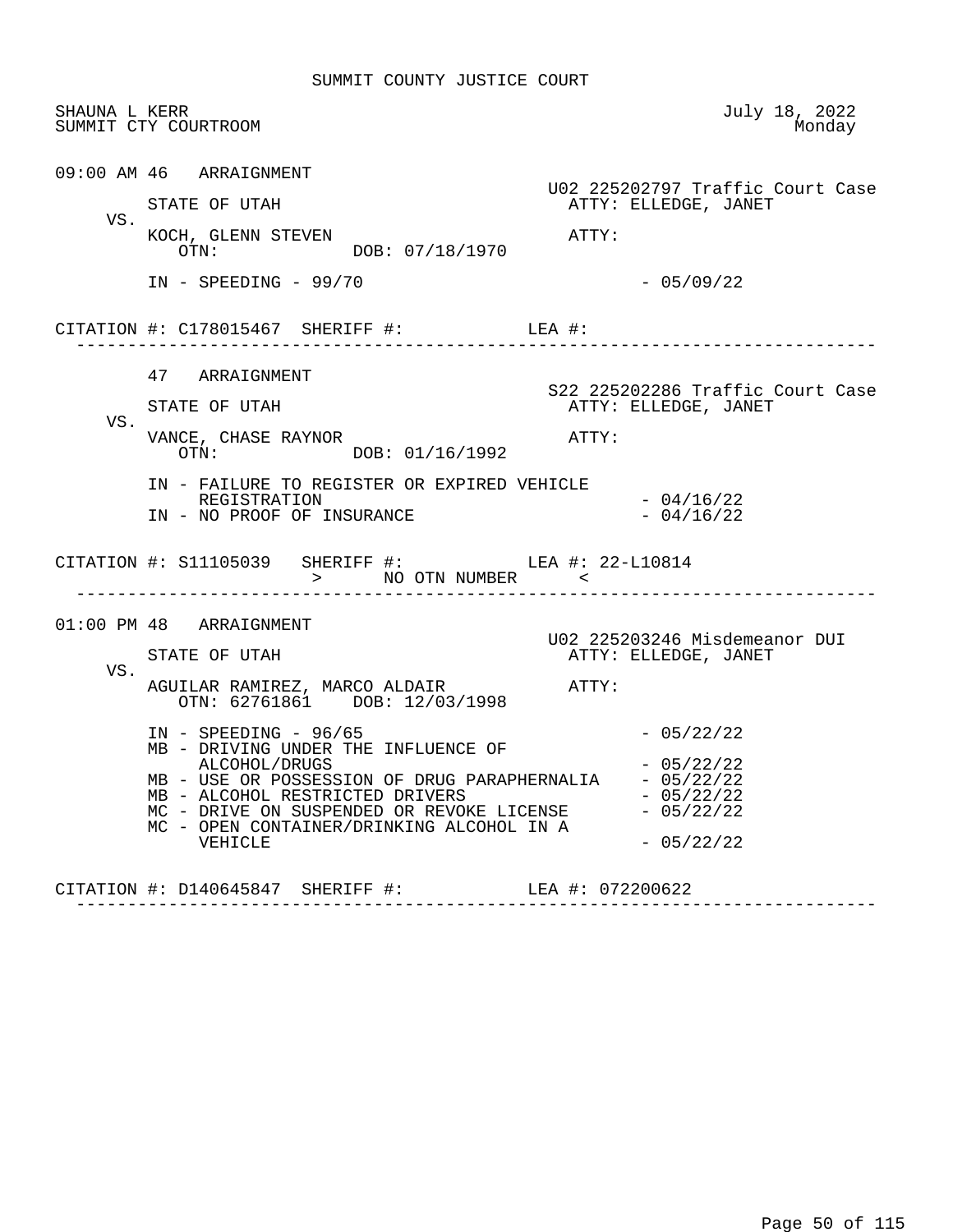| SHAUNA L KERR<br>SUMMIT CTY COURTROOM |                                                                                                                                                                                                               | July 18, 2022<br>Monday                                           |
|---------------------------------------|---------------------------------------------------------------------------------------------------------------------------------------------------------------------------------------------------------------|-------------------------------------------------------------------|
| 01:00 PM 49 ARRAIGNMENT<br>VS.        | STATE OF UTAH<br>FERNANDEZ, SALVADOR GARRIDO<br>OTN: DOB: 04/24/1980                                                                                                                                          | U00 211200537 Other Misdemeanor<br>ATTY: ELLEDGE, JANET<br>ATTY:  |
|                                       | MB - POSSESS, BE UNDER INFLUENCE OF, OR USE<br>DRUGS ON DUTY<br>MB - NO MEDICAL CARD OR EXPIRED CARD IF<br>REOUIRED<br>MB - NO LOG BOOK IN DRIVER'S POSSESSION<br>REQUIRED<br>IN - NO VALID LICENSE - EXPIRED | $-08/24/21$<br>$-08/24/21$<br>$-08/24/21$<br>$-08/24/21$          |
|                                       | CITATION #: C167921337 SHERIFF #: LEA #: 210701010<br>> NO OTN NUMBER ----- "<<br>-------------------------                                                                                                   |                                                                   |
| VS.                                   | 50 HEARING<br>STATE OF UTAH<br>LUNA CERRITOS, EMILIANO NONE<br>OTN: DOB: 09/27/1998                                                                                                                           | U02 225202167 Traffic Court Case<br>ATTY: ELLEDGE, JANET<br>ATTY: |
|                                       | IN - FOLLOWING ANOTHER VEHICLE TOO CLOSE - 04/05/22<br>CITATION #: C177584000 SHERIFF #: LEA #: 072200428                                                                                                     |                                                                   |
| VS.                                   | 51 ARRAIGNMENT<br>STATE OF UTAH<br>ROMAN, VICTOR J $\texttt{DOB: } 12/13/1992$                                                                                                                                | U00 211200516 Other Misdemeanor<br>ATTY: ELLEDGE, JANET<br>ATTY:  |
|                                       | MB - POSSESSION OF CONTROLLED SUBSTANCE<br>MARIJUANA/SPICE<br>MB - USE OR POSSESSION OF DRUG PARAPHERNALIA - 08/13/21                                                                                         | $-08/13/21$                                                       |
|                                       | CITATION #: C175052174 SHERIFF #: LEA #: 162100307                                                                                                                                                            |                                                                   |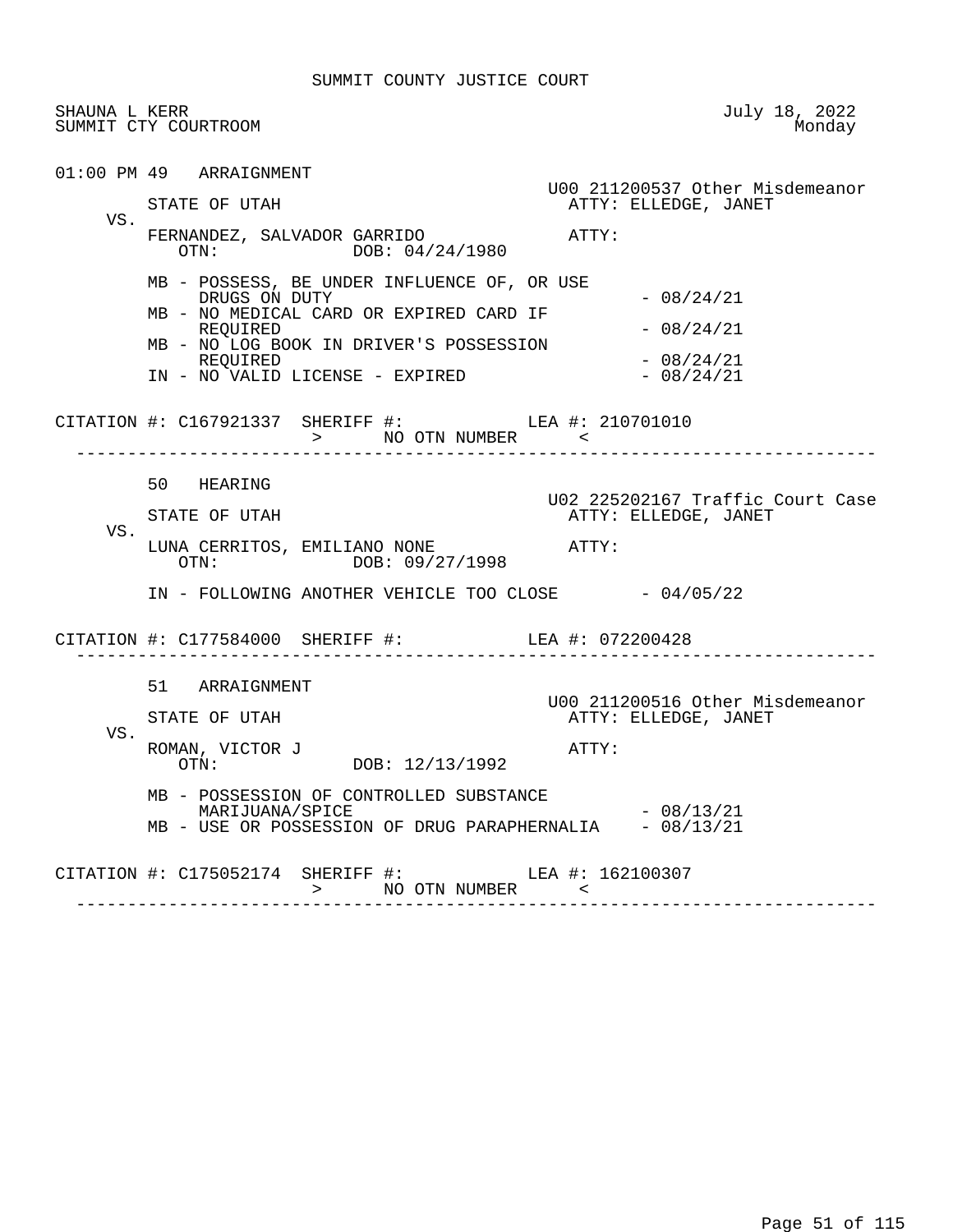SHAUNA L KERR July 19, 2022<br>Tuesday en de la construcción de la construcción de la construcción de la construcción de la construcción de la construcción de la construcción de la construcción de la construcción de la construcción de la construcción de la cons 08:30 AM 1 PRETRIAL CONFERENCE S22 225202575 Misdemeanor DUI<br>STATE OF UTAH THE STATE ATTY: ELLEDGE, JANET ATTY: ELLEDGE, JANET VS.<br>HALL, COLTON LAYNE HALL, COLTON LAYNE ATTY: SCHATZ, JASON DOB: 08/26/1991 MB - DRIVING UNDER THE INFLUENCE OF ALCOHOL/DRUGS - 04/30/22 MB - CARRY A DANGEROUS WEAPON UNDER THE INFLUENCE ALCOHOL/DRUGS  $-04/30/22$ CITATION #: D13421712 SHERIFF #: LEA #: 22-L12117 > NO OTN NUMBER ------------------------------------------------------------------------------ 2 ORDER TO SHOW CAUSE S22 205205024 Traffic Court Case<br>STATE OF UTAH TRIES ATTY: ELLEDGE, JANET ATTY: ELLEDGE, JANET VS. HOFFHINE, BRIAN MICHAEL **ATTY:** OTN: DOB: 11/28/1993 MB - ACCIDENT INVOLVING PROPERTY DAMAGE, DUTIES OF OPERATOR  $- 10/07/20$  CITATION #: S11040150 SHERIFF #: LEA #: 20-L25527 ------------------------------------------------------------------------------ 3 ORDER TO SHOW CAUSE KAM 215201504 Misdemeanor DUI KAMAS CITY VS. PARKER, CLAUDE BRYAN METRIC ATTY: OTN: 55279848 DOB: 04/23/1952  $MB - IMPAIRED DRIVING - 04/02/21$  CITATION #: D13639618 SHERIFF #: LEA #: 21-K00409 ------------------------------------------------------------------------------ 4 PRETRIAL CONFERENCE MCD 225202905 Traffic Court Case<br>
ATTY: ELLEDGE, JANET ATTY: ELLEDGE, JANET VS.<br>SANGADZHIEV, DENIS ATTY: CHLARSON, CRAIG OTN: DOB: 02/03/1988 JOHNSON, PAUL OTN: DOB: 02/03/1988 IN - AXLE LIMITATION VIOLATION  $-$  05/15/22 CITATION #: C224000404 SHERIFF #: LEA #: ------------------------------------------------------------------------------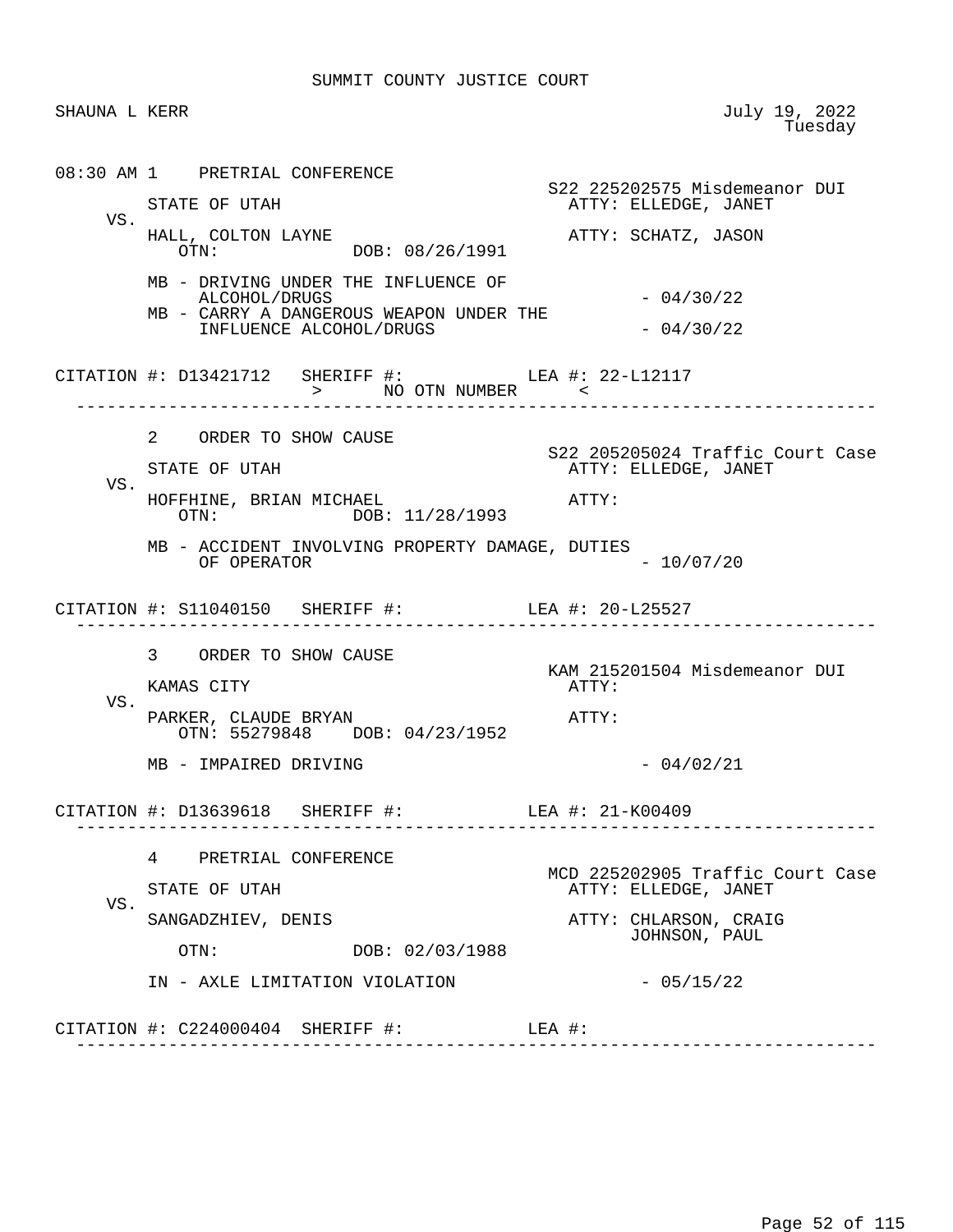SHAUNA L KERR July 19, 2022<br>Tuesday en de la construcción de la construcción de la construcción de la construcción de la construcción de la construcción de la construcción de la construcción de la construcción de la construcción de la construcción de la cons 09:00 AM 5 PRETRIAL CONFERENCE U00 215202022 Misdemeanor DUI ATTY: ELLEDGE, JANET VS. CALVARIO BAUTISTA, FIDEL ATTY: BANGERTER, JAROM OTN: 62750435 DOB: 04/30/2000 MB - DRIVING UNDER THE INFLUENCE OF ALCOHOL/DRUGS - 05/01/21 MB - POSSESSION OF CONTROLLED SUBSTANCE  $MARIJUANA/SPICE$   $- 05/01/21$ MB - USE OR POSSESSION OF DRUG PARAPHERNALIA - 05/01/21 MC - DRIVE ON SUSPENDED OR REVOKE LICENSE - 05/01/21<br>IN - SPEEDING - 58/50 - 05/01/21  $IN - SPEEDING - 58/50$ CITATION #: D138353941 SHERIFF #: > FTA ISSUED < ------------------------------------------------------------------------------ 6 PRETRIAL CONFERENCE U00 201200812 Other Misdemeanor ATTY: ELLEDGE, JANET VS. ESPINDOLA RAMIREZ, GUSTAVO TOMAS ATTY: BANGERTER, JAROM OTN: 62760384 DOB: 03/31/2000 IN - SPEEDING - 75/65 - 21/23/20 MB - POSSESSION OF CONTROLLED SUBSTANCE MARIJUANA/SPICE  $-11/23/20$  CITATION #: C169852464 SHERIFF #: LEA #: 072001326 ------------------------------------------------------------------------------ 7 PRETRIAL CONFERENCE KAM 221200151 Other Misdemeanor STATE OF UTAH **ATTY: ELLEDGE, JANET**  VS. FLORES NIEBLAS, MARTHA M ATTY: BANGERTER, JAROM ALVARADO TSOSIE, MARI DOB: 01/04/1979 IN - NO VALID LICENSE - NEVER OBTAINED LICENSE - 03/15/22 MB - POSSESSION OF CONTROLLED SUBSTANCE MARIJUANA/SPICE - 03/15/22 CITATION #: K10428578 SHERIFF #: LEA #: 22-K00250

 > NO OTN NUMBER < ------------------------------------------------------------------------------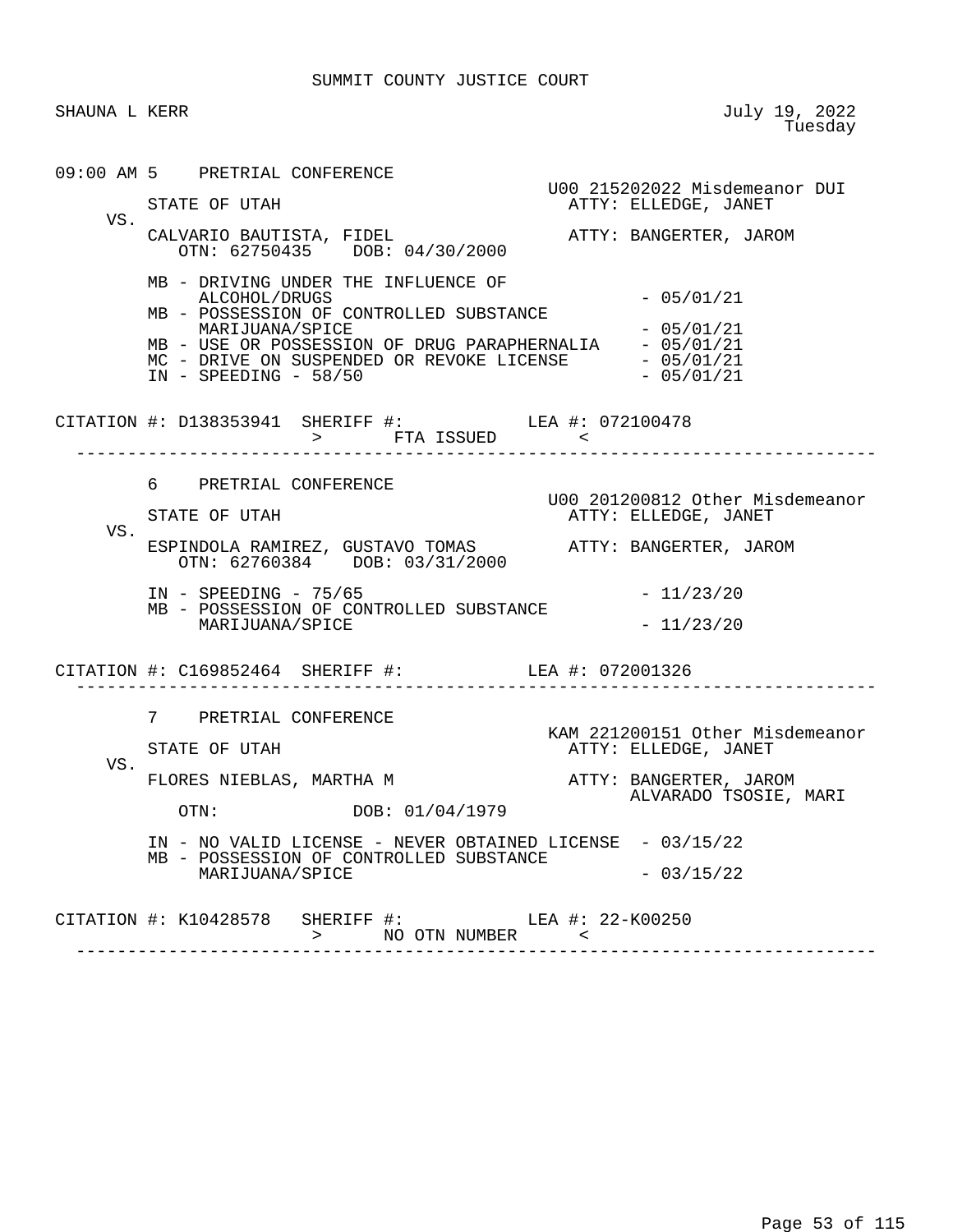| SHAUNA L KERR |                                                                                                            | July 19, 2022<br>Tuesday                                                          |
|---------------|------------------------------------------------------------------------------------------------------------|-----------------------------------------------------------------------------------|
|               | 09:00 AM 8 PRETRIAL CONFERENCE<br>STATE OF UTAH                                                            | MCD 221200190 Other Misdemeanor<br>ATTY: ELLEDGE, JANET                           |
| VS.           | WOULARD, BRYAN<br>DOB: 05/21/1979<br>OTN:                                                                  | ATTY: BANGERTER, JAROM                                                            |
|               | MB - FALSE LOG BOOK                                                                                        | $-03/29/22$                                                                       |
|               | CITATION #: $C224000236$ SHERIFF #: LEA #:                                                                 |                                                                                   |
| VS.           | 9 PRETRIAL CONFERENCE<br>STATE OF UTAH                                                                     | U02 221200191 Other Misdemeanor<br>ATTY: ELLEDGE, JANET<br>ATTY: BANGERTER, JAROM |
|               | WOULARD, BRYAN<br>AKA WOULARD, BRYAN TEREZ<br>DOB: 05/21/1979<br>OTN:                                      |                                                                                   |
|               | MB - POSSESSION OF CONTROLLED SUBSTANCE<br>MARIJUANA/SPICE<br>MB - USE OR POSSESSION OF DRUG PARAPHERNALIA | $-03/29/22$<br>$-03/29/22$                                                        |
|               | CITATION #: C177659554 SHERIFF #: LEA #: 072200407<br>> NO OTN NUMBER <                                    |                                                                                   |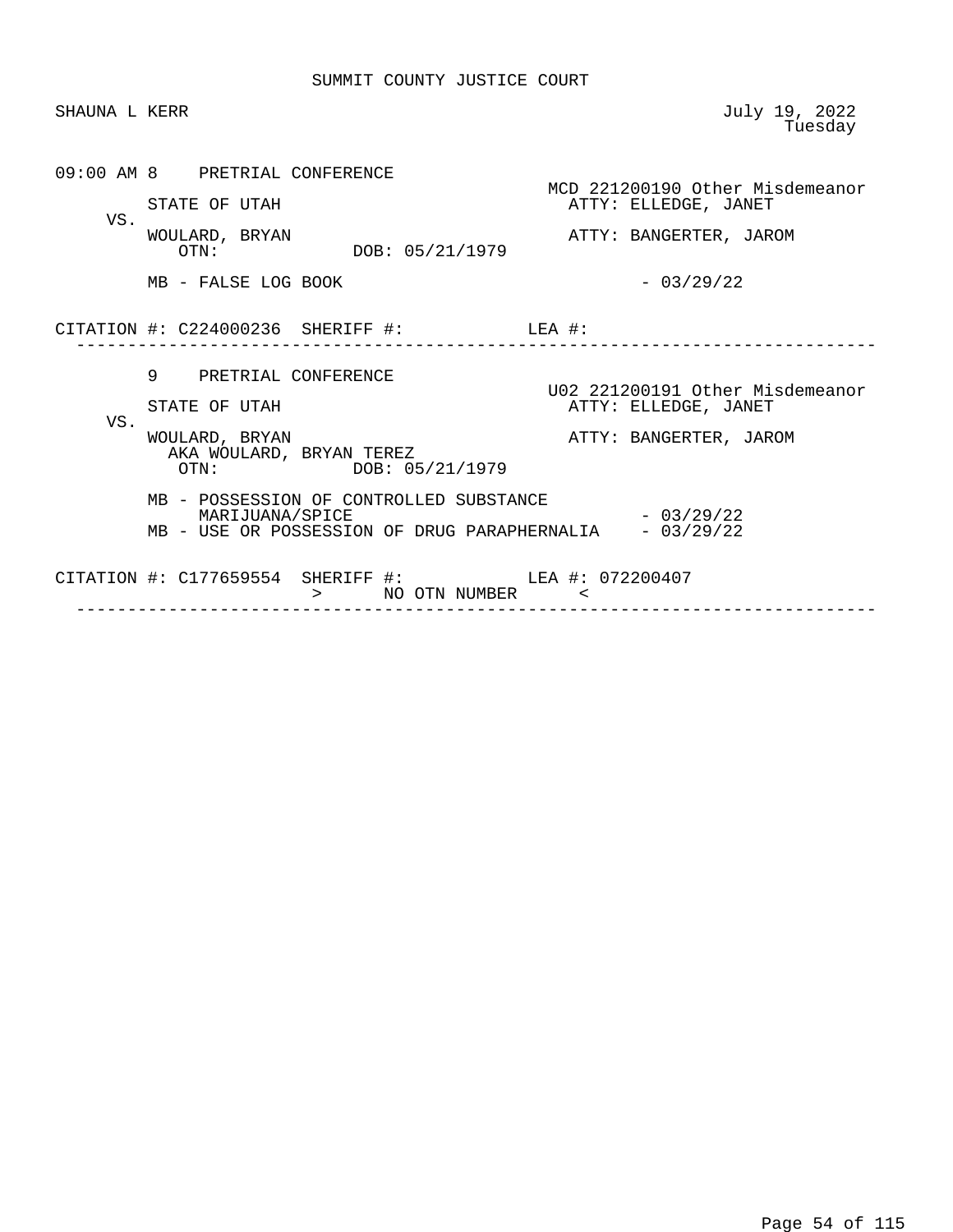| SHAUNA L KERR | SUMMIT CTY COURTROOM                                                                                                                                          | July 19, 2022<br>Tuesday                                 |
|---------------|---------------------------------------------------------------------------------------------------------------------------------------------------------------|----------------------------------------------------------|
|               | 08:30 AM 10 PRETRIAL CONFERENCE<br>STATE OF UTAH                                                                                                              | S22 215204745 Traffic Court Case<br>ATTY: ELLEDGE, JANET |
| VS.           | DUMMER, JERRY MICHAEL<br>AKA DUMMER, JERRY<br>OTN: DOB: 04/12/1963                                                                                            | ATTY: BANGERTER, JAROM                                   |
|               | MC - DRIVE ON SUSPENDED OR REVOKE LICENSE $-10/24/21$<br>MC - OPERATING VEHICLE WITHOUT INSURANCE $-10/24/21$<br>IN - FAILURE TO STAY IN ONE LANE $-10/24/21$ |                                                          |
|               | CITATION #: S11089945 SHERIFF #: LEA #: 21-L25933<br>______________________                                                                                   |                                                          |
|               | 11 PRETRIAL CONFERENCE                                                                                                                                        | S22 215204217 Misdemeanor DUI                            |
| VS.           | STATE OF UTAH                                                                                                                                                 | ATTY: ELLEDGE, JANET                                     |
|               | TAYLOR, AMY MELISSA<br>OTN: 62754627 DOB: 10/03/1975                                                                                                          | ATTY: BEEM, STEPHEN                                      |
|               | MB - DRIVING UNDER THE INFLUENCE OF<br>ALCOHOL/DRUGS<br>MC - OPEN CONTAINER/DRINKING ALCOHOL IN A                                                             | $-09/20/21$                                              |
|               | VEHICLE<br>IN - FAILURE TO STAY IN ONE LANE                                                                                                                   | $-09/20/21$<br>$-09/20/21$                               |
|               | CITATION #: D13782121 SHERIFF #: LEA #: 21-L23026                                                                                                             |                                                          |
|               | 09:00 AM 12 PRETRIAL CONFERENCE                                                                                                                               | U02 225202814 Traffic Court Case                         |
|               | STATE OF UTAH                                                                                                                                                 | ATTY: ELLEDGE, JANET                                     |
| VS.           | BARRANI, DANIELLE D<br>OTN: DOB: 07/02/1997                                                                                                                   | ATTY: ATHAY, D GILBERT                                   |
|               | $IN - SPEEDING - 95/65$                                                                                                                                       | $-05/11/22$                                              |
|               | CITATION #: C177884657 SHERIFF #: LEA #:                                                                                                                      |                                                          |
|               |                                                                                                                                                               |                                                          |

Page 55 of 115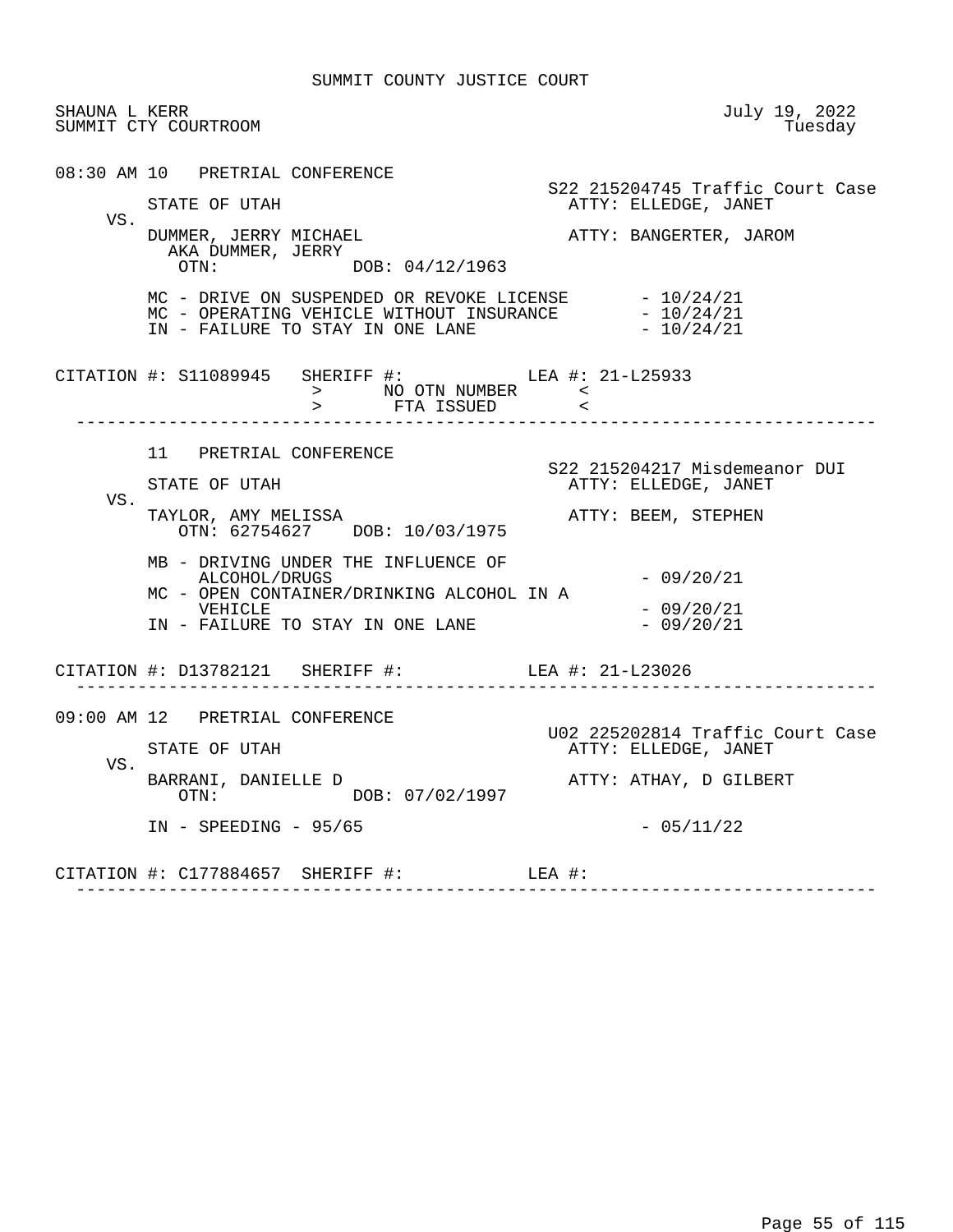| VS. | 09:00 AM 13 PRETRIAL CONFERENCE<br>STATE OF UTAH<br>DESCHINE, NATHANIEL<br>OTN: 62761267 DOB: 08/29/1996<br>MB - DRIVING UNDER THE INFLUENCE OF<br>ALCOHOL/DRUGS<br>MC - OPEN CONTAINER/DRINKING ALCOHOL IN A<br>VEHICLE<br>IN - NO VALID LICENSE - EXPIRED                                                                             | U30 225202515 Misdemeanor DUI<br>ATTY: ELLEDGE, JANET<br>ATTY: BANGERTER, JAROM<br>$-04/25/22$<br>$-04/25/22$<br>$-04/25/22$ |
|-----|-----------------------------------------------------------------------------------------------------------------------------------------------------------------------------------------------------------------------------------------------------------------------------------------------------------------------------------------|------------------------------------------------------------------------------------------------------------------------------|
|     | CITATION #: SHERIFF #: LEA #: 072200521                                                                                                                                                                                                                                                                                                 |                                                                                                                              |
| VS. | 14 PRETRIAL CONFERENCE<br>STATE OF UTAH<br>GARCIA, RICHARD JOEY<br>OTN: 62757612 DOB: 09/10/1970                                                                                                                                                                                                                                        | U02 225200087 Misdemeanor DUI<br>ATTY: ELLEDGE, JANET<br>ATTY:                                                               |
|     | MB - DRIVING UNDER THE INFLUENCE OF<br>ALCOHOL/DRUGS<br>IN - FAIL TO OPERATE WITHIN A SINGLE LANE $-12/24/21$<br>MC - DRIVE ON SUSPENDED OR REVOKE LICENSE $-12/24/21$<br>MB - USE OR POSSESSION OF DRUG PARAPHERNALIA<br>MB - POSSESSION OR USE OF A CONTROLLED<br>SUBSTANCE<br>IN - OBSTRUCT REDUCING VISIBILTY-WINDSHIELD - 12/24/21 | $-12/24/21$<br>$-12/24/21$<br>$-12/24/21$                                                                                    |
|     | CITATION #: D140644485 SHERIFF #: LEA #: 072101627<br>______________________________                                                                                                                                                                                                                                                    |                                                                                                                              |
| VS. | 15 REVIEW<br>STATE OF UTAH<br>GINES, SAMUEL TELL<br>OTN: 55270649 DOB: 06/24/1982                                                                                                                                                                                                                                                       | A22 205201011 Misdemeanor DUI<br>ATTY: ELLEDGE, JANET<br>ATTY:                                                               |
|     | MB - DRIVING UNDER THE INFLUENCE OF<br>ALCOHOL/DRUGS<br>CITATION #: D13669901 SHERIFF #:<br>$LEA$ #:                                                                                                                                                                                                                                    | $-02/16/20$                                                                                                                  |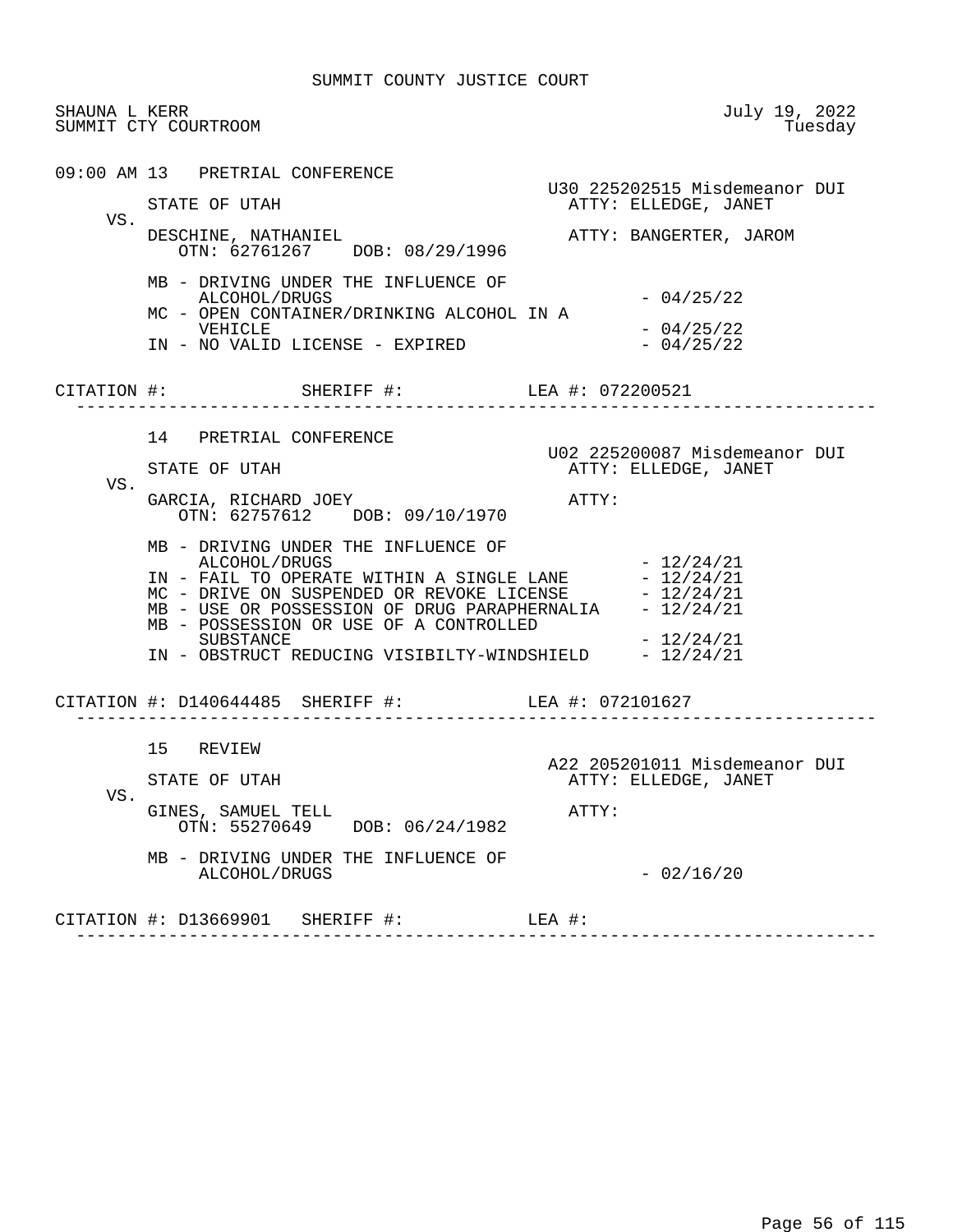| SHAUNA L KERR | SUMMIT CTY COURTROOM                                                                                                                                                                                                                     | July 19, 2022<br>Tuesday                                                           |
|---------------|------------------------------------------------------------------------------------------------------------------------------------------------------------------------------------------------------------------------------------------|------------------------------------------------------------------------------------|
| VS.           | 09:00 AM 16 DISPOSITION<br>STATE OF UTAH<br>LIPE, CODY JAMES<br>OTN: 62760137 DOB: 10/28/1996                                                                                                                                            | S22 225201806 Misdemeanor DUI<br>ATTY: ELLEDGE, JANET<br>ATTY: SCHATZ, JASON       |
|               | MB - DRIVING UNDER THE INFLUENCE OF<br>ALCOHOL/DRUGS                                                                                                                                                                                     | $-03/22/22$                                                                        |
|               | CITATION #: D13782126 SHERIFF #: LEA #: 22-L08331<br>_____________________                                                                                                                                                               |                                                                                    |
| VS.           | 17 PRETRIAL CONFERENCE<br>STATE OF UTAH<br>MARTINEZ, DANIEL F                                                                                                                                                                            | U00 215204362 Traffic Court Case<br>ATTY: ELLEDGE, JANET<br>ATTY: BANGERTER, JAROM |
|               | OTN: 62754866 DOB: 12/03/1983<br>$IN - SPEEDING - 87/65$<br>MC - OPERATING VEHICLE WITHOUT INSURANCE<br>MB - DRIVE ON SUSP / REVOKED / DENIED W/ PRIOR<br>CONVICTION<br>MC - OPERATE VEH W/O LICENSE OR REGIST<br>(SUSPENDED OR REVOKED) | $-09/29/21$<br>$-09/29/21$<br>$-09/29/21$<br>$-09/29/21$                           |
|               | CITATION #: C175377548 SHERIFF #: LEA #: 072101170<br>> FTA ISSUED                                                                                                                                                                       |                                                                                    |
| VS.           | 18 PRETRIAL CONFERENCE<br>STATE OF UTAH                                                                                                                                                                                                  | U00 215205066 Traffic Court Case<br>ATTY: ELLEDGE, JANET                           |
|               | MARTINEZ, DANIEL F<br>OTN: DOB: 12/03/1983<br>$MC$ - DRIVE ON SUSPENDED OR REVOKE LICENSE $-11/10/21$                                                                                                                                    | ATTY: BANGERTER, JAROM                                                             |
|               | CITATION #: $C175383934$ SHERIFF #: LEA #:                                                                                                                                                                                               |                                                                                    |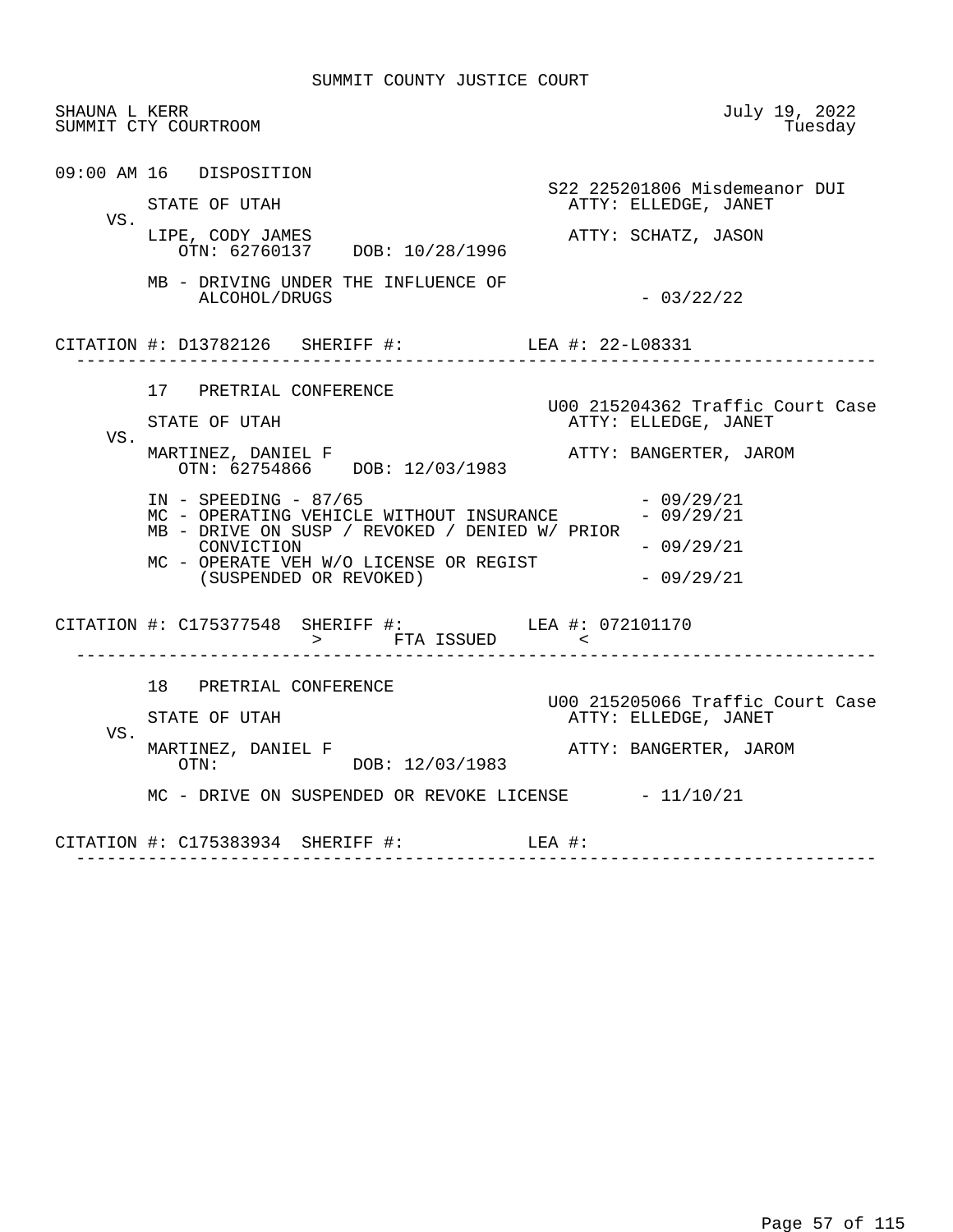| SHAUNA L KERR | SUMMIT CTY COURTROOM                                                                                                                        | July 19, 2022<br>Tuesday                                                          |
|---------------|---------------------------------------------------------------------------------------------------------------------------------------------|-----------------------------------------------------------------------------------|
| VS.           | 09:00 AM 19 REVIEW<br>STATE OF UTAH<br>NAVARRETE-SANCHEZ, OSCAR<br>OTN: 55269047 DOB: 03/22/1989                                            | A22 205202143 Misdemeanor DUI<br>ATTY: ELLEDGE, JANET<br>ATTY:                    |
|               | MB - DRIVING WITH MEASURABLE CONTROLLED<br>SUBSTANCE                                                                                        | $-02/16/20$                                                                       |
|               | CITATION #: $C166774091$ SHERIFF #: LEA #:                                                                                                  |                                                                                   |
| VS.           | 20 REVIEW<br>KAMAS CITY<br>NAVARRETE-SANCHEZ, OSCAR<br>OTN: 55277586 DOB: 03/22/1989                                                        | KAM 205203414 Traffic Court Case<br>ATTY: ELLEDGE, JANET<br>ATTY:                 |
|               | MB - DRIVE ON SUSPENDED OR REVOKE LICENSE $-07/06/20$<br>CITATION #: K10407780 SHERIFF #: LEA #: 20-K00791<br>. _ _ _ _ _ _ _ _ _ _ _ _ _ _ |                                                                                   |
| VS.           | 21 REVIEW<br>STATE OF UTAH<br>NAVARRETE-SANCHEZ, OSCAR<br>OTN: 62758362 DOB: 03/22/1989                                                     | S22 225200497 Traffic Court Case<br>ATTY: ELLEDGE, JANET<br>ATTY:                 |
|               | MB - INTERLOCK RESTRICTED DRIVER OPERATING<br>VEHICLE W/O IL SYSTEM                                                                         | $-01/21/22$                                                                       |
|               | CITATION #: S11083058 SHERIFF #:                                                                                                            | LEA #: 22-L01855                                                                  |
| VS.           | 22 PRETRIAL CONFERENCE<br>STATE OF UTAH<br>SMITH, JESSE DAVID<br>DOB: 11/03/1992<br>OTN:                                                    | S22 211200765 Other Misdemeanor<br>ATTY: ELLEDGE, JANET<br>ATTY: BANGERTER, JAROM |
|               | MB - THREAT OF VIOLENCE                                                                                                                     | $-12/19/21$                                                                       |
| CITATION #:   | SHERIFF #: LEA #: 21-L30675<br>NO OTN NUMBER<br>$\geq$                                                                                      | $\sim$ $\sim$                                                                     |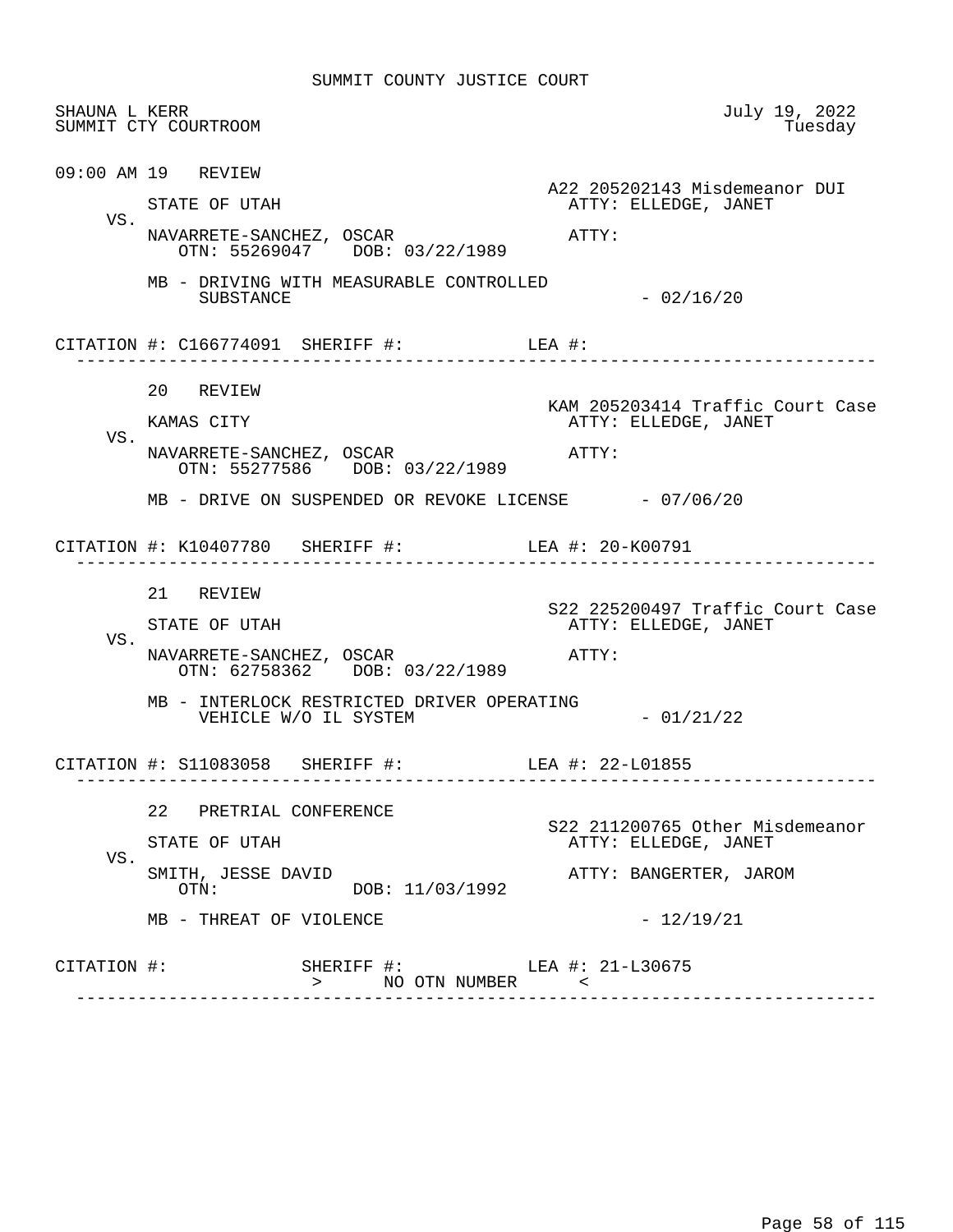| SHAUNA L KERR | SUMMIT CTY COURTROOM                                                                                                                                                                                                                                                              | July 19, 2022<br>Tuesday                                                                                                                 |
|---------------|-----------------------------------------------------------------------------------------------------------------------------------------------------------------------------------------------------------------------------------------------------------------------------------|------------------------------------------------------------------------------------------------------------------------------------------|
| VS.           | 09:00 AM 23 ORDER TO SHOW CAUSE<br>STATE OF UTAH<br>TIBBITTS, LEE ALAN<br>OTN: 55276018 DOB: 02/21/1981                                                                                                                                                                           | S22 205202000 Misdemeanor DUI<br>ATTY: ELLEDGE, JANET<br>ATTY: BANGERTER, JAROM                                                          |
|               | MB - DRIVING UNDER THE INFLUENCE OF<br>ALCOHOL/DRUGS                                                                                                                                                                                                                              | $-04/16/20$                                                                                                                              |
|               | CITATION #: D13591206 SHERIFF #: LEA #: 20-L10499                                                                                                                                                                                                                                 |                                                                                                                                          |
| VS.           | 24 REVIEW<br>STATE OF UTAH<br>TIBBITTS, LEE ALAN<br>OTN: 55276075 DOB: 02/21/1981<br>MB - IGNITION INTERLOCK VIOLATION                                                                                                                                                            | A22 205206123 Traffic Court Case<br>ATTY: ELLEDGE, JANET<br>ATTY: BANGERTER, JAROM<br>$-10/21/20$                                        |
| VS.           | 25 PRETRIAL CONFERENCE<br>STATE OF UTAH<br>WACHTER, ANDREW MICHAEL<br>OTN: 62762158 DOB: 07/12/1998<br>MB - CARRY A DANGEROUS WEAPON UNDER THE<br>INFLUENCE ALCOHOL/DRUGS<br>MC - INTOXICATION<br>MC - OPEN CONTAINER/DRINKING ALCOHOL IN A<br>VEHICLE<br>IN - DISORDERLY CONDUCT | S22 211200617 Other Misdemeanor<br>ATTY: ELLEDGE, JANET<br>ATTY: WALSH, JOHN<br>$-10/08/21$<br>$-10/08/21$<br>$-10/08/21$<br>$-10/08/21$ |
|               | CITATION #: S11031164 SHERIFF #:                                                                                                                                                                                                                                                  | LEA #: 21-L24532                                                                                                                         |

------------------------------------------------------------------------------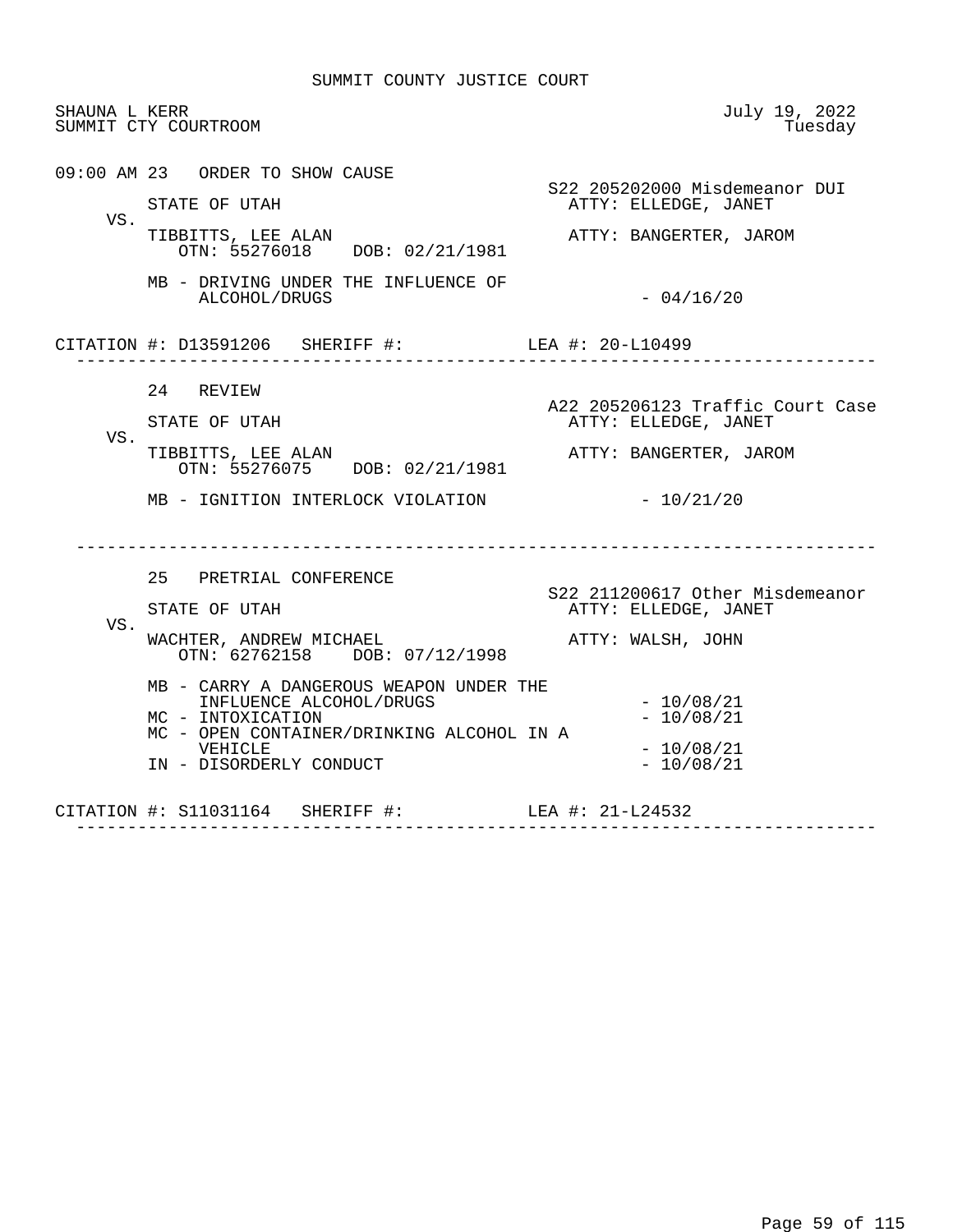SHAUNA L KERR July 20, 2022<br>Wednesday wednesday and the contract of the Mednesday of the Mednesday of the Mednesday of the Mednesday of the  $\sim$ 

 08:30 AM 1 PRETRIAL CONFERENCE PAR 225202495 Misdemeanor DUI ATTY: LAKE, TRICIA VS. BARRIGA, HENRY JR **ATTY: ATHAY, D GILBERT**  OTN: 62761291 DOB: 05/13/1984 MB - DRIVING UNDER THE INFLUENCE OF  $ALCOHOL/DRUGS$   $-04/25/22$  MB - POSSESSION OF CONTROLLED SUBSTANCE MARIJUANA/SPICE - 04/25/22 MB - USE OR POSSESSION OF DRUG PARAPHERNALIA IN - FAIL TO ILLUMINATE REAR REGISTRATION PLA - 04/25/22 CITATION #: D13797620 SHERIFF #: LEA #: 22-06533 ------------------------------------------------------------------------------ 2 PRETRIAL CONFERENCE PAR 225201939 Traffic Court Case<br>PARK CITY ATTY: LAKE, TRICIA ATTY: LAKE, TRICIA VS. BARZEGARI-SEIAN, POURIA **ATTY:** AKA SEIAN, POURIA<br>OTN: DO DOB: 10/14/1993 IN - FAILURE TO REGISTER OR EXPIRED VEHICLE REGISTRATION - 03/27/22 IN - NO PROOF OF INSURANCE<br>
IN - FAILURE TO SECURE NEW LICENSE PLATES - 03/27/22<br>
MC - DRIVING ON DENIED - 03/27/22 IN - FAILURE TO SECURE NEW LICENSE PLATES MC - DRIVING ON DENIED CITATION #: P10687094 SHERIFF #: LEA #: 22-05005 > NO OTN NUMBER < ------------------------------------------------------------------------------ 3 PRETRIAL CONFERENCE PAR 221200180 Other Misdemeanor ATTY: LAKE, TRICIA VS. BRAVO, BRONSON LEE<br>
OTN: DOB: 11/02/1993<br>
ATTY: OLSEN, BEAU DOB: 11/02/1993  $MB - ASSAULT$  - 03/17/22 CITATION #: P10663529 SHERIFF #: LEA #: 22-04504 > NO OTN NUMBER < ------------------------------------------------------------------------------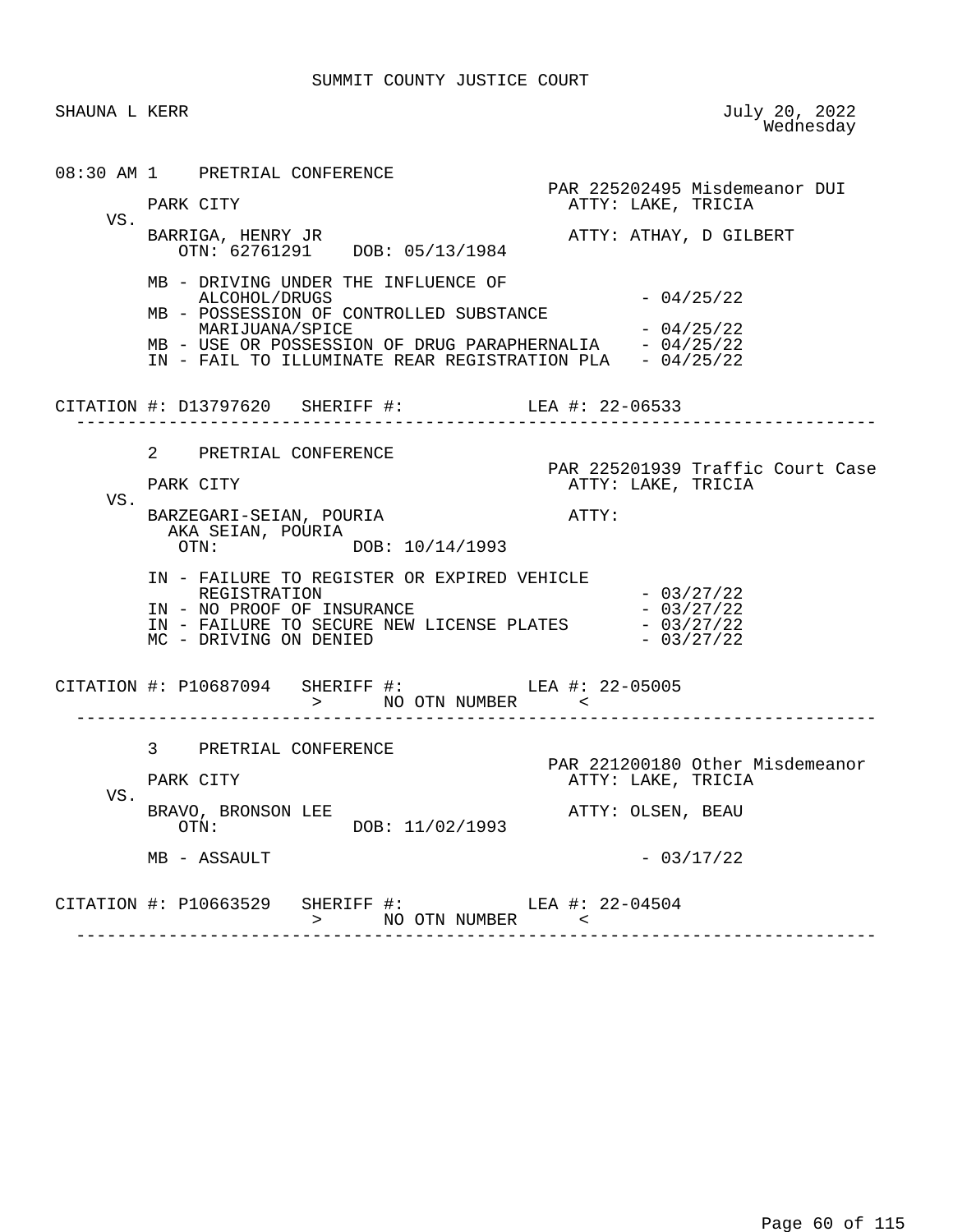SHAUNA L KERR JULY 20, 2022<br>Wednesday wednesday and the contract of the Mednesday of the Mednesday of the Mednesday of the Mednesday of the  $\sim$  08:30 AM 4 PRETRIAL CONFERENCE PAR 221200181 Other Misdemeanor<br>PARK CITY CITY CARE, TRICIA ATTY: LAKE, TRICIA VS.<br>BRAVO, NICOLAS R BRAVO, NICOLAS R ATTY: STIRLING, DON DOB: 08/28/1996  $MB - ASSAULT$  - 03/18/22 CITATION #: P10663530 SHERIFF #: LEA #: 22-04504 > NO OTN NUMBER < ------------------------------------------------------------------------------ 5 PRETRIAL CONFERENCE PAR 225203534 Traffic Court Case<br>PARK CITY COURT ATTY: LAKE, TRICIA ATTY: LAKE, TRICIA VS. CENTENO, MICHELLE  $OTN:$  OTN:  $O9/12/2005$ DOB: 09/12/2005 IN - VIOLATION OF LEARNER'S PERMIT - 06/13/22 IN - FAIL TO YIELD RIGHT OF WAY - VEHICLE TURNING LEFT  $- 06/13/22$  CITATION #: P10753316 SHERIFF #: LEA #: 22-08668 > DEFENDANT WAS A MINOR AT TIME OF VIOLATION < ------------------------------------------------------------------------------ 6 PRETRIAL CONFERENCE PAR 221200283 Other Misdemeanor ATTY: LAKE, TRICIA VS. COVINGTON, MARTY LOUIS<br>
OTN: DOB: 10/16/1961 DOB: 10/16/1961 MB - USING A HAND-HELD MOBILE TELEPHONE - CMV  $-05/27/22$ CITATION #: P10749581 SHERIFF #: LEA #: 22-07981 ------------------------------------------------------------------------------ 7 PRETRIAL CONFERENCE PAR 221200287 Other Misdemeanor PARK CITY ATTY: LAKE, TRICIA VS. DE VOS DE CUYPER, LOUIS PASCAL MARTINE ATTY: BOND, F KEVIN CALL, KEVIN OTN: 62762059 DOB: 12/13/1991 MB - OFFENSES BY PATRONS<br>IN - DISORDERLY CONDUCT - 05/29/22 IN - DISORDERLY CONDUCT<br>
MB - FAILURE TO DISCLOSE IDENTITY -- 05/29/22 MB - FAILURE TO DISCLOSE IDENTITY CITATION #: P10753312 SHERIFF #: LEA #: ------------------------------------------------------------------------------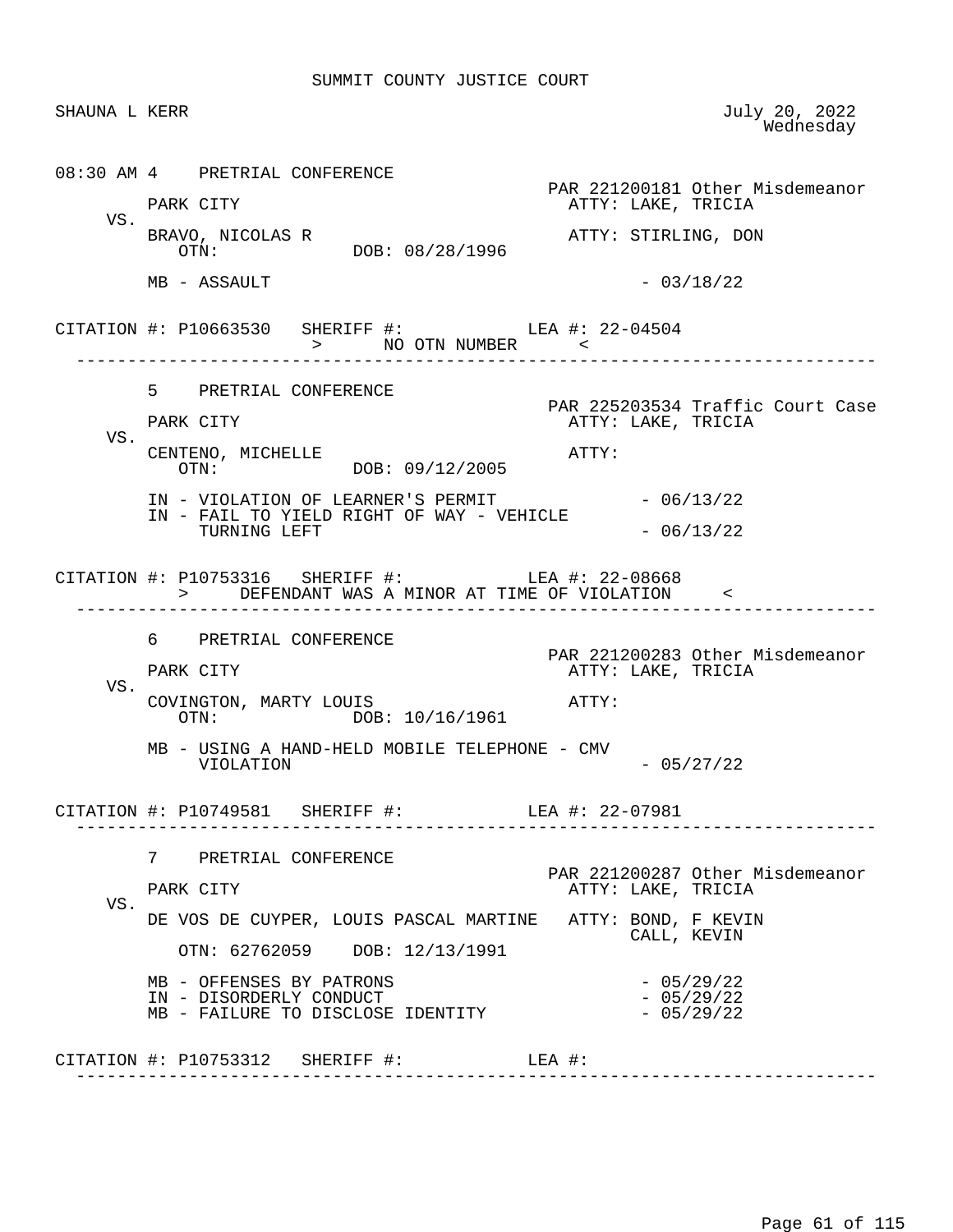SHAUNA L KERR July 20, 2022<br>Wednesday wednesday and the contract of the Mednesday of the Mednesday of the Mednesday of the Mednesday of the  $\sim$  08:30 AM 8 PRETRIAL CONFERENCE PAR 221200262 Other Misdemeanor ATTY: LAKE, TRICIA VS. ELLIOTT, DUNCAN THOMAS EDWARD **ATTY: LASER, GAIL**<br>OTN: DOB: 12/15/1997 DOB: 12/15/1997 MB - CRIMINAL MISCHIEF - INTENTIONAL DAMAGE,  $DEFACE,$   $DEFACE,$   $DEFACY$   $PROP$   $\longrightarrow$   $05/12/22$  MB - CRIMINAL TRESPASS KNOWING UNLAWFUL PERSON/UNMANNED AIRCRAFT - 05/12/22 CITATION #: P10753301 SHERIFF #: LEA #: 22-07240 > NO OTN NUMBER ------------------------------------------------------------------------------ 9 PRETRIAL CONFERENCE PAR 221200302 Other Misdemeanor<br>PARK CITY CITY CONSERVATIVE: LAKE, TRICIA ATTY: LAKE, TRICIA VS. HANSEN, CASEY MORGAN **ATTY:**  AKA HANSEN, CASEY OTN: 62762174 DOB: 06/20/1988  $MC - INTOXICATION$  - 06/03/22 CITATION #: P10737708 SHERIFF #: LEA #: 22-08241 ------------------------------------------------------------------------------ 10 PRETRIAL CONFERENCE SBI 221200314 Other Misdemeanor ATTY: LAKE, TRICIA VS. HORA, ERIC ROY **DOR: 01/16/1969** ATTY: KNORR, JAMES DOB: 01/16/1969 MB - SELL, OFFER, FURNISH ALC PRODUCT TO A MINOR -NEGLIGENTLY - 06/07/22 CITATION #: K0394882 SHERIFF #: LEA #: 2222I0213 > NO OTN NUMBER < ------------------------------------------------------------------------------ 11 REVIEW PAR 215202623 Misdemeanor DUI<br>PARK CITY CITY CONTROL ATTY: LAKE, TRICIA ATTY: LAKE, TRICIA VS. MARSHALL, HYATT JOSEPH ATTY: OTN: 62751151 DOB: 07/24/1998 MB - DRIVING UNDER THE INFLUENCE OF ALCOHOL/DRUGS - 06/11/21 CITATION #: D13841509 SHERIFF #: LEA #: 21-10268 ------------------------------------------------------------------------------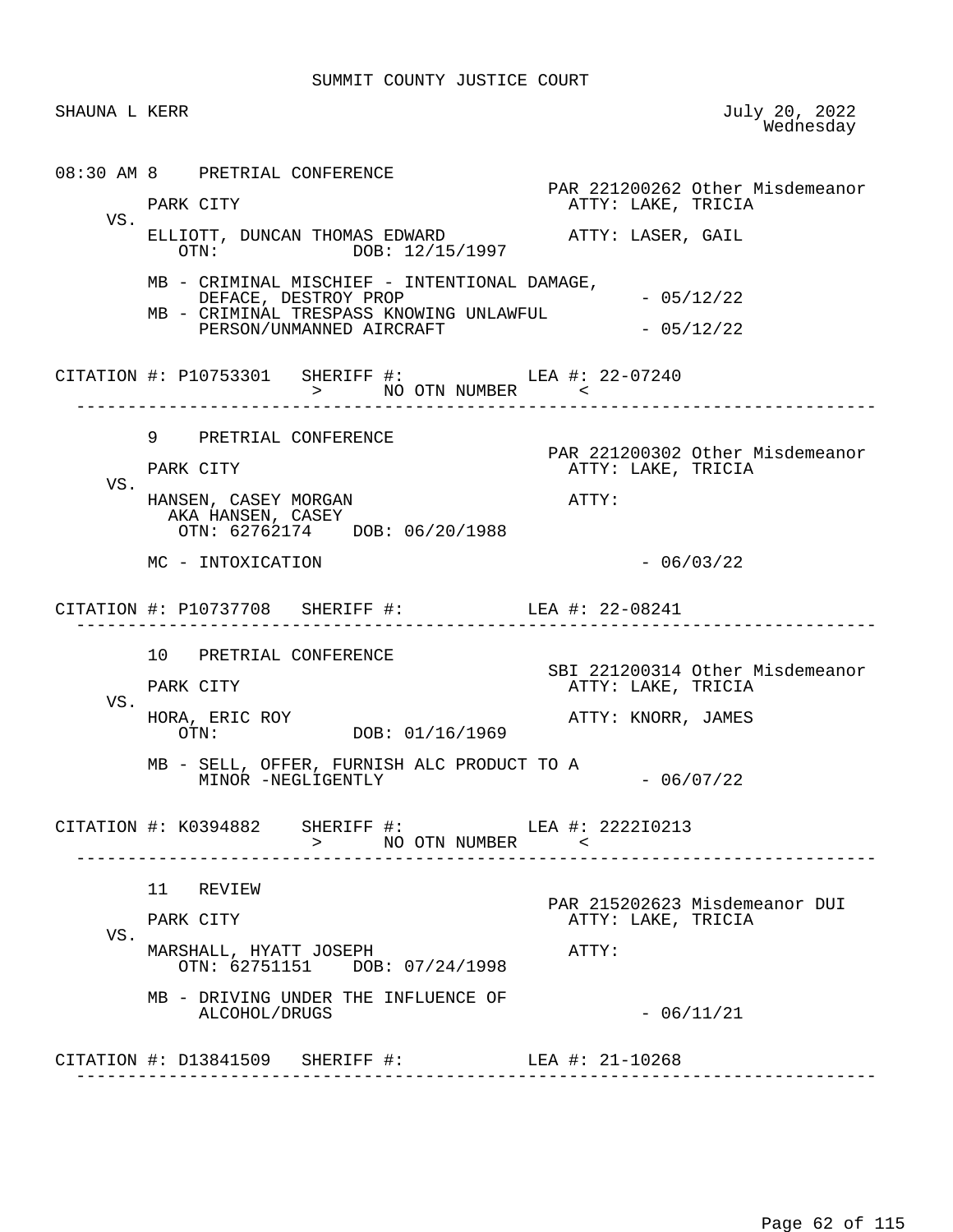| SHAUNA L KERR |                                                                                                                                                                                                                                                                     | July 20, 2022<br>Wednesday                                               |
|---------------|---------------------------------------------------------------------------------------------------------------------------------------------------------------------------------------------------------------------------------------------------------------------|--------------------------------------------------------------------------|
|               | 08:30 AM 12 PRETRIAL CONFERENCE<br>PARK CITY                                                                                                                                                                                                                        | PAR 221200321 Other Misdemeanor<br>ATTY: LAKE, TRICIA                    |
| VS.           | MCCORVEY, BELLA ALEXANDRIA<br>OTN: 62762505 DOB: 05/26/1993                                                                                                                                                                                                         | ATTY: VAN WAGONER, RICHARD<br>CRANE, NATHAN                              |
|               | MC - DISORDERLY CONDUCT<br>> CASE INVOLVES DOMESTIC VIOLENCE                                                                                                                                                                                                        | $-06/10/22$<br>$\prec$                                                   |
|               | CITATION #: P10744362 SHERIFF #: LEA #: 22-08585                                                                                                                                                                                                                    |                                                                          |
| VS.           | 13 PRETRIAL CONFERENCE<br>PARK CITY                                                                                                                                                                                                                                 | PAR 225202202 Misdemeanor DUI<br>ATTY: LAKE, TRICIA                      |
|               | MUNGCAL, DEXTER J<br>OTN: 62760699 DOB: 08/25/1990<br>MB - DRIVING UNDER THE INFLUENCE OF<br>ALCOHOL/DRUGS<br>IN - FAILURE TO STAY IN ONE LANE<br>MC - OPEN CONTAINER IN VEHICLE ON HIGHWAY - 04/07/22<br>IN - NO VALID LICENSE - NEVER OBTAINED LICENSE - 04/07/22 | ATTY: CULAS, ROBERTO<br>$-04/07/22$<br>$-04/07/22$                       |
|               | CITATION #: D13797618 SHERIFF #: LEA #: 22-05585                                                                                                                                                                                                                    |                                                                          |
| VS.           | 14 PRETRIAL CONFERENCE<br>PARK CITY<br>NELSON, ALLISON PAIGE<br>OTN: DOB: 12/27/1968                                                                                                                                                                                | PAR 225203026 Traffic Court Case<br>ATTY: LAKE, TRICIA<br>ATTY:          |
|               | IN - FAIL TO OBEY SIGNS                                                                                                                                                                                                                                             | $-05/20/22$                                                              |
|               | CITATION #: P10749561 SHERIFF #: LEA #: 22-07669                                                                                                                                                                                                                    |                                                                          |
| VS.           | 15 PRETRIAL CONFERENCE<br>PARK CITY<br>SCROGGIN, DAVID ALAN                                                                                                                                                                                                         | PAR 225202669 Misdemeanor DUI<br>ATTY: LAKE, TRICIA<br>ATTY: KELLEY, ASA |
|               | OTN: 62761457 DOB: 10/06/1957<br>MB - DRIVING UNDER THE INFLUENCE OF<br>ALCOHOL/DRUGS<br>MC - OPEN CONTAINER IN VEHICLE ON HIGHWAY<br>MB - ACCIDENT INVOLVING PROPERTY DAMAGE, DUTIES<br>OF OPERATOR                                                                | $-05/04/22$<br>$-05/04/22$<br>$-05/04/22$                                |
|               |                                                                                                                                                                                                                                                                     |                                                                          |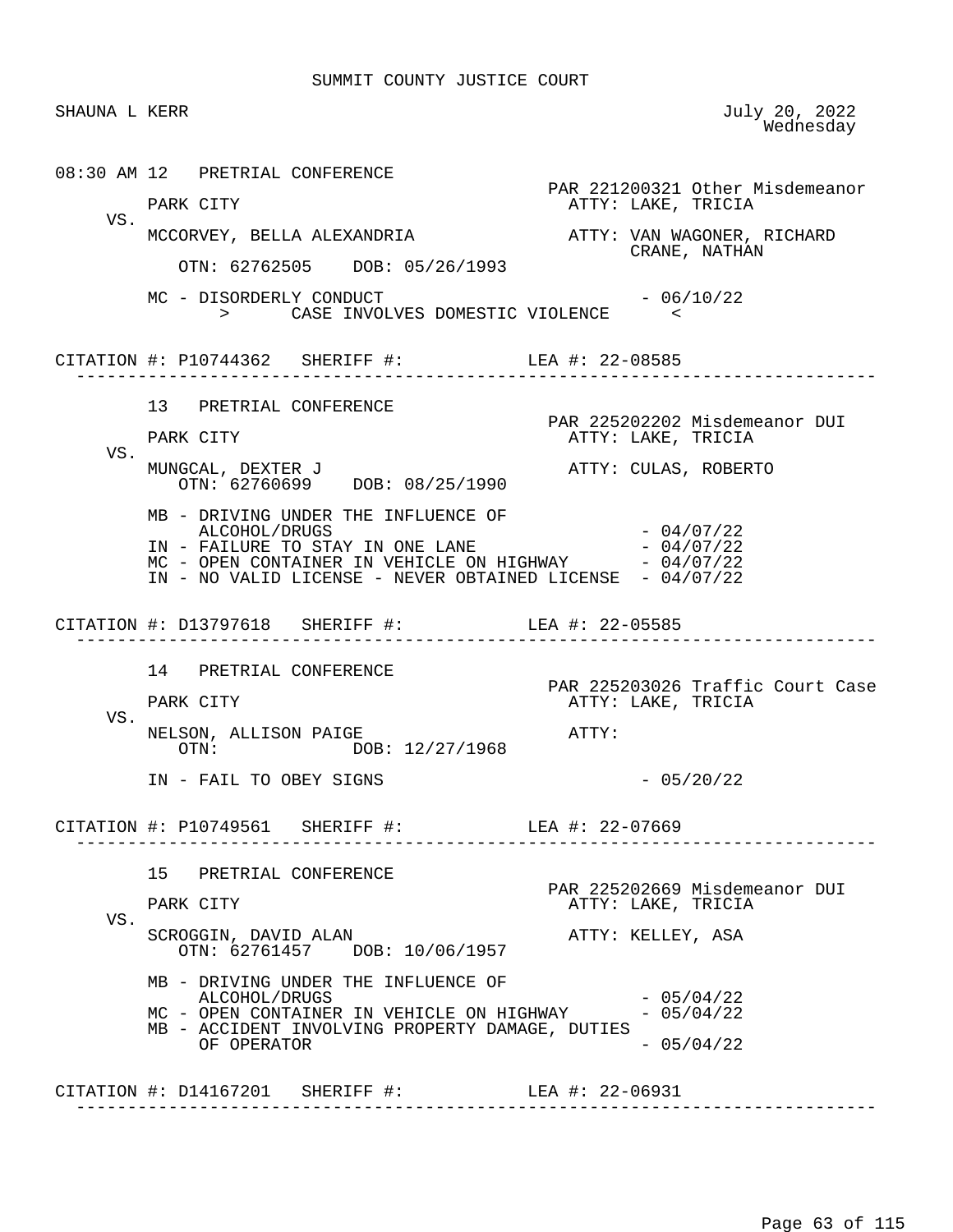SHAUNA L KERR JULY 20, 2022 wednesday and the contract of the Mednesday of the Mednesday of the Mednesday of the Mednesday of the  $\sim$ 

|     |           | 01:00 PM 16 PRETRIAL CONFERENCE                   |                                     |       |                    |                               |  |
|-----|-----------|---------------------------------------------------|-------------------------------------|-------|--------------------|-------------------------------|--|
| VS. | PARK CITY |                                                   |                                     |       | ATTY: LAKE, TRICIA | U13 225203259 Misdemeanor DUI |  |
|     |           | HAYS, JAMES RICHARD<br>AKA HAYS, JAMES            | OTN: 62761879 DOB: 05/20/1966       | ATTY: |                    |                               |  |
|     |           | IN - FAILURE TO STAY IN ONE LANE<br>ALCOHOL/DRUGS | MB - DRIVING UNDER THE INFLUENCE OF |       |                    | $-05/22/22$<br>$-05/22/22$    |  |
|     |           | CITATION $\#$ : D140772617 SHERIFF $\#$ :         |                                     |       | LEA #: 072200624   |                               |  |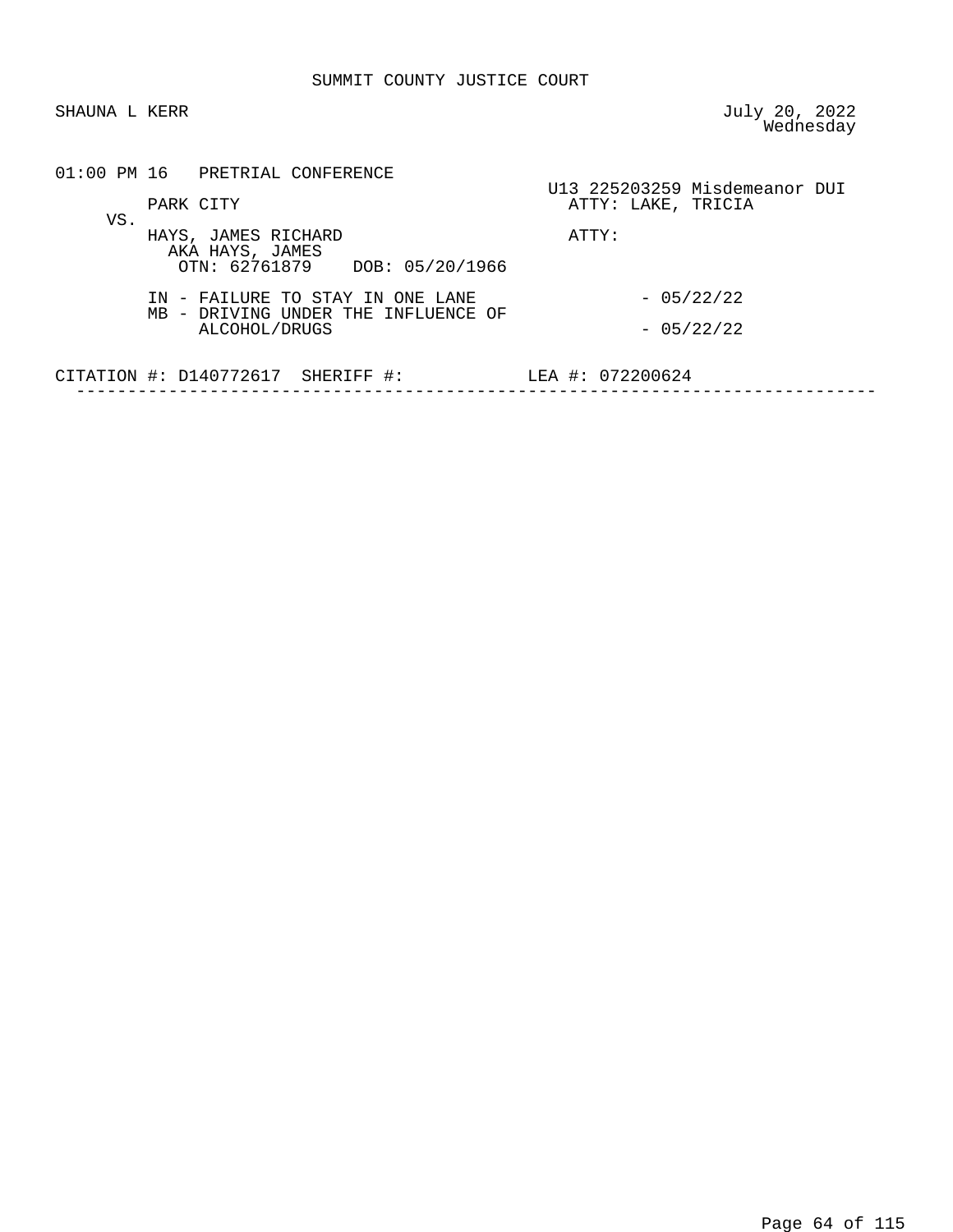| DWAYNE A VANCE |                                                                              | July 20, 2022<br>Wednesday              |
|----------------|------------------------------------------------------------------------------|-----------------------------------------|
| VS.            | 01:00 PM 17 SMALL CLAIMS TRIAL<br>PREMIER HEATING AND AIR<br>CRAWFORD, CASEY | 228200020 Small Claim<br>ATTY:<br>ATTY: |
| VS.            | 18<br>SUPPLEMENTAL ORDER<br>PASSARETTI, ANDREW<br>GILES, BRADY               | 218200068 Small Claim<br>ATTY:<br>ATTY: |

------------------------------------------------------------------------------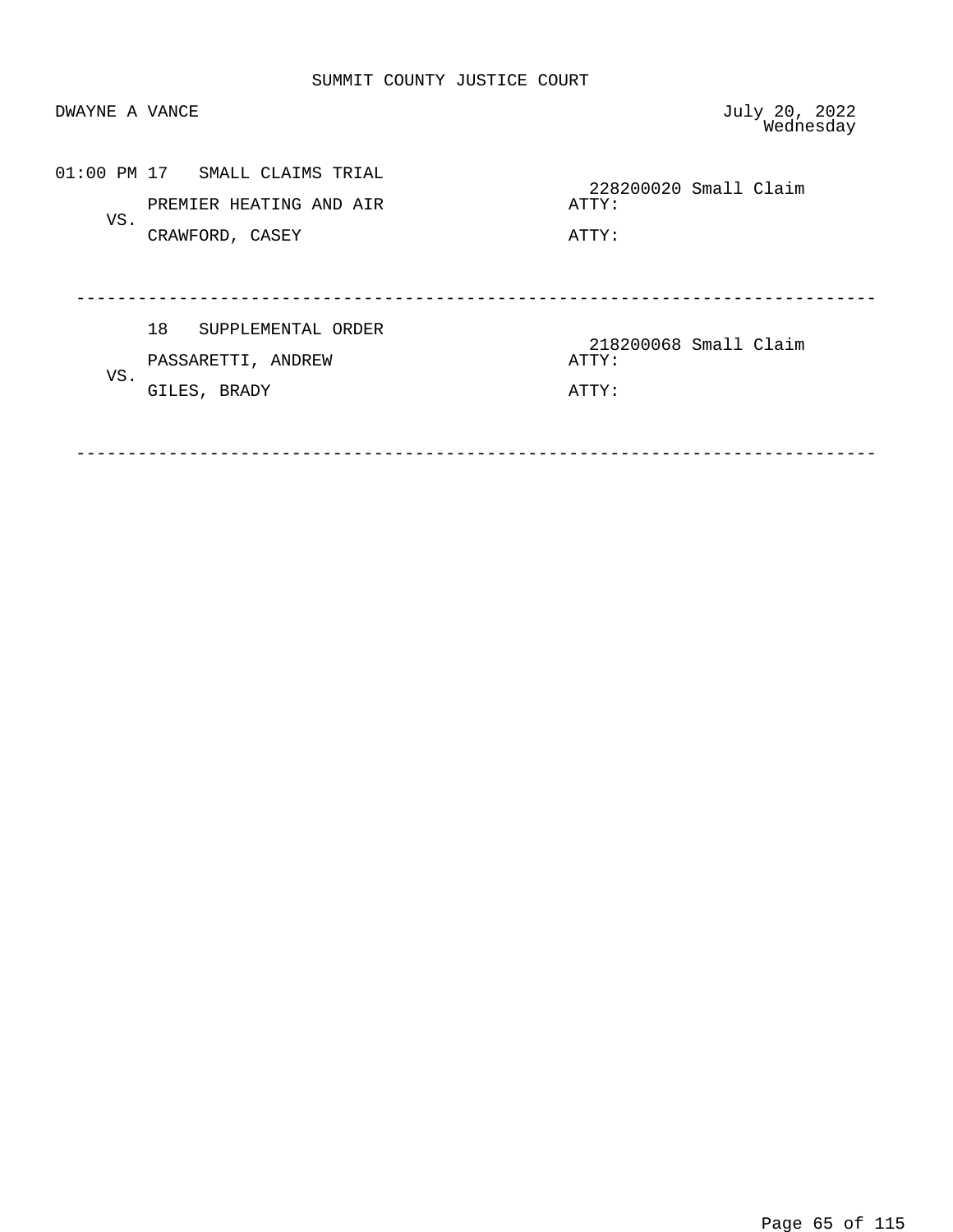| SHAUNA L KERR | SUMMIT CTY COURTROOM                                                                                                                 | July 20, 2022<br>Wednesday                                                  |
|---------------|--------------------------------------------------------------------------------------------------------------------------------------|-----------------------------------------------------------------------------|
|               | 08:30 AM 19 PRETRIAL CONFERENCE<br>PARK CITY                                                                                         | SBI 221200309 Other Misdemeanor<br>ATTY: LAKE, TRICIA                       |
| VS.           | COLLINS, SPENCER EARLE<br>OTN: DOB: 05/20/1990                                                                                       | ATTY:                                                                       |
|               | MB - SELL, OFFER, FURNISH ALC PRODUCT TO A<br>MINOR -NEGLIGENTLY                                                                     | $-05/26/22$                                                                 |
|               | CITATION #: K0394890 SHERIFF #: LEA #: 222210217<br>> NO OTN NUMBER <                                                                |                                                                             |
| VS.           | 20 PRETRIAL CONFERENCE<br>PARK CITY<br>DOOLEY, ELIJAH WOLF<br>OTN: DOB: 03/18/2001                                                   | PAR 211200613 Other Misdemeanor<br>ATTY: LAKE, TRICIA<br>ATTY:              |
|               | MB - POSSESSION OF CONTROLLED SUBSTANCE<br>MARIJUANA/SPICE<br>MB - USE OR POSSESSION OF DRUG PARAPHERNALIA - 10/05/21                | $-10/05/21$                                                                 |
|               | CITATION #: P10680534 SHERIFF #: LEA #: 21-17394<br>> NO OTN NUMBER <                                                                |                                                                             |
| VS.           | 21 PRETRIAL CONFERENCE<br>PARK CITY<br>KNOWLSON, SAWYER ZACHERY                                                                      | U00 215204485 Traffic Court Case<br>ATTY: LAKE, TRICIA<br>ATTY:             |
|               | OTN: DOB: 05/27/2001<br>IN - WINDOW TINT VIOLATION<br>IN - FAILURE TO DISPLAY LICENSE PLATE - 10/07/21<br>IN - NO PROOF OF INSURANCE | $-10/07/21$<br>$-10/07/21$                                                  |
|               | CITATION #: $C172835944$ SHERIFF #: LEA #:<br>> NO OTN NUMBER <                                                                      |                                                                             |
| VS.           | 22 PRETRIAL CONFERENCE<br>PARK CITY<br>MARTINEZ, JULIUS TOMALON                                                                      | SBI 221200313 Other Misdemeanor<br>ATTY: LAKE, TRICIA<br>ATTY: KNORR, JAMES |
|               | DOB: 07/01/1989<br>OTN:<br>MB - SELL, OFFER, FURNISH ALC PRODUCT TO A<br>MINOR -NEGLIGENTLY                                          | $-05/26/22$                                                                 |
|               | CITATION #: K0305128 SHERIFF #: LEA #: 222210213<br>> NO OTN NUMBER <                                                                |                                                                             |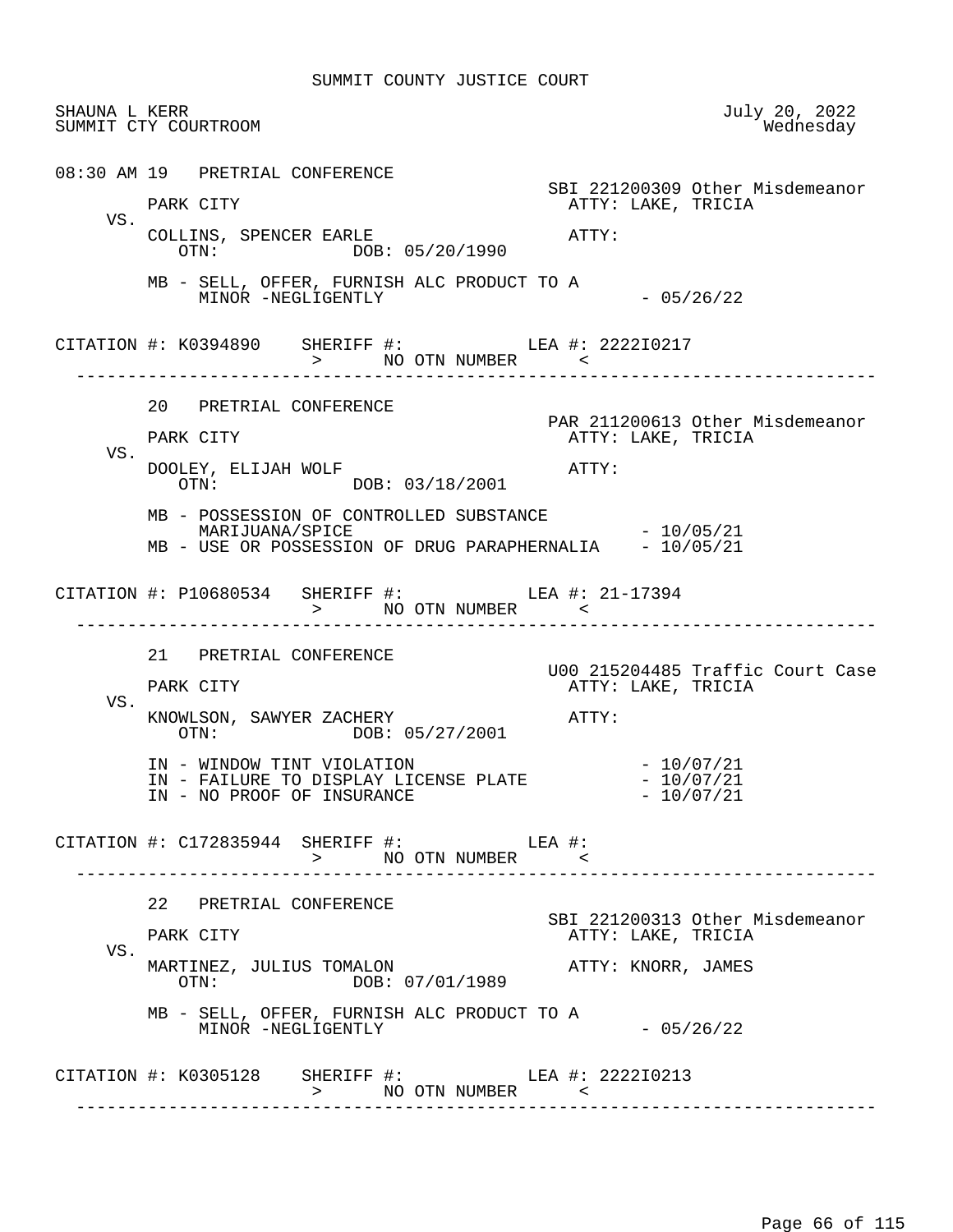| SHAUNA L KERR | SUMMIT CTY COURTROOM                                                                                                                                                                                                                                    | July 20, 2022<br>Wednesday                                                                     |
|---------------|---------------------------------------------------------------------------------------------------------------------------------------------------------------------------------------------------------------------------------------------------------|------------------------------------------------------------------------------------------------|
| VS.           | 08:30 AM 23 PRETRIAL CONFERENCE<br>PARK CITY<br>MCGAW, MATTHEW ROBERT<br>OTN: 62756606 DOB: 07/15/1978                                                                                                                                                  | PAR 215205445 Misdemeanor DUI<br>ATTY: LAKE, TRICIA<br>ATTY: ROSENBLOOM, DAVID                 |
|               | IN - FAILURE TO SIGNAL<br>IN - FAILURE TO REGISTER OR EXPIRED VEHICLE<br>REGISTRATION<br>MB - DRIVING UNDER THE INFLUENCE OF<br>ALCOHOL/DRUGS<br>MB - INTERLOCK RESTRICTED DRIVER OPERATING<br>VEHICLE W/O IL SYSTEM<br>MB - ALCOHOL RESTRICTED DRIVERS | $-11/25/21$<br>$-11/25/21$<br>$-11/25/21$<br>$-11/25/21$<br>$-11/25/21$                        |
|               | CITATION #: D14027903 SHERIFF #: LEA #: 21-19935                                                                                                                                                                                                        |                                                                                                |
|               | 10:00 AM 24 RESTITUTION HEARING<br>PARK CITY                                                                                                                                                                                                            | PAR 205204620 Traffic Court Case<br>ATTY: LAKE, TRICIA<br>MILNE, LANCE<br>WOLTERING, CATHERINE |
| VS.           | ROSILES, LEONARDO CERVANTES<br>OTN: DOB: 06/30/1980                                                                                                                                                                                                     | АТТҮ:                                                                                          |
|               | $MC$ - DRIVE ON SUSPENDED OR REVOKE LICENSE $-09/15/20$<br>CITATION #: P10665446 SHERIFF #: LEA #: 20-16064<br>-------------------------------------                                                                                                    |                                                                                                |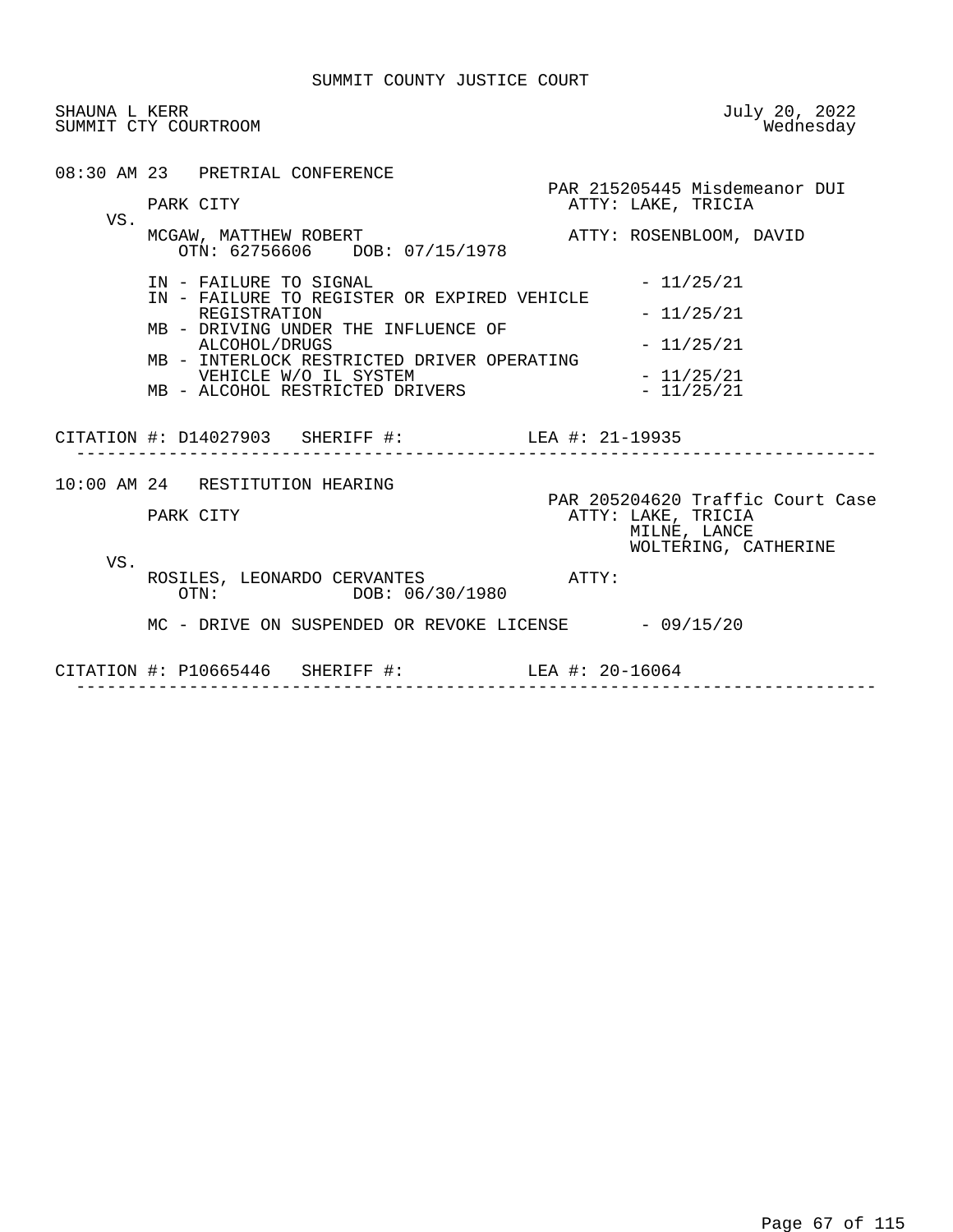| SHAUNA L KERR |                                                                                                                                      | July 26, 2022<br>Tuesday                                                         |
|---------------|--------------------------------------------------------------------------------------------------------------------------------------|----------------------------------------------------------------------------------|
| VS.           | 08:30 AM 1 PRETRIAL CONFERENCE<br>STATE OF UTAH<br>SINGH, AMRITPAL<br>DOB: 09/27/1999<br>OTN:                                        | MCD 221200209 Other Misdemeanor<br>ATTY: ELLEDGE, JANET<br>ATTY: PEIRCE, RACHEL  |
|               | MB - FALSE LOG BOOK                                                                                                                  | $-04/07/22$                                                                      |
|               | CITATION #: $C224000265$ SHERIFF #: LEA #:<br>- - - - - - - - - - - - - - - -                                                        |                                                                                  |
| VS.           | 2 PRETRIAL CONFERENCE<br>STATE OF UTAH                                                                                               | U02 225201086 Traffic Court Case<br>ATTY: ELLEDGE, JANET                         |
|               | SINGH, GURJANT<br>DOB: 06/03/1989<br>OTN:<br>MB - FAIL TO STOP AT PORT OF ENTRY                                                      | ATTY: PEIRCE, RACHEL<br>$-02/16/22$                                              |
|               | CITATION #: $C176227510$ SHERIFF #: LEA #:                                                                                           |                                                                                  |
| VS.           | 3 PRETRIAL CONFERENCE<br>STATE OF UTAH<br>SINGH, SUKHWINDER NONE                                                                     | U02 225202097 Traffic Court Case<br>ATTY: ELLEDGE, JANET<br>ATTY: PEIRCE, RACHEL |
|               | OTN: DOB: 12/01/1995<br>MB - FAIL TO STOP AT PORT OF ENTRY                                                                           | $-04/06/22$                                                                      |
|               | CITATION #: $C177591351$ SHERIFF #: LEA #:                                                                                           |                                                                                  |
| VS.           | 09:00 AM 4 PRETRIAL CONFERENCE<br>STATE OF UTAH<br>ALEXANDER, ADRIAN                                                                 | U00 215202489 Traffic Court Case<br>ATTY: ELLEDGE, JANET<br>ATTY:                |
|               | DOB: 07/07/1980<br>OTN:<br>IN - TOO FAST FOR EXISTING CONDITIONS - 06/04/21<br>IN - FAIL TO OPERATE WITHIN A SINGLE LANE $-06/04/21$ |                                                                                  |
|               | CITATION #: C173307000 SHERIFF #:                                                                                                    | LEA #: 072100617                                                                 |

Page 68 of 115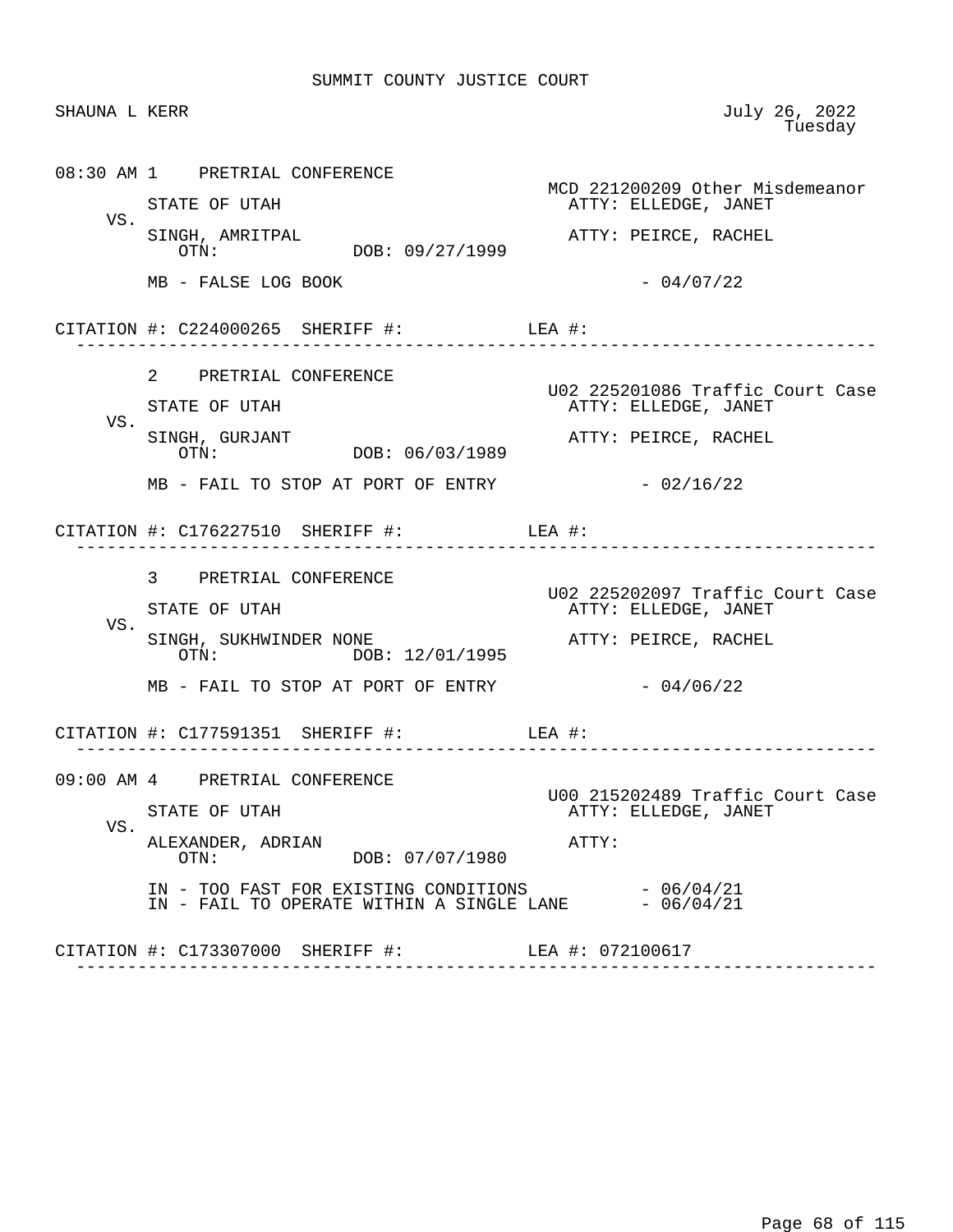| SHAUNA L KERR |                                                                                                                  | July 26, 2022<br>Tuesday                                          |
|---------------|------------------------------------------------------------------------------------------------------------------|-------------------------------------------------------------------|
|               | 09:00 AM 5 PRETRIAL CONFERENCE                                                                                   | U02 225201358 Traffic Court Case                                  |
| VS.           | STATE OF UTAH<br>CANTU, SANTOS PLACIDO<br>OTN: DOB: 09/16/1991                                                   | ATTY: ELLEDGE, JANET<br>ATTY:                                     |
|               | IN - FOLLOWING ANOTHER VEHICLE TOO CLOSE - 03/02/22<br>IN - NO VALID LICENSE - NEVER OBTAINED LICENSE - 03/02/22 |                                                                   |
|               | CITATION #: C176227627 SHERIFF #: LEA #: 072200292                                                               |                                                                   |
| VS.           | 6 PRETRIAL CONFERENCE<br>STATE OF UTAH<br>EDGERTON, MICHAEL TODD<br>OTN: DOB: 10/22/1984                         | S22 225201704 Traffic Court Case<br>ATTY: ELLEDGE, JANET<br>ATTY: |
|               | MC - OPERATE VEH W/O LICENSE OR REGIST<br>(SUSPENDED OR REVOKED)                                                 | $-03/18/22$                                                       |
|               | CITATION #: S11090628 SHERIFF #: LEA #: 22-L07905<br>> NO OTN NUMBER <                                           |                                                                   |
| VS.           | 7 PRETRIAL CONFERENCE<br>STATE OF UTAH<br>FUNKE, MATTHEW ANDREW                                                  | U02 225201892 Traffic Court Case<br>ATTY: ELLEDGE, JANET<br>ATTY: |
|               | OTN: DOB: 05/08/1995<br>IN - LIMITATION ON PASSING USING ONCOMING<br>TRAFFIC LANE                                | $-03/25/22$                                                       |
|               | CITATION #: C177731114 SHERIFF #: LEA #: 072200392                                                               |                                                                   |
| VS.           | 8<br>PRETRIAL CONFERENCE<br>STATE OF UTAH                                                                        | S22 221200182 Other Misdemeanor<br>ATTY: ELLEDGE, JANET           |
|               | PRATT, CASEY SVEN<br>OTN: 62760319 DOB: 08/19/1982                                                               | ATTY:                                                             |
|               | MC - INTOXICATION<br>IN - DISORDERLY CONDUCT<br>MB - CRIMINAL MISCHIEF                                           | $-03/26/22$<br>$-03/26/22$<br>$-03/26/22$                         |
|               | CITATION #: S11122537 SHERIFF #: LEA #: 22-L08834                                                                |                                                                   |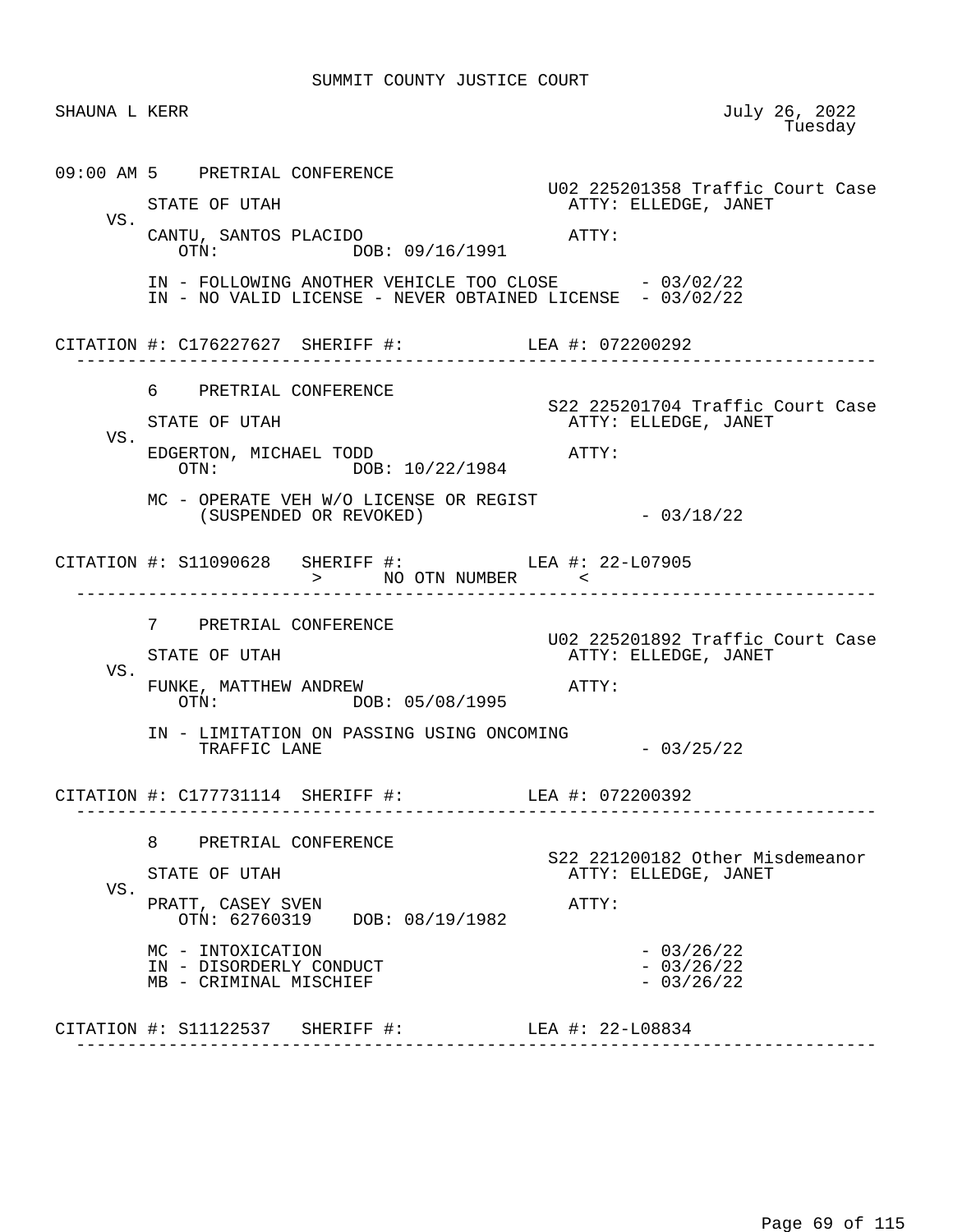| SHAUNA L KERR |                                                                                                                                     | July 26, 2022<br>Tuesday                                                          |
|---------------|-------------------------------------------------------------------------------------------------------------------------------------|-----------------------------------------------------------------------------------|
|               | 09:00 AM 9 PRETRIAL CONFERENCE<br>STATE OF UTAH                                                                                     | U02 225202383 Traffic Court Case<br>ATTY: ELLEDGE, JANET                          |
| VS.           | REDFORD, AMY HART<br>OTN: DOB: 10/22/1970                                                                                           | ATTY:                                                                             |
|               | $IN - SPEEDING - 87/65$<br>IN - FAILURE TO REGISTER OR EXPIRED VEHICLE<br>REGISTRATION                                              | $-04/21/22$<br>$-04/21/22$                                                        |
|               | CITATION #: C177884335 SHERIFF #: LEA #: LEA #: > NO OTN NUMBER <                                                                   |                                                                                   |
| VS.           | 10 PRETRIAL CONFERENCE<br>STATE OF UTAH                                                                                             | S22 225202171 Traffic Court Case<br>ATTY: ELLEDGE, JANET                          |
|               | SMITH, JACKSON ROBERT<br>OTN: DOB: 09/19/1996<br>IN - YIELD TO PEDESTRIAN'S RIGHT OF WAY - 04/09/22                                 | ATTY:                                                                             |
|               | CITATION #: S11144304 SHERIFF #: LEA #: 22-L10211                                                                                   |                                                                                   |
| VS.           | 11 PRETRIAL CONFERENCE<br>STATE OF UTAH                                                                                             | U13 225202968 Misdemeanor DUI<br>ATTY: ELLEDGE, JANET<br>ATTY: HAYCOCK, JORDAN    |
|               | SMITH, SHEA DEE<br>OTN: 62761523 DOB: 07/12/1989<br>MB - DRIVING UNDER THE INFLUENCE OF<br>ALCOHOL/DRUGS<br>$IN - SPEEDING - 93/65$ | $-05/08/22$<br>$-05/08/22$                                                        |
|               | CITATION #: D140772591 SHERIFF #:                                                                                                   | LEA #: 072200560                                                                  |
| VS.           | 12 PRETRIAL CONFERENCE<br>STATE OF UTAH<br>TYLER, MICHAEL ANDREW<br>DOB: 12/20/1983<br>OTN:                                         | U02 225202366 Traffic Court Case<br>ATTY: ELLEDGE, JANET<br>ATTY: HAYCOCK, JORDAN |
|               | $IN - SPEEDING - 92/65$<br>IN - NO PROOF OF INSURANCE<br>IN - OPERATE MOTORCYCLE/ATV/CYCLE W/O VALID<br>LICENSE ENDORSEMENT         | $-04/20/22$<br>$-04/20/22$<br>$-04/20/22$                                         |
|               | CITATION #: $C177884301$ SHERIFF #: LEA #:<br>> NO OTN NUMBER <                                                                     |                                                                                   |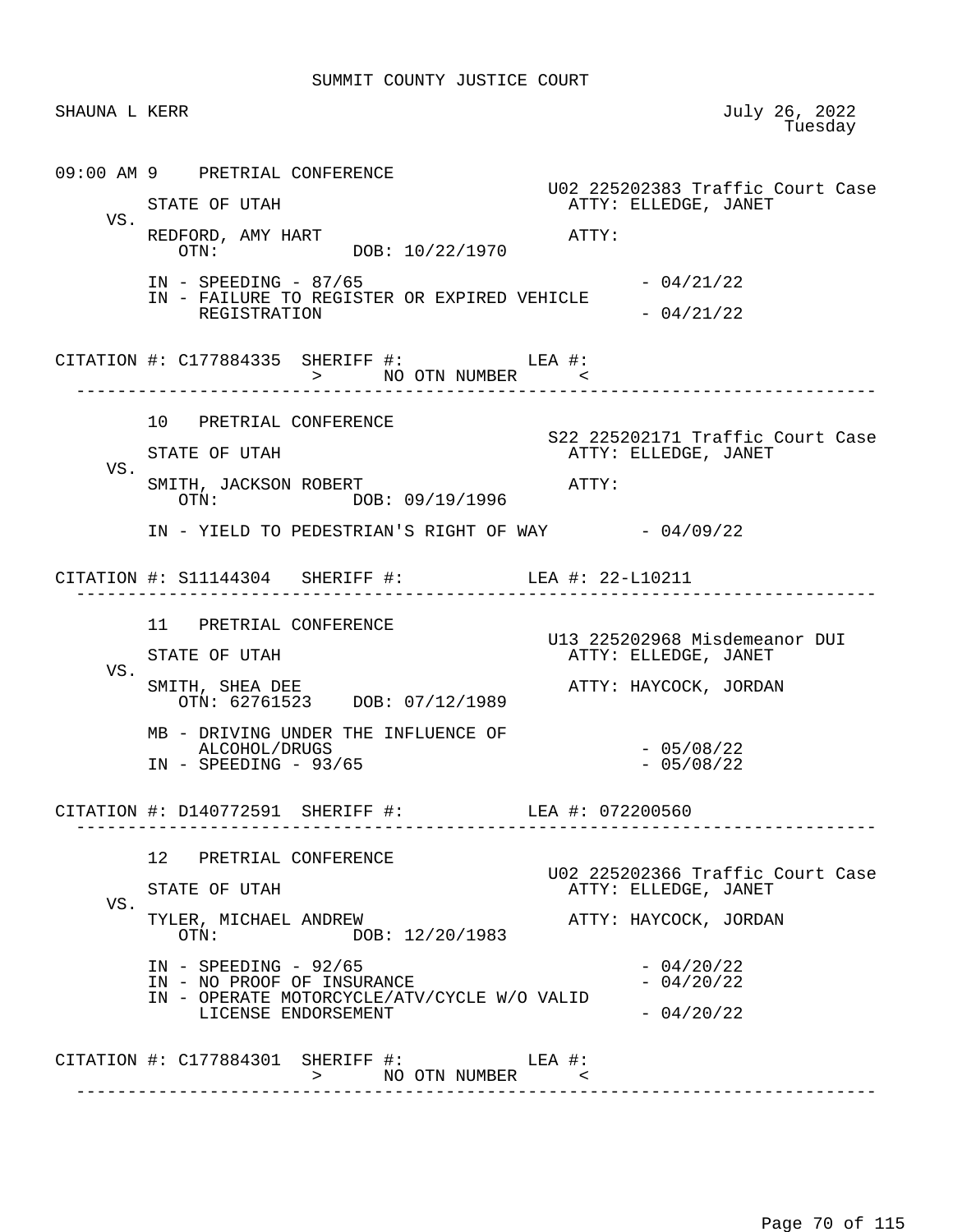SHAUNA L KERR July 26, 2022<br>Tuesday en de la construcción de la construcción de la construcción de la construcción de la construcción de la construcción de la construcción de la construcción de la construcción de la construcción de la construcción de la cons

 09:00 AM 13 PRETRIAL CONFERENCE A22 221200299 Other Misdemeanor<br>ATTY: ELLEDGE, JANET ATTY: ELLEDGE, JANET VS. WINWARD, JAKE DAVID<br>
OTN:  $OR: 06/24/1998$ <br>
ATTY: STRAUSS, SUSAN DOB: 06/24/1998  $MB - ASSAULT$  - 05/16/22 MB - DOMESTIC VIOLENCE IN THE PRESENCE OF A  $-05/16/22$  > CASE INVOLVES DOMESTIC VIOLENCE < > NO OTN NUMBER < ------------------------------------------------------------------------------ 01:00 PM 14 PRETRIAL CONFERENCE MCD 225203144 Traffic Court Case ATTY: ELLEDGE, JANET VS.<br>ALVARADO, IVAN ALVARADO, IVAN ATTY: JARDINE, JOSEPH DOB: 03/25/1991 IN - AXLE LIMITATION VIOLATION - 05/25/22 CITATION #: C224000473 SHERIFF #: LEA #: ------------------------------------------------------------------------------ 15 PRETRIAL CONFERENCE MCD 225203219 Traffic Court Case<br>
MCD 225203219 Traffic Court Case<br>
ATTY: ELLEDGE, JANET ATTY: ELLEDGE, JANET VS.<br>CAVER JR, TONY CAVER JR, TONY ATTY: MURPHY, MICHAEL DOB: 03/26/1983 IN - AXLE LIMITATION VIOLATION  $-$  05/29/22 CITATION #: C224000492 SHERIFF #: LEA #: ------------------------------------------------------------------------------ 16 ORDER TO SHOW CAUSE U00 215204036 Misdemeanor DUI ATTY: ELLEDGE, JANET VS. GUZMAN, GEORGE PAUL ATTY: BANGERTER, JAROM OTN: 62754197 DOB: 09/01/1948  $MB - IMPAIRED DRIVING - 09/06/21$  CITATION #: D140213869 SHERIFF #: LEA #: 072101070 ------------------------------------------------------------------------------

Page 71 of 115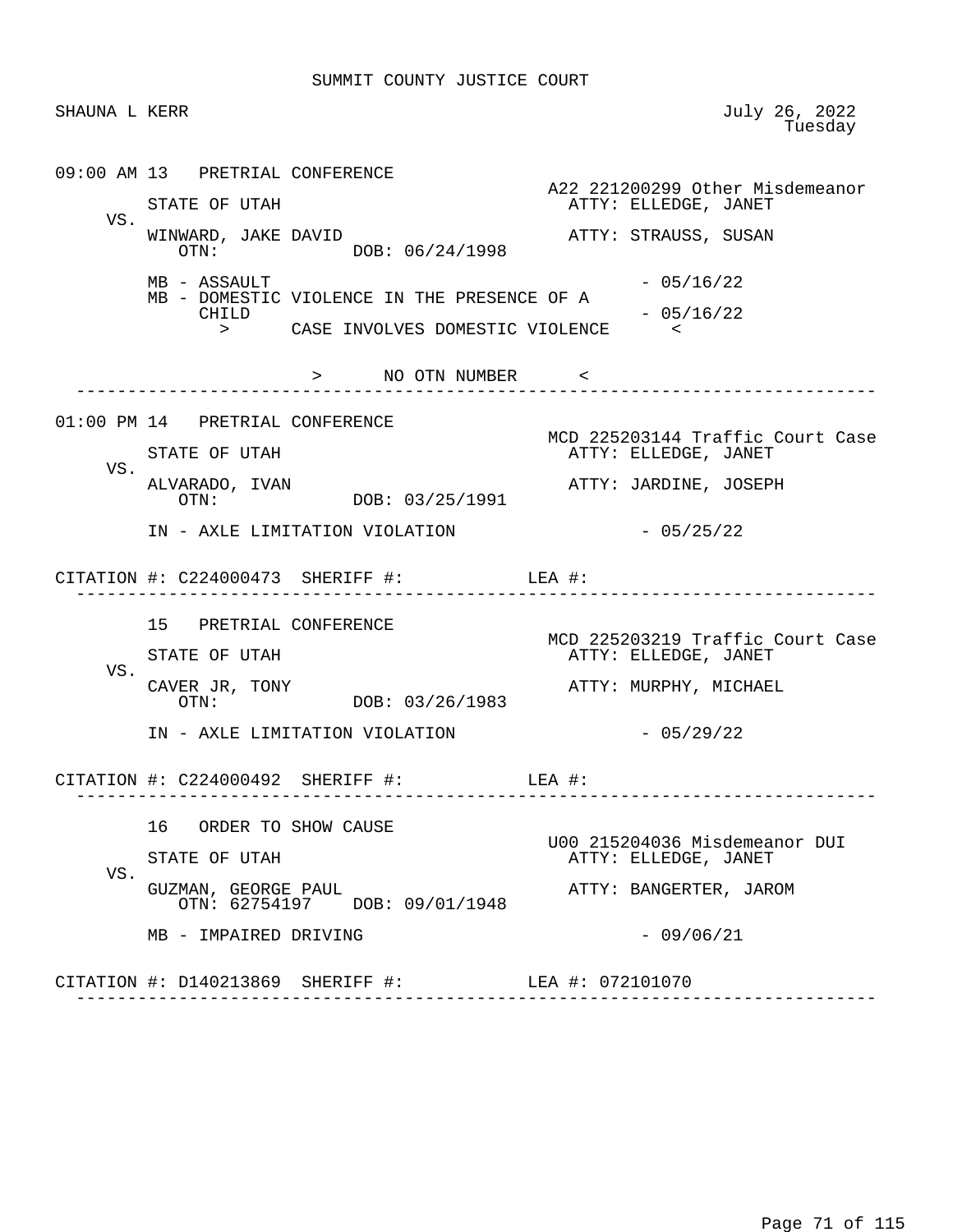SHAUNA L KERR July 26, 2022<br>Tuesday en de la construcción de la construcción de la construcción de la construcción de la construcción de la construcción de la construcción de la construcción de la construcción de la construcción de la construcción de la cons 01:00 PM 17 PRETRIAL CONFERENCE U02 225202983 Traffic Court Case ATTY: ELLEDGE, JANET VS. KHOJIMURADOV, AKMAL <br>OTN: DOB: 11/13/1986 ATTY: REYES, JENNIFER DOB: 11/13/1986 IN - SPEEDING - 85/65 - 05/18/22 IN - FAILURE TO REGISTER OR EXPIRED VEHICLE REGISTRATION  $-05/18/22$  CITATION #: C177884848 SHERIFF #: LEA #: > NO OTN NUMBER < ------------------------------------------------------------------------------ 18 PRETRIAL CONFERENCE PRK 221200290 Other Misdemeanor<br>
PRK 221200290 Other Misdemeanor<br>
ATTY: ELLEDGE, JANET ATTY: ELLEDGE, JANET VS. LOVERIDGE, WESTON RICHARD <br>OTN: DOB: 10/17/2001 <br>OTN: DOB: 10/17/2001 DOB: 10/17/2001 MB - UNLAWFUL FOR MINOR TO POSSESS AN ALCOHOLIC  $-05/21/22$  CITATION #: K104543954 SHERIFF #: LEA #: 2022-000935 > NO OTN NUMBER < ------------------------------------------------------------------------------ 19 ORDER TO SHOW CAUSE KAM 215201436 Traffic Court Case ATTY: ELLEDGE, JANET VS. LUCERO, KEVIN **ATTY:**  OTN: 55279640 DOB: 03/16/1994 MC - IGNITION INTERLOCK VIOLATION - 03/26/21 CITATION #: K10420520 SHERIFF #: LEA #: 21-L06737 ------------------------------------------------------------------------------ 20 ORDER TO SHOW CAUSE U00 215204981 Traffic Court Case ATTY: ELLEDGE, JANET VS. OLSON, SAMUEL ROBERT ATTY: OTN: DOB: 05/31/2001 IN - SPEEDING - 105/65 - 11/05/21 CITATION #: C175404698 SHERIFF #: LEA #: ------------------------------------------------------------------------------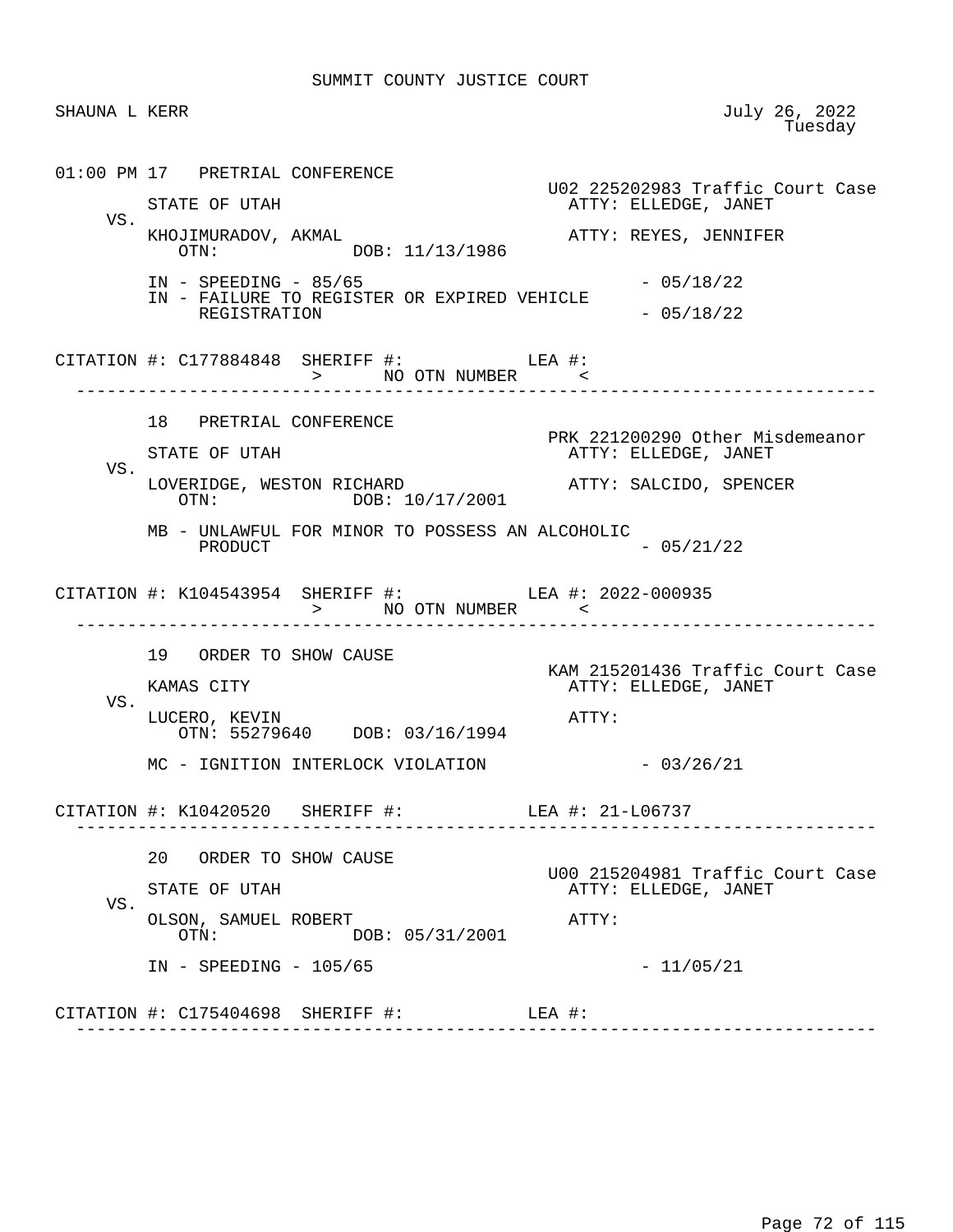| SHAUNA L KERR |                                                                                                                                            | July 26, 2022<br>Tuesday                                                        |
|---------------|--------------------------------------------------------------------------------------------------------------------------------------------|---------------------------------------------------------------------------------|
| VS.           | 01:00 PM 21 PRETRIAL CONFERENCE<br>STATE OF UTAH<br>RASMUSSEN, CRAIG JAMES<br>DOB: 12/10/1978<br>OTN:                                      | U00 215205102 Traffic Court Case<br>ATTY: ELLEDGE, JANET<br>ATTY:               |
|               | IN - COMMERCIAL VEHICLE FAILURE TO SECURE LOAD<br>CREATING HAZARD                                                                          | $-11/11/21$                                                                     |
|               | CITATION #: C175500446 SHERIFF #: LEA #: 072101380                                                                                         |                                                                                 |
| VS.           | 22 PRETRIAL CONFERENCE<br>STATE OF UTAH<br>SHIELDS, THOMAS WEADOCK<br>OTN: 62762356 DOB: 09/26/1958<br>MB - DRIVING UNDER THE INFLUENCE OF | U02 225203474 Misdemeanor DUI<br>ATTY: ELLEDGE, JANET<br>ATTY: ANDERSON, STEVEN |
|               | ALCOHOL/DRUGS<br>$IN - SPEEDING - 85/65$                                                                                                   | $-06/07/22$<br>$-06/07/22$                                                      |
|               | CITATION #: D140644352 SHERIFF #:                                                                                                          | LEA #: 072200688                                                                |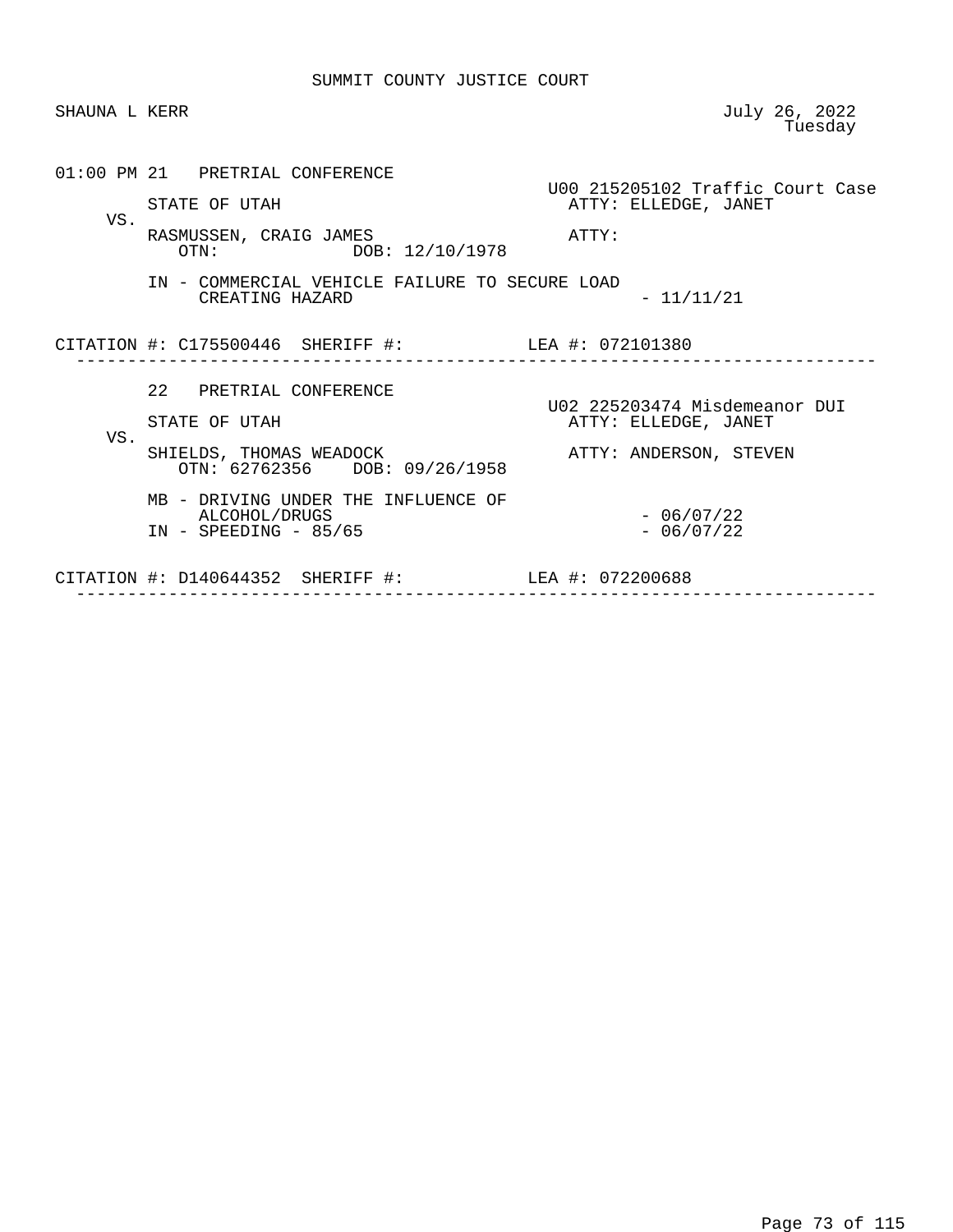| SHAUNA L KERR | SUMMIT CTY COURTROOM                                                                                                                                                 |                                                                                                                                                                                                                                             | July 26, 2022<br>Tuesday                                                                                    |
|---------------|----------------------------------------------------------------------------------------------------------------------------------------------------------------------|---------------------------------------------------------------------------------------------------------------------------------------------------------------------------------------------------------------------------------------------|-------------------------------------------------------------------------------------------------------------|
|               | 08:30 AM 23 PRETRIAL CONFERENCE<br>STATE OF UTAH                                                                                                                     |                                                                                                                                                                                                                                             | A22 221200099 Other Misdemeanor<br>ATTY: ELLEDGE, JANET                                                     |
| VS.           |                                                                                                                                                                      | LAMPROPOULOS, JUSTIN JAMES<br>OTN: DOB: 12/23/1982                                                                                                                                                                                          | ATTY: STOWELL, DOUGLAS                                                                                      |
|               | MB - OFFICIAL MISCONDUCT<br>MB - OFFICIAL MISCONDUCT<br>MB - OFFICIAL MISCONDUCT<br>MB - OFFICIAL MISCONDUCT<br>MB - OFFICIAL MISCONDUCT<br>MB - OFFICIAL MISCONDUCT |                                                                                                                                                                                                                                             | $-02/22/20$<br>$-02/22/20$<br>$-02/22/20$<br>$-02/22/20$<br>$-08/21/20$<br>$-08/21/20$                      |
|               |                                                                                                                                                                      | CITATION #: SHERIFF #: LEA #: AG2021-376<br>> NO OTN NUMBER <                                                                                                                                                                               |                                                                                                             |
|               | STATE OF UTAH                                                                                                                                                        | 24 PRETRIAL CONFERENCE-JURY                                                                                                                                                                                                                 | S22 211200536 Other Misdemeanor<br>ATTY: ELLEDGE, JANET                                                     |
| VS.           | MOYER, KEEGAN DAVID                                                                                                                                                  | OTN: DOB: 10/25/1986                                                                                                                                                                                                                        | ATTY: JONES, ROBB                                                                                           |
|               | MB - ASSAULT<br>CHILD                                                                                                                                                | MB - DOMESTIC VIOLENCE IN THE PRESENCE OF A<br>> CASE INVOLVES DOMESTIC VIOLENCE                                                                                                                                                            | $-08/11/21$<br>$-08/11/21$                                                                                  |
|               | CITATION #:                                                                                                                                                          | SHERIFF #: LEA #: 21-L19468<br>> NO OTN NUMBER <                                                                                                                                                                                            |                                                                                                             |
| VS.           | 09:00 AM 25 PRETRIAL CONFERENCE<br>STATE OF UTAH                                                                                                                     |                                                                                                                                                                                                                                             | U02 215205611 Misdemeanor DUI<br>ATTY: ELLEDGE, JANET                                                       |
|               | $IN - SPEEDING - 58/35$<br>ALCOHOL/DRUGS<br>VEHICLE<br>MARIJUANA/SPICE<br>IN - TAIL LIGHT VIOLATION                                                                  | FASSETT, CASEY DEAN WILLIAM<br>OTN: 62756572 DOB: 08/07/1990<br>MB - DRIVING UNDER THE INFLUENCE OF<br>MC - OPEN CONTAINER/DRINKING ALCOHOL IN A<br>MB - POSSESSION OF CONTROLLED SUBSTANCE<br>MB - USE OR POSSESSION OF DRUG PARAPHERNALIA | ATTY: KELLEY, ASA<br>$-11/23/21$<br>$-11/23/21$<br>$-11/23/21$<br>$-11/23/21$<br>$-11/23/21$<br>$-11/23/21$ |
|               |                                                                                                                                                                      |                                                                                                                                                                                                                                             |                                                                                                             |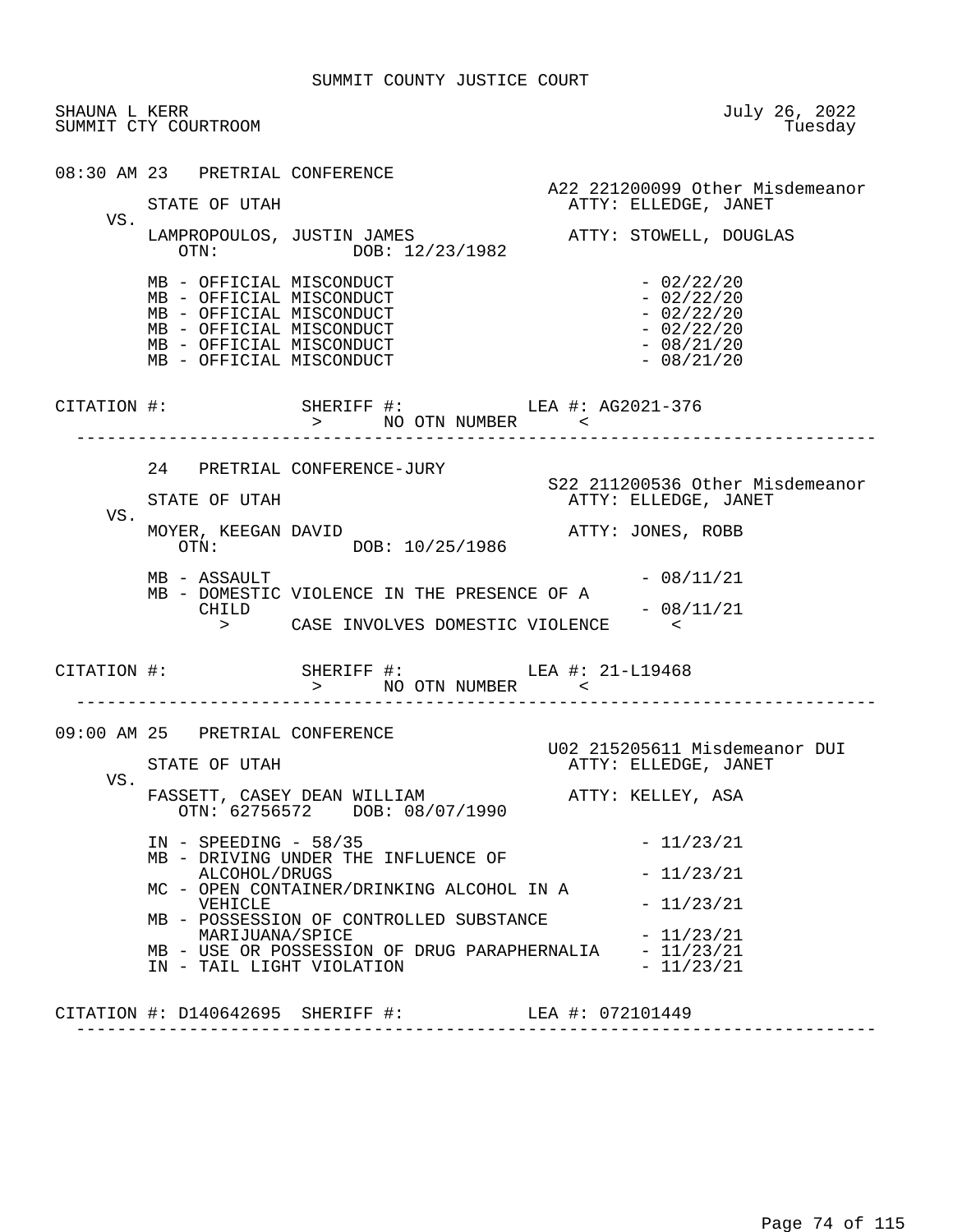| SHAUNA L KERR | SUMMIT CTY COURTROOM                                                                                 | July 26, 2022<br>Tuesday                                 |
|---------------|------------------------------------------------------------------------------------------------------|----------------------------------------------------------|
|               | 09:00 AM 26 DISPOSITION<br>STATE OF UTAH                                                             | S22 215204338 Misdemeanor DUI<br>ATTY: ELLEDGE, JANET    |
| VS.           | SANT, CHRISTOPHER CONNER                                                                             | ATTY: WRIGHT, GREGORY                                    |
|               | OTN: 62754858 DOB: 06/24/1998                                                                        | SCHATZ, JASON                                            |
|               | MB - DRIVING UNDER THE INFLUENCE OF<br>ALCOHOL/DRUGS                                                 | $-09/28/21$                                              |
|               | CITATION #: D13912503 SHERIFF #: LEA #: 21-L23694                                                    |                                                          |
|               | 10:00 AM 27 TRIAL-BENCH                                                                              | SBI 215205933 Traffic Court Case                         |
| VS.           | STATE OF UTAH                                                                                        | ATTY: ELLEDGE, JANET                                     |
|               | HUNT, SHENANDOAH RAY<br>OTN: DOB: 10/12/1970                                                         | ATTY:                                                    |
|               | IN - IMPROPER U TURN                                                                                 | $-12/23/21$                                              |
|               | CITATION #: $C175524065$ SHERIFF #: LEA #:                                                           |                                                          |
|               | $11:00$ AM 28 TRIAL-BENCH                                                                            |                                                          |
|               | STATE OF UTAH                                                                                        | U02 225200150 Traffic Court Case<br>ATTY: ELLEDGE, JANET |
| VS.           | TYRRELL, MACLAREN ALEXANDRA<br>OTN: DOB: 03/17/2005                                                  | $\mathtt{ATTY}$ :                                        |
|               | IN - TOO FAST FOR EXISTING CONDITIONS - 01/07/22                                                     |                                                          |
|               | CITATION #: C176181048 SHERIFF #: LEA #: 072200062<br>> DEFENDANT WAS A MINOR AT TIME OF VIOLATION < |                                                          |
|               | 01:00 PM 29 REVIEW                                                                                   |                                                          |
|               | STATE OF UTAH                                                                                        | U00 215203485 Misdemeanor DUI<br>ATTY: ELLEDGE, JANET    |
| VS.           | BREWER, ROBERT EDWARD<br>OTN: 62752589 DOB: 11/13/1980                                               | ATTY:                                                    |
|               | MB - DRIVING UNDER THE INFLUENCE OF<br>ALCOHOL/DRUGS                                                 | $-07/25/21$                                              |
|               |                                                                                                      |                                                          |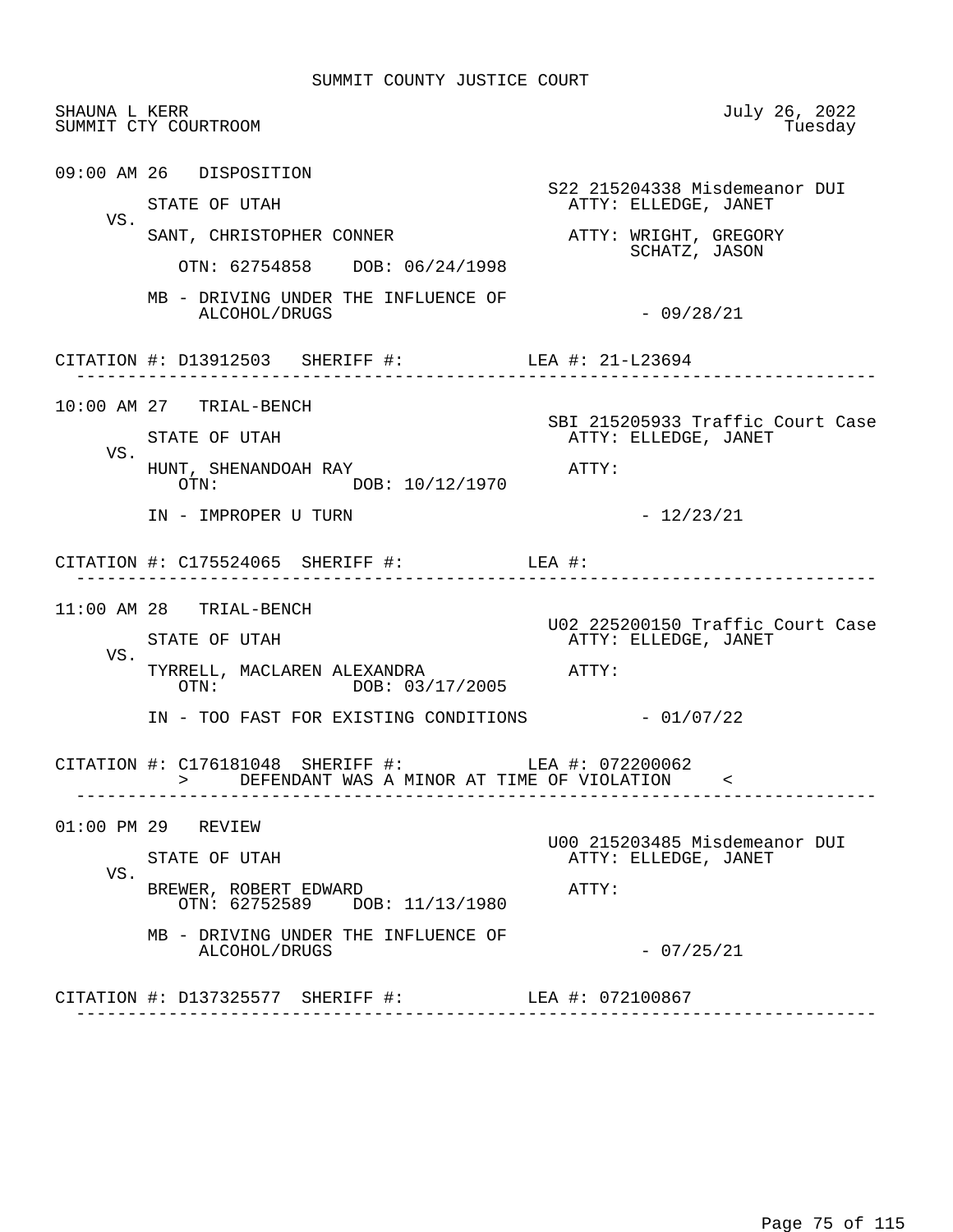| SHAUNA L KERR | SUMMIT CTY COURTROOM                                                                                                                                                                 | July 26, 2022<br>Tuesday                                                                  |
|---------------|--------------------------------------------------------------------------------------------------------------------------------------------------------------------------------------|-------------------------------------------------------------------------------------------|
|               | 01:00 PM 30 PRETRIAL CONFERENCE<br>STATE OF UTAH                                                                                                                                     | U02 225201304 Traffic Court Case<br>ATTY: ELLEDGE, JANET                                  |
| VS.           | HAMEED, ABDULHAMEED MOEEN<br>OTN: DOB: 12/24/2001                                                                                                                                    | ATTY: REYES, JENNIFER                                                                     |
|               | $IN - SPEEDING - 75/65$                                                                                                                                                              | $-02/27/22$                                                                               |
|               | CITATION #: $C177512357$ SHERIFF #: LEA #:                                                                                                                                           | __________________                                                                        |
| VS.           | 31 PRETRIAL CONFERENCE<br>STATE OF UTAH<br>ILYAS, MUHAMMAD<br>DOB: 01/01/1991<br>$\cap \text{TN}$ :                                                                                  | MCD 225200945 Traffic Court Case<br>ATTY: ELLEDGE, JANET<br>ATTY: REYES, JENNIFER         |
|               | IN - AXLE LIMITATION VIOLATION                                                                                                                                                       | $-02/11/22$                                                                               |
|               | CITATION #: $C224000115$ SHERIFF #: LEA #:<br>____________________                                                                                                                   |                                                                                           |
| VS.           | 32 PRETRIAL CONFERENCE<br>STATE OF UTAH                                                                                                                                              | U13 211200710 Other Misdemeanor<br>ATTY: ELLEDGE, JANET<br>ATTY: MARTINEZ-SPAINHOUR, MARY |
|               | KNAPP, TUCKER RAY<br>OTN: 62762349 DOB: 12/25/1992<br>IN - FAILURE TO WEAR SEAT BELT OR PROPERLY<br>ADJUST SAFETY BELT<br>MB - POSSESSION OF CONTROLLED SUBSTANCE<br>MARIJUANA/SPICE | $-12/05/21$<br>$-12/05/21$                                                                |
|               | CITATION #: C175623503 SHERIFF #: LEA #: 072101512<br>---------------------                                                                                                          |                                                                                           |
| VS.           | 33 ORDER TO SHOW CAUSE<br>STATE OF UTAH<br>MILLER, GREGORY J<br>OTN: 62752225 DOB: 06/15/1983<br>MB - CRIMINAL MISCHIEF - INTENTIONAL DAMAGE,<br>DEFACE, DESTROY PROP                | U30 211200257 Other Misdemeanor<br>ATTY: ELLEDGE, JANET<br>ATTY:<br>$-03/28/21$           |
| CITATION #:   | SHERIFF #:                                                                                                                                                                           | LEA #: 072100351                                                                          |
|               |                                                                                                                                                                                      |                                                                                           |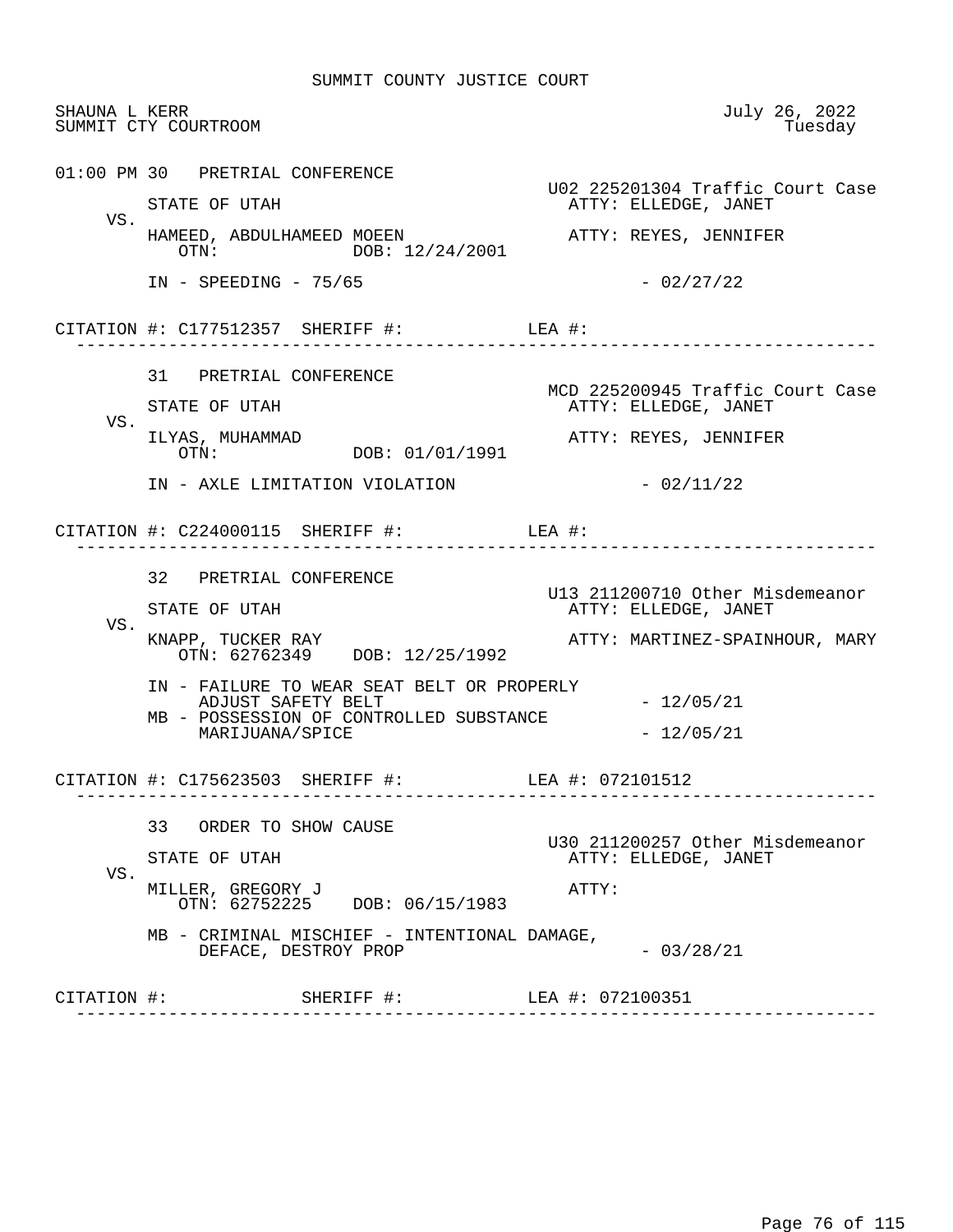| SHAUNA L KERR | SUMMIT CTY COURTROOM                                                                                                                                                                                                                                                                                                                                 | July 26, 2022<br>Tuesday                                                                                                                                  |
|---------------|------------------------------------------------------------------------------------------------------------------------------------------------------------------------------------------------------------------------------------------------------------------------------------------------------------------------------------------------------|-----------------------------------------------------------------------------------------------------------------------------------------------------------|
| VS.           | 01:00 PM 34 PRETRIAL CONFERENCE<br>STATE OF UTAH<br>PARK CITY SCHOOL DISTRICT<br>MB - FAILURE TO REPORT ABUSE OF CHILD $-10/01/21$<br>MB - FAILURE TO REPORT ABUSE OF CHILD $-01/01/21$<br>$MB$ - FAILURE TO REPORT ABUSE OF CHILD $-12/01/21$                                                                                                       | A22 221200168 Other Misdemeanor<br>ATTY: ELLEDGE, JANET<br>ATTY: MOFFAT, MARK                                                                             |
|               | > NO OTN NUMBER <                                                                                                                                                                                                                                                                                                                                    | ---------                                                                                                                                                 |
| VS.           | 35 ORDER TO SHOW CAUSE<br>STATE OF UTAH<br>RODRIGUEZ-BARBO, JONATHAN JAVIER ATTY:<br>OTN: 62751995 DOB: 10/31/1996                                                                                                                                                                                                                                   | S22 211200415 Other Misdemeanor<br>ATTY: ELLEDGE, JANET                                                                                                   |
|               | MB - COMMISSION OF DOMESTIC VIOLENCE IN THE<br>PRESENCE OF A CHILD<br>MB - UNLAWFUL DETENTION<br>> CASE INVOLVES DOMESTIC VIOLENCE <                                                                                                                                                                                                                 | - 07/06/21<br>$-07/06/21$                                                                                                                                 |
|               | CITATION #: SHERIFF #: LEA #: 21-L15994                                                                                                                                                                                                                                                                                                              |                                                                                                                                                           |
| VS.           | 36 PRETRIAL CONFERENCE<br>STATE OF UTAH<br>SHEETS, THERESA RUTH<br>OTN: 62751953 DOB: 08/19/1996<br>MB - POSSESSION OF CONTROLLED SUBSTANCE<br>MARIJUANA/SPICE<br>MB - POSSESSION OF CONTROLLED SUBSTANCE<br>MARIJUANA/SPICE                                                                                                                         | A22 221200161 Other Misdemeanor<br>ATTY: ELLEDGE, JANET<br>ATTY: MACK, DAVID P<br>$-07/05/21$<br>$-07/05/21$                                              |
| VS.           | 37<br>PRETRIAL CONFERENCE<br>STATE OF UTAH<br>WHITCHURCH, JAMES ROBERT<br>OTN: 62758131 DOB: 08/18/1982<br>MB - DRIVING UNDER THE INFLUENCE OF<br>ALCOHOL/DRUGS<br>MB - POSSESSION OF CONTROLLED SUBSTANCE<br>MARIJUANA/SPICE<br>MC - OPEN CONTAINER/DRINKING ALCOHOL IN A<br>VEHICLE<br>$IN - SPEEDING - 53/35$<br>IN - FAILURE TO STAY IN ONE LANE | S22 225200366 Misdemeanor DUI<br>ATTY: ELLEDGE, JANET<br>ATTY: WILLIAMS, SCOTT<br>$-01/15/22$<br>$-01/15/22$<br>$-01/15/22$<br>$-01/15/22$<br>$-01/15/22$ |

CITATION #: D14100205 SHERIFF #: LEA #: 22-L01284

------------------------------------------------------------------------------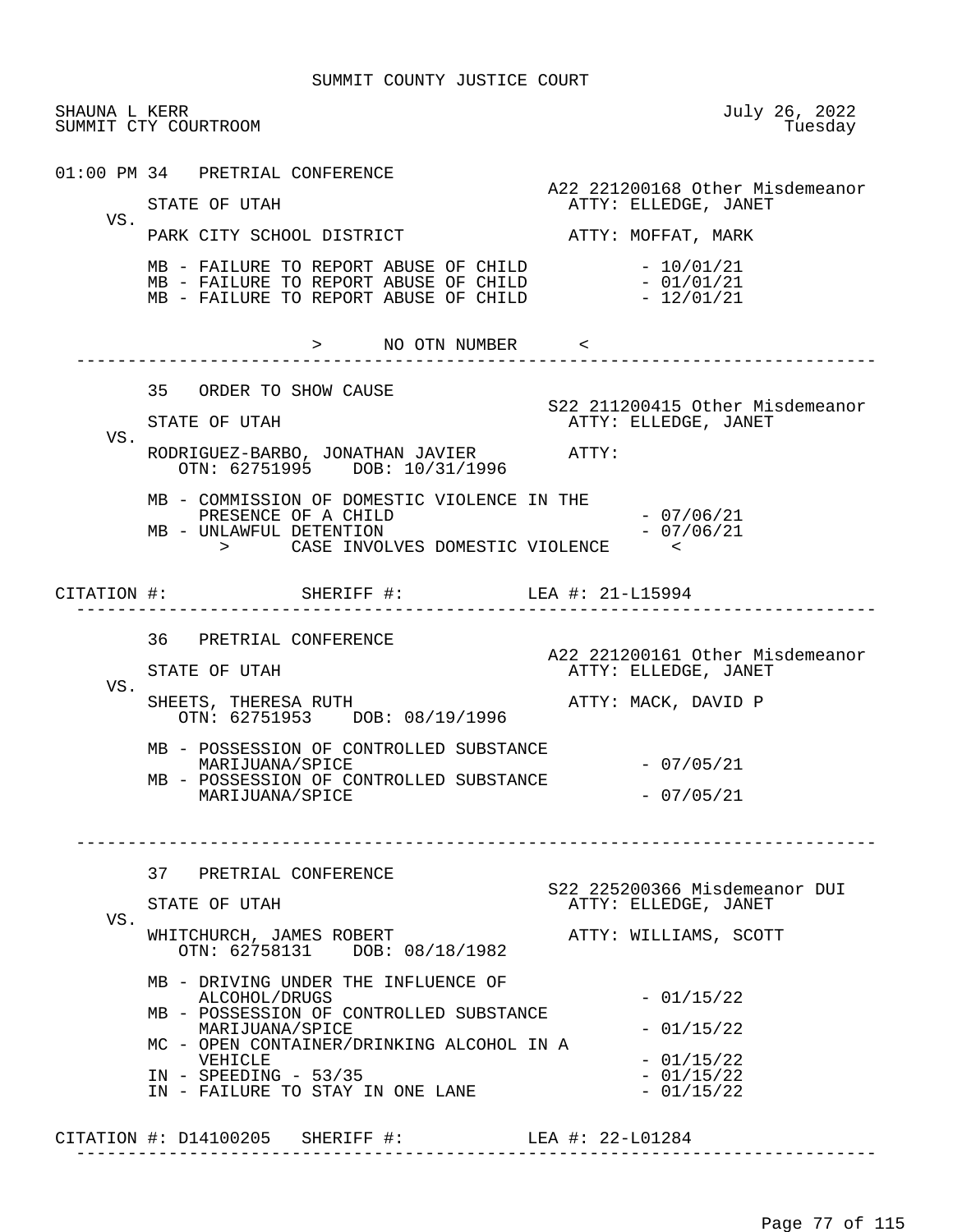| SHAUNA L KERR | SUMMIT CTY COURTROOM                                            | July 26, 2022<br>Tuesday                                 |
|---------------|-----------------------------------------------------------------|----------------------------------------------------------|
| VS.           | 02:00 PM 38 TRIAL-BENCH<br>STATE OF UTAH                        | WLR 211200633 Other Misdemeanor<br>ATTY: ELLEDGE, JANET  |
|               | WEBB, DUANE VERNON<br>OTN: 62759014 DOB: 06/28/1964             | ATTY:                                                    |
|               | MB - DISCHARGE OF FIREARMS                                      | $-10/13/21$                                              |
|               | CITATION #: L615053 SHERIFF #:                                  | LEA #: 2021-002907                                       |
| VS.           | 03:00 PM 39 TRIAL-BENCH<br>STATE OF UTAH                        | A22 215204699 Traffic Court Case<br>ATTY: ELLEDGE, JANET |
|               | ARAUJO BELANDRIA, MOISES ELIAS<br>OTN: 62755087 DOB: 02/28/1997 | ATTY: LARSEN, SARAH                                      |
|               | MB - RECKLESS DRIVING<br>$IN - SPEEDING - 120/65$               | $-10/06/21$<br>$-10/06/21$                               |
|               |                                                                 |                                                          |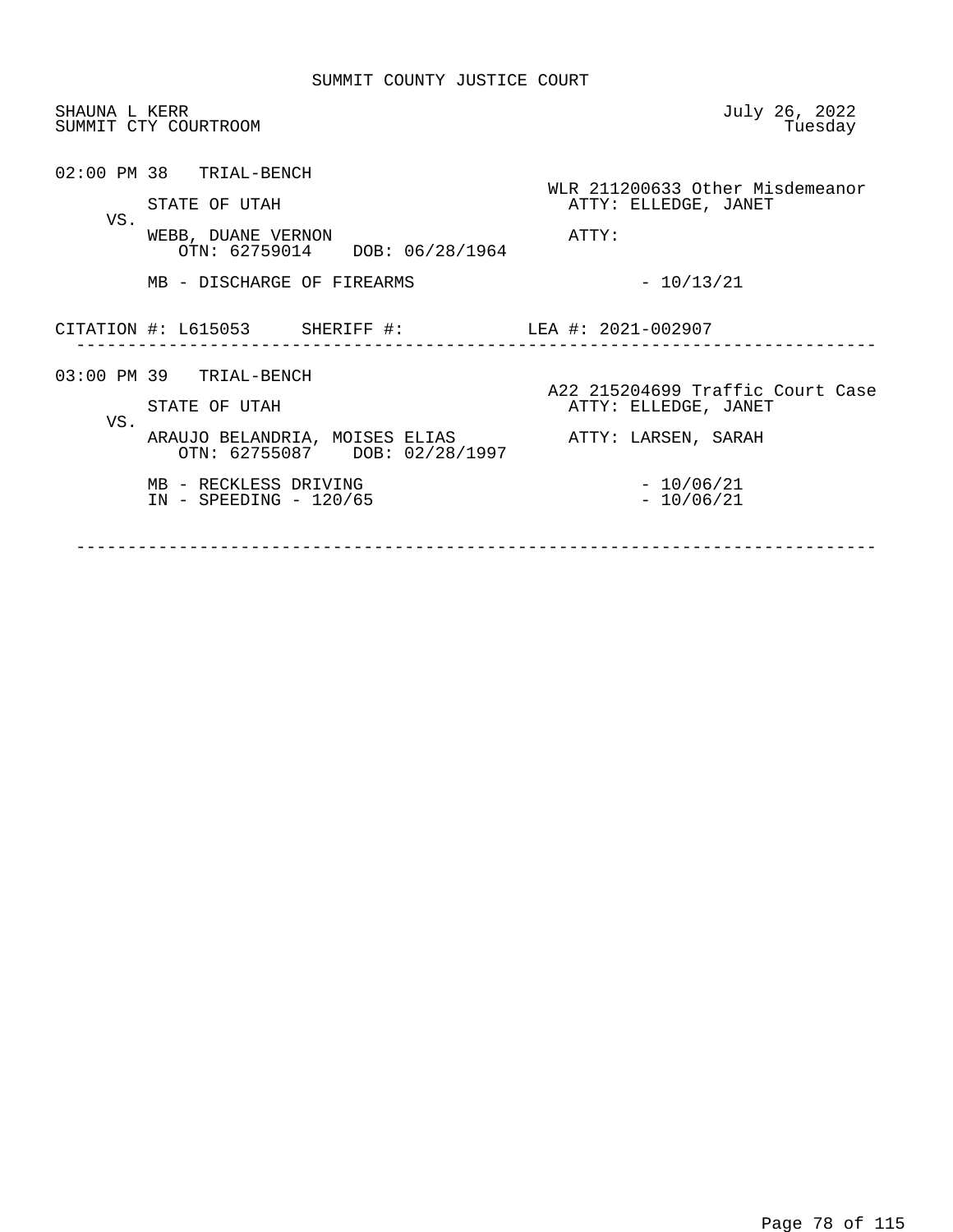| SHAUNA L KERR |                                                                                | July 27, 2022<br>Wednesday       |
|---------------|--------------------------------------------------------------------------------|----------------------------------|
|               | 09:00 AM 1 ORDER TO SHOW CAUSE                                                 | U00 215204737 Traffic Court Case |
| VS.           | STATE OF UTAH                                                                  | ATTY: ELLEDGE, JANET             |
|               | ALMEIDA, BRIANNA FILOMENA LIN XITTY:<br>OTN: DOB: 12/04/1991                   |                                  |
|               | $IN - SPEEDING - 55/45$                                                        | $-10/24/21$                      |
|               | CITATION #: $C175379742$ SHERIFF #: LEA #:                                     |                                  |
|               | 2 HEARING                                                                      | U02 225202695 Traffic Court Case |
|               | STATE OF UTAH                                                                  | ATTY: ELLEDGE, JANET             |
| VS.           | BENSON, PAUL RAYMOND<br>DOB: 12/25/1970<br>OTN:                                | ATTY:                            |
|               | $IN - SPEEDING - 75/65$                                                        | $-05/06/22$                      |
|               | IN - FAIL TO REDUCE SPEED WHEN APPROACHING<br>EMERGENCY VEHICLE                | $-05/06/22$                      |
|               | CITATION #: $C177829942$ SHERIFF #: LEA #:                                     |                                  |
|               | 3 ARRAIGNMENT                                                                  | U02 225203433 Traffic Court Case |
|               | STATE OF UTAH                                                                  | ATTY: ELLEDGE, JANET             |
| VS.           | BONDERER, JONAS<br>DOB: 05/14/1977<br>OTN:                                     | ATTY:                            |
|               | IN - SPEEDING IN A CONSTRUCTION/MAINTENANCE<br>ZONE                            | $-06/08/22$                      |
|               | CITATION #: $C178159562$ SHERIFF #: LEA #:                                     |                                  |
|               | 4 ORDER TO SHOW CAUSE                                                          | U00 215205177 Traffic Court Case |
| VS.           | STATE OF UTAH                                                                  | ATTY: ELLEDGE, JANET             |
|               | BURGOS, OMAR IYAIR<br>DOB: 08/24/2004<br>OTN:                                  | ATTY:                            |
|               | $IN - SPEEDING - 80/65$<br>MC - OPERATING VEHICLE WITHOUT INSURANCE - 11/15/21 | - 11/15/21                       |
|               |                                                                                |                                  |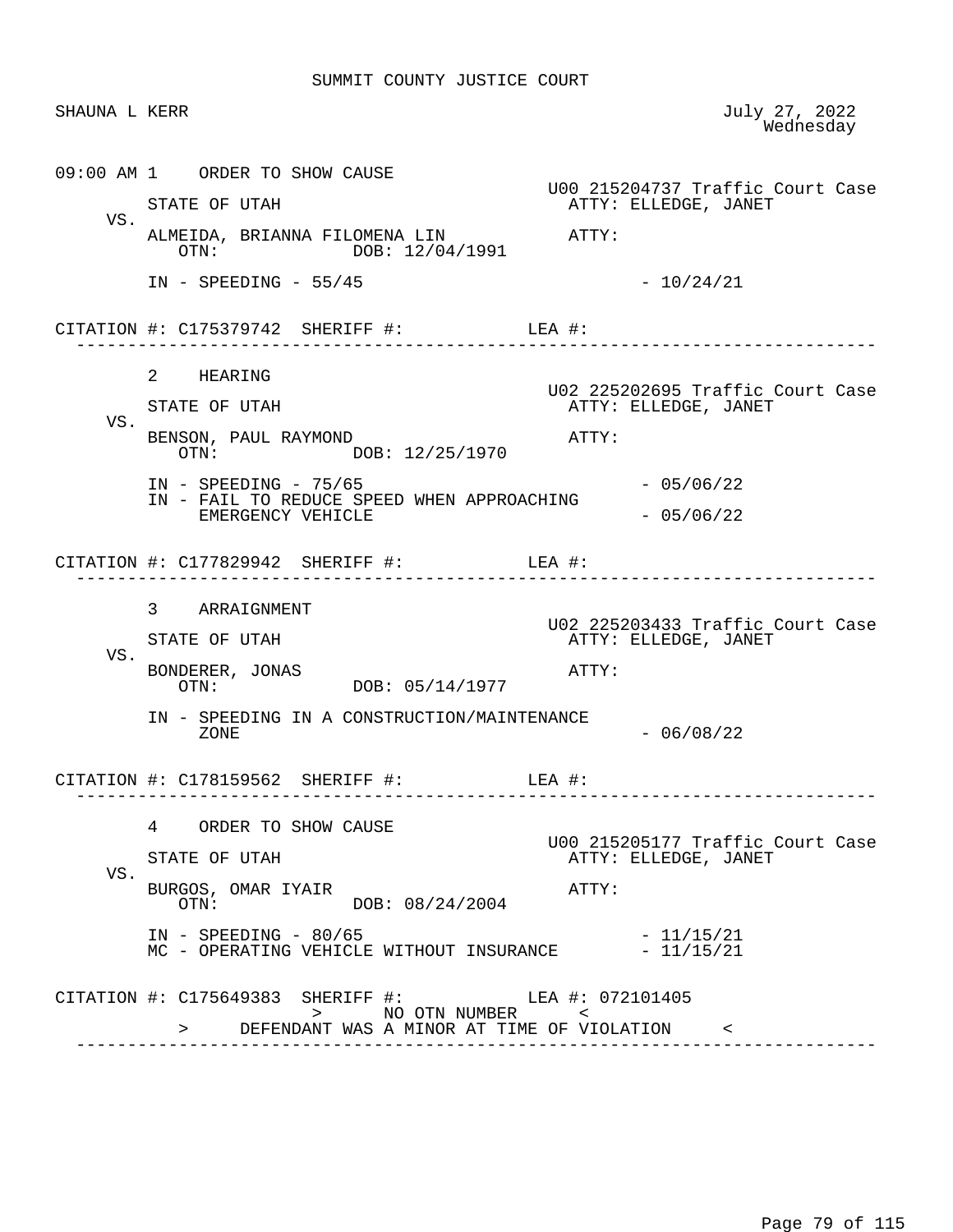SHAUNA L KERR July 27, 2022<br>Wednesday wednesday and the contract of the Mednesday of the Mednesday of the Mednesday of the Mednesday of the  $\sim$  09:00 AM 5 ARRAIGNMENT U02 225203331 Traffic Court Case ATTY: ELLEDGE, JANET VS. CAMPBELL, OLIVIA FAITH  $\overline{O}$ TN:  $\overline{O}$ OR: 11/08/2005 ATTY: DOB: 11/08/2005 IN - SPEEDING IN A CONSTRUCTION/MAINTENANCE  $-06/03/22$  CITATION #: C178159463 SHERIFF #: LEA #: > DEFENDANT WAS A MINOR AT TIME OF VIOLATION < ------------------------------------------------------------------------------ 6 ARRAIGNMENT PRK 221200220 Other Misdemeanor<br>ATTY: ELLEDGE, JANET ATTY: ELLEDGE, JANET VS. CORDOVA, AMANDA NYCOLL<br>
OTN: DOB: 05/21/1983<br>
ATTY: DOB: 05/21/1983 MB - POSSESSION OF CONTROLLED SUBSTANCE  $MARIJUANA/SPICE$   $-04/11/22$  CITATION #: K104543772 SHERIFF #: LEA #: 2022-000590 > NO OTN NUMBER < ------------------------------------------------------------------------------ 7 ARRAIGNMENT S22 225203341 Traffic Court Case ATTY: ELLEDGE, JANET VS. CORNEJO REYES, ADRIAN <br>
OTN: DOB: 03/28/2002<br>
OTN: DOB: 03/28/2002 MC - OPERATING VEHICLE WITHOUT INSURANCE - 06/04/22 CITATION #: S11084676 SHERIFF #: LEA #: > NO OTN NUMBER < ------------------------------------------------------------------------------ 8 ARRAIGNMENT U02 225203359 Traffic Court Case ATTY: ELLEDGE, JANET VS. DUCHENE, JAMES NONE **ATTY:**  OTN: DOB: 12/16/1956 IN - SPEEDING IN A CONSTRUCTION/MAINTENANCE  $-06/04/22$  CITATION #: C177842002 SHERIFF #: LEA #: ------------------------------------------------------------------------------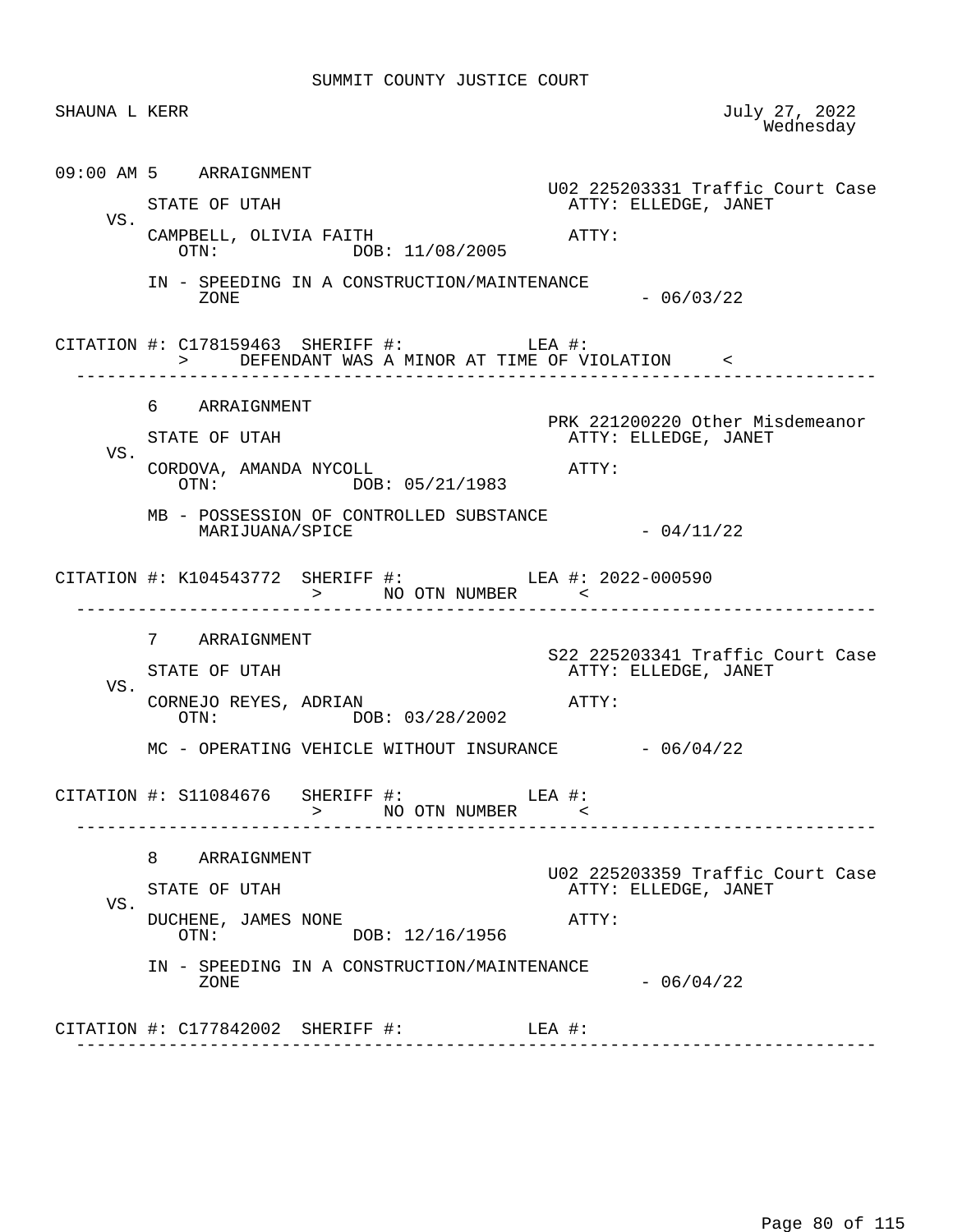| SHAUNA L KERR |                                                                           |                                                          | July 27, 2022<br>Wednesday |
|---------------|---------------------------------------------------------------------------|----------------------------------------------------------|----------------------------|
|               | 09:00 AM 9 ARRAIGNMENT                                                    | S22 221200212 Other Misdemeanor                          |                            |
| VS.           | STATE OF UTAH                                                             | ATTY: ELLEDGE, JANET                                     |                            |
|               | HERNANDEZ, ANA CORNIA<br>OTN: 62760715 DOB: 06/26/2001                    | ATTY:                                                    |                            |
|               | MB - ASSAULT                                                              | $-04/07/22$                                              |                            |
|               | CITATION #: S11052806 SHERIFF #: LEA #: 22-L10015                         |                                                          |                            |
|               | 10 ARRAIGNMENT                                                            |                                                          |                            |
| VS.           | STATE OF UTAH                                                             | U13 225202800 Traffic Court Case<br>ATTY: ELLEDGE, JANET |                            |
|               | JOHNSON, LUKE SAMUEL<br>DOB: 02/03/1983<br>OTN:                           | ATTY:                                                    |                            |
|               | $IN - SPEEDING - 100/65$                                                  | $-05/10/22$                                              |                            |
|               | CITATION #: $C177837358$ SHERIFF #: LEA #:                                |                                                          |                            |
|               | 11 ORDER TO SHOW CAUSE                                                    | U00 215200614 Traffic Court Case                         |                            |
| VS.           | STATE OF UTAH                                                             | ATTY: ELLEDGE, JANET                                     |                            |
|               | JOHNSTON, JUSTIN KEVIN<br>OTN: DOB: 09/27/1984                            | ATTY:                                                    |                            |
|               | MC - USE HANDHELD DEVICE WHILE OPERATING<br>VEHICLE                       | $-02/07/21$                                              |                            |
|               | CITATION #: $C171622624$ SHERIFF #: LEA #:                                |                                                          |                            |
|               | 12 <sub>2</sub><br>ORDER TO SHOW CAUSE                                    |                                                          |                            |
| VS.           | STATE OF UTAH                                                             | U00 215201105 Traffic Court Case<br>ATTY: ELLEDGE, JANET |                            |
|               | KELSON, BRODIE TAYLOR<br>DOB: 11/15/1999<br>OTN:                          | ATTY:                                                    |                            |
|               | $IN - SPEEDING - 80/65$<br>MB - DRIVE ON SUSP / REVOKED / DENIED W/ PRIOR | $-03/11/21$                                              |                            |
|               | CONVICTION                                                                | $-03/11/21$                                              |                            |
|               | CITATION $\#$ : C169558954 SHERIFF $\#$ : LEA $\#$ :                      |                                                          |                            |
|               |                                                                           |                                                          |                            |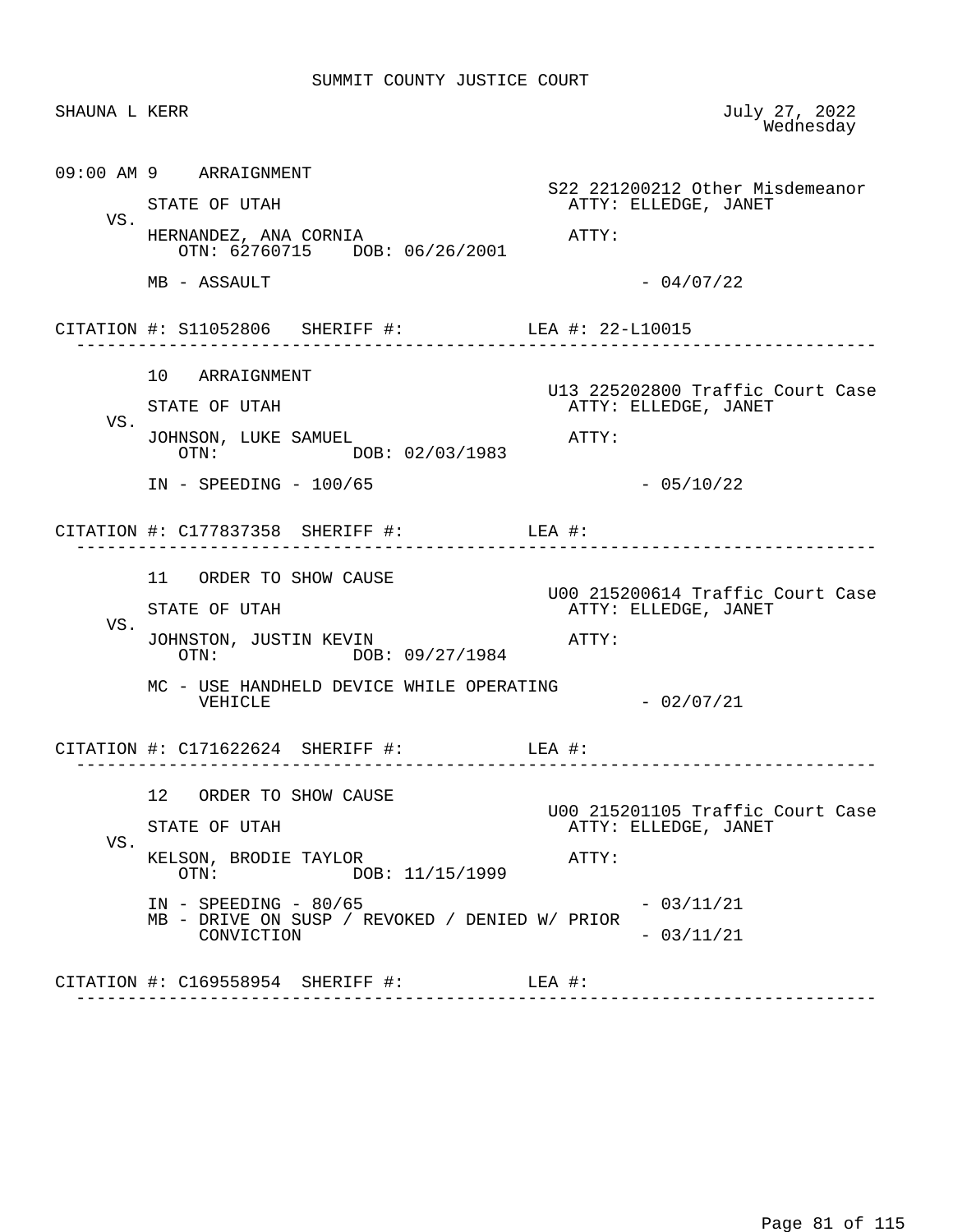| SHAUNA L KERR |                                                                                                                                                                                   | July 27, 2022<br>Wednesday                                        |
|---------------|-----------------------------------------------------------------------------------------------------------------------------------------------------------------------------------|-------------------------------------------------------------------|
| VS.           | 09:00 AM 13 ORDER TO SHOW CAUSE<br>STATE OF UTAH<br>KOHL, KEVIN RAYMOND<br>OTN: DOB: 02/27/1984<br>IN - FAIL TO OPERATE WITHIN A SINGLE LANE $-11/12/21$                          | U00 215205120 Traffic Court Case<br>ATTY: ELLEDGE, JANET<br>ATTY: |
|               | IN - NO PROOF OF INSURANCE<br>CITATION #: C175407436 SHERIFF #: LEA #: 072101382<br>> NO OTN NUMBER                                                                               | $-11/12/21$                                                       |
| VS.           | 14 ARRAIGNMENT<br>STATE OF UTAH<br>MATTHEWS, KYLE AARON<br>OTN: DOB: 07/02/2001                                                                                                   | U02 225203344 Traffic Court Case<br>ATTY: ELLEDGE, JANET<br>ATTY: |
|               | $IN - SPEEDING - 72/50$<br>MC - DRIVE ON SUSPENDED OR REVOKE LICENSE - 06/04/22<br>MC - OPERATE VEH W/O LICENSE OR REGIST<br>(SUSPENDED OR REVOKED)<br>IN - NO PROOF OF INSURANCE | $-06/04/22$<br>$-06/04/22$<br>$-06/04/22$                         |
|               | CITATION #: $C177660495$ SHERIFF #: LEA #:<br>> NO OTN NUMBER                                                                                                                     |                                                                   |
| VS.           | 15 ARRAIGNMENT<br>STATE OF UTAH<br>PERRY, ROBERT ELLA<br>OTN: DOB: 07/15/1993                                                                                                     | U02 225203141 Traffic Court Case<br>ATTY: ELLEDGE, JANET<br>ATTY: |
|               | IN - DISREGARD OF OFFICIAL TRAFFIC CONTROL<br>DEVICE<br>$IN$ - SPEEDING - 74/55                                                                                                   | $-05/24/22$<br>$-05/24/22$                                        |
|               | CITATION #: C178159166 SHERIFF #: LEA #:                                                                                                                                          |                                                                   |
| VS.           | 16 ARRAIGNMENT<br>STATE OF UTAH<br>PIERCEY, KRISTEN ANNE<br>DOB: 03/25/1966<br>OTN:                                                                                               | U02 225203427 Traffic Court Case<br>ATTY: ELLEDGE, JANET<br>ATTY: |
|               | MC - CARELESS DRIVING DISTRACTED BY ACTIVITY<br>OTHER THAN DRIVING                                                                                                                | $-06/08/22$                                                       |
|               |                                                                                                                                                                                   |                                                                   |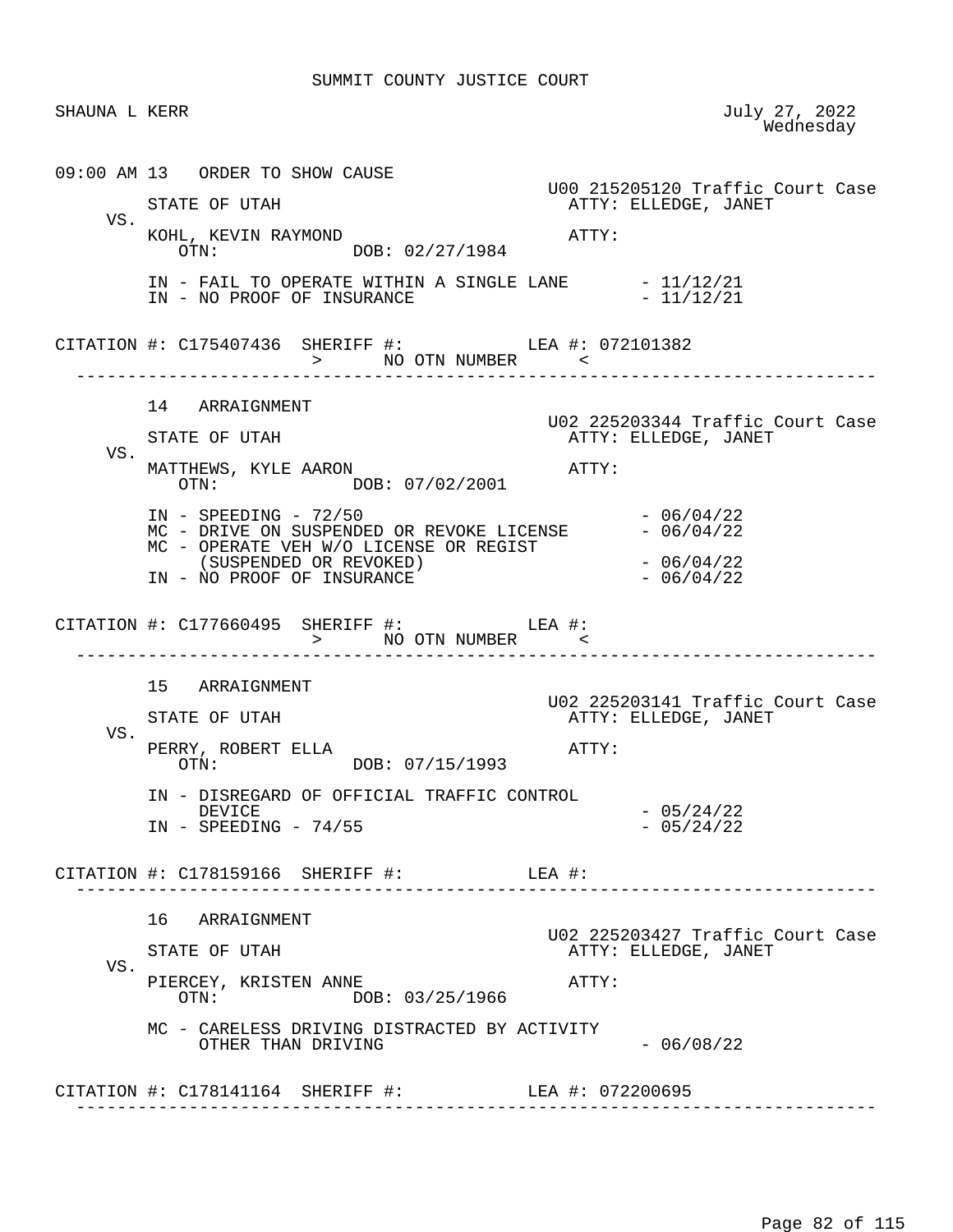SHAUNA L KERR JULY 27, 2022<br>Wednesday wednesday and the contract of the Mednesday of the Mednesday of the Mednesday of the Mednesday of the  $\sim$  09:00 AM 17 ORDER TO SHOW CAUSE U00 205202719 Traffic Court Case ATTY: ELLEDGE, JANET VS. RAMOS LOPEZ, LORENA  $\overline{O}$ TN:  $\overline{O}$   $\overline{O}$ R: 05/15/2000  $\overline{O}$ DOB: 05/15/2000 IN - SPEEDING - 100/65 - 200 - 201 - 201 - 201 - 201 - 202 - 202 - 202 - 202 - 202 - 202 - 202 - 202 - 202 - 20 CITATION #: C167606268 SHERIFF #: LEA #: > NO OTN NUMBER < ------------------------------------------------------------------------------ 18 ORDER TO SHOW CAUSE U00 215201831 Traffic Court Case ATTY: ELLEDGE, JANET VS. REDFORD, AMY HART  $OTN:$  OTN:  $O/N$ :  $O/N$ :  $10/22/1970$ DOB: 10/22/1970  $IN - SPEEDING - 80/65$  - 04/23/21 CITATION #: C169837994 SHERIFF #: LEA #: ------------------------------------------------------------------------------ 19 ARRAIGNMENT U02 221200229 Other Misdemeanor ATTY: ELLEDGE, JANET VS. RUTAN, BRANDON TYLER ATTY: OTN: 62761119 DOB: 05/09/1995 IN - FAILURE TO REGISTER OR EXPIRED VEHICLE REGISTRATION  $-04/21/22$ MC - OPERATING VEHICLE WITHOUT INSURANCE - 04/21/22 MB - USE OR POSSESSION OF DRUG PARAPHERNALIA - 04/21/22 MB - POSSESSION OF CONTROLLED SUBSTANCE  $MARIJUANA/SPICE$   $-04/21/22$  $MC$  - DRIVE ON SUSPENDED OR REVOKE LICENSE  $-04/21/22$  CITATION #: C177298999 SHERIFF #: LEA #: 072200504 ------------------------------------------------------------------------------ 20 ORDER TO SHOW CAUSE U00 211200654 Other Misdemeanor ATTY: ELLEDGE, JANET VS. SALDIVAR, ANDREW ATTY: DOB: 05/07/2001 MB - POSSESSION OF CONTROLLED SUBSTANCE  $MARIJUANA/SPICE$   $- 10/31/21$ CITATION #: C175379817 SHERIFF #: LEA #: 072101316 > NO OTN NUMBER < ------------------------------------------------------------------------------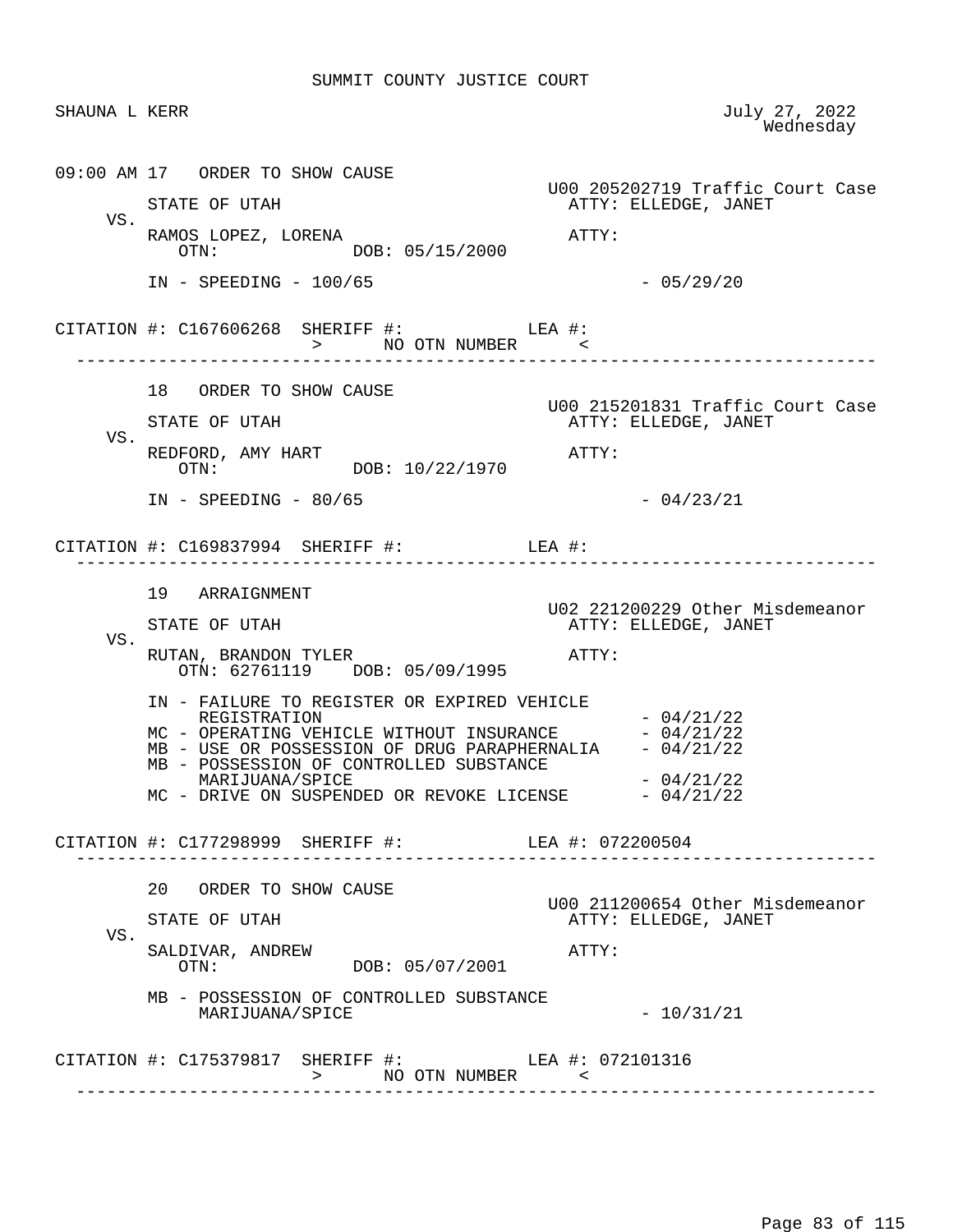| SHAUNA L KERR |                                                                                                      | July 27, 2022<br>Wednesday                               |
|---------------|------------------------------------------------------------------------------------------------------|----------------------------------------------------------|
|               | 09:00 AM 21 ARRAIGNMENT                                                                              | S22 225203221 Traffic Court Case                         |
| VS.           | STATE OF UTAH<br>SAMS, EUSEBIO VALENTIN<br>OTN: DOB: 12/21/1980                                      | ATTY: ELLEDGE, JANET<br>ATTY:                            |
|               | $IN - SPEEDING - 70/65$<br>IN - LICENSE PLATES-FREE FROM FOREIGN MATERIAL - 05/26/22                 | $-05/26/22$                                              |
|               | CITATION #: S11122564 SHERIFF #: LEA #: 22-L15832                                                    |                                                          |
| VS.           | 22 ORDER TO SHOW CAUSE<br>STATE OF UTAH                                                              | U00 215205227 Traffic Court Case<br>ATTY: ELLEDGE, JANET |
|               | SPRUNG, OLIVIA LOREN<br>OTN: DOB: 10/22/2004<br>IN - SPEEDING - TOO FAST FOR EXISTING                | $\mathtt{ATTY}$ :                                        |
|               | CONDITIONS                                                                                           | $-11/18/21$                                              |
|               | CITATION #: C175538651 SHERIFF #: LEA #: 072101419<br>> DEFENDANT WAS A MINOR AT TIME OF VIOLATION < |                                                          |
|               | 23 ARRAIGNMENT<br>STATE OF UTAH                                                                      | U02 225203347 Traffic Court Case<br>ATTY: ELLEDGE, JANET |
| VS.           | STONE, JOSHUA LEVI<br>OTN: DOB: 04/22/2004                                                           | ATTY:                                                    |
|               | $IN - SPEEDING - 80/65$                                                                              | $-06/04/22$                                              |
|               | CITATION #: $C177660545$ SHERIFF #: LEA #:                                                           |                                                          |
| VS.           | 24 ORDER TO SHOW CAUSE                                                                               | U00 211200647 Other Misdemeanor                          |
|               | STATE OF UTAH                                                                                        | ATTY: ELLEDGE, JANET                                     |
|               | THOMPSON, ALEXIOU MICHEAL R D<br>DOB: 11/20/1997<br>OTN:                                             | ATTY:                                                    |
|               | MB - POSSESSION OF CONTROLLED SUBSTANCE<br>MARIJUANA/SPICE                                           | $-10/17/21$                                              |
|               | CITATION #: C175372705 SHERIFF #: LEA #: 072101255<br>NO OTN NUMBER<br>$\geq$                        | $\prec$                                                  |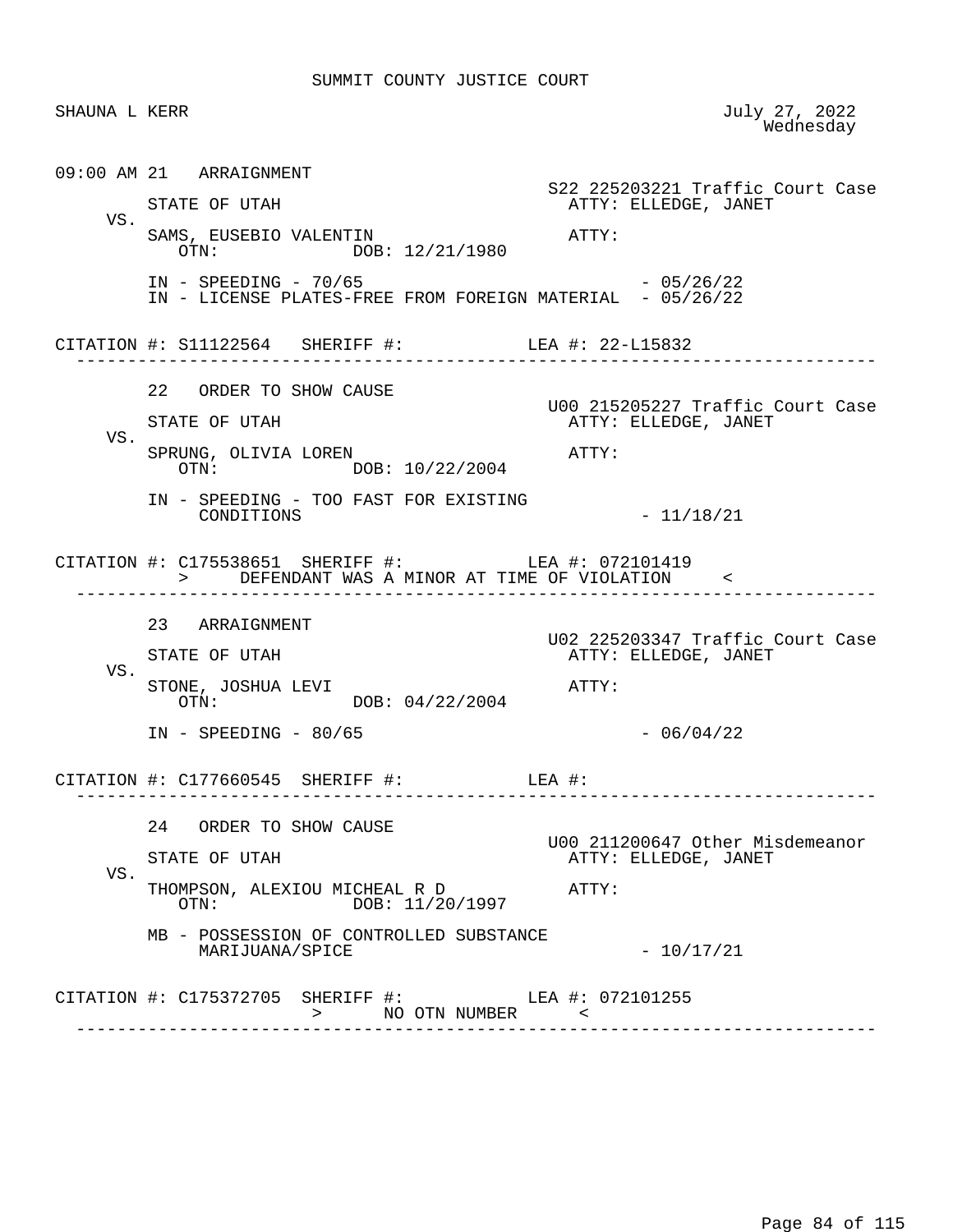SHAUNA L KERR July 27, 2022<br>Wednesday wednesday and the contract of the Mednesday of the Mednesday of the Mednesday of the Mednesday of the  $\sim$  09:00 AM 25 ORDER TO SHOW CAUSE U00 211200648 Other Misdemeanor ATTY: ELLEDGE, JANET VS. TOWE, RHONDA KAYLEE<br>
OTN: COTN: DOB: 06/17/1999 DOB: 06/17/1999 MB - POSSESSION OF CONTROLLED SUBSTANCE  $\text{MARIJUANA}/\text{SPICE}$   $-10/17/21$  CITATION #: C175372713 SHERIFF #: LEA #: 072101255 > NO OTN NUMBER  $\sim$  ------------------------------------------------------------------------------ 26 ARRAIGNMENT PRK 221200293 Other Misdemeanor<br>ATTY: ELLEDGE, JANET ATTY: ELLEDGE, JANET VS. UDSETH, ALEXIS CIERRA <br>OTN: DOB: 09/21/1994 <br>OTN: DOB: 09/21/1994 DOB: 09/21/1994 MB - POSSESSION OF CONTROLLED SUBSTANCE MARIJUANA/SPICE  $- 05/29/22$ MB - USE OR POSSESSION OF DRUG PARAPHERNALIA - 05/29/22 MC - OPEN CONTAINER IN VEHICLE ON HIGHWAY - 05/29/22 CITATION #: K104796024 SHERIFF #: LEA #: 2022-001019 > NO OTN NUMBER < ------------------------------------------------------------------------------ 27 ORDER TO SHOW CAUSE S22 211200673 Other Misdemeanor ATTY: ELLEDGE, JANET VS. VILLA-RODRIGUEZ, ROBERTO ANGEL ATTY: OTN: 62756077 DOB: 02/26/1996 MB - POSSESSION OF CONTROLLED SUBSTANCE MARIJUANA/SPICE - 11/13/21 CITATION #: S11036208 SHERIFF #: LEA #: 21-L27777 ------------------------------------------------------------------------------ 28 ORDER TO SHOW CAUSE U00 215204619 Traffic Court Case ATTY: ELLEDGE, JANET VS. WATANABE, WILLIAM SALISBURY<br>
OTN: DOR: 11/05/1997 DOB: 11/05/1997 IN - SPEEDING - 100/65 - 2001 - 2002 - 100/16/21 CITATION #: C175379601 SHERIFF #: LEA #: ------------------------------------------------------------------------------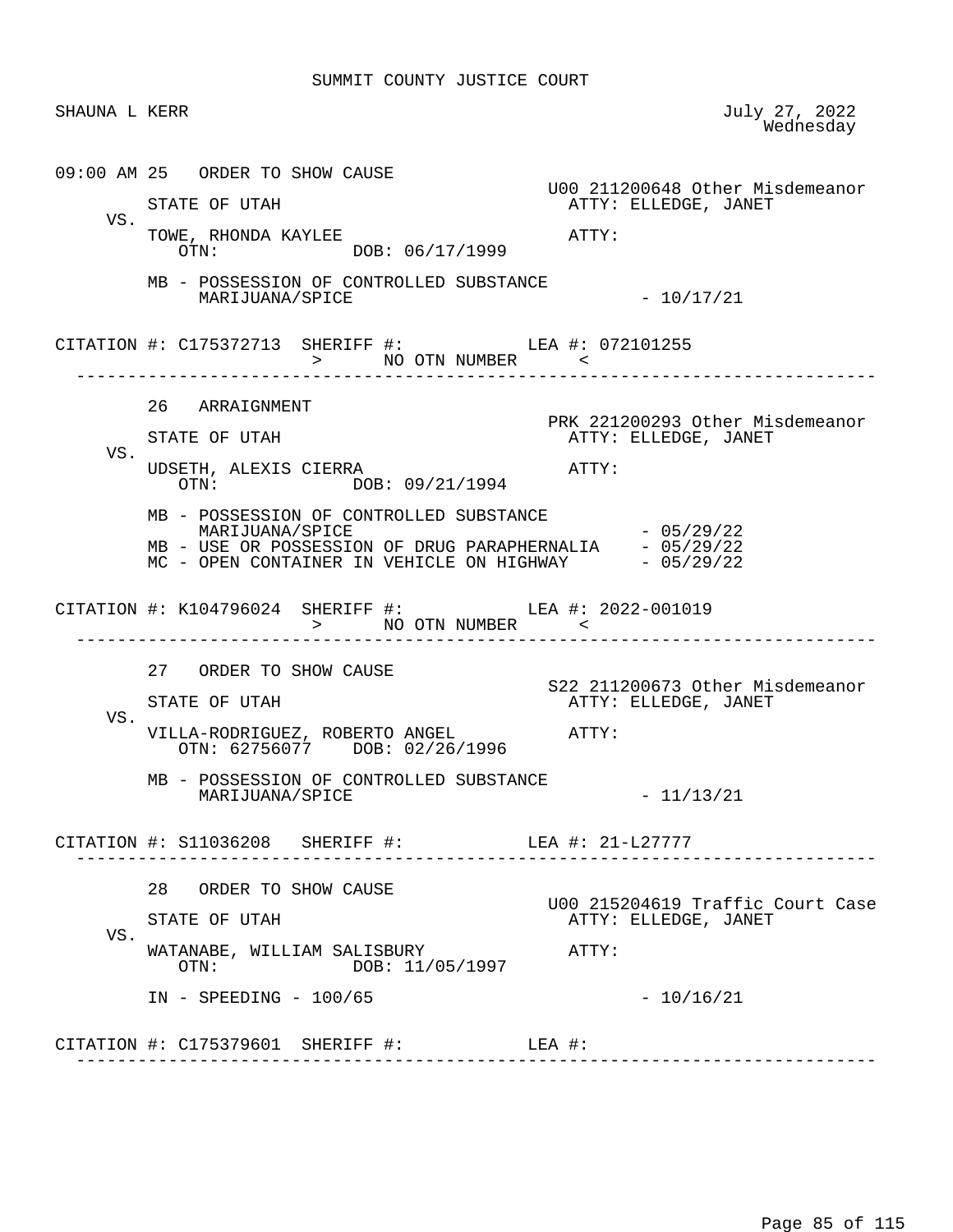| SHAUNA L KERR |                                                                                       | July 27, 2022<br>Wednesday                               |
|---------------|---------------------------------------------------------------------------------------|----------------------------------------------------------|
|               | 01:00 PM 29 ARRAIGNMENT                                                               |                                                          |
|               | STATE OF UTAH                                                                         | U02 225203458 Traffic Court Case<br>ATTY: ELLEDGE, JANET |
| VS.           | AGUILLON, ADRIAN JUNIOR<br>OTN: DOB: 01/21/1994                                       | ATTY:                                                    |
|               | $IN - SPEEDING - 75/65$                                                               | $-06/09/22$                                              |
|               | CITATION #: $C178111928$ SHERIFF #: LEA #:                                            |                                                          |
|               | 30 ARRAIGNMENT                                                                        | U02 225202388 Traffic Court Case                         |
| VS.           | STATE OF UTAH                                                                         | ATTY: ELLEDGE, JANET                                     |
|               | ALAMOS HERNANDEZ, ESMERALDA<br>OTN: DOB: 07/31/2003                                   | ATTY:                                                    |
|               | $IN - SPEEDING - 90/65$<br>IN - WINDOW TINT VIOLATION                                 | $-04/21/22$<br>$-04/21/22$                               |
|               | CITATION #: C177884384 SHERIFF #: LEA #:                                              |                                                          |
|               | 31 ARRAIGNMENT                                                                        | S22 225203407 Traffic Court Case                         |
| VS.           | STATE OF UTAH                                                                         | ATTY: ELLEDGE, JANET                                     |
|               | BANDLEY, SCOTT BURBIDGE<br>OTN: DOB: 04/19/1953                                       | ATTY:                                                    |
|               | IN - FAIL TO YIELD RIGHT OF WAY - VEHICLE<br>TURNING LEFT                             | $-06/07/22$                                              |
|               | CITATION #: S11137980 SHERIFF #: LEA #: 22-L17032                                     |                                                          |
|               | 32 ARRAIGNMENT                                                                        |                                                          |
|               | STATE OF UTAH                                                                         | PRK 221200294 Other Misdemeanor<br>ATTY: ELLEDGE, JANET  |
| VS.           | GIALONE, FRANK JED<br>DOB: 09/20/2001<br>OTN:                                         | ATTY:                                                    |
|               | MB - POSSESSION OF CONTROLLED SUBSTANCE<br>MARIJUANA/SPICE<br>$IN - SPEEDING - 80/70$ | $-05/30/22$<br>$-05/30/22$                               |
|               | CITATION #: K104796073 SHERIFF #: LEA #:<br>> NO OTN NUMBER <                         |                                                          |

Page 86 of 115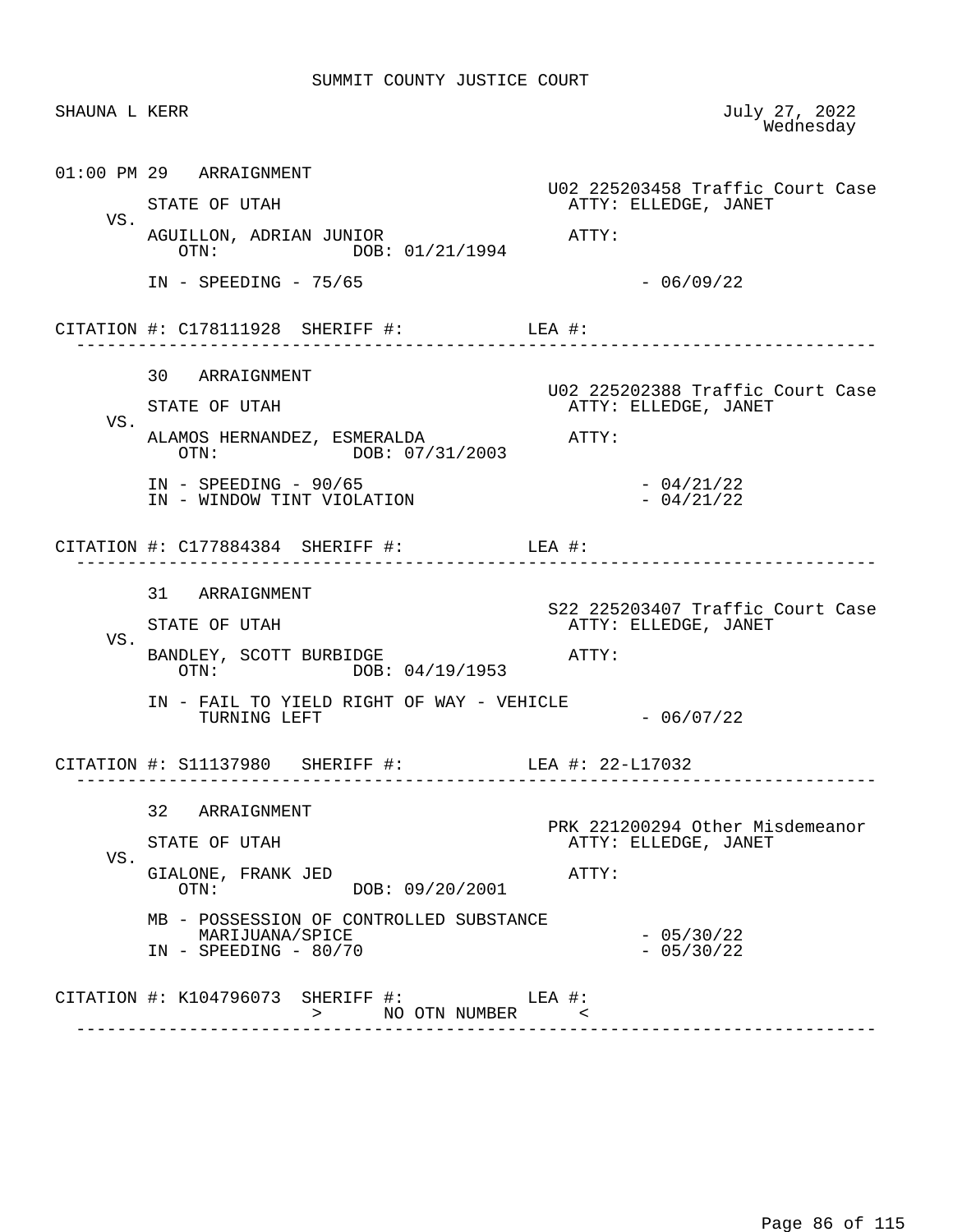| SHAUNA L KERR |                                                                                                                               | July 27, 2022<br>Wednesday                                        |
|---------------|-------------------------------------------------------------------------------------------------------------------------------|-------------------------------------------------------------------|
|               | 01:00 PM 33 ARRAIGNMENT<br>STATE OF UTAH                                                                                      | U02 225202835 Traffic Court Case<br>ATTY: ELLEDGE, JANET          |
| VS.           | JOHNSON, RONALD ALLAN<br>DOB: 04/09/1989<br>OTN:                                                                              | ATTY:                                                             |
|               | $IN - SPEEDING - 88/65$                                                                                                       | $-05/12/22$                                                       |
|               | CITATION #: $C177884707$ SHERIFF #: LEA #:<br>_____________________________                                                   |                                                                   |
| VS.           | 34 ARRAIGNMENT<br>STATE OF UTAH                                                                                               | S22 225202359 Traffic Court Case<br>ATTY: ELLEDGE, JANET          |
|               | MILLER, ELLIOTT CHARLES<br>DOB: 04/14/2004<br>OTN:                                                                            | ATTY:                                                             |
|               | IN - IMPROPER PASSING OF VEHICLE-SAME DIRECTION - 04/20/22                                                                    |                                                                   |
|               | CITATION #: S11119963 SHERIFF #: LEA #: 22-L11121                                                                             |                                                                   |
| VS.           | 35 ARRAIGNMENT<br>STATE OF UTAH                                                                                               | U02 225203138 Traffic Court Case<br>ATTY: ELLEDGE, JANET          |
|               | POPOV, THOMAS CHARLES<br>OTN: DOB: 08/25/2000<br>$IN - SPEEDING - 91/65$<br>IN - TURN/STOP/CHANGE LANES W/O SIGNAL - 05/24/22 | ATTY:<br>$-05/24/22$                                              |
|               | CITATION #: $C177884947$ SHERIFF #: LEA #:                                                                                    |                                                                   |
| VS.           | 36<br>ARRAIGNMENT<br>STATE OF UTAH<br>SINGH, GURMIT                                                                           | U02 225203345 Traffic Court Case<br>ATTY: ELLEDGE, JANET<br>ATTY: |
|               | DOB: 11/15/1991<br>OTN:<br>$IN$ - SPEEDING - 78/65                                                                            | $-06/04/22$                                                       |
|               | CITATION #: C177660529 SHERIFF #:                                                                                             | LEA #:                                                            |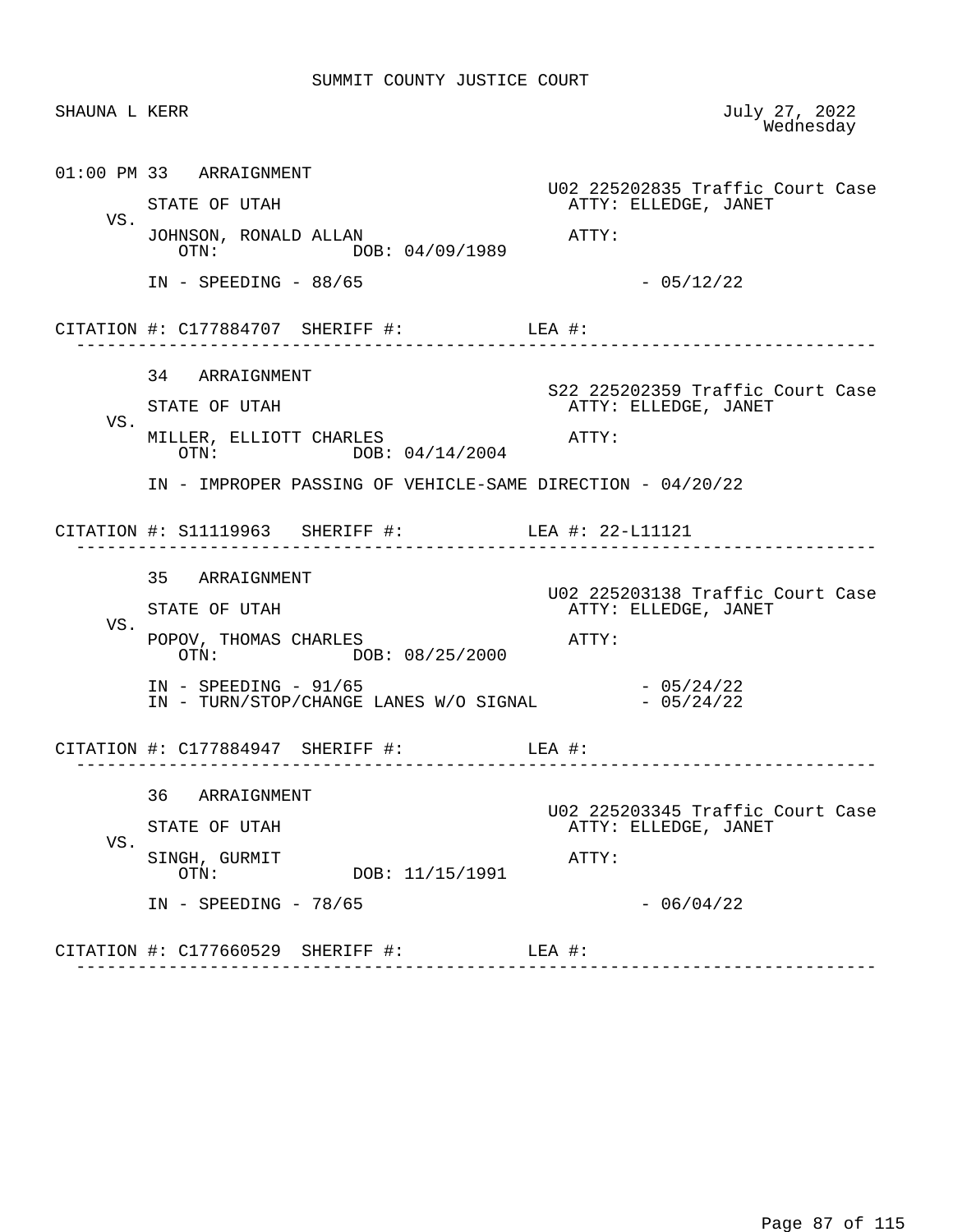| SHAUNA L KERR | SUMMIT CTY COURTROOM                                                | July 27, 2022<br>Wednesday                               |
|---------------|---------------------------------------------------------------------|----------------------------------------------------------|
|               | 09:00 AM 37 ORDER TO SHOW CAUSE                                     | U00 211200259 Infraction                                 |
| VS.           | STATE OF UTAH                                                       | ATTY: ELLEDGE, JANET                                     |
|               | MULLER, ANDREAS HARRISON<br>OTN: DOB: 11/23/2001                    | ATTY:                                                    |
|               | IN - PURCHASE OR POSSESSION OF TOBACCO BY A<br>MINOR                | $-04/21/21$                                              |
|               | CITATION #: C173073446 SHERIFF #: LEA #: 072100438                  |                                                          |
|               | 01:00 PM 38 ARRAIGNMENT                                             | U00 215204400 Traffic Court Case                         |
|               | STATE OF UTAH                                                       | ATTY: ELLEDGE, JANET                                     |
| VS.           | EVANS, PORSCHE ANNE<br>OTN: DOB: 07/01/1980                         | ATTY:                                                    |
|               | $IN - SPEEDING - 95/65$<br>IN - NO PROOF OF INSURANCE               | $-10/01/21$<br>$-10/01/21$                               |
|               | CITATION #: $C175404383$ SHERIFF #: LEA #:<br>> NO OTN NUMBER <     |                                                          |
|               | 39 ARRAIGNMENT                                                      |                                                          |
|               | STATE OF UTAH                                                       | MCD 225203669 Traffic Court Case<br>ATTY: ELLEDGE, JANET |
| VS.           | GAINES, JIM<br>DOB: 08/24/1968<br>OTN:                              | ATTY:                                                    |
|               | IN - NO COMMERCIAL DRIVER LICENSE<br>IN - AXLE LIMITATION VIOLATION | $-06/21/22$<br>$-06/21/22$                               |
|               | CITATION #: $C224000650$ SHERIFF #: LEA #:<br>> NO OTN NUMBER <     |                                                          |
|               | 40 ARRAIGNMENT                                                      |                                                          |
|               | STATE OF UTAH                                                       | U13 225202721 Traffic Court Case<br>ATTY: ELLEDGE, JANET |
| VS.           | GARCIA, LUIS ANTONIO<br>DOB: 07/24/2004<br>OTN:                     | ATTY:                                                    |
|               | $IN - SPEEDING - 102/65$                                            | $-05/07/22$                                              |
|               |                                                                     |                                                          |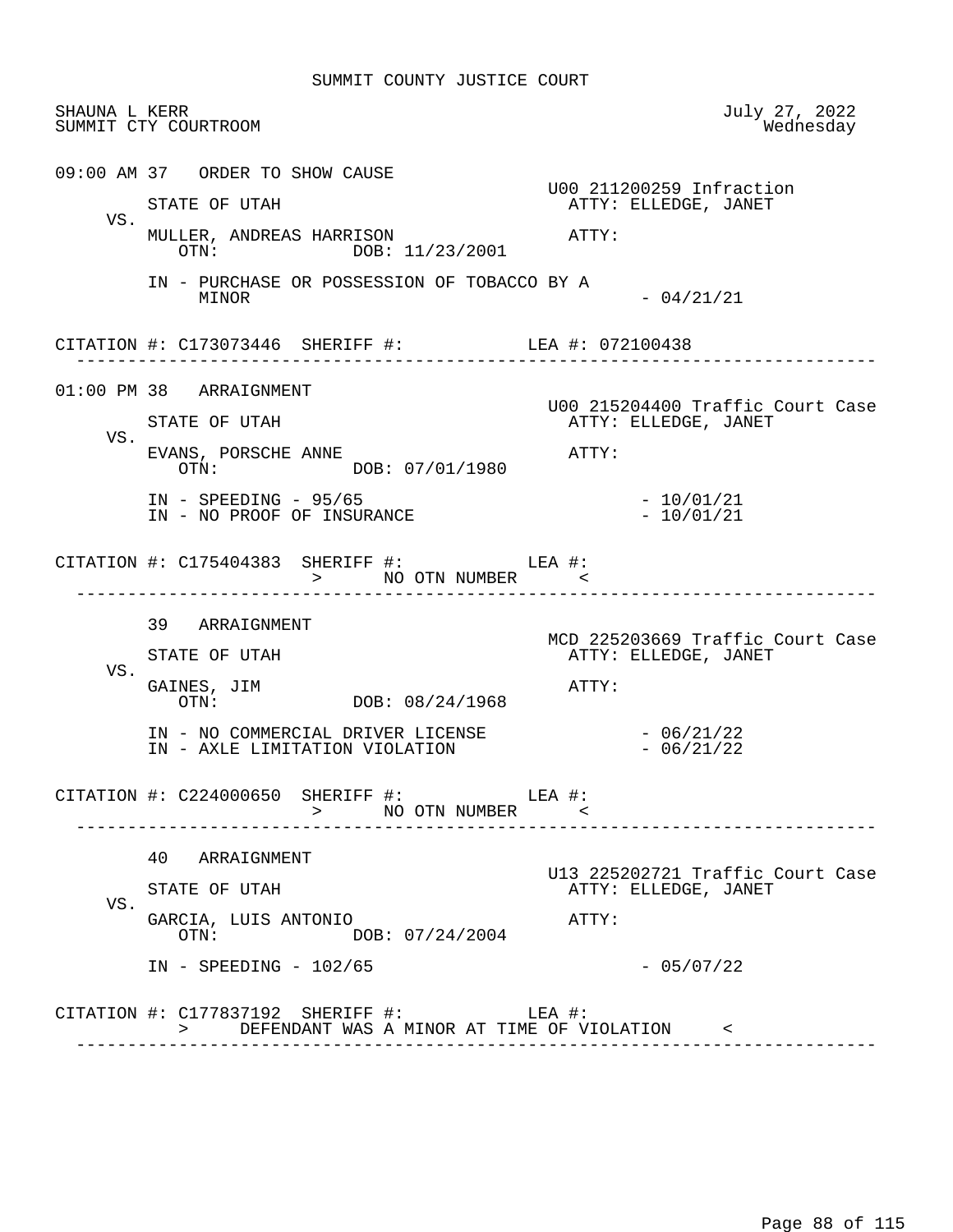|     | SHAUNA L KERR<br>SUMMIT CTY COURTROOM                                                                      | July 27, 2022<br>Wednesday                               |
|-----|------------------------------------------------------------------------------------------------------------|----------------------------------------------------------|
|     | 01:00 PM 41 ARRAIGNMENT                                                                                    | U00 215204448 Traffic Court Case                         |
| VS. | STATE OF UTAH                                                                                              | ATTY: ELLEDGE, JANET                                     |
|     | GOVATOS, JACOB DANIEL<br>OTN: DOB: 10/16/1993                                                              | ATTY:                                                    |
|     | MC - OPERATING VEHICLE WITHOUT INSURANCE - 10/03/21<br>IN - FOLLOWING ANOTHER VEHICLE TOO CLOSE - 10/03/21 |                                                          |
|     | CITATION #: C175372234 SHERIFF #: LEA #: 072101184                                                         |                                                          |
|     | 42 ARRAIGNMENT                                                                                             |                                                          |
|     | STATE OF UTAH                                                                                              | U02 225202843 Traffic Court Case<br>ATTY: ELLEDGE, JANET |
| VS. | HIXSON, LACEY BETH<br>OTN: DOB: 07/26/1983                                                                 | ATTY:                                                    |
|     | $IN$ - SPEEDING - 92/65<br>IN - WINDOW TINT VIOLATION                                                      | $-05/12/22$<br>$-05/12/22$                               |
|     | IN - CARDHOLDER POSSESS MEDICAL CANNABIS<br>WITHOUT CARRYING CARD                                          | $-05/12/22$                                              |
|     | CITATION #: $C177884780$ SHERIFF #: LEA #:<br>> NO OTN NUMBER <<br>-------------------------------------   | --------------------------------------                   |
|     | 43 ARRAIGNMENT                                                                                             |                                                          |
|     | STATE OF UTAH                                                                                              | PRK 221200270 Other Misdemeanor                          |
|     |                                                                                                            | ATTY: ELLEDGE, JANET                                     |
| VS. | MOORE, DYLIAN MCKILYAR<br>OTN: DOB: 09/14/2000                                                             | ATTY:                                                    |
|     | MB - USE OR POSSESSION OF DRUG PARAPHERNALIA - 05/21/22                                                    |                                                          |
|     | CITATION #: K104552096 SHERIFF #: LEA #:<br>> NO OTN NUMBER <                                              |                                                          |
|     | 44 ARRAIGNMENT                                                                                             |                                                          |
|     | STATE OF UTAH                                                                                              | ATTY: ELLEDGE, JANET                                     |
| VS. | REIMANN, TIFFINY ANN<br>DOB: 12/20/1973<br>$\cap T N$ :                                                    | ATTY:                                                    |
|     | IN - FAIL TO OPERATE WITHIN A SINGLE LANE $-04/13/22$                                                      | U02 225202239 Traffic Court Case                         |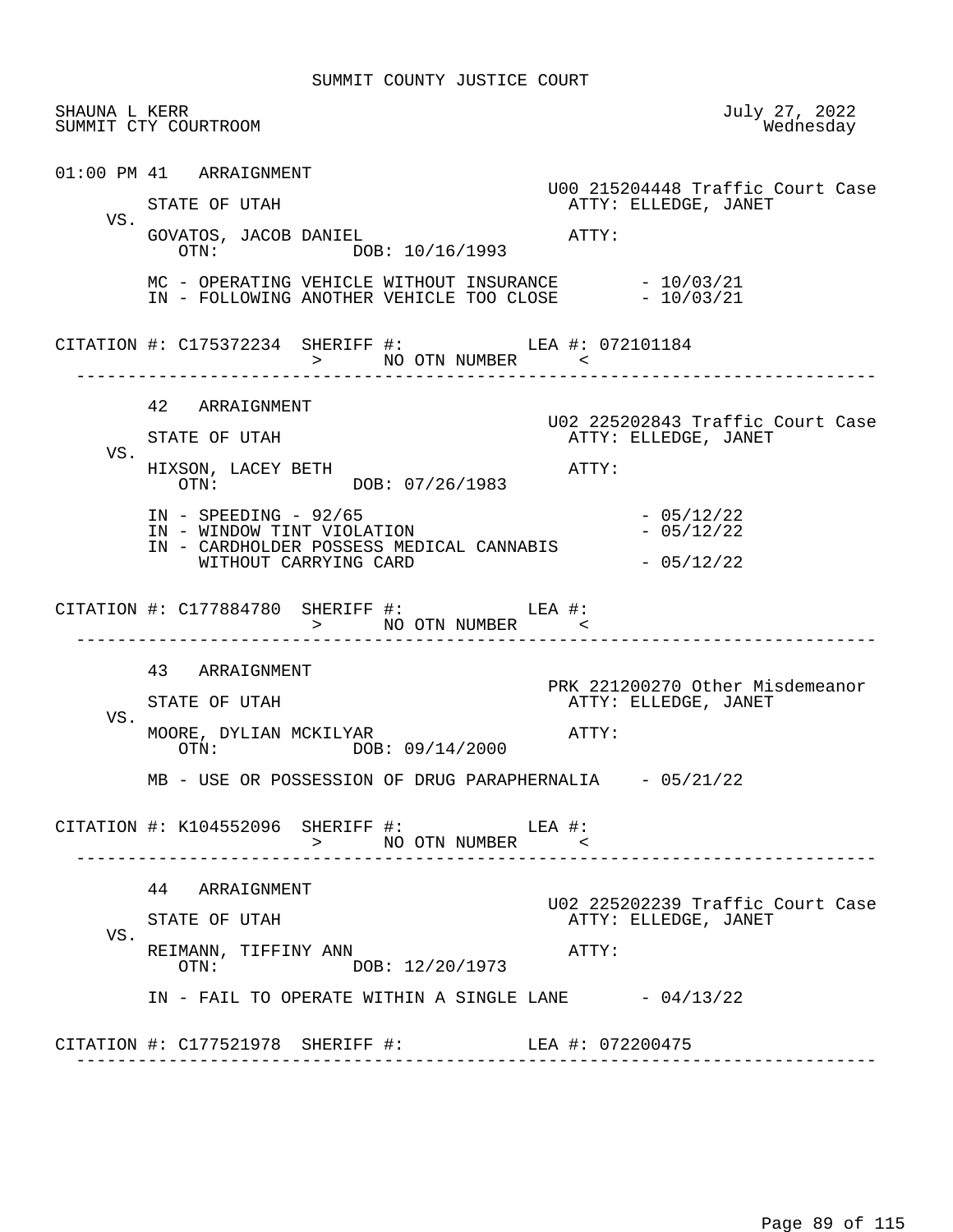| SHAUNA L KERR<br>SUMMIT CTY COURTROOM                     | July 27, 2022<br>Wednesday                               |
|-----------------------------------------------------------|----------------------------------------------------------|
| $01:00$ PM $45$ ARRAIGNMENT<br>STATE OF UTAH              | DPB 225203184 Traffic Court Case<br>ATTY: ELLEDGE, JANET |
| VS.<br>SALAHUDDIN FAHMI, AHMED<br>DOB: 08/23/1991<br>OTN: | ATTY:                                                    |
| $IN - SPEEDING - 91/65$                                   | $-05/23/22$                                              |
| CITATION #: C178132015 SHERIFF #:                         | $LEA$ #:                                                 |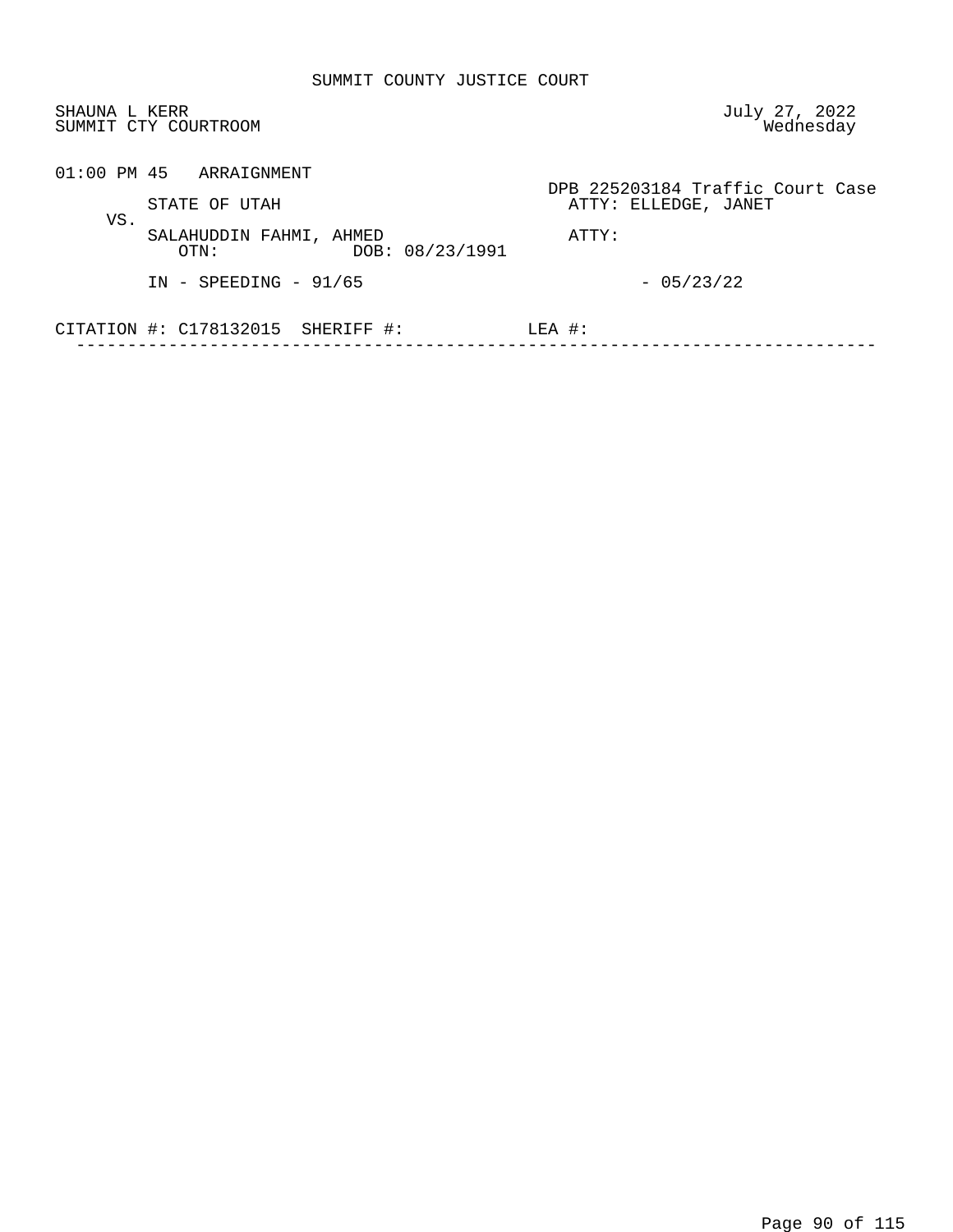| SHAUNA L KERR |                                                                                                                                                      | August 01, 2022<br>Monday                                                        |
|---------------|------------------------------------------------------------------------------------------------------------------------------------------------------|----------------------------------------------------------------------------------|
| VS.           | 09:00 AM 1 ARRAIGNMENT<br>STATE OF UTAH<br>ALOMIA, ASIA MARIE CHRISTINA ATTY:<br>OTN: DOB: 11/14/2004<br>IN - SPEEDING IN A CONSTRUCTION/MAINTENANCE | U02 225203271 Traffic Court Case<br>ATTY: ELLEDGE, JANET                         |
|               | ZONE<br>CITATION #: $C177885001$ SHERIFF #: LEA #:<br>> DEFENDANT WAS A MINOR AT TIME OF VIOLATION <                                                 | $-05/31/22$                                                                      |
| VS.           | 2 ARRAIGNMENT<br>STATE OF UTAH<br>BLAZEJEWSKI, SAMUEL<br>OTN: DOB: 08/19/1988<br>$IN - SPEEDING - 92/65$                                             | U13 225202597 Traffic Court Case<br>ATTY: ELLEDGE, JANET<br>ATTY:<br>$-05/01/22$ |
|               | CITATION #: $C177837069$ SHERIFF #: LEA #:                                                                                                           |                                                                                  |
| VS.           | 3 ARRAIGNMENT<br>STATE OF UTAH<br>ESQUIBEL, AARON JOSEPH<br>OTN: DOB: 11/25/1988                                                                     | U02 225203397 Traffic Court Case<br>ATTY: ELLEDGE, JANET<br>ATTY:                |
|               | $IN - SPEEDING - 75/65$<br>CITATION #: $C177447919$ SHERIFF #: LEA #:                                                                                | $-06/06/22$                                                                      |
| VS.           | 4<br>ARRAIGNMENT<br>STATE OF UTAH<br>FRANKS, JAMES HARDIN<br>DOB: 10/31/1962<br>OTN:<br>$IN$ - SPEEDING - 88/65                                      | U02 225203139 Traffic Court Case<br>ATTY: ELLEDGE, JANET<br>ATTY:<br>$-05/24/22$ |
|               | CITATION #: C177884954 SHERIFF #:                                                                                                                    | LEA #:                                                                           |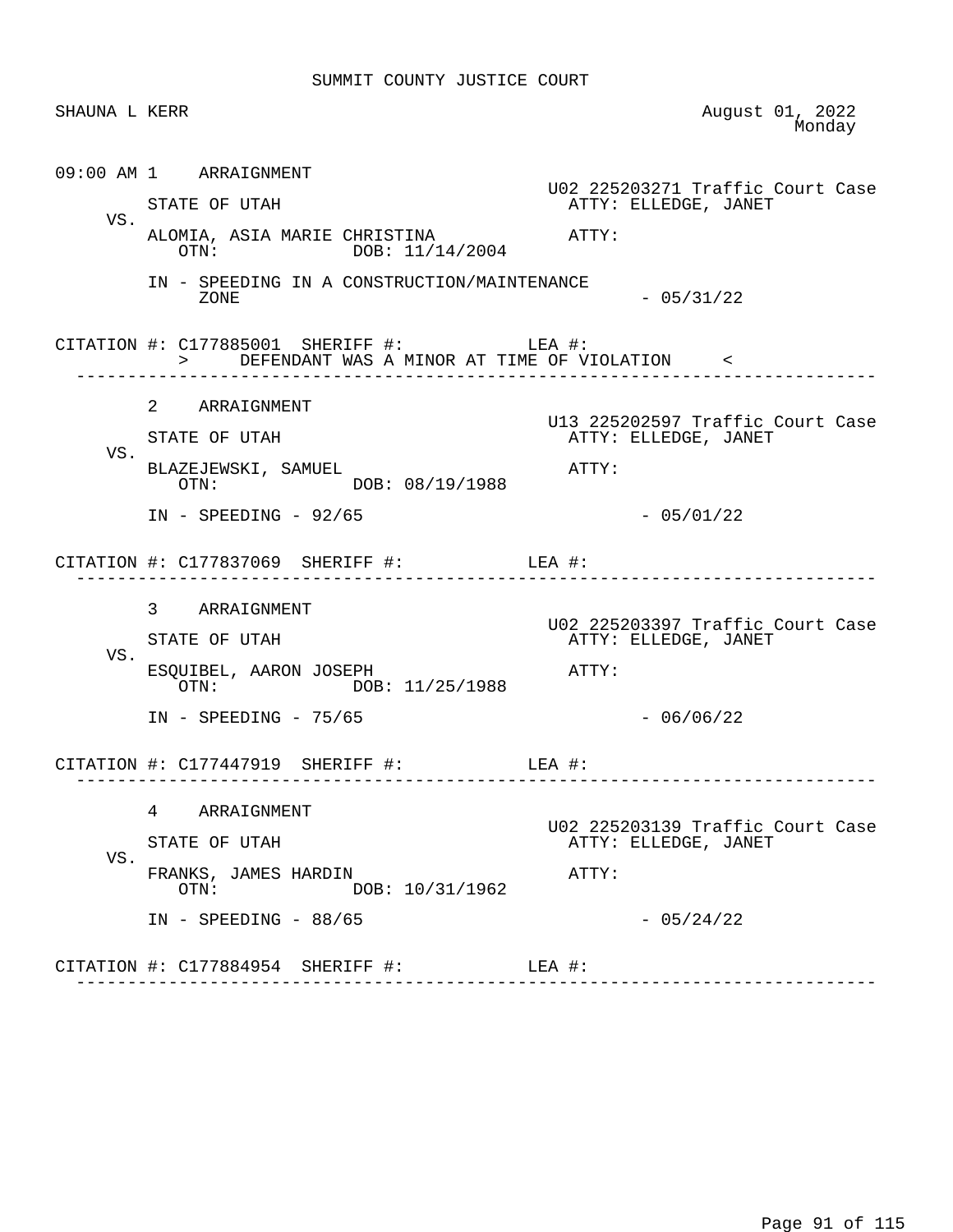| SHAUNA L KERR |                                                                                                                                                                                                                                                                          | August 01, 2022<br>Monday                                            |
|---------------|--------------------------------------------------------------------------------------------------------------------------------------------------------------------------------------------------------------------------------------------------------------------------|----------------------------------------------------------------------|
| VS.           | 09:00 AM 5 ARRAIGNMENT<br>STATE OF UTAH<br>GERTZ, DANIELLE ROSE<br>OTN: DOB: 08/15/2000<br>MB - USE HANDHELD DEVICE WHILE OPERATING                                                                                                                                      | U02 225203292 Traffic Court Case<br>ATTY: ELLEDGE, JANET<br>ATTY:    |
|               | VEHICLE<br>CITATION #: $C178142477$ SHERIFF #: LEA #:                                                                                                                                                                                                                    | $-06/01/22$                                                          |
| VS.           | 6 ARRAIGNMENT<br>STATE OF UTAH<br>GUADARRAMA, ELIZABETH MARTINEZ ATTY:<br>OTN: 62762067 DOB: 03/29/1999<br>MB - DRIVING UNDER THE INFLUENCE OF<br>ALCOHOL/DRUGS<br>MC - OPEN CONTAINER IN VEHICLE ON HIGHWAY $-05/29/22$<br>IN - FAILURE TO STAY IN ONE LANE $-05/29/22$ | PRK 225203237 Misdemeanor DUI<br>ATTY: ELLEDGE, JANET<br>$-05/29/22$ |
| VS.           | CITATION #: D136036076 SHERIFF #: LEA #: 2022-001022<br>7 ARRAIGNMENT<br>STATE OF UTAH                                                                                                                                                                                   | U02 225203154 Traffic Court Case<br>ATTY: ELLEDGE, JANET             |
|               | HUFFMAN, DIANNE ESTHER<br>DOB: 05/22/1999<br>OTN:<br>$IN - SPEEDING - 70/65$<br>MC - DRIVE ON SUSPENDED OR REVOKE LICENSE $-05/22/22$<br>MC - NO INSURANCE 2ND OR SUBSEQUENT OFFENSE<br>WITHIN 3 YRS OF PRIOR<br>IN - NO PROOF OF INSURANCE                              | ATTY:<br>$-05/22/22$<br>$-05/22/22$<br>$-05/22/22$                   |
|               | CITATION #: C177844388 SHERIFF #: LEA #: 072200621<br>> NO OTN NUMBER <                                                                                                                                                                                                  |                                                                      |
| VS.           | 8 ARRAIGNMENT<br>STATE OF UTAH<br>KING, DEVIN JASON<br>DOB: 09/18/2003<br>OTN:<br>IN - PURCHASE OR POSSESSION OF TOBACCO BY A                                                                                                                                            | PRK 221200288 Infraction<br>ATTY: ELLEDGE, JANET<br>ATTY:            |
|               | MINOR<br>CITATION #: K104543921 SHERIFF #: LEA #: 2022-000924                                                                                                                                                                                                            | $-05/21/22$                                                          |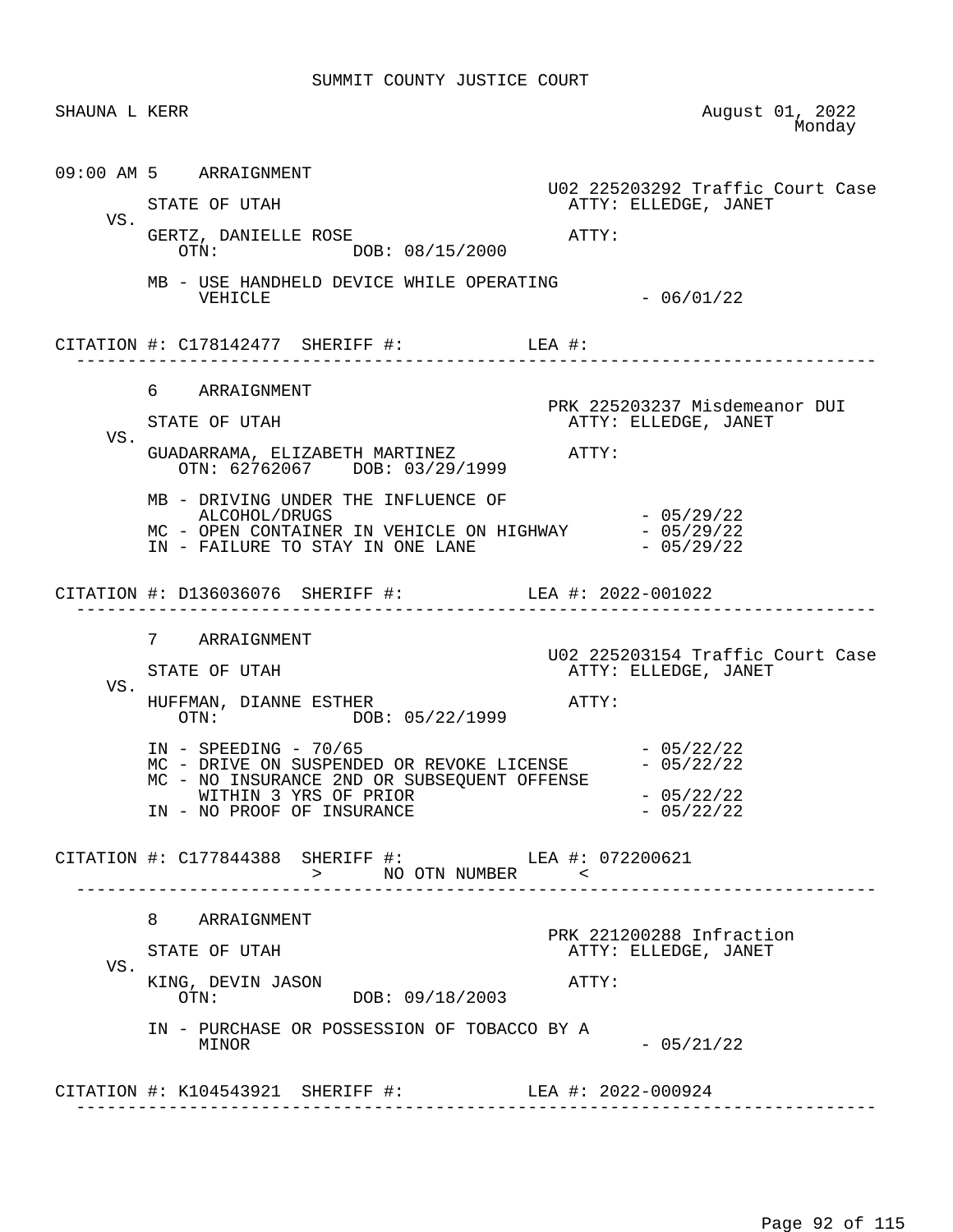| SHAUNA L KERR |                                                                            | August 01, 2022<br>Monday                                |
|---------------|----------------------------------------------------------------------------|----------------------------------------------------------|
|               | 09:00 AM 9 ARRAIGNMENT                                                     | PRK 221200292 Other Misdemeanor                          |
| VS.           | STATE OF UTAH                                                              | ATTY: ELLEDGE, JANET                                     |
|               | MCCLEERY, JENNIE LYNNE<br>OTN: DOB: 04/03/1977                             | $\mathtt{ATTY}$ :                                        |
|               | MB - POSSESSION OF CONTROLLED SUBSTANCE<br>MARIJUANA/SPICE                 | $-05/28/22$                                              |
|               | CITATION #: K104544002 SHERIFF #: LEA #: 2022-001006<br>> NO OTN NUMBER <  |                                                          |
|               | 10 ORDER TO SHOW CAUSE                                                     | S22 215205258 Traffic Court Case                         |
|               | STATE OF UTAH                                                              | ATTY: ELLEDGE, JANET                                     |
| VS.           | MCKINNEY, AMY LEDINGHAM<br>OTN: DOB: 02/24/1988                            | ATTY:                                                    |
|               | MC - OPERATING VEHICLE WITHOUT INSURANCE - 11/20/21                        |                                                          |
|               | CITATION #: $S11114425$ SHERIFF #: LEA #: $21-L28272$<br>> NO OTN NUMBER < | ________________________                                 |
|               | 11 ARRAIGNMENT                                                             | KAM 225202611 Traffic Court Case                         |
|               | KAMAS CITY                                                                 | ATTY:                                                    |
| VS.           | MURRAY, WILLIAM LLOYD<br>OTN: DOB: 09/02/1988                              | ATTY:                                                    |
|               | MC - DRIVING ON SUSPENDED, REVOKED, OR CANCELED<br>CDL                     | $-04/30/22$                                              |
|               | CITATION #: K10428581 SHERIFF #: LEA #: 22-K00361                          |                                                          |
|               | 12 <sub>2</sub><br>ARRAIGNMENT                                             |                                                          |
|               | STATE OF UTAH                                                              | U02 225203005 Traffic Court Case<br>ATTY: ELLEDGE, JANET |
| VS.           | SANGWOO, HAHM<br>DOB: 04/07/1994<br>OTN:                                   | ATTY:                                                    |
|               | $IN$ - SPEEDING - 92/65                                                    | $-05/19/22$                                              |
|               | CITATION #: C177884897 SHERIFF #:                                          | LEA #:                                                   |
|               |                                                                            |                                                          |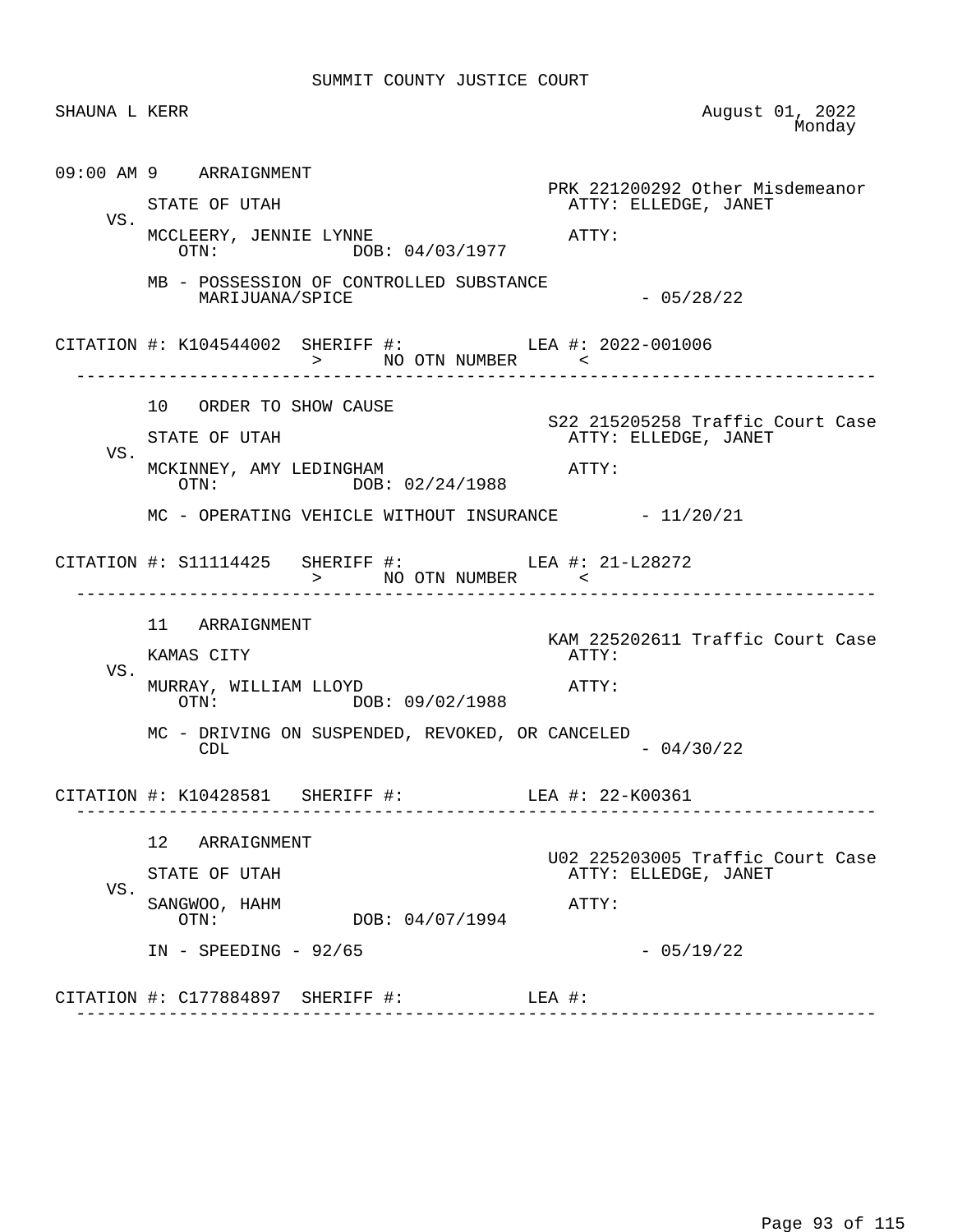| SHAUNA L KERR |                                                                                 | August 01, 2022<br>Monday                               |
|---------------|---------------------------------------------------------------------------------|---------------------------------------------------------|
|               | 09:00 AM 13 ARRAIGNMENT                                                         | PRK 225203267 Traffic Court Case                        |
|               | STATE OF UTAH                                                                   | ATTY: ELLEDGE, JANET                                    |
| VS.           | SORENSEN, AARON DAVID<br>DOB: 06/10/1968<br>OTN:                                | ATTY:                                                   |
|               | $IN - SPEEDING - 76/45$                                                         | $-05/28/22$                                             |
|               | CITATION #: $K104619515$ SHERIFF #: LEA #:<br>-<br>---------------------------- |                                                         |
|               | 14 ARRAIGNMENT                                                                  | S22 225203064 Traffic Court Case                        |
| VS.           | STATE OF UTAH                                                                   | ATTY: ELLEDGE, JANET                                    |
|               | STELLPFLUG, KATHERINE JEAN<br>OTN: DOB: 03/28/1978                              | $ATTY$ :                                                |
|               | IN - FAIL TO OBEY TRAFFIC CONTROL DEVICES - 05/21/22                            |                                                         |
|               | CITATION #: S11144308 SHERIFF #: LEA #: 22-L15273                               |                                                         |
|               | 15 ORDER TO SHOW CAUSE                                                          | U00 211200697 Other Misdemeanor                         |
|               | STATE OF UTAH                                                                   | ATTY: ELLEDGE, JANET                                    |
| VS.           | TEASE, DOROTHY ANNE<br>OTN: 62758560 DOB: 08/01/1961                            | ATTY:                                                   |
|               | $IN - SPEEDING - 80/65$<br>MB - POSSESSION OF CONTROLLED SUBSTANCE              | $-11/28/21$                                             |
|               | MARIJUANA/SPICE                                                                 | $-11/28/21$                                             |
|               | CITATION #: C175671338 SHERIFF #: LEA #: 072101483                              |                                                         |
|               | 16<br>ARRAIGNMENT                                                               |                                                         |
|               | STATE OF UTAH                                                                   | PRK 221200306 Other Misdemeanor<br>ATTY: ELLEDGE, JANET |
| VS.           | THAN, CHRISTY THI<br>DOB: 01/26/1998<br>OTN:                                    | ATTY:                                                   |
|               | MB - POSSESSION OF CONTROLLED SUBSTANCE<br>MARIJUANA/SPICE                      | $-06/05/22$                                             |
|               | CITATION #: K104796107 SHERIFF #: LEA #: 2022-001088                            |                                                         |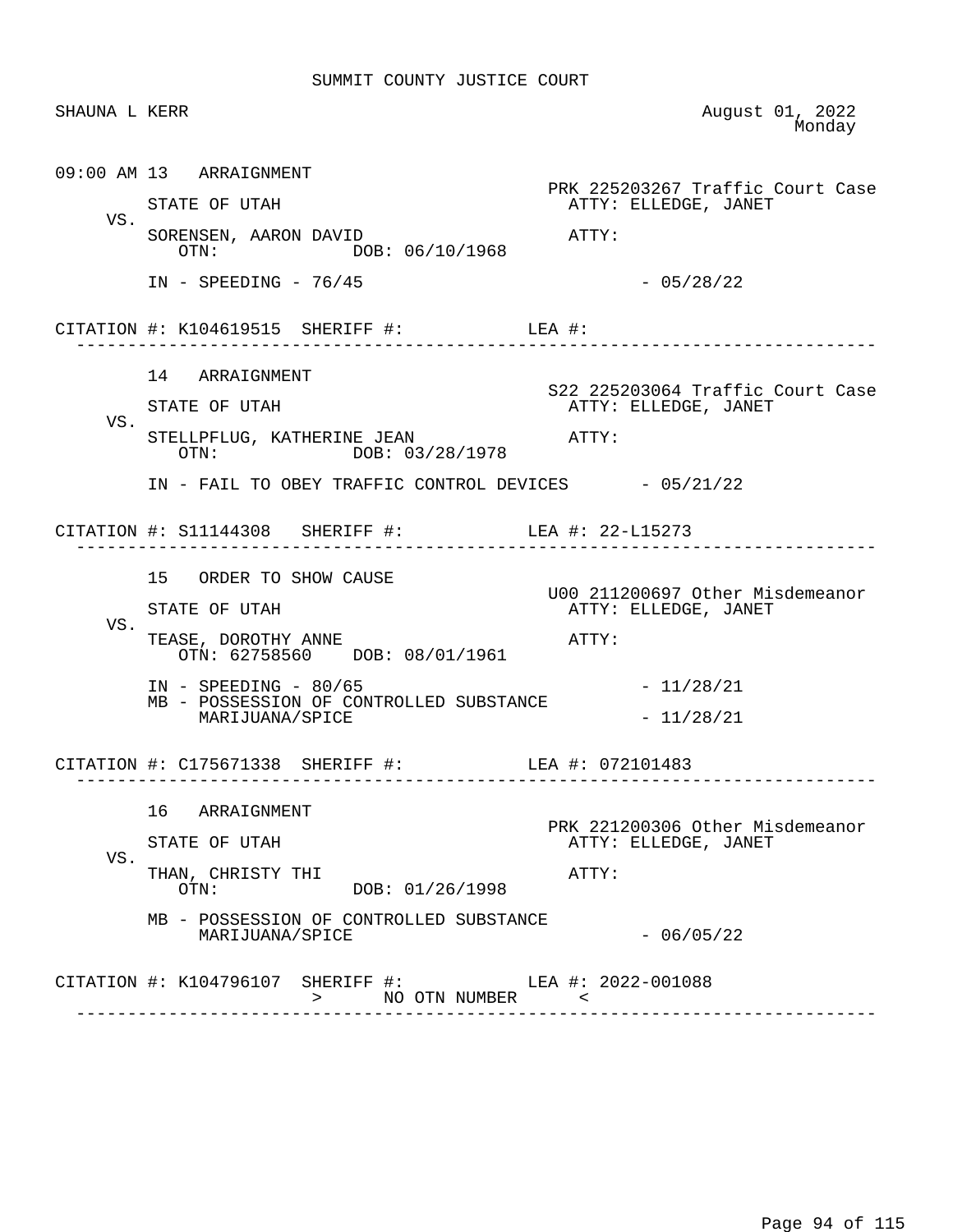| SHAUNA L KERR |                                                                                                 | August 01, 2022<br>Monday                                |
|---------------|-------------------------------------------------------------------------------------------------|----------------------------------------------------------|
|               | 09:00 AM 17 ORDER TO SHOW CAUSE<br>STATE OF UTAH                                                | U00 215202087 Traffic Court Case<br>ATTY: ELLEDGE, JANET |
| VS.           | THURTELL, AUSTIN LEE<br>OTN: DOB: 07/01/2003                                                    | ATTY:                                                    |
|               | $IN - SPEEDING - 92/65$                                                                         | $-05/11/21$                                              |
|               | CITATION #: $C173418302$ SHERIFF #: LEA #:<br>> DEFENDANT WAS A MINOR AT TIME OF VIOLATION <    |                                                          |
|               | 18 ARRAIGNMENT                                                                                  |                                                          |
| VS.           | STATE OF UTAH                                                                                   | DPB 225203056 Traffic Court Case<br>ATTY: ELLEDGE, JANET |
|               | TURLEY, AIDAN CHRISTIAN EMER<br>12/2002<br>DOB: 10/23/2003<br>OTN:                              |                                                          |
|               | $IN - SPEEDING - 91/65$                                                                         | $-05/21/22$                                              |
|               | CITATION #: $C177743903$ SHERIFF #: LEA #:                                                      |                                                          |
|               | 01:00 PM 19 ARRAIGNMENT                                                                         |                                                          |
| VS.           | STATE OF UTAH                                                                                   | U00 215204281 Traffic Court Case<br>ATTY: ELLEDGE, JANET |
|               | ANDERSON, NOEL DAVID<br>OTN: DOB: 09/24/1977                                                    | ATTY:                                                    |
|               | MC - DRIVE ON SUSPENDED OR REVOKE LICENSE $-09/24/21$                                           |                                                          |
|               | CITATION #: $C175404169$ SHERIFF #: LEA #:                                                      |                                                          |
|               | 20 ARRAIGNMENT                                                                                  |                                                          |
| VS.           | STATE OF UTAH                                                                                   | S22 225201397 Traffic Court Case<br>ATTY: ELLEDGE, JANET |
|               | ANDERSON, NOEL DAVID<br>DOB: 09/24/1977<br>$\cap T N$ :                                         | ATTY:                                                    |
|               | $MC$ - DRIVE ON SUSPENDED OR REVOKE LICENSE $-03/03/22$                                         |                                                          |
|               | CITATION #: S11114484 SHERIFF #: LEA #: 22-L06337<br>> WARRANT ISSUED <<br>FTA ISSUED<br>$\geq$ | $\sim$ $\sim$                                            |
|               |                                                                                                 |                                                          |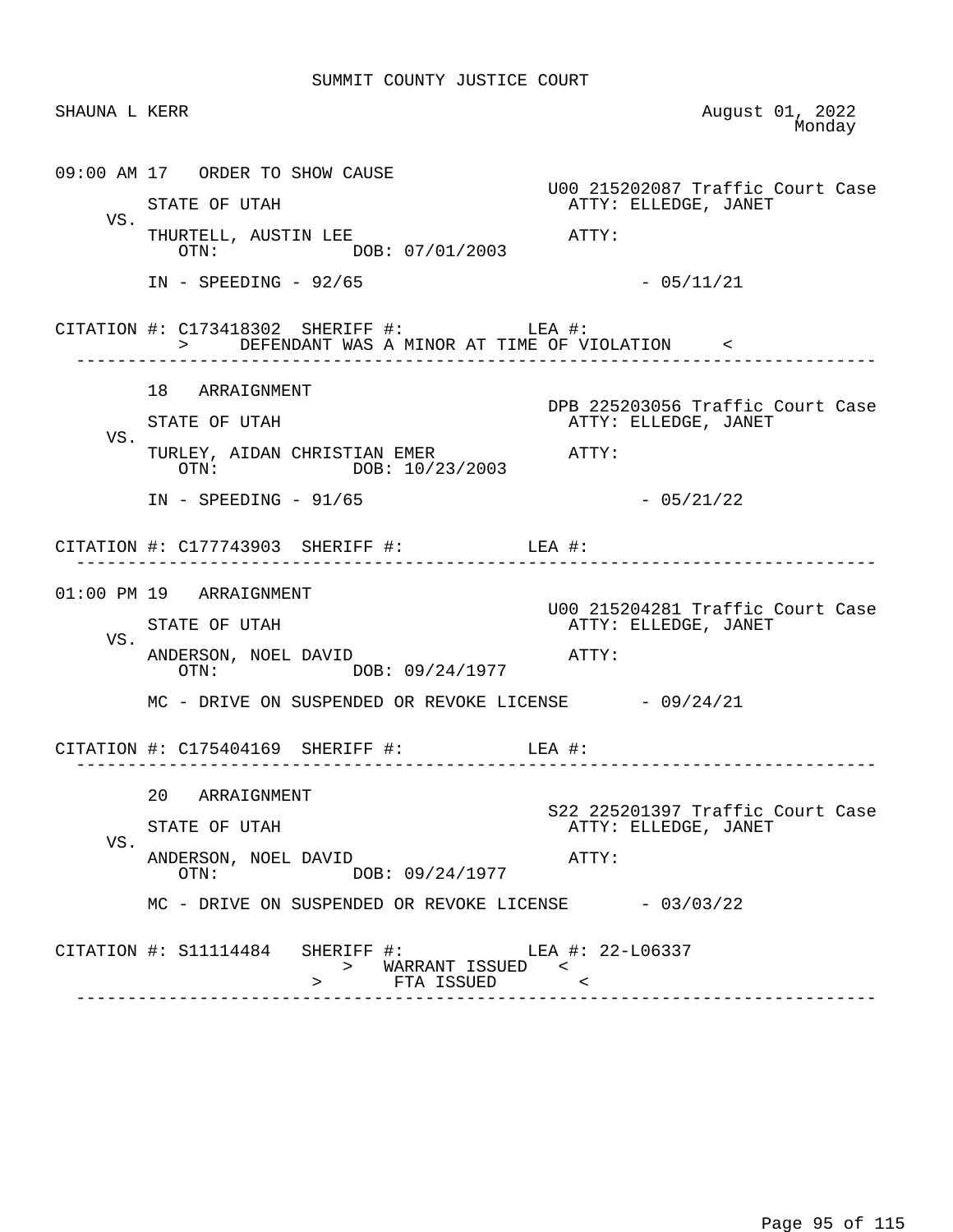| SHAUNA L KERR |                                                                                                                                                                                                                                      | August 01, 2022<br>Monday                                         |
|---------------|--------------------------------------------------------------------------------------------------------------------------------------------------------------------------------------------------------------------------------------|-------------------------------------------------------------------|
|               | 01:00 PM 21 ARRAIGNMENT<br>STATE OF UTAH                                                                                                                                                                                             | U02 225203286 Traffic Court Case<br>ATTY: ELLEDGE, JANET          |
| VS.           | BACH, PORTER WILLIAM<br>OTN: DOB: 07/08/2005                                                                                                                                                                                         | ATTY:                                                             |
|               | $IN - SPEEDING - 93/65$                                                                                                                                                                                                              | $-06/01/22$                                                       |
|               | CITATION #: $C178141024$ SHERIFF #: LEA #:<br>> DEFENDANT WAS A MINOR AT TIME OF VIOLATION <                                                                                                                                         |                                                                   |
| VS.           | 22 ARRAIGNMENT<br>STATE OF UTAH                                                                                                                                                                                                      | DPB 225202947 Misdemeanor DUI<br>ATTY: ELLEDGE, JANET<br>ATTY:    |
|               | BROWN, CHRISTOPHER<br>OTN: 62761705 DOB: 08/23/1983<br>MB - DRIVING UNDER THE INFLUENCE OF<br>ALCOHOL/DRUGS<br>MB - POSSESSION OF CONTROLLED SUBSTANCE<br>MARIJUANA/SPICE<br>MB - USE OR POSSESSION OF DRUG PARAPHERNALIA - 05/13/22 | $-05/13/22$<br>$-05/13/22$                                        |
|               | CITATION #: D140641945 SHERIFF #: LEA #: 072200586                                                                                                                                                                                   |                                                                   |
| VS.           | 23 ARRAIGNMENT<br>STATE OF UTAH<br>CAMPOS, ALEXIS<br>OTN: DOB: 11/19/2001                                                                                                                                                            | U02 225203162 Traffic Court Case<br>ATTY: ELLEDGE, JANET<br>ATTY: |
|               | MC - DRIVE ON SUSPENDED OR REVOKE LICENSE - 05/26/22<br>IN - PURCHASE OR POSSESSION OF TOBACCO BY A<br>MINOR<br>IN - LITTERING                                                                                                       | $-05/26/22$<br>$-05/26/22$                                        |
|               | CITATION #: $C178111696$ SHERIFF #: LEA #:                                                                                                                                                                                           |                                                                   |
|               | 24 ARRAIGNMENT<br>STATE OF UTAH                                                                                                                                                                                                      | PRK 221200291 Other Misdemeanor<br>ATTY: ELLEDGE, JANET           |
| VS.           | COX, THOMAS CLEO<br>DOB: 01/02/1972<br>OTN:                                                                                                                                                                                          | ATTY:                                                             |
|               | MB - POSSESSION OF CONTROLLED SUBSTANCE<br>MARIJUANA/SPICE<br>MB - USE OR POSSESSION OF DRUG PARAPHERNALIA - 05/28/22                                                                                                                | $-05/28/22$                                                       |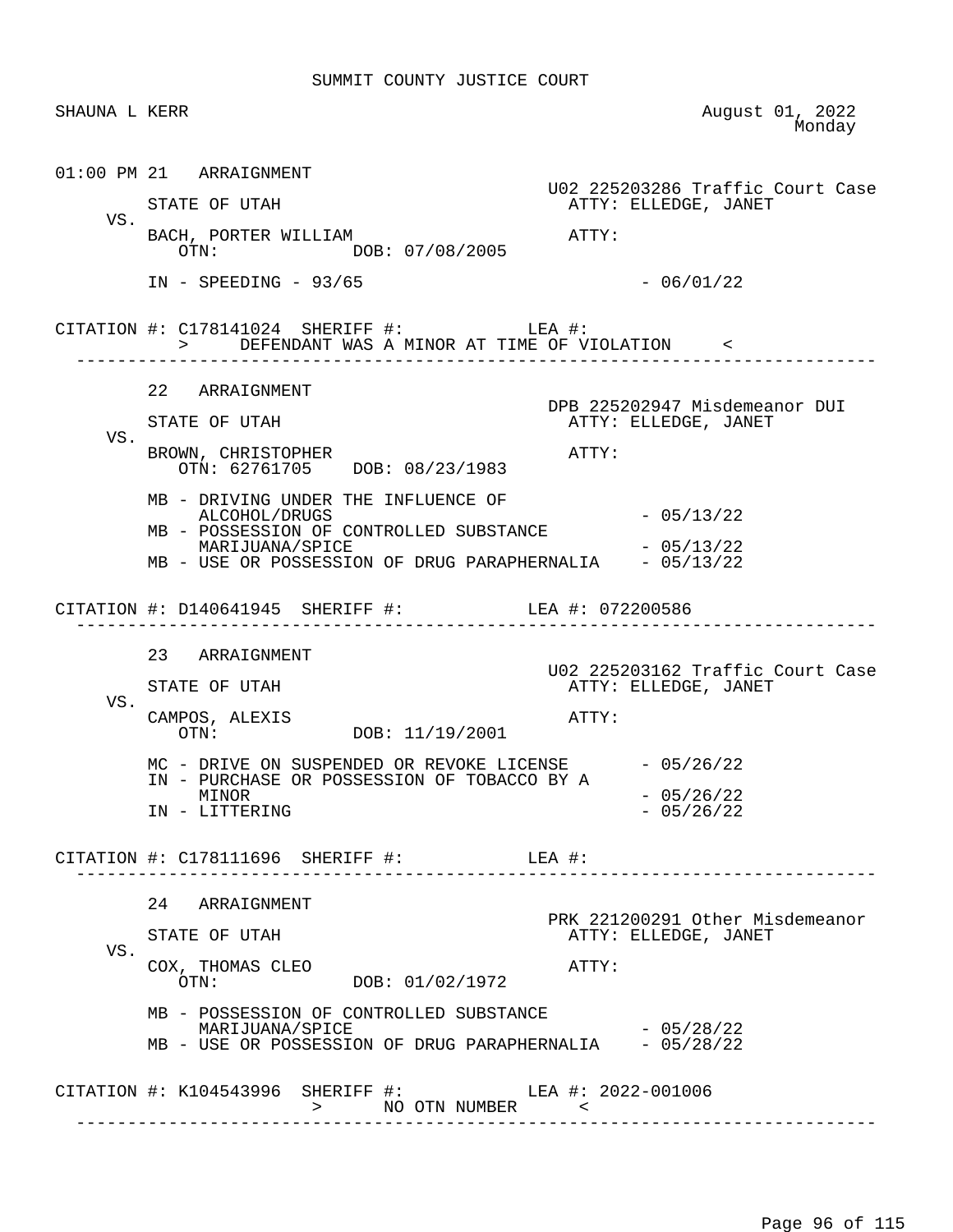SHAUNA L KERR August 01, 2022<br>Monday de a contra a construction of the Monday Monday of the Monday of the Monday of the Monday of the Monday of the  $\sim$  01:00 PM 25 ARRAIGNMENT U13 221200077 Other Misdemeanor ATTY: ELLEDGE, JANET VS. CRAGUN, NIYAH SUE ATTY: OTN: 62758867 DOB: 08/23/2002  $MC - DRIVING ON DENIED - 02/08/22$  MB - POSSESSION OF CONTROLLED SUBSTANCE MARIJUANA/SPICE - 02/08/22 MB - USE OR POSSESSION OF DRUG PARAPHERNALIA - 02/08/22 CITATION #: C176136604 SHERIFF #: LEA #: > WARRANT ISSUED < > FTA ISSUED < ------------------------------------------------------------------------------ 26 ARRAIGNMENT U02 225203140 Traffic Court Case ATTY: ELLEDGE, JANET VS. ESPARZA, DAVID ANTHONY ATTY: DOB: 12/18/1999  $MB - RECKLESS DRIVING$  - 05/24/22 CITATION #: C177884962 SHERIFF #: LEA #: > NO OTN NUMBER ------------------------------------------------------------------------------ 27 ARRAIGNMENT U13 225202725 Traffic Court Case ATTY: ELLEDGE, JANET VS. PALACIOS-ISLAS, MYRA GAEL ATTY: OTN: DOB: 11/28/1978 IN - SPEEDING - 92/65 - 2000 - 2010/22 MC - USE HANDHELD DEVICE TO VIEW/RECORD VIDEO WHILE OPERATING VEH  $-05/07/22$  CITATION #: C177837234 SHERIFF #: LEA #: ------------------------------------------------------------------------------ 28 ARRAIGNMENT U00 205203096 Traffic Court Case ATTY: ELLEDGE, JANET VS. RIOS, DIANA CARINA ATTY: OTN: DOB: 06/26/1991  $IN - SPEEDING - 70/65$  - 06/22/20 CITATION #: C167836683 SHERIFF #: LEA #: > WARRANT ISSUED < > FTA ISSUED < ------------------------------------------------------------------------------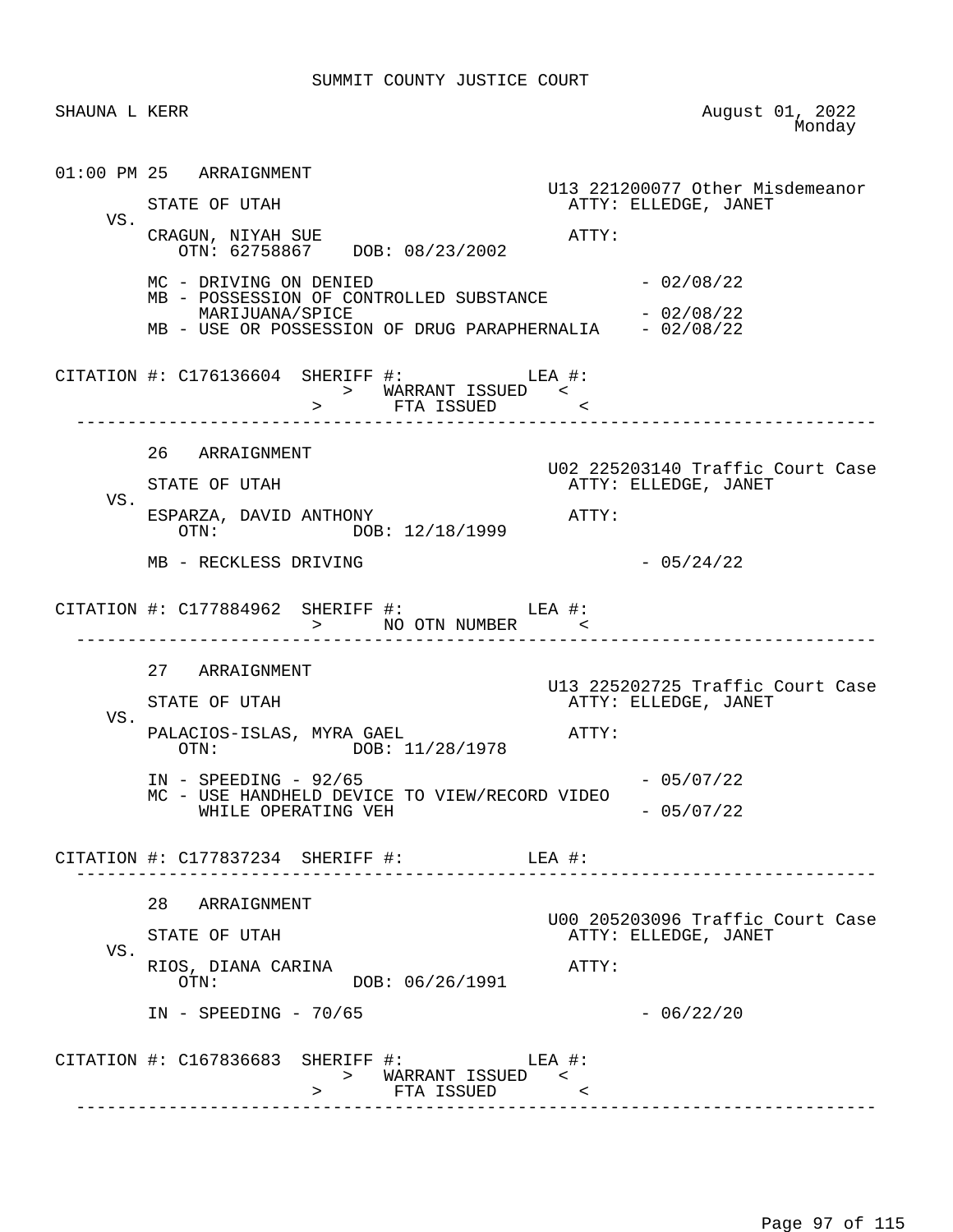| SHAUNA L KERR |                                                                | August 01, 2022<br>Monday                                |
|---------------|----------------------------------------------------------------|----------------------------------------------------------|
|               | 01:00 PM 29 ARRAIGNMENT                                        | DPB 225202888 Traffic Court Case                         |
| VS.           | STATE OF UTAH                                                  | ATTY: ELLEDGE, JANET                                     |
|               | SMITH, DAVID STEPHEN<br>OTN: DOB: 01/23/1984                   | ATTY:                                                    |
|               | $IN - SPEEDING - 114/65$<br>MB - RECKLESS DRIVING              | $-05/14/22$<br>$-05/14/22$                               |
|               | CITATION #: $C177743580$ SHERIFF #: LEA #:<br>> NO OTN NUMBER  |                                                          |
|               | 30 ARRAIGNMENT                                                 |                                                          |
|               | STATE OF UTAH                                                  | U02 225200252 Traffic Court Case<br>ATTY: ELLEDGE, JANET |
| VS.           | SWISHER, NATHAN CODY<br>OTN: DOB: 11/13/1989                   | ATTY:                                                    |
|               | $IN - SPEEDING - 88/70$                                        | $-01/12/22$                                              |
|               | CITATION #: $C176204725$ SHERIFF #: LEA #:<br>---------------- |                                                          |
|               | 31 ARRAIGNMENT                                                 |                                                          |
|               | STATE OF UTAH                                                  | U02 225203209 Traffic Court Case<br>ATTY: ELLEDGE, JANET |
| VS.           | SZYKULA, SAMUEL JOHN<br>OTN: DOB: 01/18/1986                   | ATTY:                                                    |
|               | $IN - SPEEDING - 70/65$<br>IN - NO PROOF OF INSURANCE          | $-05/22/22$<br>$-05/22/22$                               |
|               | CITATION #: C177841830 SHERIFF #: LEA #:<br>> NO OTN NUMBER <  |                                                          |
|               | 32<br>ARRAIGNMENT                                              |                                                          |
|               | STATE OF UTAH                                                  | U02 225203159 Traffic Court Case<br>ATTY: ELLEDGE, JANET |
| VS.           | TAI, SHENG-LUN<br>DOB: 08/04/1998<br>OTN:                      | ATTY:                                                    |
|               | IN - SPEEDING - 100 MILES OR MORE PER HOUR -<br>101/65         | $-05/26/22$                                              |
|               | CITATION #: C178159273 SHERIFF #:                              | LEA #:                                                   |
|               |                                                                |                                                          |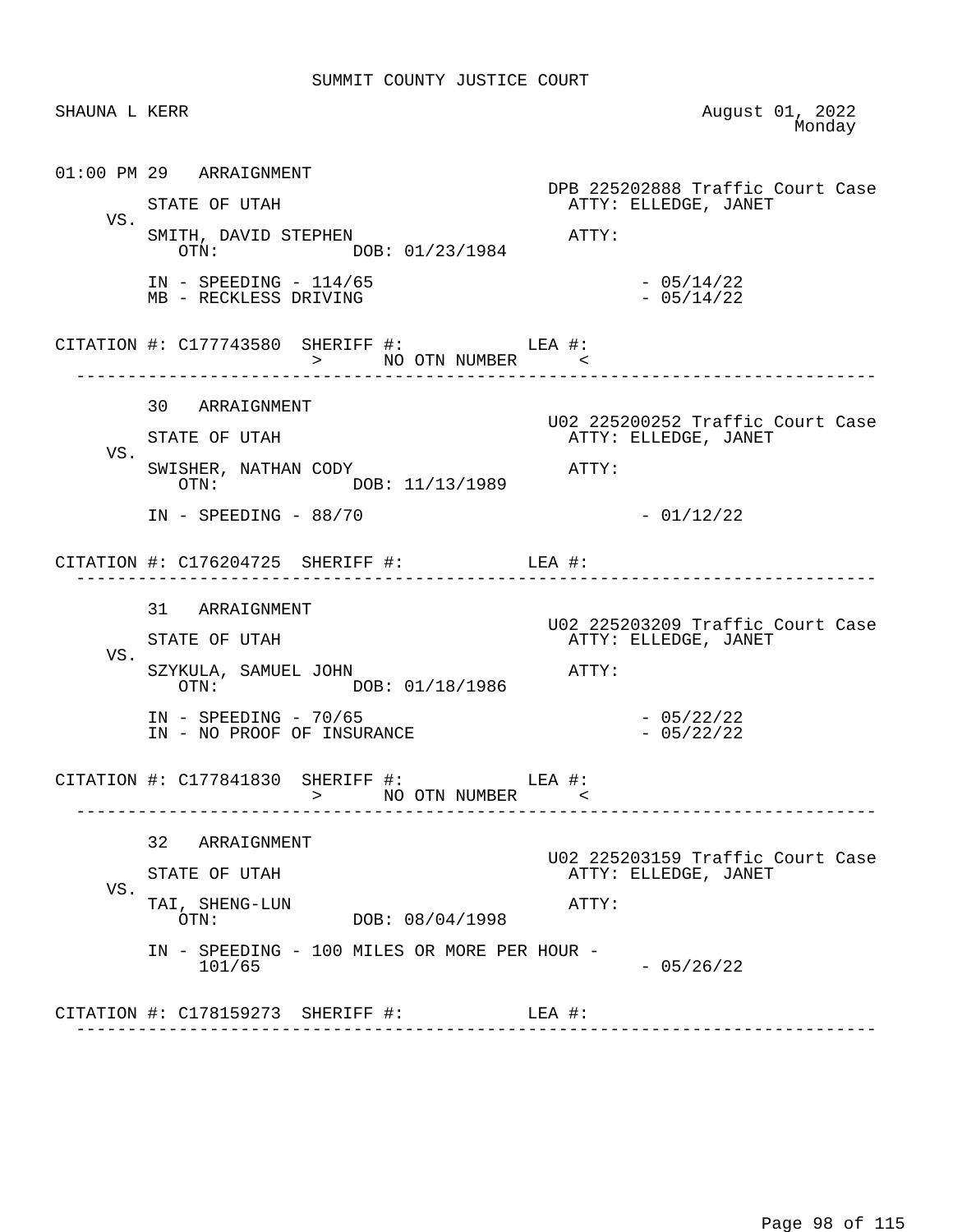| SHAUNA L KERR |                                            | August 01, 2022<br>Monday                                |
|---------------|--------------------------------------------|----------------------------------------------------------|
|               | $01:00$ PM 33 ARRAIGNMENT<br>STATE OF UTAH | U02 225203006 Traffic Court Case<br>ATTY: ELLEDGE, JANET |
| VS.           | TAYLOR, MELODY<br>DOB: 12/02/1966<br>OTN:  | ATTY:                                                    |
|               | $IN - SPEEDING - 94/65$                    | $-05/19/22$                                              |
|               | CITATION $\#$ : C177884905 SHERIFF $\#$ :  | $LEA$ #:                                                 |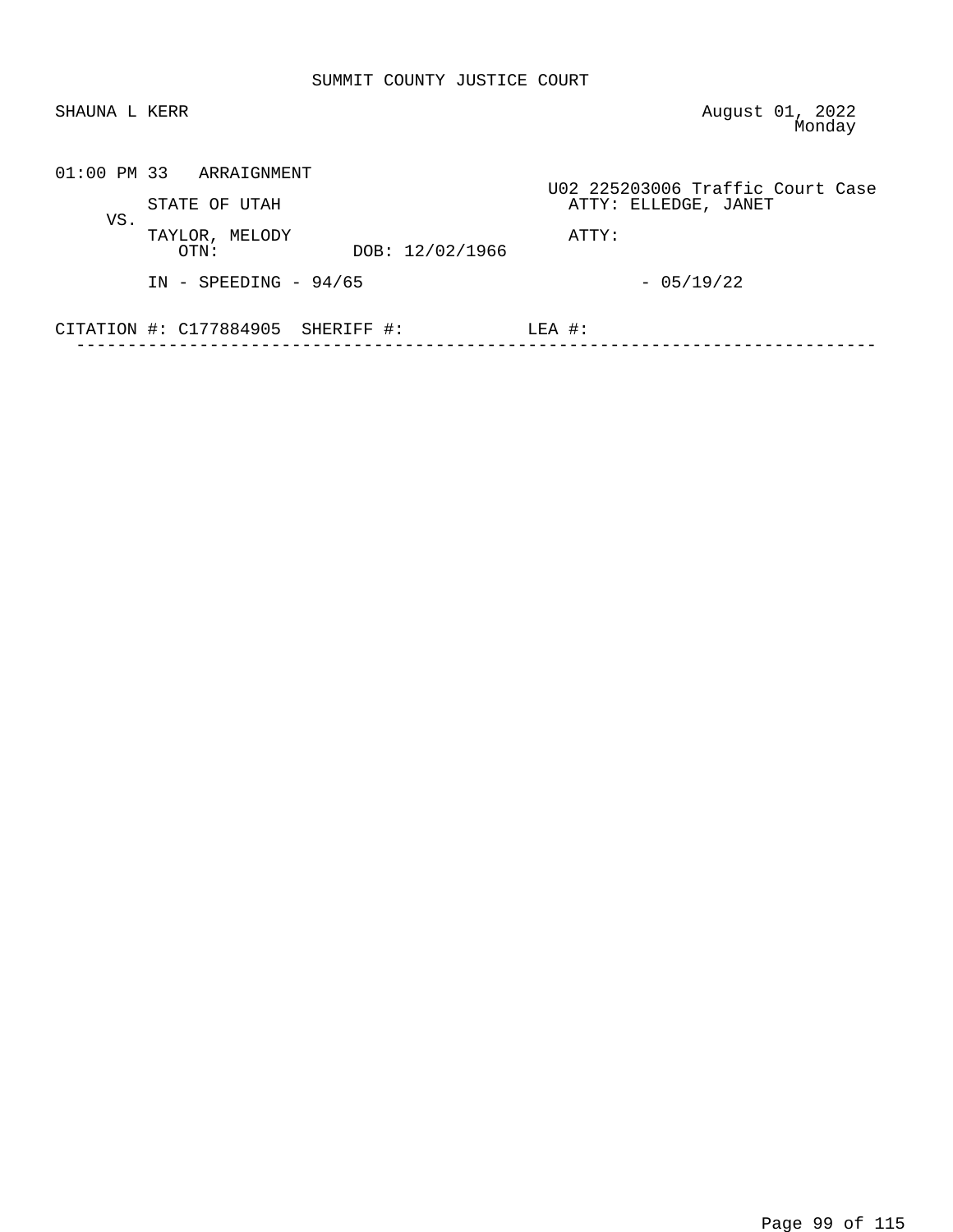|     | SHAUNA L KERR<br>SUMMIT CTY COURTROOM                             | August 01, 2022<br>Monday                                                         |
|-----|-------------------------------------------------------------------|-----------------------------------------------------------------------------------|
|     | 09:00 AM 34 ARRAIGNMENT<br>STATE OF UTAH                          | A22 221200282 Other Misdemeanor<br>ATTY: ELLEDGE, JANET                           |
| VS. | CHRISTENSEN, STEVEN LEON<br>DOB: 04/13/1962<br>OTN:               | ATTY:                                                                             |
|     | MC - FAILURE TO COMPLY WITH ALJ                                   | $-03/07/22$                                                                       |
|     | > NO OTN NUMBER <                                                 |                                                                                   |
|     | 35 ARRAIGNMENT<br>STATE OF UTAH                                   | U02 225202913 Traffic Court Case<br>ATTY: ELLEDGE, JANET                          |
| VS. | ESPINAL, ELVIS LUIS JR<br>DOB: 05/25/1997<br>OTN:                 | ATTY:                                                                             |
|     | MC - DRIVE ON SUSPENDED OR REVOKE LICENSE - 05/15/22              |                                                                                   |
|     | CITATION #: $C177660156$ SHERIFF #: LEA #:                        |                                                                                   |
|     | -----------------------------                                     |                                                                                   |
|     | 36 ARRAIGNMENT                                                    |                                                                                   |
| VS. | STATE OF UTAH<br>PEREZ, HOJANHY<br>OTN: DOB: 01/29/2000           | ATTY: ELLEDGE, JANET<br>ATTY:                                                     |
|     | MB - FALSE INFO LAW ENFORCEMEMT/GOVT<br>AGENCIES/SPECIFIED PROFES | $-05/03/22$                                                                       |
|     | > NO OTN NUMBER <                                                 |                                                                                   |
|     | 37<br>ARRAIGNMENT                                                 |                                                                                   |
|     | STATE OF UTAH                                                     | ATTY: ELLEDGE, JANET                                                              |
| VS. | RAMSDELL, NATALIE ANN<br>DOB: 06/24/2002<br>OTN:                  | ATTY:                                                                             |
|     | MC - FAILURE TO COMPLY WITH ALJ                                   | A22 221200280 Other Misdemeanor<br>A22 221200281 Other Misdemeanor<br>$-04/25/22$ |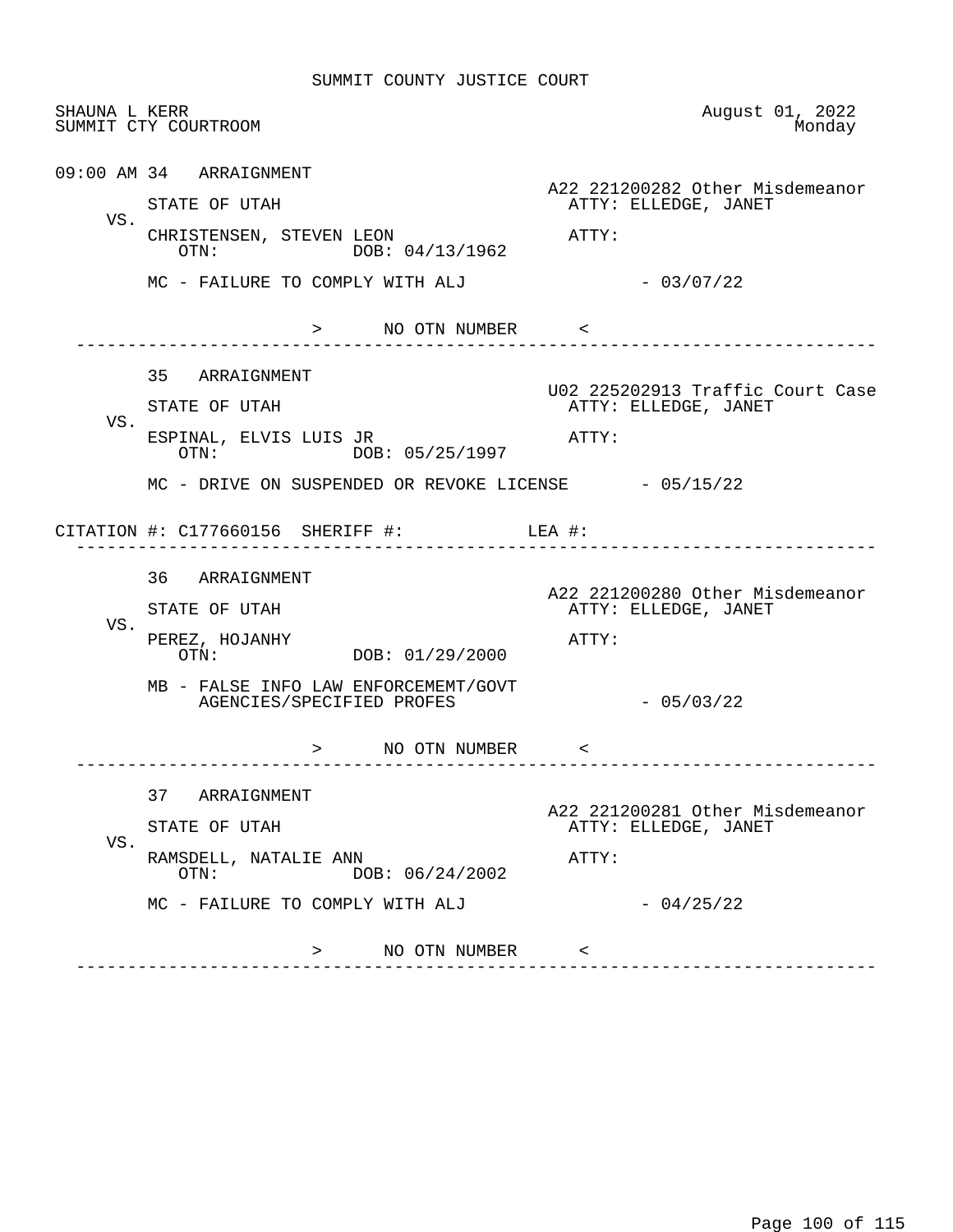| SHAUNA L KERR | SUMMIT CTY COURTROOM                                                                                                        | August 01, 2022<br>Monday                                                       |
|---------------|-----------------------------------------------------------------------------------------------------------------------------|---------------------------------------------------------------------------------|
| VS.           | 01:00 PM 38 ARRAIGNMENT<br>STATE OF UTAH<br>BORDEN, ALICIA MARIE<br>OTN: DOB: 09/12/1988<br>MC - FAILURE TO COMPLY WITH ALJ | A22 191200597 Other Misdemeanor<br>ATTY: ELLEDGE, JANET<br>ATTY:<br>$-04/29/19$ |
| VS.           | > NO OTN NUMBER <<br>39 ARRAIGNMENT<br>STATE OF UTAH<br>KABLAWI, HUSAM YOUSEF                                               | U02 225202689 Traffic Court Case<br>ATTY: ELLEDGE, JANET<br>ATTY:               |
|               | OTN: DOB: 08/21/1992<br>$IN - SPEEDING - 94/65$<br>IN - FAIL TO STOP FOR EMERGENCY VEHICLE/OBEY<br>WARNING LIGHTS           | $-05/06/22$<br>$-05/06/22$                                                      |
|               | CITATION #: $C177918828$ SHERIFF #: LEA #:                                                                                  |                                                                                 |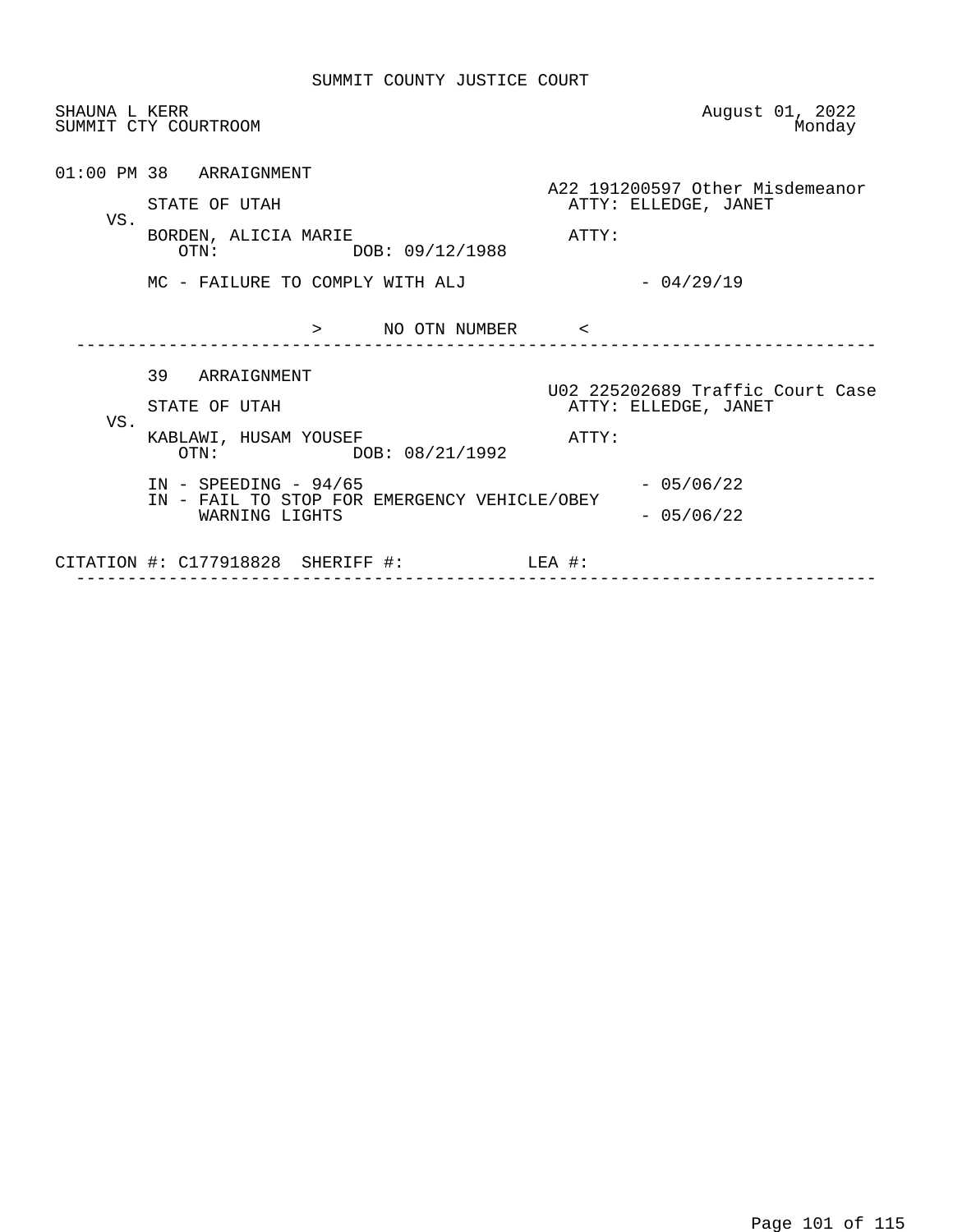| SHAUNA L KERR |                                                                                                                                                                                                                                                    | August 02, 2022<br>Tuesday                                                                                  |
|---------------|----------------------------------------------------------------------------------------------------------------------------------------------------------------------------------------------------------------------------------------------------|-------------------------------------------------------------------------------------------------------------|
| VS.           | 09:00 AM 1 PRETRIAL CONFERENCE<br>STATE OF UTAH                                                                                                                                                                                                    | U02 221200245 Other Misdemeanor<br>ATTY: ELLEDGE, JANET                                                     |
|               | AREVALO-OROZCO, SIGIFRIDO<br>DOB: 09/21/1963<br>OTN:                                                                                                                                                                                               | ATTY: BANGERTER, JAROM                                                                                      |
|               | MB - USING A HAND-HELD MOBILE TELEPHONE WHILE<br>DRIVING A CMV                                                                                                                                                                                     | $-05/06/22$                                                                                                 |
|               | CITATION #: $C177918802$ SHERIFF #: LEA #:<br>-----------------------                                                                                                                                                                              |                                                                                                             |
| VS.           | 2 PRETRIAL CONFERENCE<br>STATE OF UTAH<br>BOLTON, RANDY LYNN<br>DOB: 09/23/1961<br>OTN:<br>MB - ASSAULT<br>> CASE INVOLVES DOMESTIC VIOLENCE                                                                                                       | A22 221200217 Other Misdemeanor<br>ATTY: ELLEDGE, JANET<br>ATTY: BANGERTER, JAROM<br>$-01/24/22$<br>$\prec$ |
|               | > NO OTN NUMBER <                                                                                                                                                                                                                                  |                                                                                                             |
| VS.           | 3 PRETRIAL CONFERENCE<br>STATE OF UTAH<br>BROWN, LOGAN PATRICK                                                                                                                                                                                     | KAM 221200196 Other Misdemeanor<br>ATTY: ELLEDGE, JANET<br>ATTY: BANGERTER, JAROM                           |
|               | DOB: 09/22/1997<br>OTN:<br>MB - ALCOHOL RESTRICTED DRIVERS<br>MB - POSSESSION OF CONTROLLED SUBSTANCE<br>MARIJUANA/SPICE<br>MB - USE OR POSSESSION OF DRUG PARAPHERNALIA - 03/31/22<br>MC - OPEN CONTAINER/DRINKING ALCOHOL IN A<br><b>VEHICLE</b> | $-03/31/22$<br>$-03/31/22$<br>$-03/31/22$                                                                   |
|               | CITATION #: K10428580 SHERIFF #: LEA #: 22-K00295<br>> NO OTN NUMBER <                                                                                                                                                                             |                                                                                                             |
| VS.           | 4 PRETRIAL CONFERENCE<br>STATE OF UTAH<br>CORNWELL, REX CARTER<br>OTN: 62760038 DOB: 08/24/1980                                                                                                                                                    | U02 225201949 Misdemeanor DUI<br>ATTY: ELLEDGE, JANET<br>ATTY: BANGERTER, JAROM                             |
|               | MB - DRIVING UNDER THE INFLUENCE OF<br>ALCOHOL/DRUGS<br>$IN - SPEEDING - 84/55$                                                                                                                                                                    | $-03/17/22$<br>$-03/17/22$                                                                                  |
|               | CITATION #: D140645821 SHERIFF #: LEA #: 072200360                                                                                                                                                                                                 |                                                                                                             |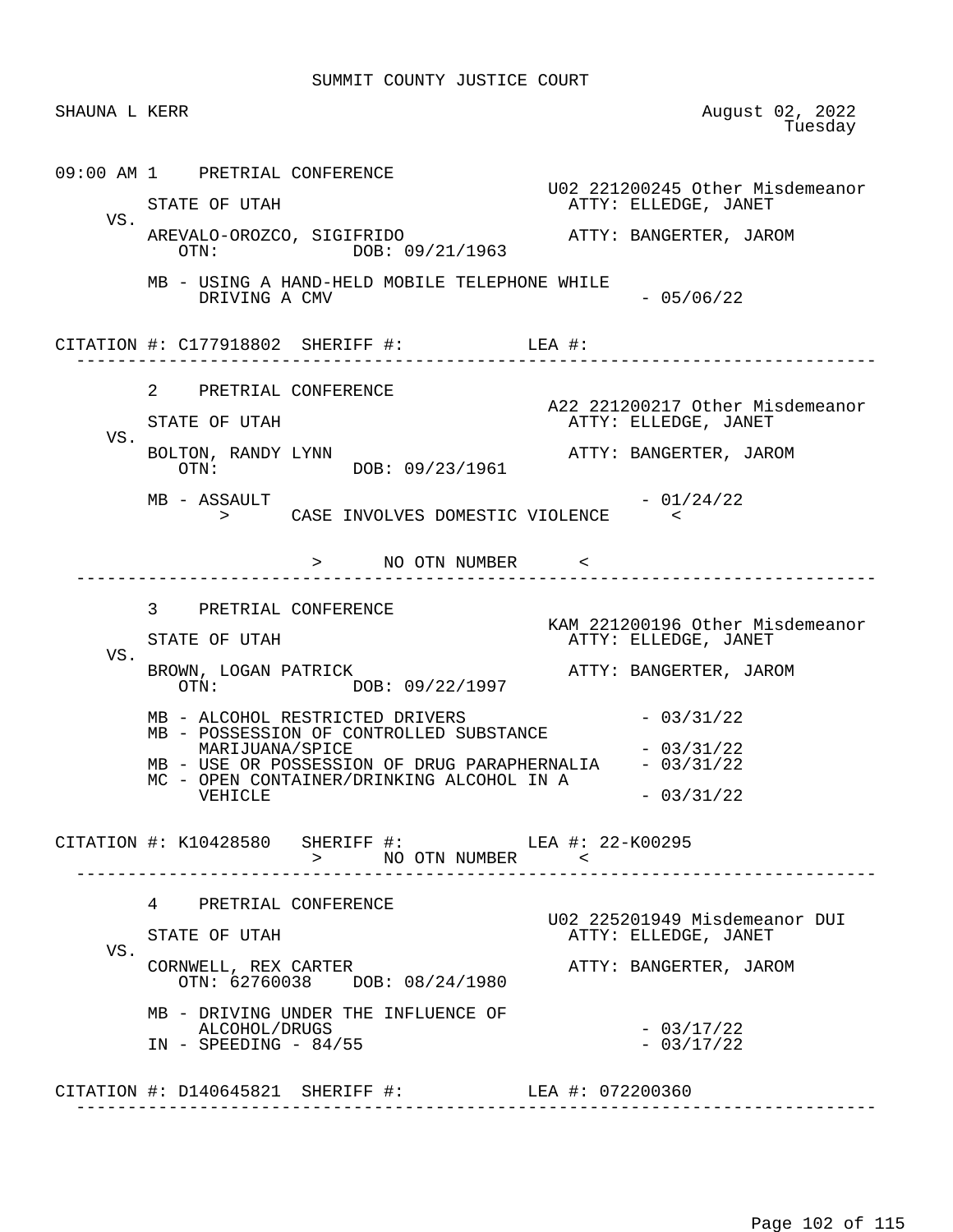| SHAUNA L KERR |                                                                                                                     | August 02, 2022<br>Tuesday                               |
|---------------|---------------------------------------------------------------------------------------------------------------------|----------------------------------------------------------|
|               | 09:00 AM 5 PRETRIAL CONFERENCE                                                                                      | U02 221200215 Other Misdemeanor                          |
| VS.           | STATE OF UTAH                                                                                                       | ATTY: ELLEDGE, JANET                                     |
|               | ECHEVERRIA, SERJIO URIEL<br>OTN: DOB: 11/05/2001                                                                    | ATTY: BANGERTER, JAROM                                   |
|               | $MB$ - USE OR POSSESSION OF DRUG PARAPHERNALIA $-04/11/22$                                                          |                                                          |
|               | CITATION #: C177591435 SHERIFF #: LEA #: 072200452<br>> NO OTN NUMBER <                                             |                                                          |
|               | 6 PRETRIAL CONFERENCE                                                                                               |                                                          |
| VS.           | STATE OF UTAH                                                                                                       | U02 225202751 Traffic Court Case<br>ATTY: ELLEDGE, JANET |
|               | FLENNIKEN, CHAROLETTE MARIE <a> </a> <a> </a> <a> ATTY: SAUNDERS, ROBERT</a> ROBERT  TE<br>OTN: DOB: 07/21/2005     |                                                          |
|               | $IN - SPEEDING - 65/55$                                                                                             | $-05/08/22$                                              |
|               | CITATION #: $C178111241$ SHERIFF #: LEA #:<br>> DEFENDANT WAS A MINOR AT TIME OF VIOLATION <                        |                                                          |
|               | 7 PRETRIAL CONFERENCE                                                                                               | S22 211200501 Other Misdemeanor                          |
| VS.           | STATE OF UTAH                                                                                                       | ATTY: ELLEDGE, JANET                                     |
|               |                                                                                                                     |                                                          |
|               | MB - USE OR POSSESSION OF DRUG PARAPHERNALIA - 08/05/21                                                             |                                                          |
| CITATION #:   | SHERIFF #: LEA #: 21-L18970<br>> WARRANT ISSUED <<br>FTA ISSUED                                                     | $\sim$ $\sim$ $\sim$                                     |
| VS.           | 8 PRETRIAL CONFERENCE                                                                                               |                                                          |
|               | STATE OF UTAH                                                                                                       | U13 225203260 Misdemeanor DUI<br>ATTY: ELLEDGE, JANET    |
|               | FUCA, ROBERT A<br>OTN: 62761903 DOB: 12/30/1955                                                                     | ATTY: SAUNDERS, ROBERT                                   |
|               | MB - DRIVING UNDER THE INFLUENCE OF<br>ALCOHOL/DRUGS<br>IN - FAILURE TO STAY IN ONE LANE<br>IN - IMPROPER LEFT TURN | $-05/23/22$<br>$-05/23/22$<br>$-05/23/22$                |
|               |                                                                                                                     |                                                          |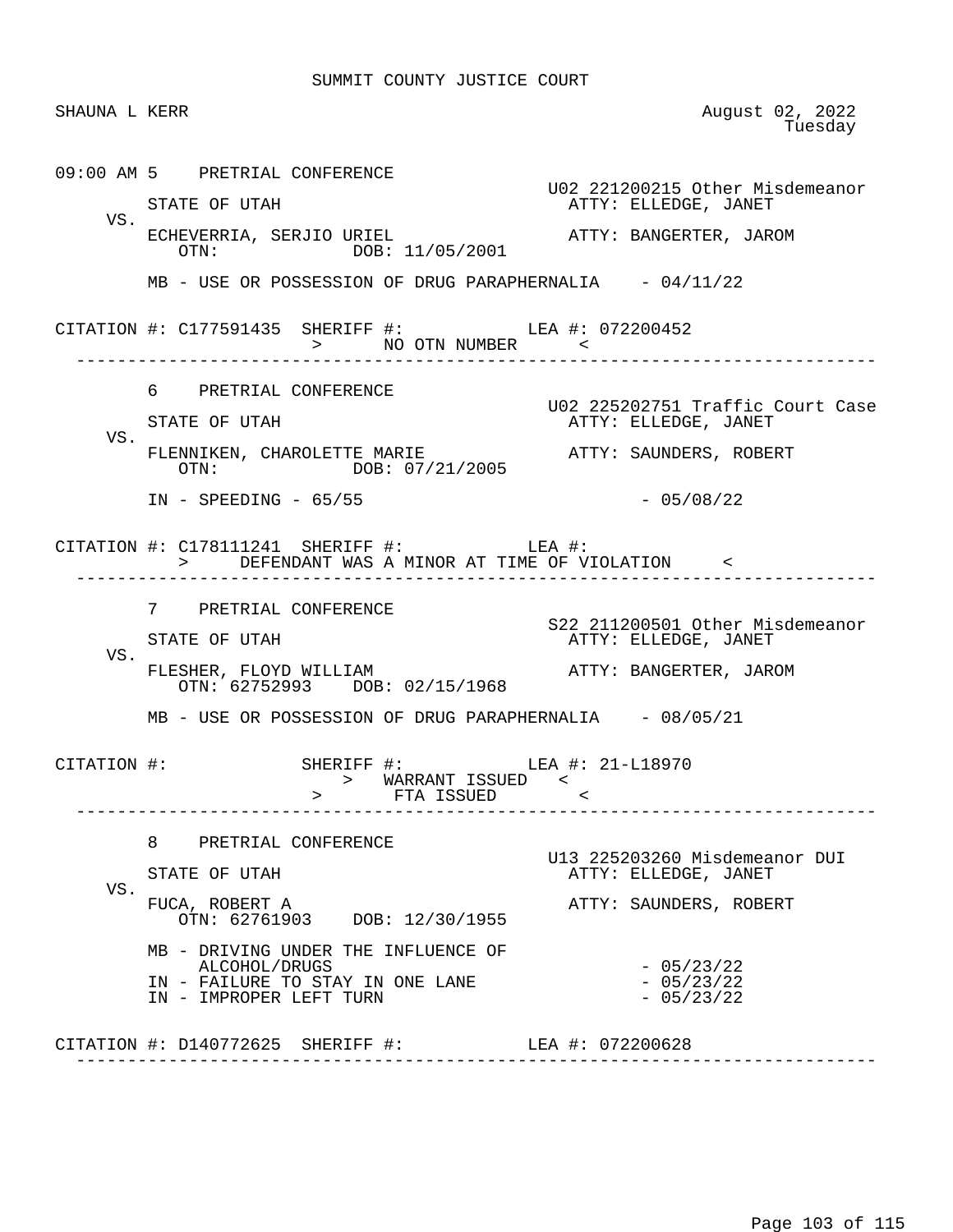SHAUNA L KERR August 02, 2022<br>Tuesday **The State of the Contract of the State of Tuesday**  09:00 AM 9 PRETRIAL CONFERENCE A22 221200328 Other Misdemeanor<br>ATTY: ELLEDGE, JANET ATTY: ELLEDGE, JANET VS. HOGG, ROBERT SCOTT ATTY: OTN: 62762398 DOB: 06/22/1992  $MB - ASSAULT$   $MB - CRIMINAL TRESPASS$   $- 06/09/22$   $- 06/09/22$ MB - CRIMINAL TRESPASS<br>
MB - DAMAGE / INTERRUPT COMMUNICATION DEVICE - 06/09/22 MB - DAMAGE / INTERRUPT COMMUNICATION DEVICE > CASE INVOLVES DOMESTIC VIOLENCE < ------------------------------------------------------------------------------ 10 PRETRIAL CONFERENCE DPB 221200333 Other Misdemeanor ATTY: ELLEDGE, JANET VS. MENLOVE, JILEESA MICHELLE **ATTY: BANGERTER, JAROM**  OTN: 62762539 DOB: 12/15/1997  $MB - ASSAULT$  - 06/12/22 CITATION #: C178132445 SHERIFF #: LEA #: 072200716 ------------------------------------------------------------------------------ 11 PRETRIAL CONFERENCE U02 225201139 Traffic Court Case ATTY: ELLEDGE, JANET VS. MORALES, ANTONIO RAMIREZ<br>OTN: DOB: 07/24/1983<br>
ATTY: BANGERTER, JAROM DOB: 07/24/1983 IN - FOLLOWING ANOTHER VEHICLE TOO CLOSE - 02/18/22<br>MB - DRIVE ON SUSPENDED OR REVOKE LICENSE - 02/18/22 MB - DRIVE ON SUSPENDED OR REVOKE LICENSE  $-02/18/22$ <br>MB - IGNITION INTERLOCK VIOLATION  $-02/18/22$ MB - IGNITION INTERLOCK VIOLATION - 02/18/22 IN - NO DRIVERS LICENSE IN POSSESSION - 02/18/22 CITATION #: C177293859 SHERIFF #: LEA #: 072200221 > NO OTN NUMBER < ------------------------------------------------------------------------------ 12 PRETRIAL CONFERENCE A22 221200316 Other Misdemeanor<br>ATTY: ELLEDGE, JANET ATTY: ELLEDGE, JANET VS. RICHINS, KOURI DARDEN **ATTY: LAZARO, SKYE**<br>OTN: DOB: 04/20/1990 DOB: 04/20/1990  $MB - ASSAULT$ <br>  $>$  CASE INVOLVES DOMESTIC VIOLENCE  $>$ CASE INVOLVES DOMESTIC VIOLENCE > NO OTN NUMBER < ------------------------------------------------------------------------------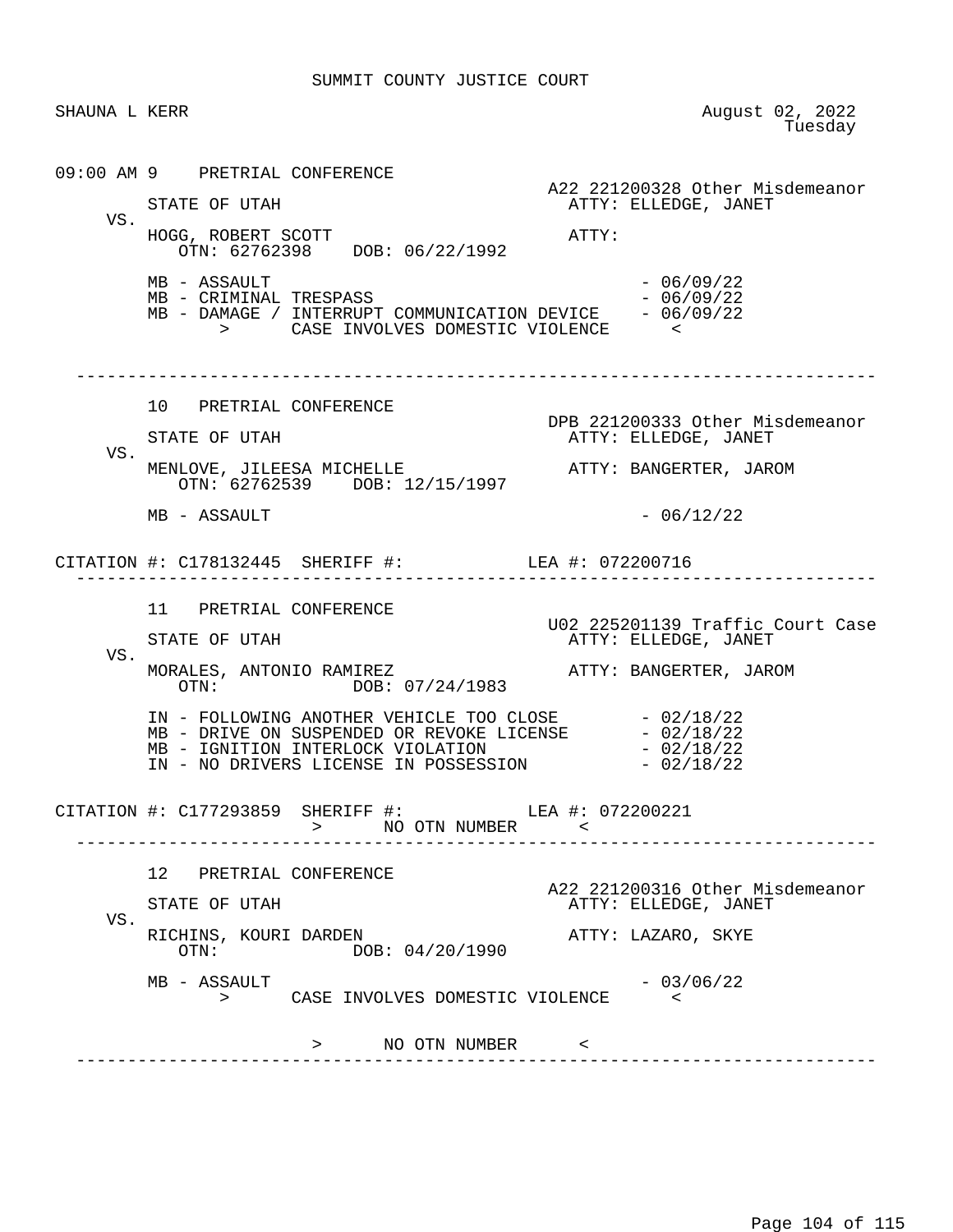SHAUNA L KERR August 02, 2022<br>Tuesday **The State of the Contract of the State of Tuesday**  09:00 AM 13 PRETRIAL CONFERENCE U02 225201965 Traffic Court Case ATTY: ELLEDGE, JANET VS.<br>USSERY, KRAY WAYNE USSERY, KRAY WAYNE ATTY: BANGERTER, JAROM OTN: DOB: 02/03/1986 MB - RECKLESS DRIVING<br>MC - DRIVE ON SUSPENDED OR REVOKE LICENSE - 03/31/22 MC - DRIVE ON SUSPENDED OR REVOKE LICENSE  $-03/31/22$ <br>IN - ILLEGAL TIRES IN - ILLEGAL TIRES CITATION #: C177521754 SHERIFF #: LEA #: > NO OTN NUMBER < ------------------------------------------------------------------------------ 14 PRETRIAL CONFERENCE S22 211200720 Other Misdemeanor ATTY: ELLEDGE, JANET VS. WARDLE, RANDLE BRENT<br>
OTN: DOB: 02/09/1987<br>
OTN: DOB: 02/09/1987 DOB: 02/09/1987 MB - SELL, OFFER, FURNISH ALC PRODUCT TO A MINOR -NEGLIGENTLY - 12/07/21 CITATION #: S11126403 SHERIFF #: LEA #: 21-L29709 > NO OTN NUMBER < ------------------------------------------------------------------------------ 10:00 AM 15 ORDER TO SHOW CAUSE S22 211200353 Other Misdemeanor ATTY: ELLEDGE, JANET VS. MERIDA CHILEL, CARLOS VITALIANO ATTY: OTN: 62751284 DOB: 09/08/1986  $MB - ASSAULT$  - 06/17/21 > CASE INVOLVES DOMESTIC VIOLENCE < CITATION #: S11018105 SHERIFF #: LEA #: 21-L13944 ------------------------------------------------------------------------------ 01:00 PM 16 ORDER TO SHOW CAUSE U00 215204642 Misdemeanor DUI ATTY: ELLEDGE, JANET VS. CRUZ, JULIO CESAR ATTY: OTN: 66754999 DOB: 11/30/1972  $MB - IMPAIRED DRIVING - 10/02/21$  CITATION #: D140644618 SHERIFF #: LEA #: 072101179 ------------------------------------------------------------------------------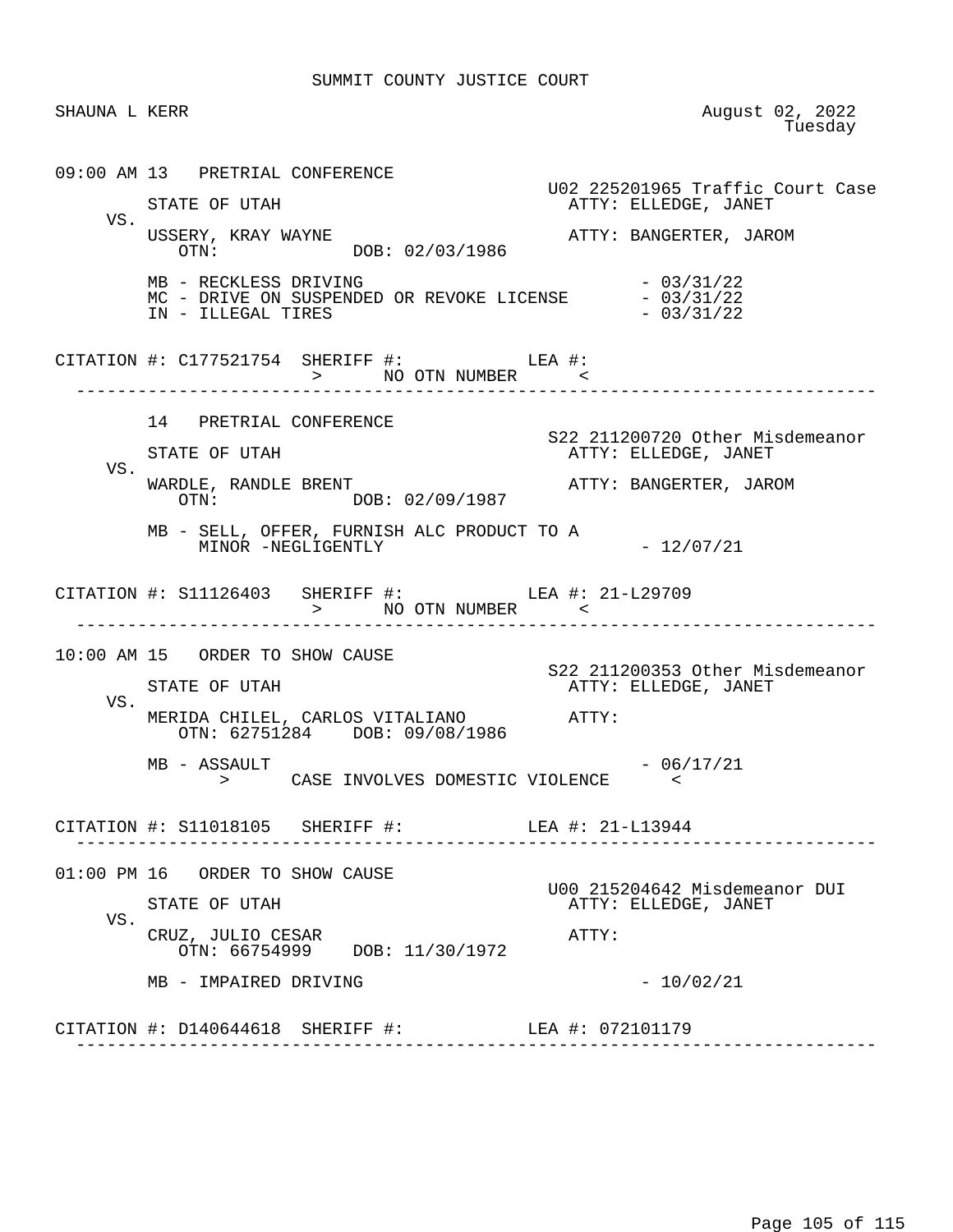| SHAUNA L KERR |                                                                                                                       | August 02, 2022<br>Tuesday                               |
|---------------|-----------------------------------------------------------------------------------------------------------------------|----------------------------------------------------------|
|               | 01:00 PM 17 PRETRIAL CONFERENCE                                                                                       | MCD 225203406 Traffic Court Case                         |
| VS.           | STATE OF UTAH                                                                                                         | ATTY: ELLEDGE, JANET                                     |
|               | IGUALDO, ROGER<br>DOB: 10/26/1980<br>OTN:                                                                             | ATTY: MURPHY, MICHAEL                                    |
|               | IN - AXLE LIMITATION VIOLATION                                                                                        | $-06/07/22$                                              |
|               | CITATION #: $C224000551$ SHERIFF #: LEA #:                                                                            |                                                          |
|               | 18 PRETRIAL CONFERENCE                                                                                                |                                                          |
| VS.           | STATE OF UTAH                                                                                                         | U02 225201945 Traffic Court Case<br>ATTY: ELLEDGE, JANET |
|               | JANKIEWICZ, WILLIAM                                                                                                   | ATTY: CHLARSON, CRAIG<br>JOHNSON, PAUL                   |
|               | OTN: DOB: 11/21/1972                                                                                                  |                                                          |
|               | $IN - SPEEDING - 96/65$<br>IN - FAILURE TO SIGNAL                                                                     | $-03/30/22$<br>$-03/30/22$                               |
|               | CITATION #: $C177521671$ SHERIFF #: LEA #:                                                                            | -----------------                                        |
|               | 19 PRETRIAL CONFERENCE                                                                                                |                                                          |
|               | STATE OF UTAH                                                                                                         | A22 221200253 Other Misdemeanor<br>ATTY: ELLEDGE, JANET  |
| VS.           | LITCHFIELD, KARLY JUNE<br>OTN: DOB: 10/05/1997                                                                        | ATTY: HENDRIKSEN, ELLYSA                                 |
|               | MB - POSSESSION OF CONTROLLED SUBSTANCE<br>MARIJUANA/SPICE<br>MB - USE OR POSSESSION OF DRUG PARAPHERNALIA - 03/23/22 | $-03/23/22$                                              |
|               | > NO OTN NUMBER <                                                                                                     |                                                          |
|               | 20 PRETRIAL CONFERENCE                                                                                                |                                                          |
|               | STATE OF UTAH                                                                                                         | U02 225202692 Traffic Court Case<br>ATTY: ELLEDGE, JANET |
| VS.           | MORRIS, NATHAN ROBERT<br>DOB: 01/30/1977<br>OTN:                                                                      | ATTY: THOMAS, GLEN                                       |
|               | $IN$ - SPEEDING - 70/65                                                                                               | $-05/06/22$                                              |
|               | CITATION #: C177829918 SHERIFF #:                                                                                     | LEA #:                                                   |
|               |                                                                                                                       |                                                          |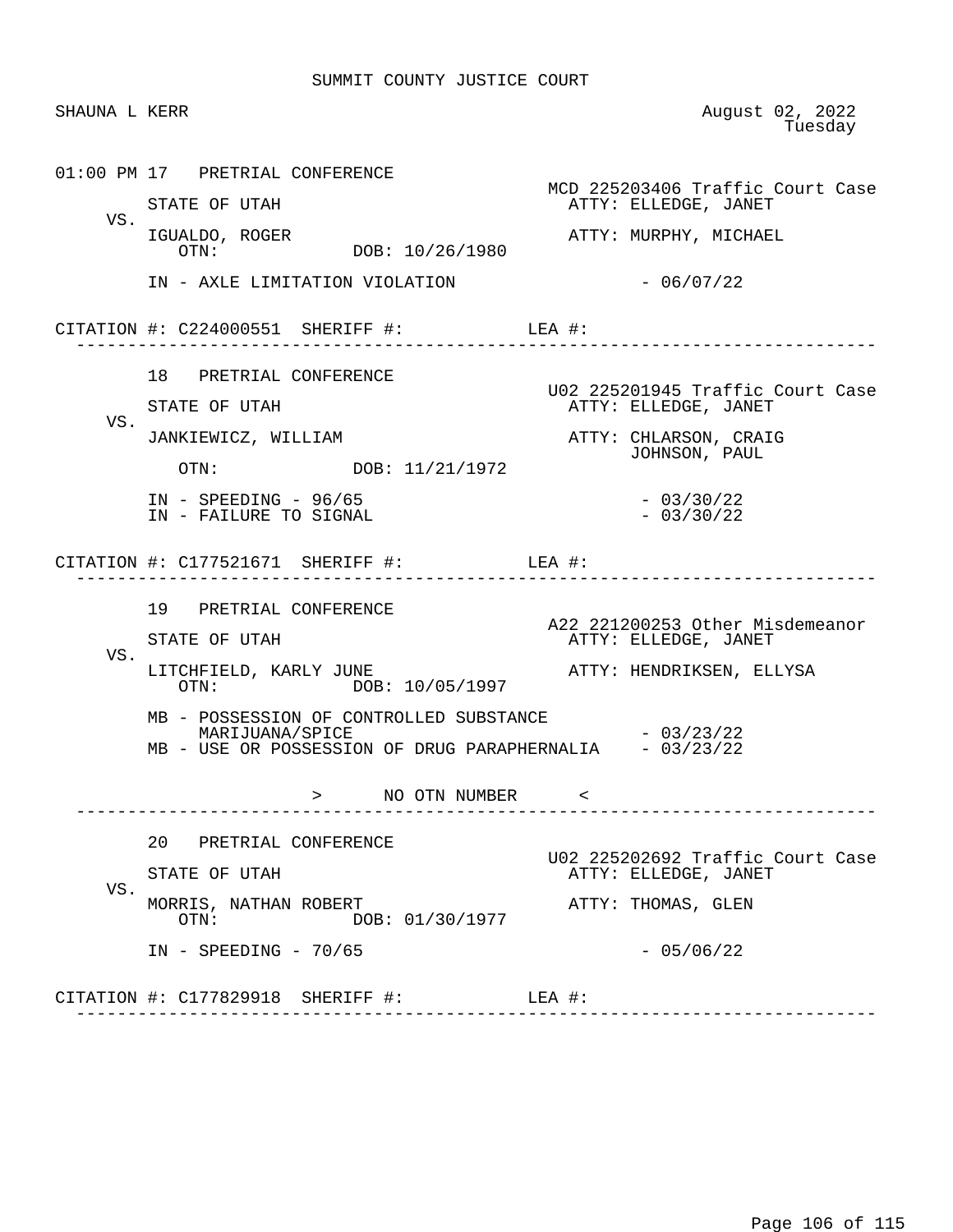| SHAUNA L KERR |                                                                     | August 02, 2022<br>Tuesday                                     |
|---------------|---------------------------------------------------------------------|----------------------------------------------------------------|
|               | 01:00 PM 21 PRETRIAL CONFERENCE<br>STATE OF UTAH                    | MCD 225203169 Traffic Court Case<br>ATTY: ELLEDGE, JANET       |
| VS.           | RIOS RODRIGUEZ, HECTOR                                              | ATTY: GRAYSON, STEVEN<br>LANGFORD, MICHAEL<br>RAMOS, ALEXANDER |
|               | OTN: DOB: 02/04/1982<br>IN - AXLE LIMITATION VIOLATION              | $-05/27/22$                                                    |
|               | CITATION #: C224000478 SHERIFF #:                                   | LEA #:                                                         |
| VS.           | 22 PRETRIAL CONFERENCE<br>STATE OF UTAH                             | A22 221200312 Other Misdemeanor<br>ATTY: ELLEDGE, JANET        |
|               | ZAK, BRIAN EDWARD<br>OTN: DOB: 10/28/1993                           | ATTY: ANDERSON, MICHAEL<br>HANDY, DAVID                        |
|               | MB - ELECTRONIC COMMUNICATION HARASSMENT<br>MB - THREAT OF VIOLENCE | $-04/08/22$<br>$-04/08/22$                                     |
|               | NO OTN NUMBER <<br>>                                                |                                                                |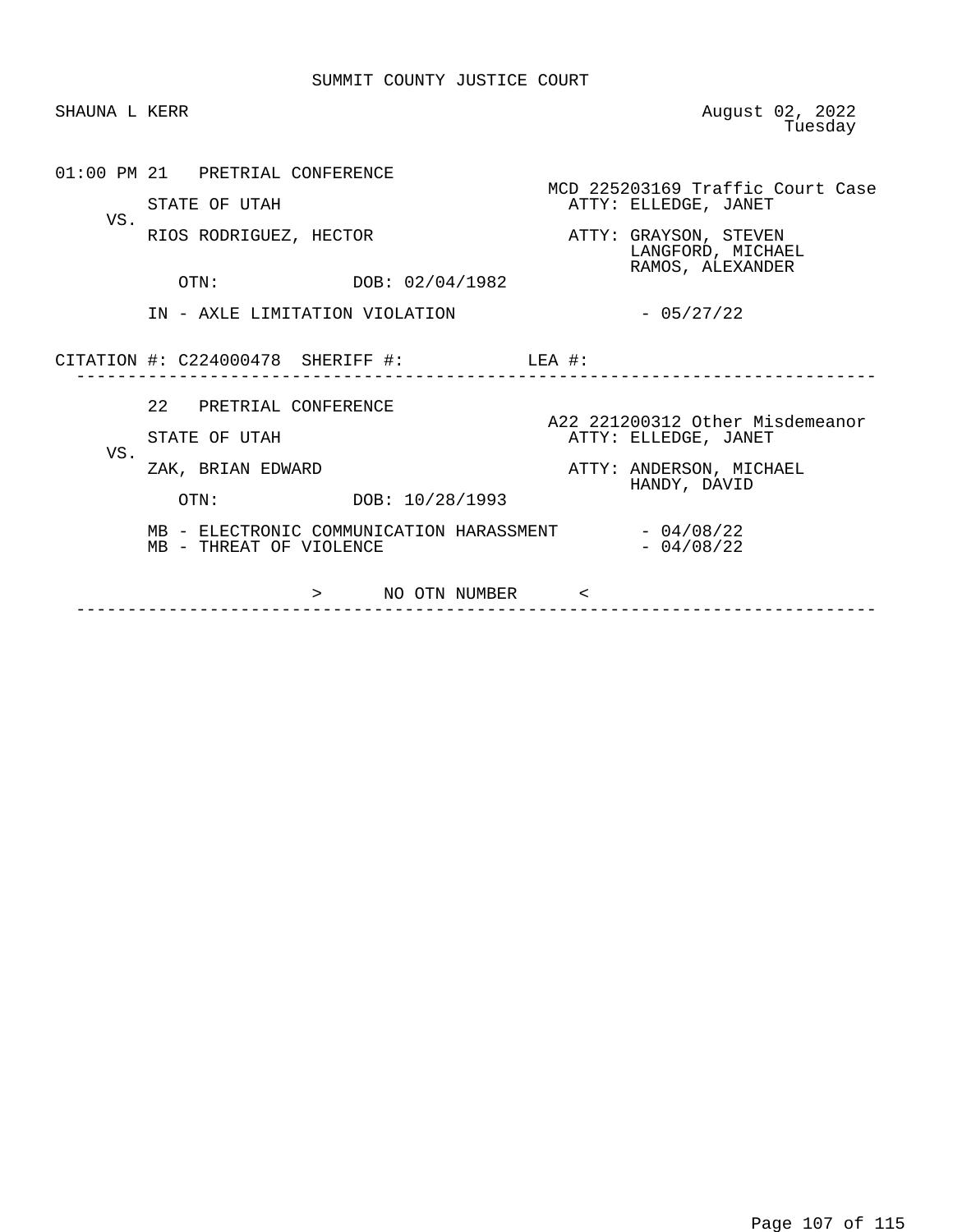|     | SHAUNA L KERR<br>SUMMIT CTY COURTROOM                                         | August 02, 2022<br>Tuesday                               |
|-----|-------------------------------------------------------------------------------|----------------------------------------------------------|
|     | 09:00 AM 23 PRETRIAL CONFERENCE<br>STATE OF UTAH                              | A22 221200266 Other Misdemeanor<br>ATTY: ELLEDGE, JANET  |
| VS. | AGUILAR, KAREN<br>OTN: 62761325 DOB: 03/04/1998                               | ATTY: BANGERTER, JAROM                                   |
|     | MB - ASSAULT<br>> CASE INVOLVES DOMESTIC VIOLENCE <                           | $-04/26/22$                                              |
|     | 01:00 PM 24 PRETRIAL CONFERENCE                                               |                                                          |
| VS. | STATE OF UTAH                                                                 | U02 225201221 Traffic Court Case<br>ATTY: ELLEDGE, JANET |
|     | ESCARENO, RUSSELL MARK<br>OTN: 62759253 DOB: 08/07/1978                       | $\mathtt{ATTY}$ :                                        |
|     |                                                                               |                                                          |
|     | CITATION #: C177512142 SHERIFF #: LEA #: 072200245                            |                                                          |
|     | 25 HEARING                                                                    | U02 221200022 Other Misdemeanor                          |
| VS. | STATE OF UTAH                                                                 | ATTY: ELLEDGE, JANET                                     |
|     | FISCHER, RICHARD SCOTT<br>OTN: 62758008 DOB: 12/16/2002                       | ATTY:                                                    |
|     | $IN - SPEEDING - 101/65$<br>IN - LEARNER DRIVING PERMIT VIOLATION $-01/11/22$ | $-01/11/22$                                              |
|     | CITATION #: C176204634 SHERIFF #: LEA #: 072200086                            |                                                          |
| VS. | 26 PRETRIAL CONFERENCE                                                        | U02 225201192 Traffic Court Case                         |
|     | STATE OF UTAH                                                                 | ATTY: ELLEDGE, JANET                                     |
|     | HASSAN, MOHAMED IBRAHIM<br>DOB: 01/01/1968<br>OTN:                            | ATTY:                                                    |
|     |                                                                               |                                                          |
|     | IN - VIOLATE DUTIES OF VEHICLE OPERATOR<br>APPROACHING EMERGENCY VEH          | $-02/20/22$                                              |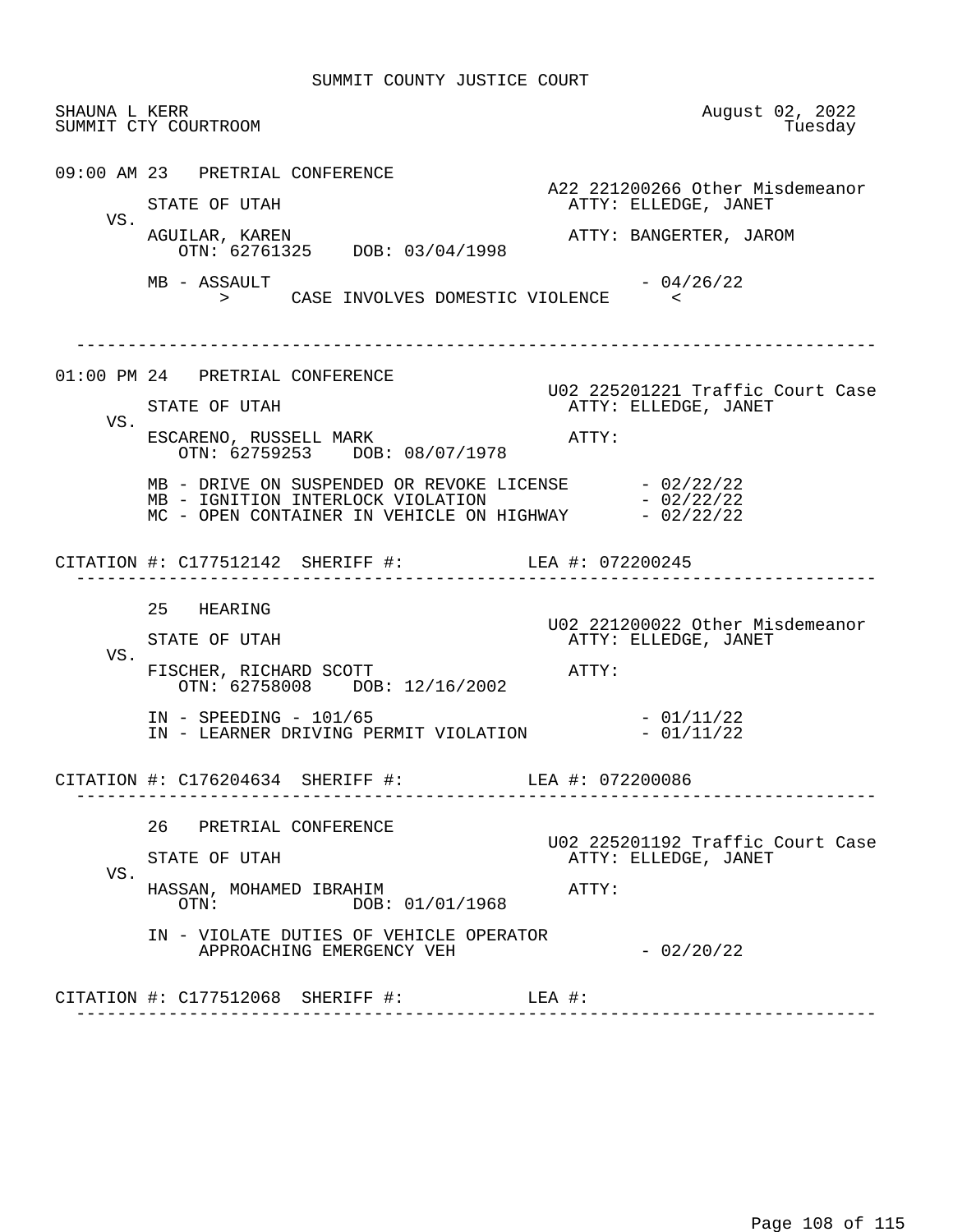| SHAUNA L KERR | SUMMIT CTY COURTROOM                                                                                                                                                                                                  | August 02, 2022<br>Tuesday                                                       |
|---------------|-----------------------------------------------------------------------------------------------------------------------------------------------------------------------------------------------------------------------|----------------------------------------------------------------------------------|
|               | 01:00 PM 27 PRETRIAL CONFERENCE<br>STATE OF UTAH                                                                                                                                                                      | S22 221200042 Other Misdemeanor<br>ATTY: ELLEDGE, JANET                          |
| VS.           | HULL, KIM KAY<br>OTN: DOB: 12/17/1966                                                                                                                                                                                 | ATTY:                                                                            |
|               | MB - ELECTRONIC COMMUNICATION HARASSMENT - 01/04/22<br>> CASE INVOLVES DOMESTIC VIOLENCE <                                                                                                                            |                                                                                  |
|               | CITATION #: SHERIFF #: LEA #: 22-L00301<br>> NO OTN NUMBER <                                                                                                                                                          |                                                                                  |
| VS.           | 28 PRETRIAL CONFERENCE<br>STATE OF UTAH<br>MCKINZIE, RHEA AMOURETTE AND ATTY: HUFF, BRENT                                                                                                                             | S22 221200211 Other Misdemeanor<br>ATTY: ELLEDGE, JANET                          |
|               | OTN: 62760707 DOB: 06/12/1992<br>MB - ASSAULT<br>MB - DAMAGE / INTERRUPT COMMUNICATION DEVICE - 04/07/22<br>MB - CRIMINAL MISCHIEF - INTENTIONAL DAMAGE,<br>DEFACE, DESTROY PROP<br>> CASE INVOLVES DOMESTIC VIOLENCE | $-04/07/22$<br>$-04/07/22$                                                       |
|               | CITATION #: S11051925 SHERIFF #: LEA #: 22-L10013<br>------------------------------------                                                                                                                             |                                                                                  |
| VS.           | 29 PRETRIAL CONFERENCE<br>STATE OF UTAH<br>STUCKI, DOYLE ADOLF<br>OTN: DOB: 11/27/1956                                                                                                                                | U00 215203637 Traffic Court Case<br>ATTY: ELLEDGE, JANET<br>ATTY: NICKLE, SCOTT  |
|               | IN - IMPROPER LANE CHANGE IN OCCUPIED LANE - 08/12/21                                                                                                                                                                 |                                                                                  |
|               | CITATION #: C174729079 SHERIFF #: LEA #: 072100960                                                                                                                                                                    |                                                                                  |
| VS.           | 30 ORDER TO SHOW CAUSE<br>STATE OF UTAH<br>TRUJILLO GONZALEZ, ABRAHAM<br>OTN: 58057845 DOB: 10/09/1976                                                                                                                | U13 211200713 Other Misdemeanor<br>ATTY: ELLEDGE, JANET<br>ATTY: HAYCOCK, JORDAN |
|               | MB - POSSESSION OF CONTROLLED SUBSTANCE<br>MARIJUANA/SPICE                                                                                                                                                            | $-12/05/21$                                                                      |
|               | CITATION #: C175821248 SHERIFF #: LEA #: 072101510                                                                                                                                                                    |                                                                                  |
|               |                                                                                                                                                                                                                       |                                                                                  |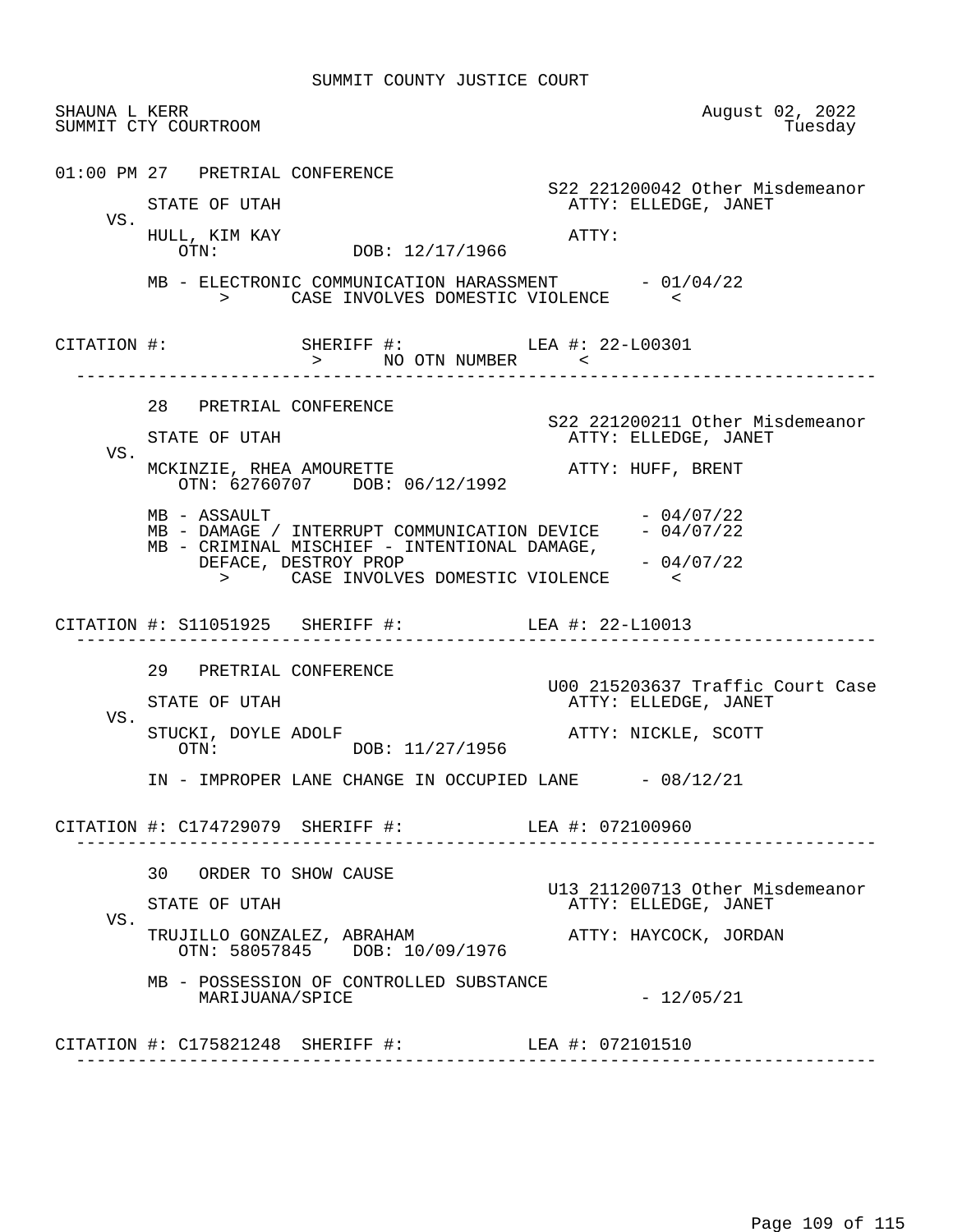| SHAUNA L KERR | SUMMIT CTY COURTROOM                                                 | August 02, 2022<br>Tuesday                               |  |  |  |
|---------------|----------------------------------------------------------------------|----------------------------------------------------------|--|--|--|
| VS.           | 01:00 PM 31 ORDER TO SHOW CAUSE<br>STATE OF UTAH                     | S22 215205001 Traffic Court Case<br>ATTY: ELLEDGE, JANET |  |  |  |
|               | VOKAS, JOSEPH LOUIS<br>DOB: 10/04/1988<br>OTN:                       | ATTY:                                                    |  |  |  |
|               | MB - INTERLOCK RESTRICTED DRIVER OPERATING<br>VEHICLE W/O IL SYSTEM  | $-11/06/21$                                              |  |  |  |
|               | CITATION #: S11114416 SHERIFF #: LEA #: 21-L27128<br>> NO OTN NUMBER |                                                          |  |  |  |
|               | 32 PRETRIAL CONFERENCE                                               | A22 221200053 Other Misdemeanor                          |  |  |  |
|               | STATE OF UTAH                                                        | ATTY: ELLEDGE, JANET                                     |  |  |  |
| VS.           | ZAMORA, ALEX ARTURO                                                  | ATTY: BURDSAL, NATHAN<br>AVERY, ROBERT                   |  |  |  |
|               | OTN: DOB: 02/20/1981                                                 |                                                          |  |  |  |
|               | MB - FALSE INFO LAW ENFORCEMEMT/GOVT<br>AGENCIES/SPECIFIED PROFES    | $-01/12/22$                                              |  |  |  |
|               | > NO OTN NUMBER <                                                    |                                                          |  |  |  |
|               | 33 PRETRIAL CONFERENCE-JURY                                          |                                                          |  |  |  |
|               | STATE OF UTAH                                                        | S22 211200692 Other Misdemeanor<br>ATTY: ELLEDGE, JANET  |  |  |  |
| VS.           | ZELLER, DARYL THOMAS<br>OTN: 62756044 DOB: 04/13/1983                | ATTY: STRAUSS, SUSAN                                     |  |  |  |
|               | MB - CRUELTY TO AN ANIMAL                                            | $-09/21/21$                                              |  |  |  |
|               | CITATION #: SHERIFF #: LEA #: 21-L27643                              |                                                          |  |  |  |
|               |                                                                      |                                                          |  |  |  |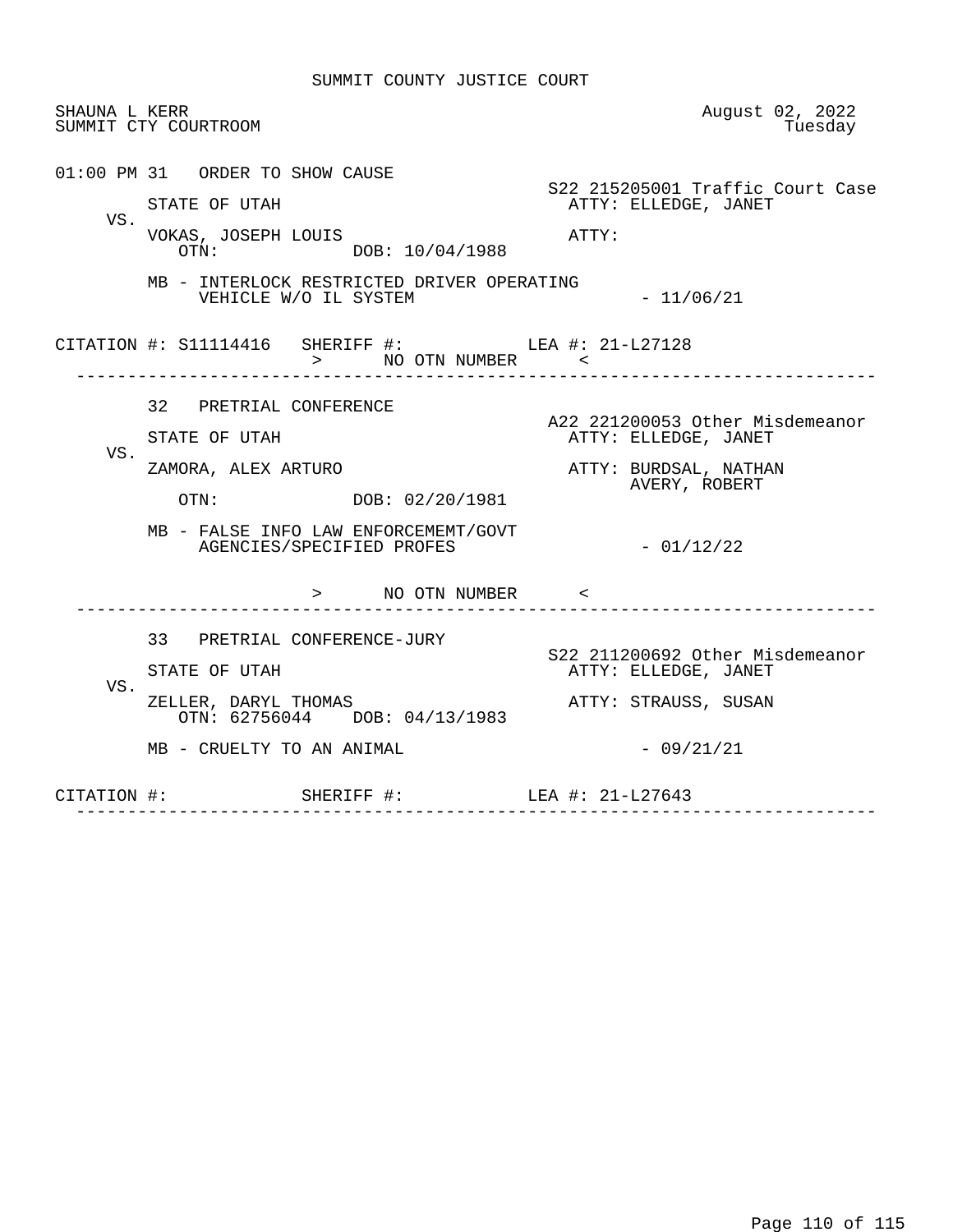SUMMIT COUNTY JUSTICE COURT

SHAUNA L KERR August 03, 2022<br>Wednesday wednesday and the media of the Mednesday of the Mednesday of the Mednesday of the Mednesday of the Media of the Media of the Media of the Media of the Media of the Media of the Media of the Media of the Media of the Media 08:30 AM 1 ORDER TO SHOW CAUSE PAR 201200689 Other Misdemeanor PARK CITY THE RESERVE TO A PARK CITY ATTY: LAKE, TRICIA VS. BUSTOS-FUENTES, ROSENDO BUSTOS ATTY: THOMAS, GLEN OTN: 55275234 DOB: 06/17/1990  $MC - DISORDERLY CONDUCT$  - 09/21/20<br>  $MC - INTOXICATION$  - 09/21/20 MC - INTOXICATION > CASE INVOLVES DOMESTIC VIOLENCE < CITATION #: SHERIFF #: LEA #: 20-16507 PROSECUTING AGENCY NUMBER: 20-16507 ------------------------------------------------------------------------------ 2 PRETRIAL CONFERENCE PAR 221200214 Other Misdemeanor ATTY: LAKE, TRICIA VS. BUTLER, JOSHUA SAMUEL<br>
OTN: DOB: 07/08/2003<br>
OTN: DOB: 07/08/2003 DOB: 07/08/2003 MB - CRIMINAL MISCHIEF - INTENTIONAL DAMAGE,  $DEFACE$ ,  $DESTROY$   $PROP$   $04/09/22$ CITATION #: P10738024 SHERIFF #: LEA #: 22-05776 > NO OTN NUMBER < ------------------------------------------------------------------------------ 3 PRETRIAL CONFERENCE PAR 225203574 Traffic Court Case<br>PARK CITY ATTY: LAKE, TRICIA ATTY: LAKE, TRICIA VS. BYE, KYLE NATHAN <br>OTN: 00B: 10/30/1983 DOB: 10/30/1983  $IN - NO PROOF OF INSURANCE - 06/16/22$  CITATION #: P10701363 SHERIFF #: LEA #: 22-08855 > NO OTN NUMBER < ------------------------------------------------------------------------------ 4 PRETRIAL CONFERENCE SBI 221200115 Other Misdemeanor ATTY: LAKE, TRICIA VS.<br>COLE, COURTNEY RACHAEL COLE, COURTNEY RACHAEL ATTY: MORRISON, GRANT W P DOB: 12/23/1999 MB - SELL, OFFER, FURNISH ALC PRODUCT TO A MINOR -NEGLIGENTLY  $-02/21/22$ CITATION #: K0381848 SHERIFF #: LEA #: 222210048 > NO OTN NUMBER < ------------------------------------------------------------------------------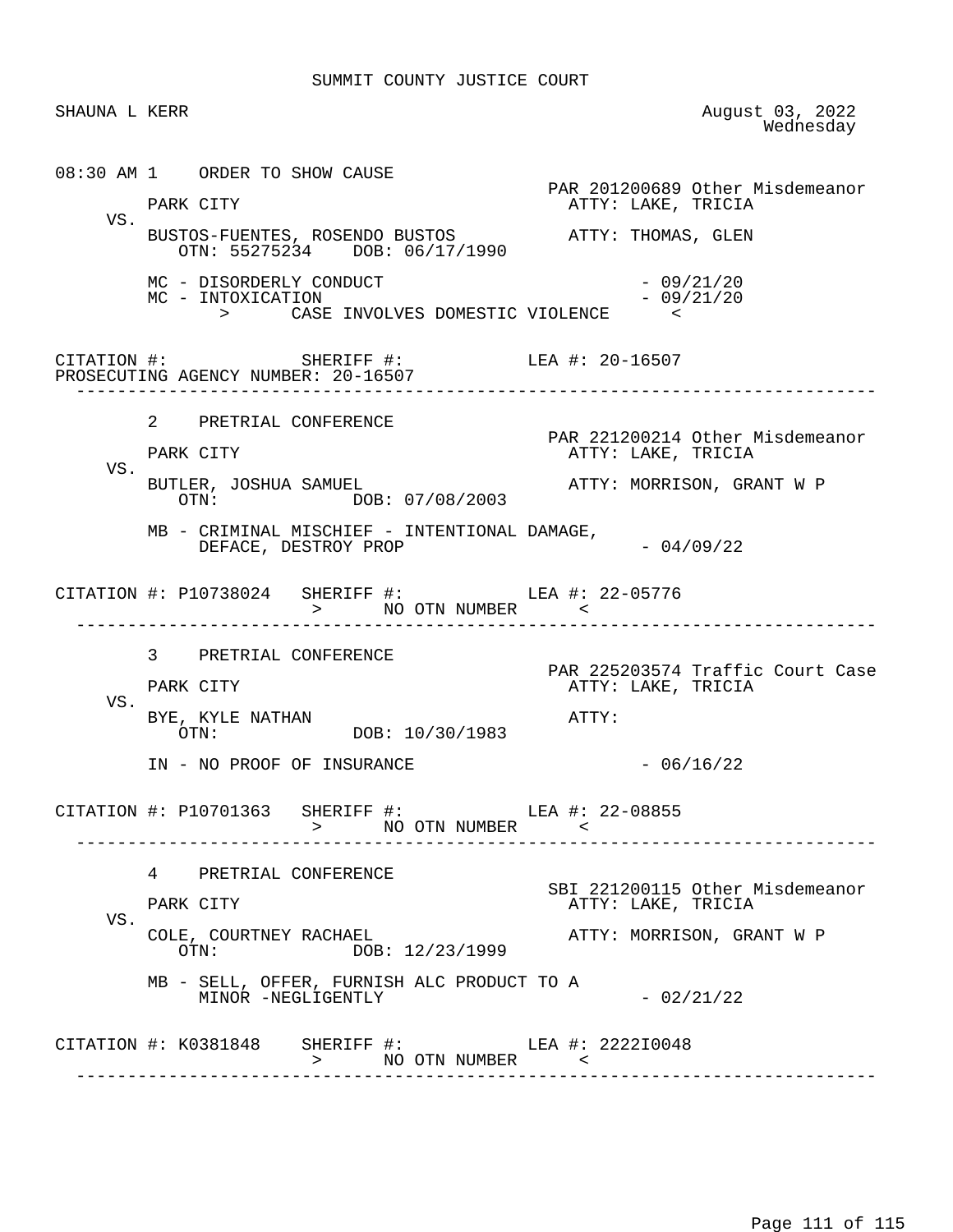SUMMIT COUNTY JUSTICE COURT

SHAUNA L KERR August 03, 2022<br>Wednesday wednesday and the media of the Mednesday of the Mednesday of the Mednesday of the Mednesday of the Media of the Media of the Media of the Media of the Media of the Media of the Media of the Media of the Media of the Media 08:30 AM 5 PRETRIAL CONFERENCE PAR 225203692 Traffic Court Case PARK CITY THE RESERVE TO A PARK CITY ATTY: LAKE, TRICIA VS. COSTENO-MORALES, EDWIN <br>
OTN: DOB: 09/10/1992<br>
OTN: DOB: 09/10/1992 IN - NO VALID LICENSE - NEVER OBTAINED LICENSE - 06/19/22<br>IN - NO PROOF OF INSURANCE IN - NO PROOF OF INSURANCE CITATION #: P10663536 SHERIFF #: LEA #: 22-08993 > NO OTN NUMBER ------------------------------------------------------------------------------ 6 ORDER TO SHOW CAUSE PAR 191200772 Other Misdemeanor ATTY: LAKE, TRICIA VS. ELDRIDGE, LINDSEY OLIVIA **ATTY:**  OTN: 55268080 DOB: 03/11/1978  $MC - DISORDERLY CONDUCT$  -  $12/14/19$  > CASE INVOLVES DOMESTIC VIOLENCE < CITATION #: P10524068 SHERIFF #: LEA #: 19-18314 ------------------------------------------------------------------------------ 7 REVIEW PAR 201200598 Other Misdemeanor<br>PARK CITY CITY CARE, TRICIA ATTY: LAKE, TRICIA VS. ELDRIDGE, LINDSEY OLIVIA **ATTY:**  OTN: DOB: 03/11/1978 IN - DISORDERLY CONDUCT - 08/12/20 IN - INTOXICATION - 08/12/20 > CASE INVOLVES DOMESTIC VIOLENCE < CITATION #: P10653705 SHERIFF #: LEA #: 20-13610 > NO OTN NUMBER < ------------------------------------------------------------------------------ 8 PRETRIAL CONFERENCE PAR 221200311 Other Misdemeanor ATTY: LAKE, TRICIA VS.<br>MACHADO, MICHAEL ATTY: MORRISON, GRANT W P OTN: 62761614 DOB: 03/22/1991  $MB - ASSAULT$  - 05/11/22 MB - DOMESTIC VIOLENCE IN THE PRESENCE OF A  $CHILD$  - 05/11/22 IN - DISORDERLY CONDUCT - 05/11/22 > CASE INVOLVES DOMESTIC VIOLENCE < CITATION #: P10663531 SHERIFF #: LEA #: 22-07136 PROSECUTING AGENCY NUMBER: 22-07136 ------------------------------------------------------------------------------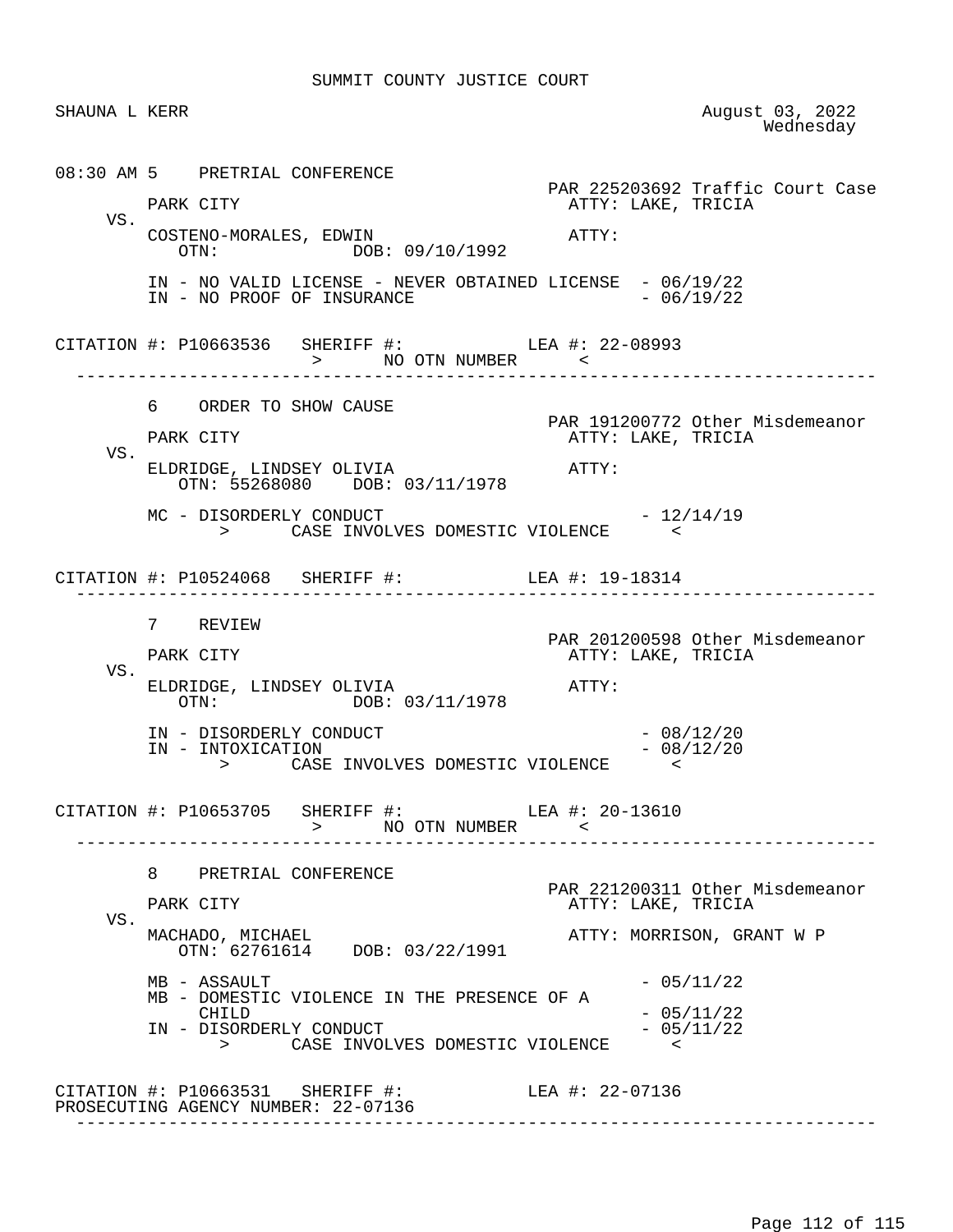SUMMIT COUNTY JUSTICE COURT

| SHAUNA L KERR |                                                                                                  | August 03, 2022<br>Wednesday                           |
|---------------|--------------------------------------------------------------------------------------------------|--------------------------------------------------------|
|               | 08:30 AM 9 REVIEW<br>PARK CITY                                                                   | PAR 225200877 Traffic Court Case<br>ATTY: LAKE, TRICIA |
| VS.           | OCEGUERA, DAVID TIBERIO BURQUE<br>ATTY:<br>OTN: DOB: 04/10/1998                                  |                                                        |
|               | MC - DRIVE ON SUSPENDED OR REVOKE LICENSE - 02/07/22                                             |                                                        |
|               | CITATION #: P10687083 SHERIFF #: LEA #: 22-02355                                                 |                                                        |
| VS.           | 10 PRETRIAL CONFERENCE<br>PARK CITY                                                              | U02 221200095 Other Misdemeanor<br>ATTY: LAKE, TRICIA  |
|               | VELASCO DERDERIAN, FELIPE ANDRES ATTY: MORRISON, GRANT W P OTN: 62759063 DOB: 02/18/1997         |                                                        |
|               | $IN - SPEEDING - 68/50$<br>IN - NO PROOF OF INSURANCE<br>MB - POSSESSION OF CONTROLLED SUBSTANCE | $-02/16/22$<br>$-02/16/22$                             |
|               | MARIJUANA/SPICE<br>MB - USE OR POSSESSION OF DRUG PARAPHERNALIA - 02/16/22                       | $-02/16/22$                                            |
|               | CITATION #: C177413051 SHERIFF #: LEA #: 072200211                                               |                                                        |
| VS.           | 11 PRETRIAL CONFERENCE<br>PARK CITY                                                              | PAR 221200346 Other Misdemeanor<br>ATTY: LAKE, TRICIA  |
|               | WRIGHT, KEVON KERON<br>AKA WRIGHT, KEVON<br>OTN: 62762786 DOB: 09/04/1983                        | ATTY: MORRISON, GRANT W P                              |
|               | MC - DISORDERLY CONDUCT<br>MB - USE OR POSSESSION OF DRUG PARAPHERNALIA - 06/22/22               | $-06/22/22$                                            |
|               | CITATION #: P10640914 SHERIFF #: LEA #: 22-09083                                                 |                                                        |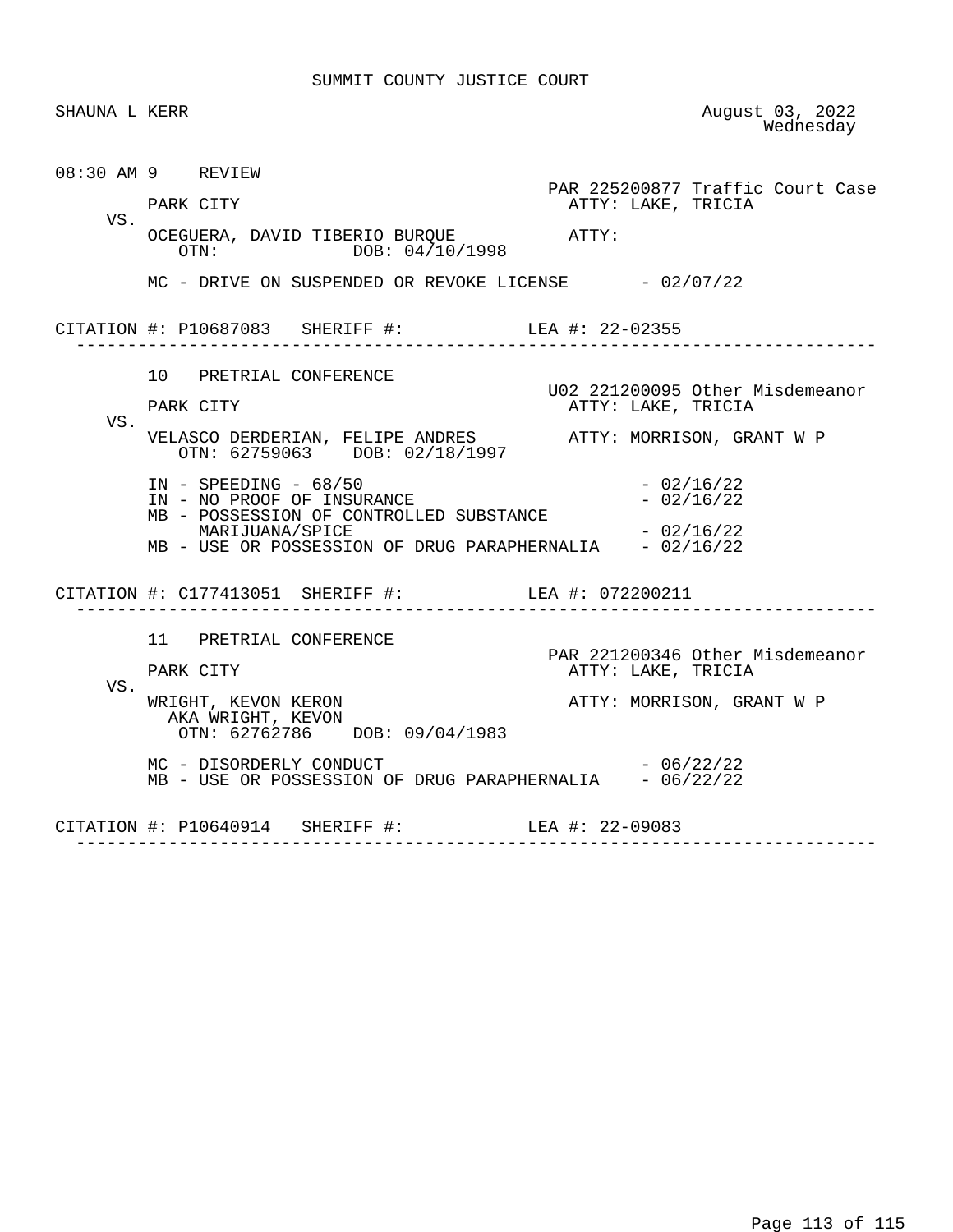DWAYNE A VANCE **AUGUST 2022** wednesday and the media of the Mednesday of the Mednesday of the Mednesday of the Mednesday of the Media of the Media of the Media of the Media of the Media of the Media of the Media of the Media of the Media of the Media

| 01:00 PM 12 SMALL CLAIMS TRIAL   | 228200004 Small Claim |
|----------------------------------|-----------------------|
| PASKETT, TED<br>VS.              | ATTY:                 |
| MOSHER, PAT<br>PETERSON, TIFFANY | ATTY:                 |

------------------------------------------------------------------------------

Page 114 of 115